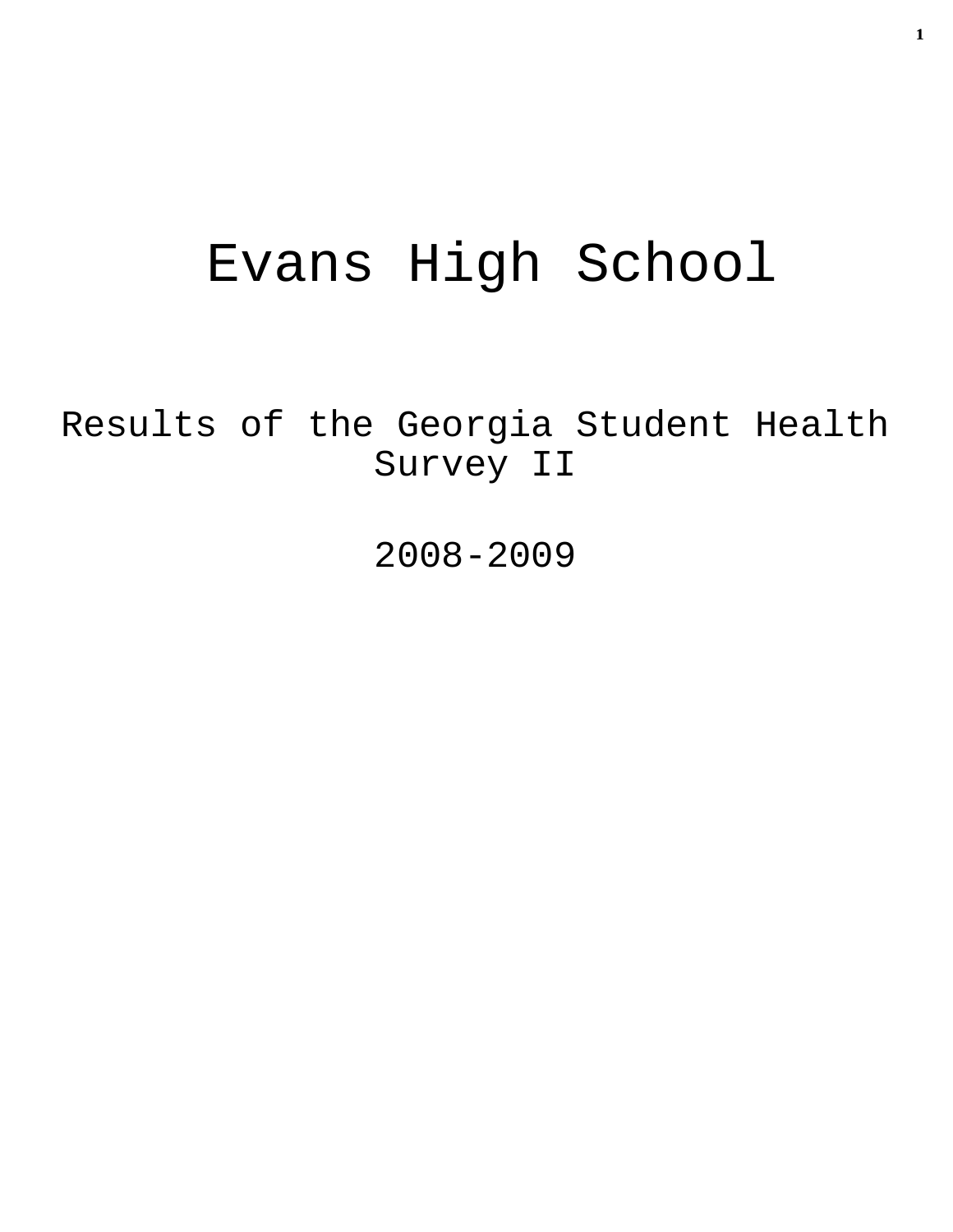## *Demographics* **2**

| Grade                    |     |  |  |  |
|--------------------------|-----|--|--|--|
| <b>Grade   Frequency</b> |     |  |  |  |
| 10                       | 455 |  |  |  |
| 12                       | 342 |  |  |  |

| <b>Frequency</b> | <b>Table of Gender by Grade</b> |              |              |              |  |  |
|------------------|---------------------------------|--------------|--------------|--------------|--|--|
| <b>Col Pct</b>   |                                 | Grade(Grade) |              |              |  |  |
|                  | Gender(Gender)                  | 10           | 12           | <b>Total</b> |  |  |
|                  | <b>Female</b>                   | 242<br>53.19 | 182<br>53.22 | 424          |  |  |
|                  | <b>Male</b>                     | 213<br>46.81 | 160<br>46.78 | 373          |  |  |
|                  | <b>Total</b>                    | 455          | 342          | 797          |  |  |

| <b>Frequency</b><br>Col Pct |
|-----------------------------|
|                             |

| <b>Table of Ethnicity by Grade</b> |              |              |              |  |  |  |
|------------------------------------|--------------|--------------|--------------|--|--|--|
|                                    | Grade(Grade) |              |              |  |  |  |
| <b>Ethnicity</b> (Ethnicity)       | 10           | 12           | <b>Total</b> |  |  |  |
| <b>Black</b>                       | 52<br>11.43  | 59<br>17.25  | 111          |  |  |  |
| <b>Hispanic</b>                    | 28<br>6.15   | 13<br>3.80   | 41           |  |  |  |
| White                              | 320<br>70.33 | 232<br>67.84 | 552          |  |  |  |
| <b>Asian</b>                       | 25<br>5.49   | 19<br>5.56   | 44           |  |  |  |
| <b>Other</b>                       | 30<br>6.59   | 19<br>5.56   | 49           |  |  |  |
| <b>Total</b>                       | 455          | 342          | 797          |  |  |  |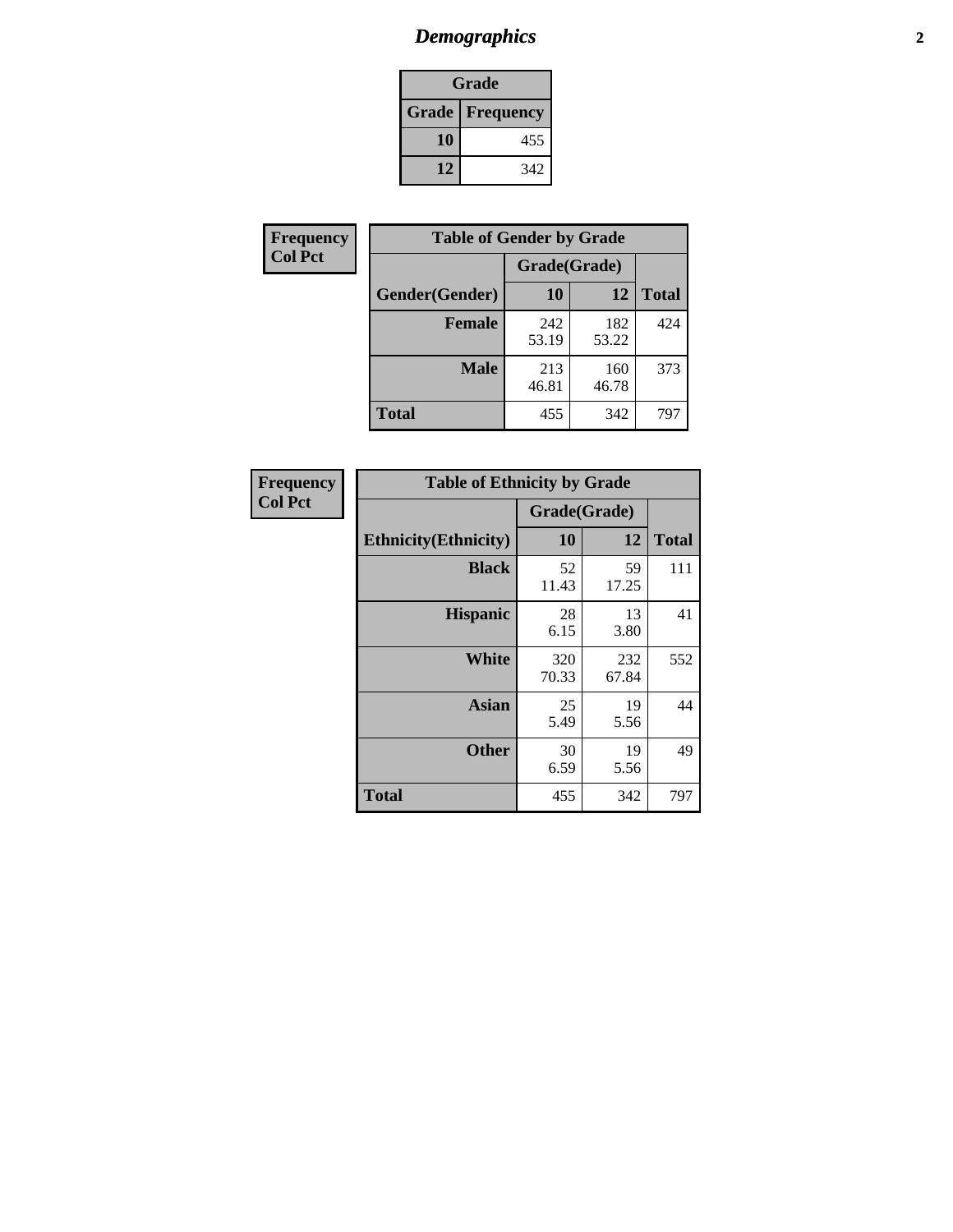#### *Title IV, Part A, Schedule A* **3** *Goal 1: Ensure that all schools are drug-free Baseline Data: Year 2008-2009 Prevalence of Drug Use*

| Frequency<br><b>Col Pct</b> | <b>Table of AlcoholAlt by Grade</b> |              |              |              |  |  |
|-----------------------------|-------------------------------------|--------------|--------------|--------------|--|--|
|                             | AlcoholAlt(Alcohol                  | Grade(Grade) |              |              |  |  |
|                             | use, past 30 days)                  | 10           | 12           | <b>Total</b> |  |  |
|                             | <b>Yes</b>                          | 114<br>25.05 | 117<br>34.21 | 231          |  |  |
|                             | N <sub>0</sub>                      | 341<br>74.95 | 225<br>65.79 | 566          |  |  |
|                             | Total                               | 455          | 342          | 797          |  |  |

| Frequency      | <b>Table of TobaccoAny by Grade</b> |              |              |              |  |
|----------------|-------------------------------------|--------------|--------------|--------------|--|
| <b>Col Pct</b> | TobaccoAny(Tobacco                  | Grade(Grade) |              |              |  |
|                | use, past 30 days)                  | 10           | 12           | <b>Total</b> |  |
|                | Yes                                 | 99<br>21.76  | 97<br>28.36  | 196          |  |
|                | N <sub>0</sub>                      | 356<br>78.24 | 245<br>71.64 | 601          |  |
|                | Total                               | 455          | 342          | 797          |  |

| Frequency<br><b>Col Pct</b> | <b>Table of MarijuanaAlt by Grade</b> |              |              |              |  |  |
|-----------------------------|---------------------------------------|--------------|--------------|--------------|--|--|
|                             | MarijuanaAlt(Marijuana                | Grade(Grade) |              |              |  |  |
|                             | use, past 30 days)                    | <b>10</b>    | 12           | <b>Total</b> |  |  |
|                             | <b>Yes</b>                            | 55<br>12.09  | 62<br>18.13  | 117          |  |  |
|                             | N <sub>0</sub>                        | 400<br>87.91 | 280<br>81.87 | 680          |  |  |
|                             | <b>Total</b>                          | 455          | 342          | 797          |  |  |

| <b>Frequency</b> | <b>Table of OtherDrugAny by Grade</b>  |              |              |              |  |  |
|------------------|----------------------------------------|--------------|--------------|--------------|--|--|
| <b>Col Pct</b>   | <b>OtherDrugAny(Other</b><br>drug use, | Grade(Grade) |              |              |  |  |
|                  | past 30 days)                          | 10           | 12           | <b>Total</b> |  |  |
|                  | Yes                                    | 47<br>10.33  | 45<br>13.16  | 92           |  |  |
|                  | N <sub>0</sub>                         | 408<br>89.67 | 297<br>86.84 | 705          |  |  |
|                  | <b>Total</b>                           | 455          | 342          | 797          |  |  |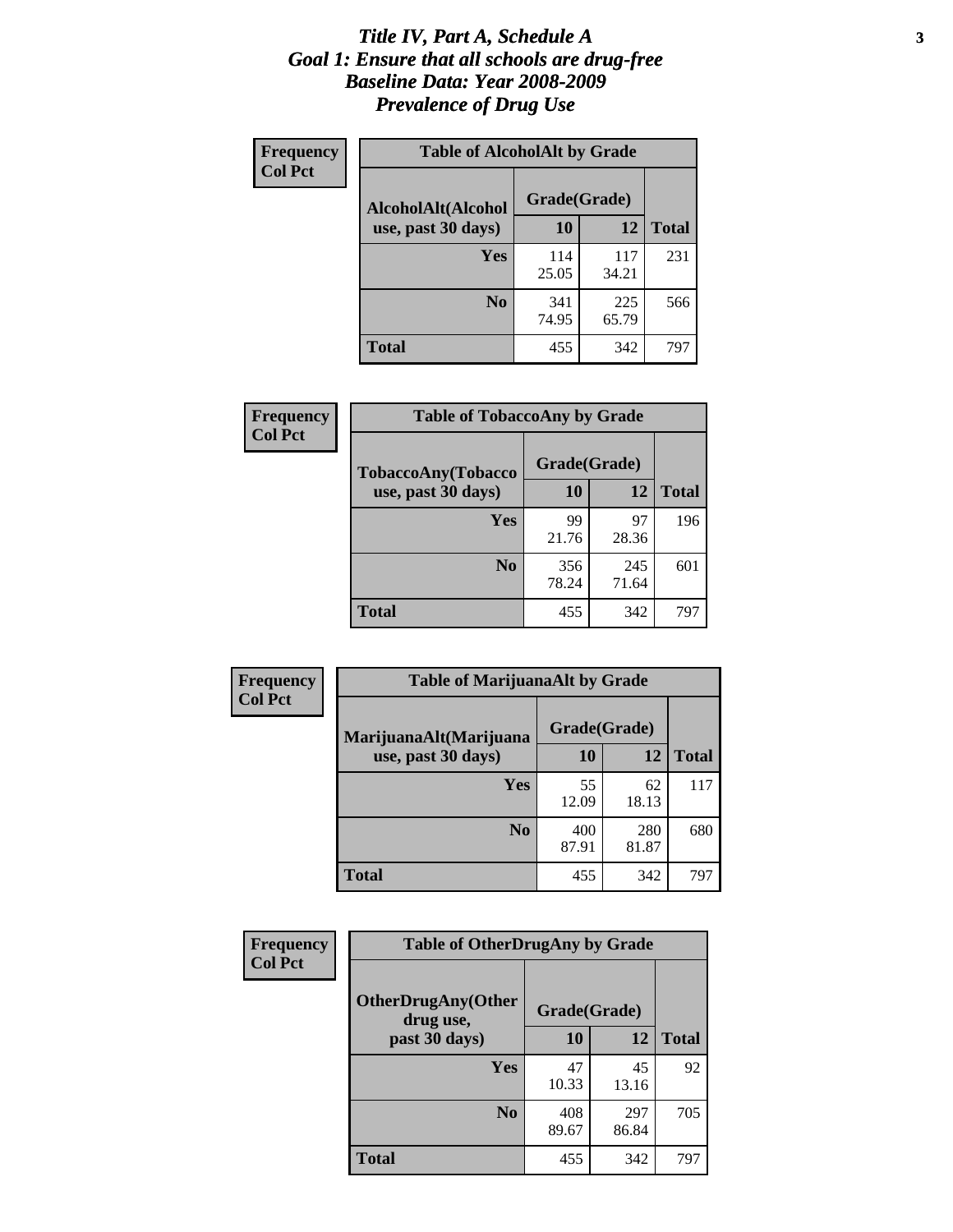### *Average Age of Onset of Use* **4** *Results for "Average Age of Onset of Use" questions exclude students who said they did not use that substance*

| <b>Variable</b>    | Label                                                              | <b>Mean</b> |
|--------------------|--------------------------------------------------------------------|-------------|
| Alcoholinit2       | I started using alcohol when I was                                 | 13.75       |
| Cigarettesinit2    | I started smoking tobacco when I was                               | 13.62       |
| Smokelessinit2     | I started chewing tobacco when I was                               | 13.86       |
| Marijuanainit2     | I started using marijuana when I was                               | 14.00       |
| Cocaineinit2       | I started using cocaine when I was                                 | 13.94       |
| Inhalantsinit2     | I started using inhalants when I was                               | 12.96       |
| Steroidsinit2      | I started using steroids when I was                                | 13.25       |
| Ecstasyinit2       | I started using ecstasy when I was                                 | 13.90       |
| Methinit2          | I started using methamphetamines when I was                        | 13.38       |
| Hallucinogensinit2 | I started using hallucinogens when I was                           | 14.08       |
| Prescriptioninit2  | I started using prescription drugs not prescribed to me when I was | 14.02       |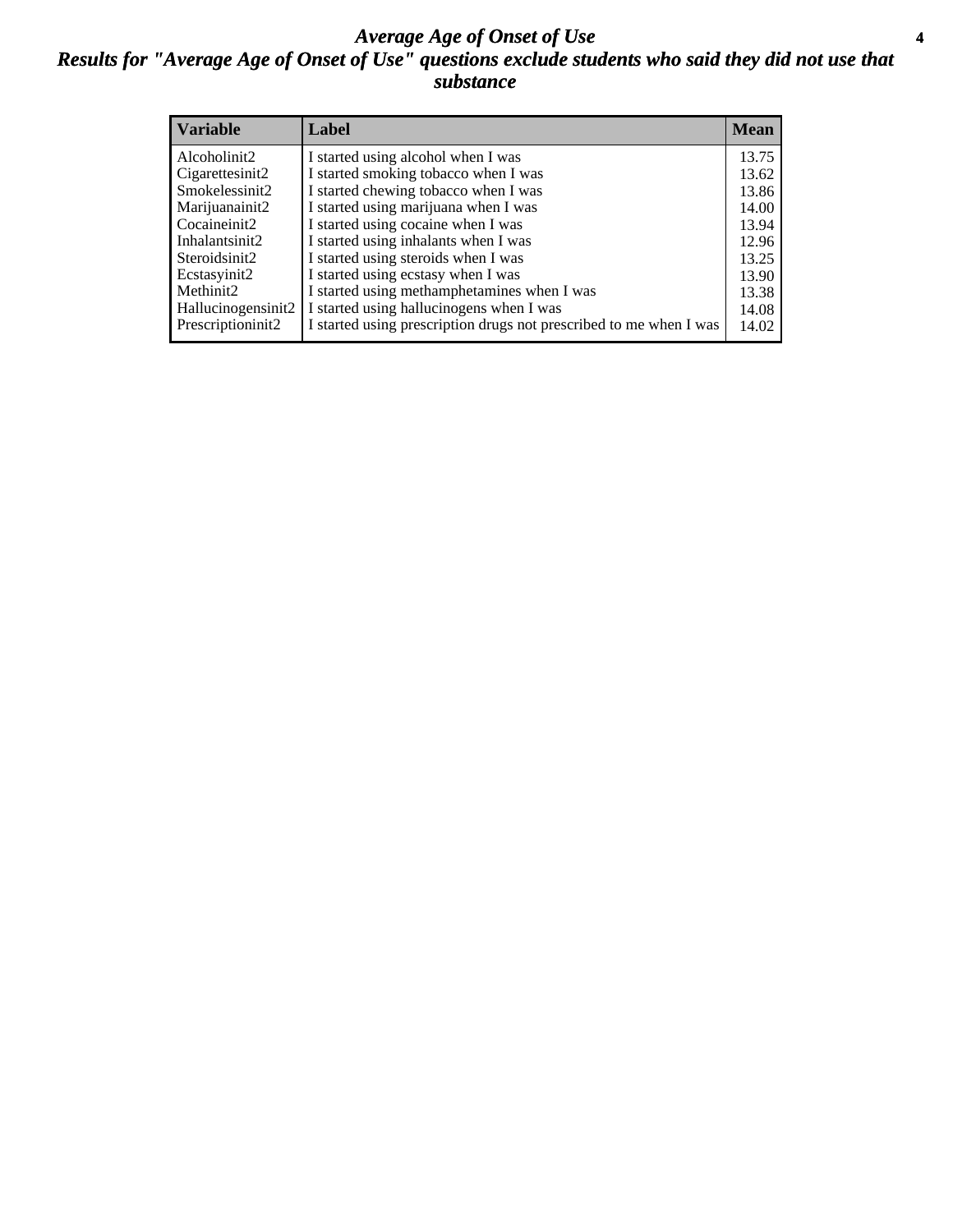## *Perception of Health Risk* **5**

| Frequency      | <b>Table of Alcoholharmdich by Grade</b> |              |              |              |  |
|----------------|------------------------------------------|--------------|--------------|--------------|--|
| <b>Col Pct</b> | Alcoholharmdich(I<br>think alcohol is    | Grade(Grade) |              |              |  |
|                | harmful)                                 | 10           | 12           | <b>Total</b> |  |
|                | <b>Yes</b>                               | 354<br>77.80 | 264<br>77.19 | 618          |  |
|                | N <sub>0</sub>                           | 101<br>22.20 | 78<br>22.81  | 179          |  |
|                | <b>Total</b>                             | 455          | 342          | 797          |  |

| Frequency      | <b>Table of Tobaccoharmdich by Grade</b> |              |              |              |  |
|----------------|------------------------------------------|--------------|--------------|--------------|--|
| <b>Col Pct</b> | Tobaccoharmdich(I<br>think tobacco is    | Grade(Grade) |              |              |  |
|                | harmful)                                 | 10           | 12           | <b>Total</b> |  |
|                | Yes                                      | 439<br>96.48 | 335<br>97.95 | 774          |  |
|                | N <sub>0</sub>                           | 16<br>3.52   | 2.05         | 23           |  |
|                | Total                                    | 455          | 342          | 797          |  |

| <b>Frequency</b> | <b>Table of Marijuanaharmdich by Grade</b> |              |              |              |  |  |
|------------------|--------------------------------------------|--------------|--------------|--------------|--|--|
| <b>Col Pct</b>   | Marijuanaharmdich(I<br>think marijuana is  | Grade(Grade) |              |              |  |  |
|                  | harmful)                                   | 10           | 12           | <b>Total</b> |  |  |
|                  | Yes                                        | 339<br>74.51 | 242<br>70.76 | 581          |  |  |
|                  | N <sub>0</sub>                             | 116<br>25.49 | 100<br>29.24 | 216          |  |  |
|                  | <b>Total</b>                               | 455          | 342          | 797          |  |  |

| <b>Frequency</b> | <b>Table of Otherdrugharmdich by Grade</b>   |              |              |              |  |  |
|------------------|----------------------------------------------|--------------|--------------|--------------|--|--|
| <b>Col Pct</b>   | Otherdrugharmdich(I<br>think other drugs are | Grade(Grade) |              |              |  |  |
|                  | harmful)                                     | 10           | 12           | <b>Total</b> |  |  |
|                  | <b>Yes</b>                                   | 442<br>97.14 | 337<br>98.54 | 779          |  |  |
|                  | N <sub>0</sub>                               | 13<br>2.86   | 5<br>1.46    | 18           |  |  |
|                  | <b>Total</b>                                 | 455          | 342          | 797          |  |  |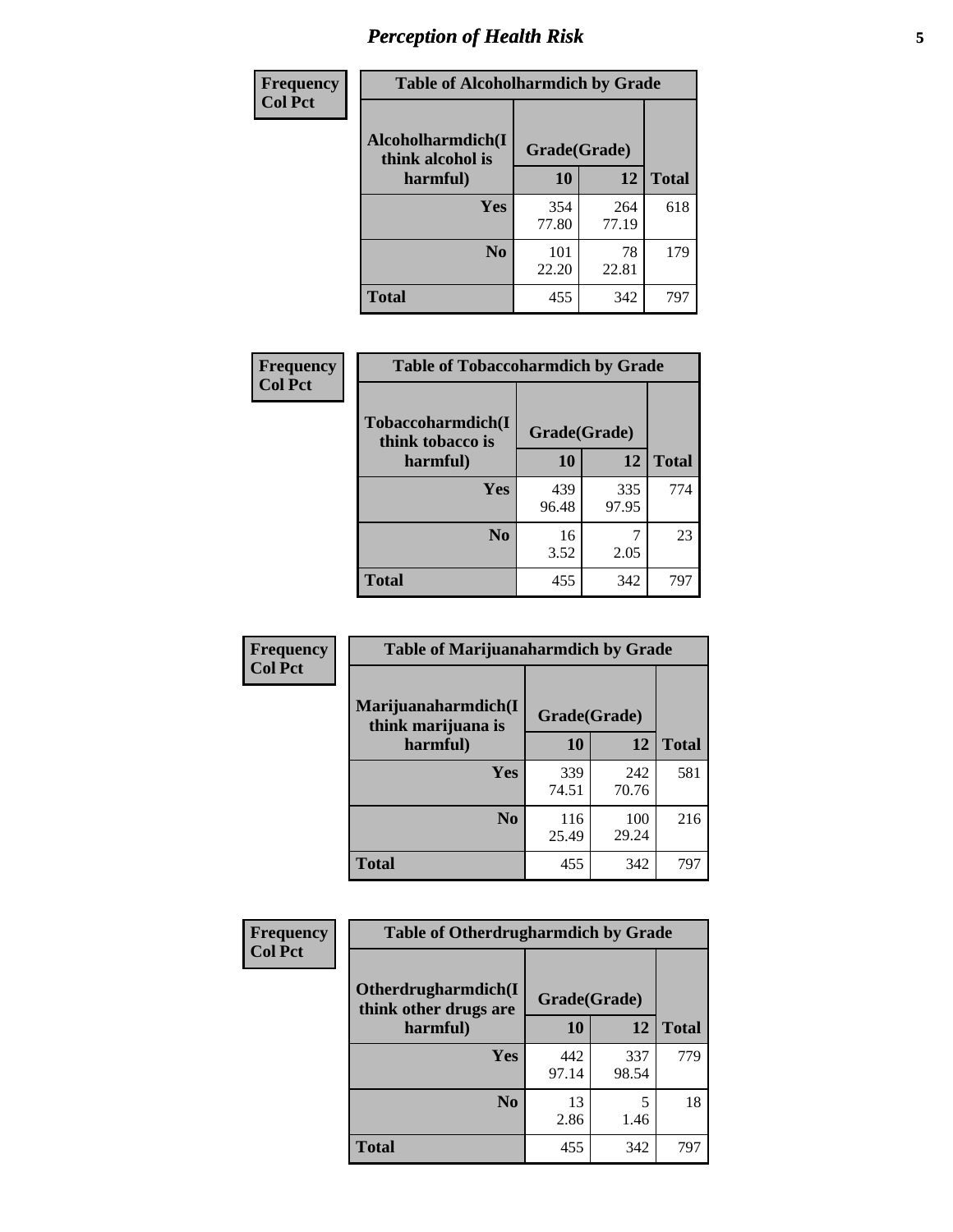### *Social Disapproval* **6**

| Frequency      | <b>Table of Alcoholpeerdich by Grade</b>                    |              |              |              |  |  |
|----------------|-------------------------------------------------------------|--------------|--------------|--------------|--|--|
| <b>Col Pct</b> | Alcoholpeerdich(My<br>friends would<br>disapprove if I used | Grade(Grade) |              |              |  |  |
|                | alcohol)                                                    | 10           | 12           | <b>Total</b> |  |  |
|                | <b>Yes</b>                                                  | 223<br>49.01 | 123<br>35.96 | 346          |  |  |
|                | N <sub>0</sub>                                              | 232<br>50.99 | 219<br>64.04 | 451          |  |  |
|                | <b>Total</b>                                                | 455          | 342          | 797          |  |  |

| <b>Frequency</b> |
|------------------|
| <b>Col Pct</b>   |

| <b>Table of Tobaccopeerdich by Grade</b>                           |              |              |     |  |  |
|--------------------------------------------------------------------|--------------|--------------|-----|--|--|
| <b>Tobaccopeerdich(My</b><br>friends would<br>disapprove if I used | Grade(Grade) |              |     |  |  |
| tobacco)                                                           | 10           | <b>Total</b> |     |  |  |
| Yes                                                                | 279<br>61.32 | 188<br>54.97 | 467 |  |  |
| N <sub>0</sub>                                                     | 176<br>38.68 | 154<br>45.03 | 330 |  |  |
| <b>Total</b>                                                       | 455          | 342          | 797 |  |  |

| <b>Frequency</b> | <b>Table of Marijuanapeerdich by Grade</b>                    |              |              |              |  |
|------------------|---------------------------------------------------------------|--------------|--------------|--------------|--|
| <b>Col Pct</b>   | Marijuanapeerdich(My<br>friends would<br>disapprove if I used | Grade(Grade) |              |              |  |
|                  | marijuana)                                                    | 10           | 12           | <b>Total</b> |  |
|                  | <b>Yes</b>                                                    | 308<br>67.69 | 196<br>57.31 | 504          |  |
|                  | N <sub>0</sub>                                                | 147<br>32.31 | 146<br>42.69 | 293          |  |
|                  | <b>Total</b>                                                  | 455          | 342          | 797          |  |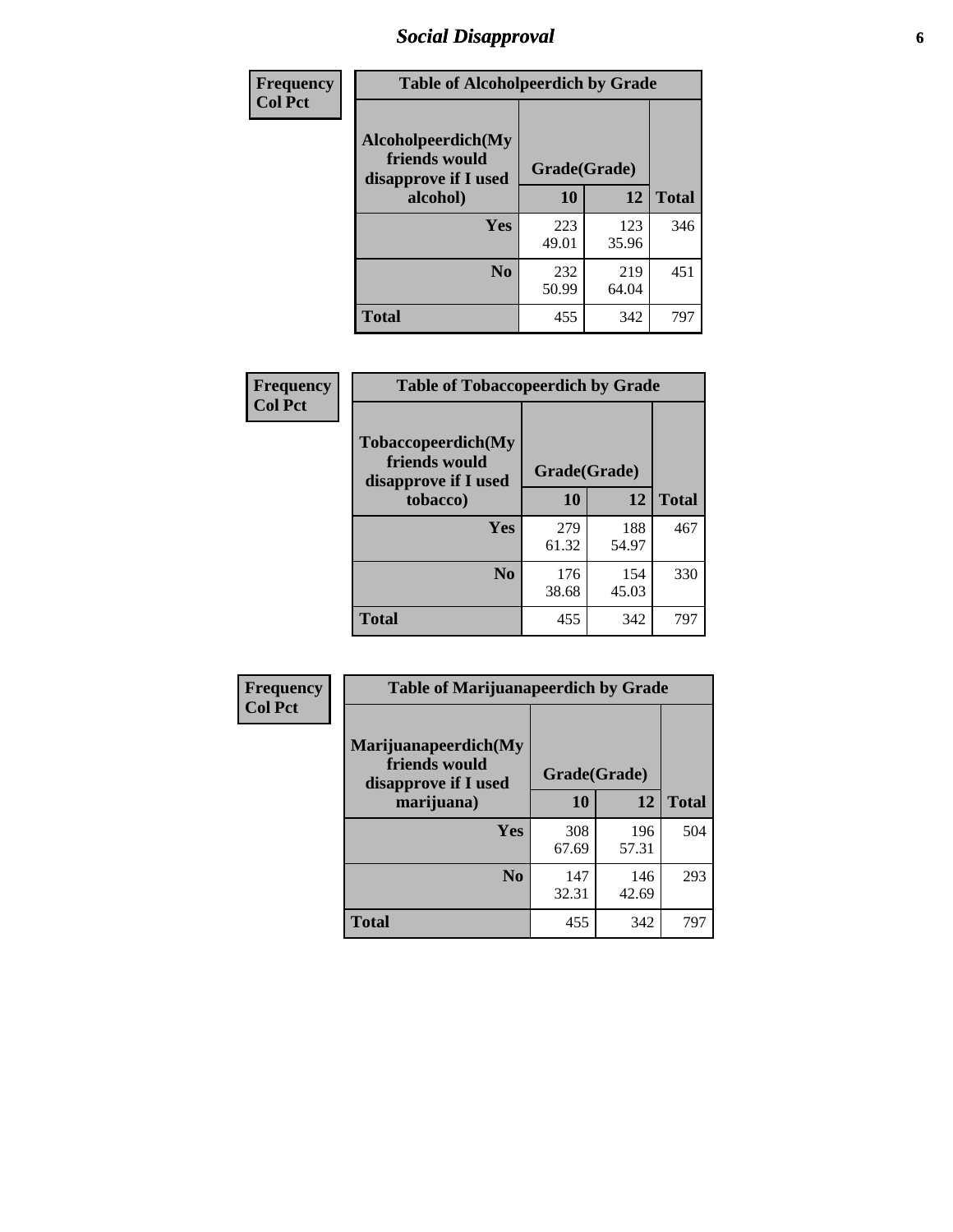### *Social Disapproval* **7**

| Frequency      | <b>Table of Otherdrugpeerdich by Grade</b>                    |              |              |              |  |  |
|----------------|---------------------------------------------------------------|--------------|--------------|--------------|--|--|
| <b>Col Pct</b> | Otherdrugpeerdich(My<br>friends would<br>disapprove if I used | Grade(Grade) |              |              |  |  |
|                | other drugs)                                                  | 10           | 12           | <b>Total</b> |  |  |
|                | <b>Yes</b>                                                    | 358<br>78.68 | 269<br>78.65 | 627          |  |  |
|                | N <sub>0</sub>                                                | 97<br>21.32  | 73<br>21.35  | 170          |  |  |
|                | <b>Total</b>                                                  | 455          | 342          | 797          |  |  |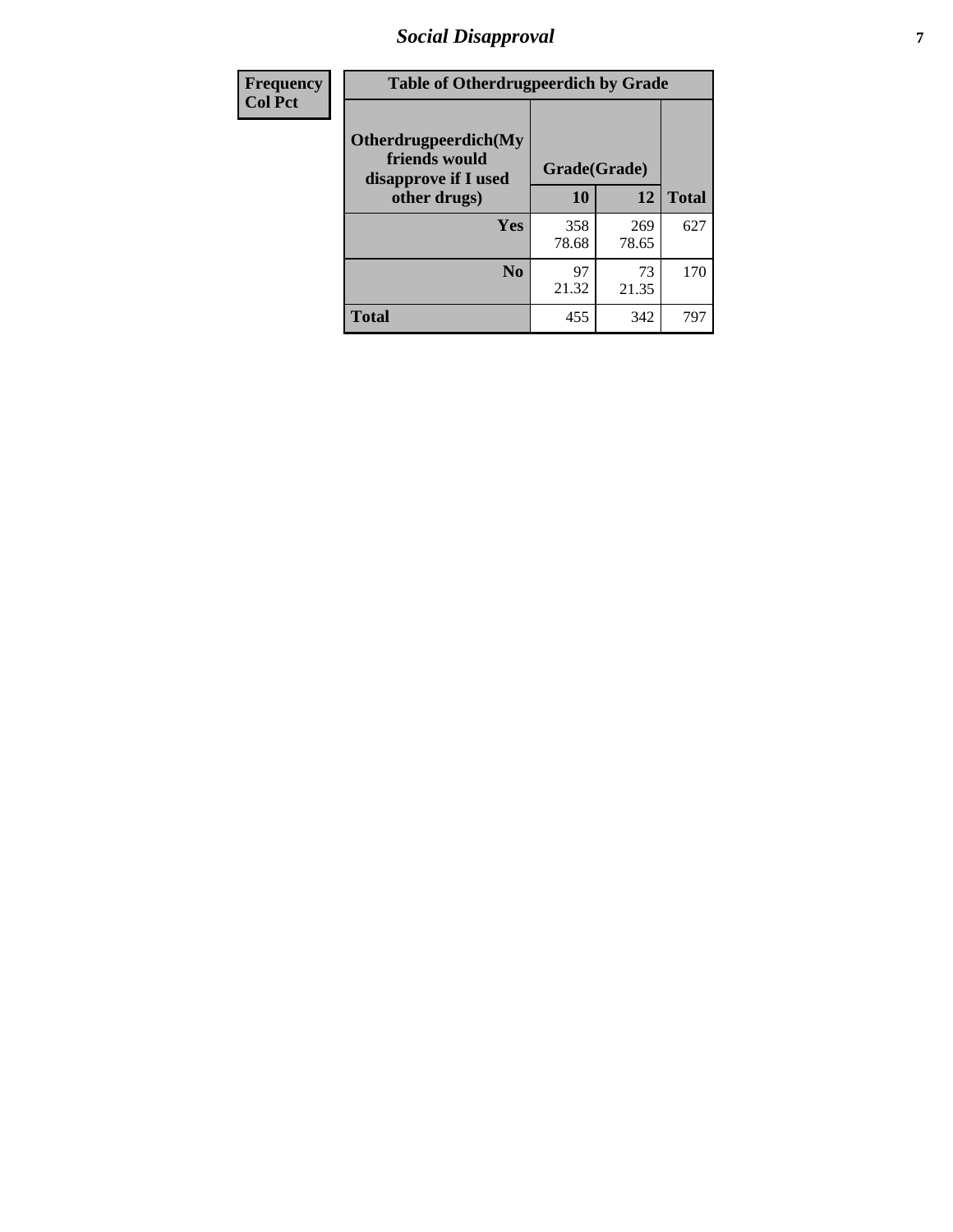### Title IV, Part A, Schedule A **8** *Goal 2: To help ensure that all schools are safe and disciplined Baseline Data: Year 2008-2009 Student Involvement in Gang Activity*

| Frequency      | <b>Table of Gangself by Grade</b>                                                                         |                    |              |              |  |
|----------------|-----------------------------------------------------------------------------------------------------------|--------------------|--------------|--------------|--|
| <b>Col Pct</b> | <b>Gangself</b> (I<br>have<br>participated<br>in illegal<br>gang<br>activities in<br>the past 30<br>days) | Grade(Grade)<br>10 | 12           | <b>Total</b> |  |
|                | Yes                                                                                                       | 27<br>5.93         | 12<br>3.51   | 39           |  |
|                | N <sub>0</sub>                                                                                            | 428<br>94.07       | 330<br>96.49 | 758          |  |
|                | <b>Total</b>                                                                                              | 455                | 342          | 797          |  |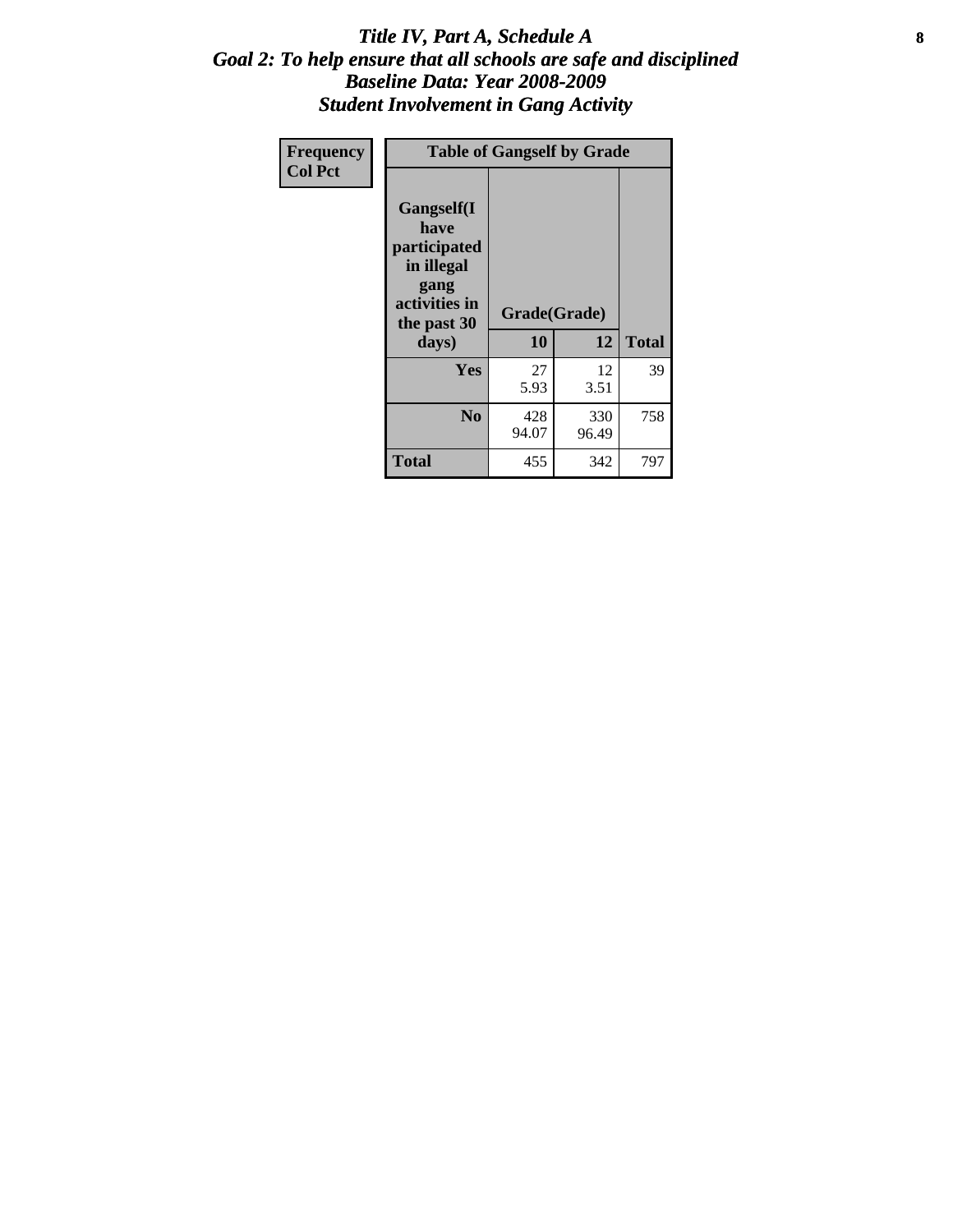### *Student Perception of School Safety* **9**

| <b>Frequency</b><br>Row Pct |
|-----------------------------|
|                             |

| <b>Table of Grade by Safeschool</b> |                                                                                                                                                  |                                                        |             |            |     |  |
|-------------------------------------|--------------------------------------------------------------------------------------------------------------------------------------------------|--------------------------------------------------------|-------------|------------|-----|--|
|                                     |                                                                                                                                                  | Safeschool (School is a place at which I feel<br>safe) |             |            |     |  |
| Grade(Grade)                        | <b>Somewhat</b><br><b>Somewhat</b><br><b>Strongly</b><br><b>Strongly</b><br><b>Disagree</b><br>Agree<br><b>Disagree</b><br><b>Total</b><br>Agree |                                                        |             |            |     |  |
| <b>10</b>                           | 83<br>18.24                                                                                                                                      | 260<br>57.14                                           | 76<br>16.70 | 36<br>7.91 | 455 |  |
| 12                                  | 75<br>21.93                                                                                                                                      | 185<br>54.09                                           | 55<br>16.08 | 27<br>7.89 | 342 |  |
| <b>Total</b>                        | 158                                                                                                                                              | 445                                                    | 131         | 63         | 797 |  |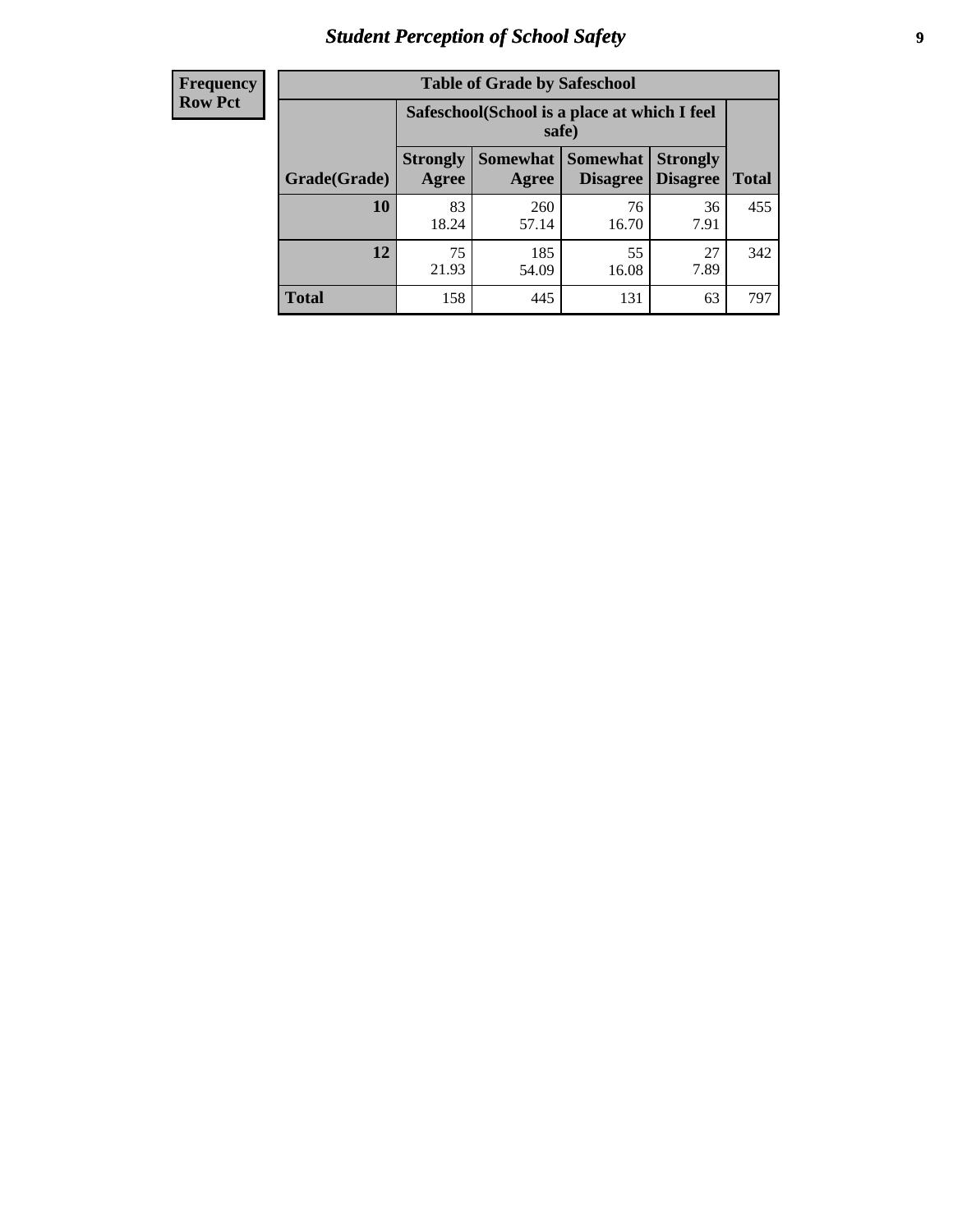### *Students Who Have Been Bullied* **10**

#### **Frequency Row Pct**

| <b>Table of Grade by Bullied</b> |                            |                                                                               |                              |                   |                        |                        |                   |              |
|----------------------------------|----------------------------|-------------------------------------------------------------------------------|------------------------------|-------------------|------------------------|------------------------|-------------------|--------------|
|                                  |                            | <b>Bullied</b> (I have been bullied by other<br>students in the past 30 days) |                              |                   |                        |                        |                   |              |
| Grade(Grade)                     | $\mathbf 0$<br><b>Days</b> | 1 or<br>2<br>days                                                             | 3 <sub>to</sub><br>5<br>days | 6 to<br>9<br>days | 10<br>to<br>19<br>days | 20<br>to<br>29<br>days | All<br>30<br>days | <b>Total</b> |
| 10                               | 405<br>89.01               | 14<br>3.08                                                                    | 5<br>1.10                    | 6<br>1.32         | 8<br>1.76              | 5<br>1.10              | 12<br>2.64        | 455          |
| 12                               | 308<br>90.06               | 12<br>3.51                                                                    | 2.05                         | $\Omega$<br>0.00  | 6<br>1.75              | 4<br>1.17              | 5<br>1.46         | 342          |
| <b>Total</b>                     | 713                        | 26                                                                            | 12                           | 6                 | 14                     | 9                      | 17                | 797          |

 $\blacksquare$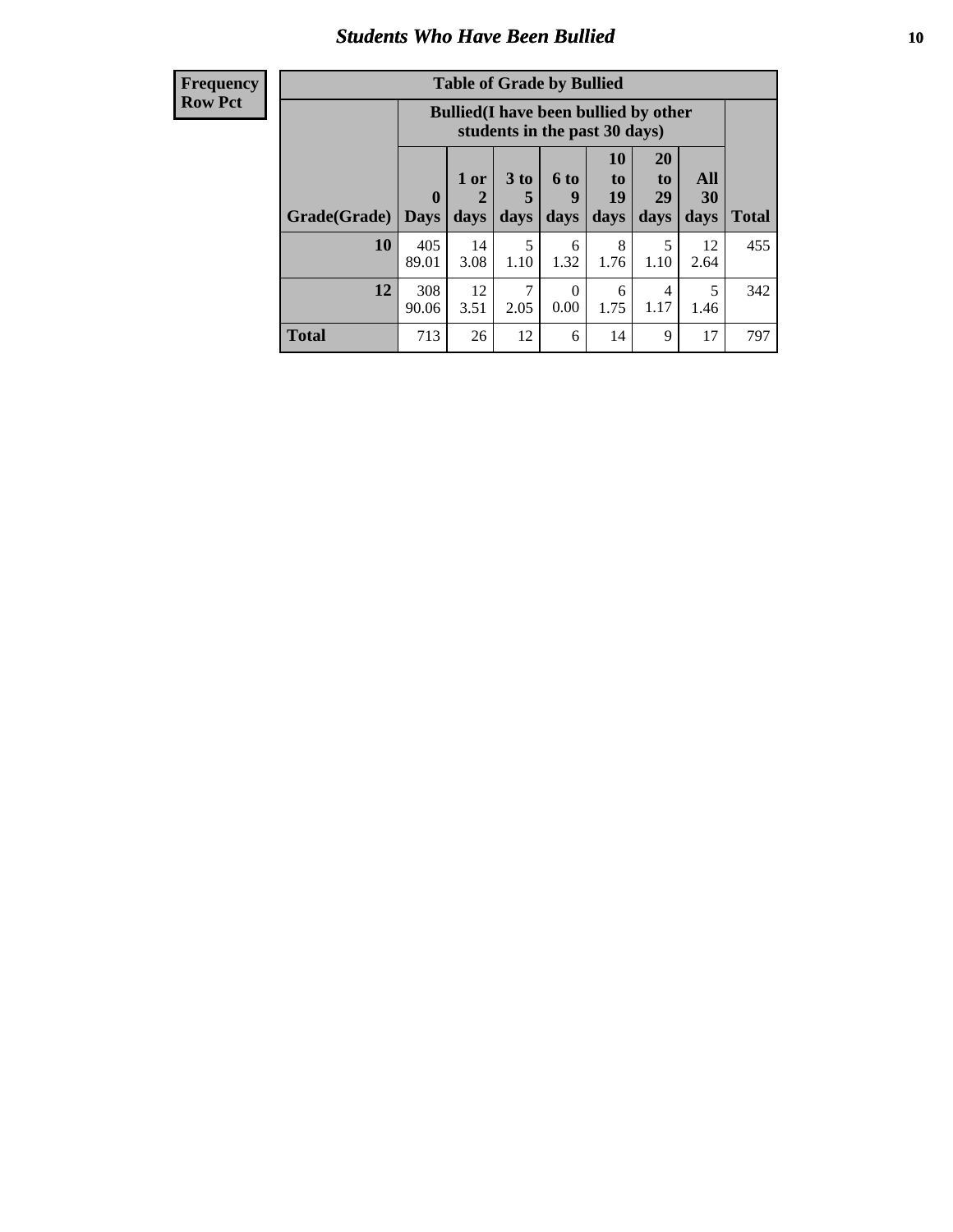### *School Climate* **11**

| Frequency      | <b>Table of SchoolClimate1 by Grade</b> |                    |                     |              |  |
|----------------|-----------------------------------------|--------------------|---------------------|--------------|--|
| <b>Col Pct</b> | SchoolClimate1(I<br>like school)        | Grade(Grade)<br>10 | 12                  | <b>Total</b> |  |
|                | <b>Strongly Agree</b>                   | 63<br>13.85        | 44<br>12.87         | 107          |  |
|                | <b>Somewhat Agree</b>                   | 279<br>61.32       | <b>200</b><br>58.48 | 479          |  |
|                | <b>Somewhat Disagree</b>                | 58<br>12.75        | 58<br>16.96         | 116          |  |
|                | <b>Strongly Disagree</b>                | 55<br>12.09        | 40<br>11.70         | 95           |  |
|                | <b>Total</b>                            | 455                | 342                 | 797          |  |

| Frequency<br>Col Pct |
|----------------------|

|                                                   | <b>Table of SchoolClimate2 by Grade</b> |              |              |  |  |
|---------------------------------------------------|-----------------------------------------|--------------|--------------|--|--|
| SchoolClimate2(I<br>feel successful at<br>school) | Grade(Grade)<br>10                      | 12           | <b>Total</b> |  |  |
| <b>Strongly Agree</b>                             | 89<br>19.56                             | 100<br>29.24 | 189          |  |  |
| <b>Somewhat Agree</b>                             | 297<br>65.27                            | 194<br>56.73 | 491          |  |  |
| <b>Somewhat Disagree</b>                          | 49<br>10.77                             | 31<br>9.06   | 80           |  |  |
| <b>Strongly Disagree</b>                          | 20<br>4.40                              | 17<br>4.97   | 37           |  |  |
| <b>Total</b>                                      | 455                                     | 342          | 797          |  |  |

| Frequency      | <b>Table of SchoolClimate3 by Grade</b>                      |              |              |              |  |
|----------------|--------------------------------------------------------------|--------------|--------------|--------------|--|
| <b>Col Pct</b> | <b>SchoolClimate3(My</b><br>school has high<br>standards for | Grade(Grade) |              |              |  |
|                | achievement)                                                 | 10           | 12           | <b>Total</b> |  |
|                | <b>Strongly Agree</b>                                        | 148<br>32.53 | 95<br>27.78  | 243          |  |
|                | <b>Somewhat Agree</b>                                        | 230<br>50.55 | 181<br>52.92 | 411          |  |
|                | <b>Somewhat Disagree</b>                                     | 55<br>12.09  | 52<br>15.20  | 107          |  |
|                | <b>Strongly Disagree</b>                                     | 22<br>4.84   | 14<br>4.09   | 36           |  |
|                | Total                                                        | 455          | 342          | 797          |  |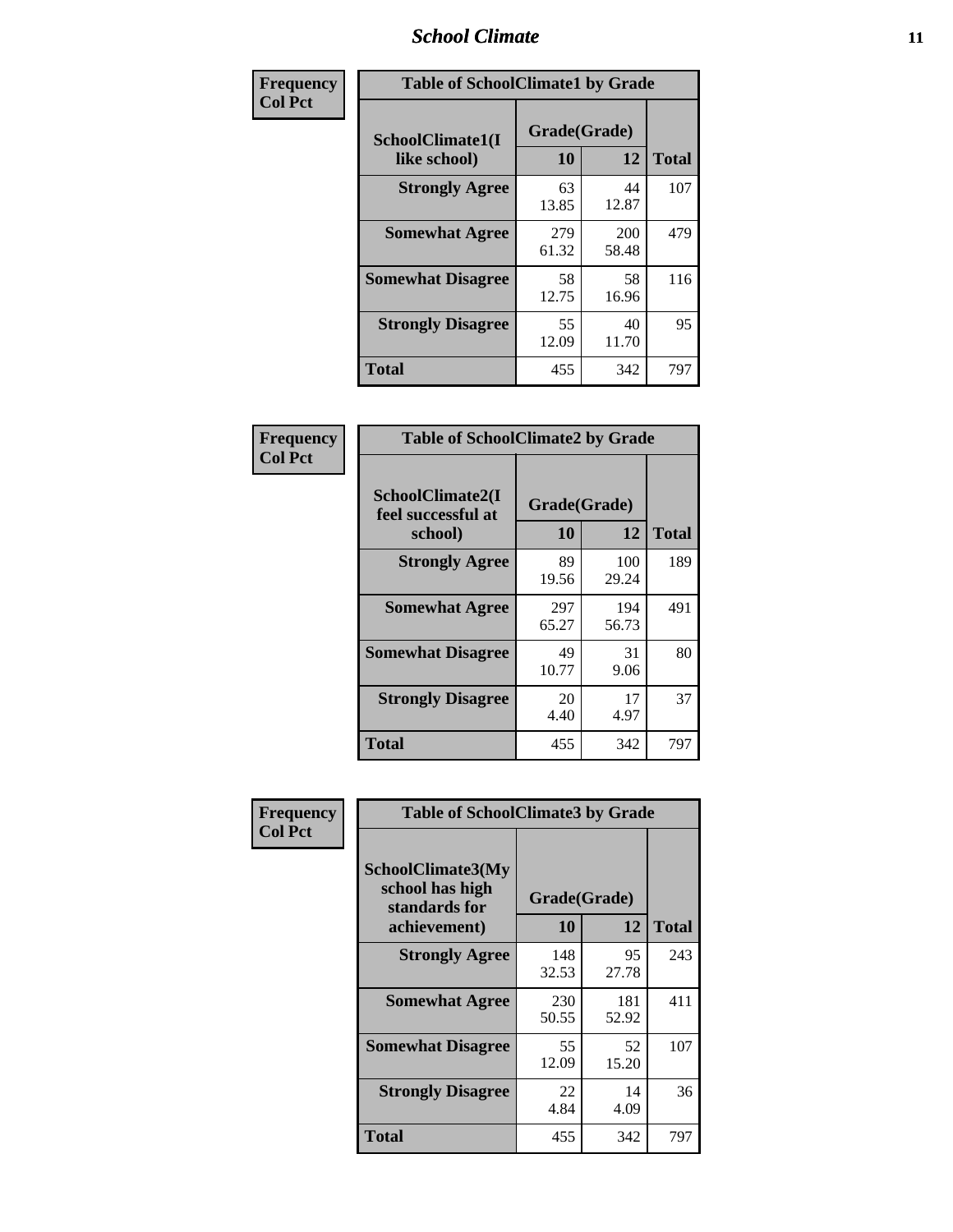### *School Climate* **12**

| Frequency      |                                                               | <b>Table of SchoolClimate4 by Grade</b> |              |              |  |
|----------------|---------------------------------------------------------------|-----------------------------------------|--------------|--------------|--|
| <b>Col Pct</b> | SchoolClimate4(My<br>school sets clear<br>rules for behavior) | Grade(Grade)<br>10                      | 12           | <b>Total</b> |  |
|                | <b>Strongly Agree</b>                                         | 203<br>44.62                            | 137<br>40.06 | 340          |  |
|                | <b>Somewhat Agree</b>                                         | 192<br>42.20                            | 132<br>38.60 | 324          |  |
|                | <b>Somewhat Disagree</b>                                      | 43<br>9.45                              | 54<br>15.79  | 97           |  |
|                | <b>Strongly Disagree</b>                                      | 17<br>3.74                              | 19<br>5.56   | 36           |  |
|                | <b>Total</b>                                                  | 455                                     | 342          | 797          |  |

| <b>Table of SchoolClimate5 by Grade</b>                   |              |              |              |  |  |
|-----------------------------------------------------------|--------------|--------------|--------------|--|--|
| SchoolClimate5(I<br>know what to do in<br>an emergency at | Grade(Grade) |              |              |  |  |
| school)                                                   | 10           | 12           | <b>Total</b> |  |  |
| <b>Strongly Agree</b>                                     | 253<br>55.60 | 181<br>52.92 | 434          |  |  |
| <b>Somewhat Agree</b>                                     | 154<br>33.85 | 131<br>38.30 | 285          |  |  |
| <b>Somewhat Disagree</b>                                  | 29<br>6.37   | 19<br>5.56   | 48           |  |  |
| <b>Strongly Disagree</b>                                  | 19<br>4.18   | 11<br>3.22   | 30           |  |  |
| Total                                                     | 455          | 342          | 797          |  |  |

| Frequency      | <b>Table of SchoolClimate6 by Grade</b>                  |                    |              |              |
|----------------|----------------------------------------------------------|--------------------|--------------|--------------|
| <b>Col Pct</b> | <b>SchoolClimate6(Teachers</b><br>treat me with respect) | Grade(Grade)<br>10 | 12           | <b>Total</b> |
|                | <b>Strongly Agree</b>                                    | 120<br>26.37       | 81<br>23.68  | 201          |
|                | <b>Somewhat Agree</b>                                    | 199<br>43.74       | 169<br>49.42 | 368          |
|                | <b>Somewhat Disagree</b>                                 | 88<br>19.34        | 62<br>18.13  | 150          |
|                | <b>Strongly Disagree</b>                                 | 48<br>10.55        | 30<br>8.77   | 78           |
|                | <b>Total</b>                                             | 455                | 342          | 797          |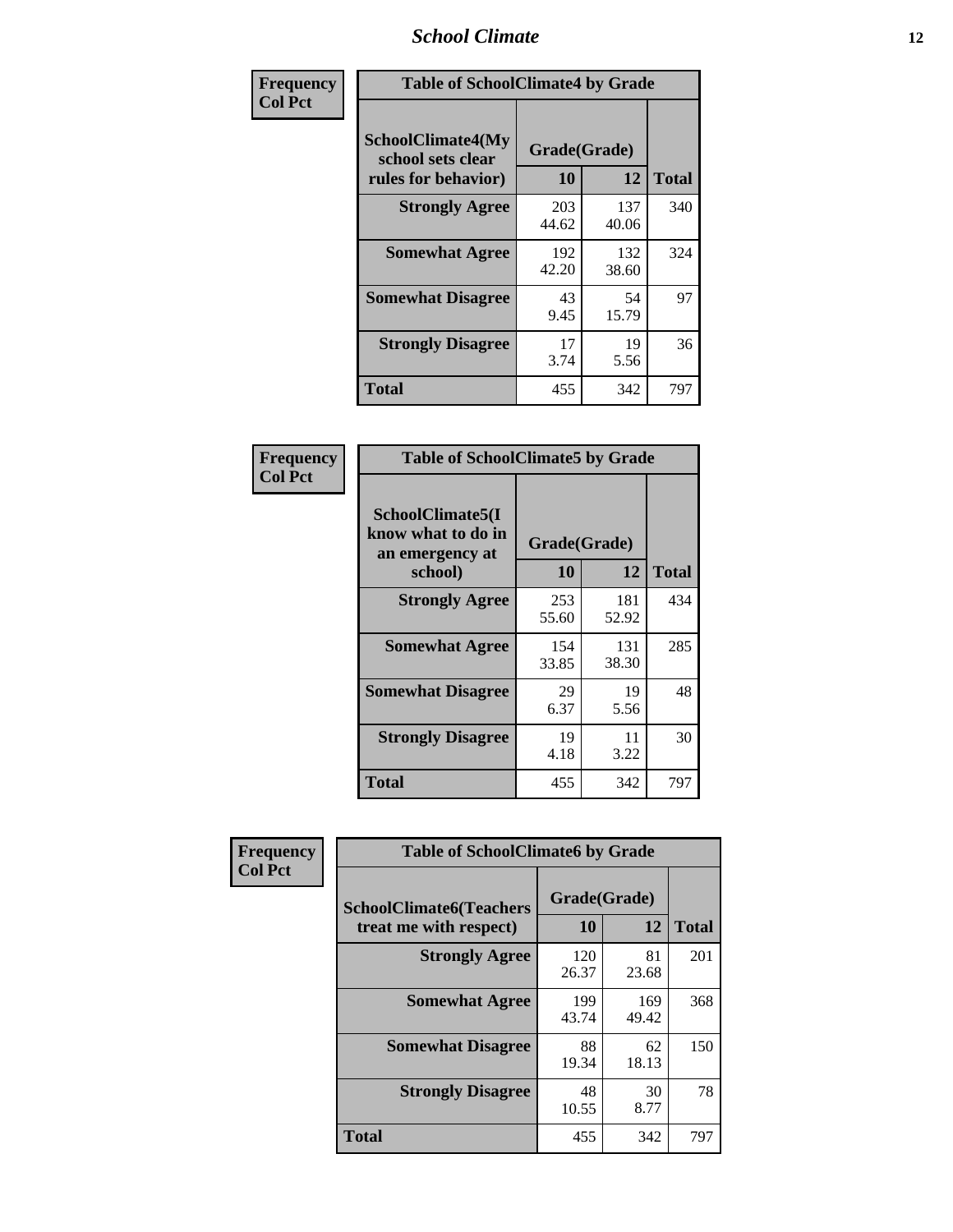### *School Climate* **13**

| Frequency      | <b>Table of SchoolClimate7 by Grade</b>                                       |                           |                     |              |
|----------------|-------------------------------------------------------------------------------|---------------------------|---------------------|--------------|
| <b>Col Pct</b> | <b>SchoolClimate7(Behaviors</b><br>in my class allow the<br>teacher to teach) | Grade(Grade)<br><b>10</b> | 12                  | <b>Total</b> |
|                | <b>Strongly Agree</b>                                                         | 75<br>16.48               | 50<br>14.62         | 125          |
|                | <b>Somewhat Agree</b>                                                         | 234<br>51.43              | <b>200</b><br>58.48 | 434          |
|                | <b>Somewhat Disagree</b>                                                      | 108<br>23.74              | 69<br>20.18         | 177          |
|                | <b>Strongly Disagree</b>                                                      | 38<br>8.35                | 23<br>6.73          | 61           |
|                | <b>Total</b>                                                                  | 455                       | 342                 | 797          |

| Frequency      | <b>Table of SchoolClimate8 by Grade</b>                                              |                    |              |              |
|----------------|--------------------------------------------------------------------------------------|--------------------|--------------|--------------|
| <b>Col Pct</b> | <b>SchoolClimate8(Students</b><br>are frequently<br>recognized for good<br>behavior) | Grade(Grade)<br>10 | 12           | <b>Total</b> |
|                | <b>Strongly Agree</b>                                                                | 33<br>7.25         | 19<br>5.56   | 52           |
|                | <b>Somewhat Agree</b>                                                                | 155<br>34.07       | 119<br>34.80 | 274          |
|                | <b>Somewhat Disagree</b>                                                             | 164<br>36.04       | 133<br>38.89 | 297          |
|                | <b>Strongly Disagree</b>                                                             | 103<br>22.64       | 71<br>20.76  | 174          |
|                | <b>Total</b>                                                                         | 455                | 342          | 797          |

| Frequency      | <b>Table of SchoolClimate9 by Grade</b>                                                  |                    |              |              |
|----------------|------------------------------------------------------------------------------------------|--------------------|--------------|--------------|
| <b>Col Pct</b> | <b>SchoolClimate9(School</b><br>counselor would be<br>helpful if I needed<br>assistance) | Grade(Grade)<br>10 | 12           | <b>Total</b> |
|                | <b>Strongly Agree</b>                                                                    | 154<br>33.85       | 122<br>35.67 | 276          |
|                | <b>Somewhat Agree</b>                                                                    | 160<br>35.16       | 110<br>32.16 | 270          |
|                | <b>Somewhat Disagree</b>                                                                 | 77<br>16.92        | 56<br>16.37  | 133          |
|                | <b>Strongly Disagree</b>                                                                 | 64<br>14.07        | 54<br>15.79  | 118          |
|                | Total                                                                                    | 455                | 342          | 797          |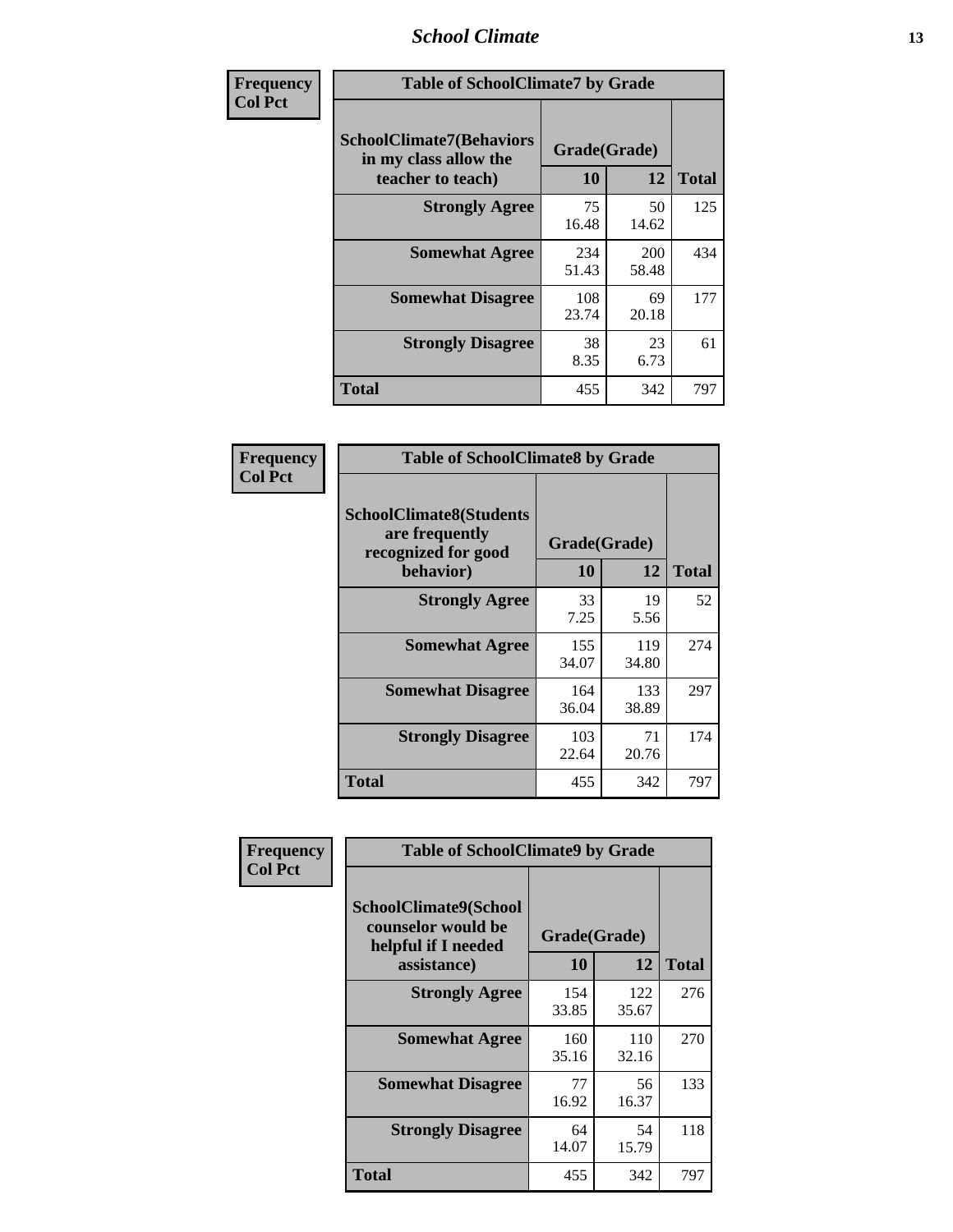### *Reasons for Dropping Out* **14**

| Frequency      | <b>Table of Dropoutreason by Grade</b>                                   |              |                    |              |
|----------------|--------------------------------------------------------------------------|--------------|--------------------|--------------|
| <b>Col Pct</b> | Dropoutreason(If<br>I dropped out the<br>reason would<br>most likely be) | 10           | Grade(Grade)<br>12 | <b>Total</b> |
|                | Won't Drop out                                                           | 262<br>57.58 | 198<br>57.89       | 460          |
|                | <b>Bored</b>                                                             | 63<br>13.85  | 45<br>13.16        | 108          |
|                | <b>Family Reasons</b>                                                    | 52<br>11.43  | 31<br>9.06         | 83           |
|                | <b>Being Bullied</b>                                                     | 8<br>1.76    | 3<br>0.88          | 11           |
|                | <b>Other</b>                                                             | 70<br>15.38  | 65<br>19.01        | 135          |
|                | <b>Total</b>                                                             | 455          | 342                | 797          |

| Frequency      | <b>Table of Dropout by Grade</b>                                       |                    |              |              |
|----------------|------------------------------------------------------------------------|--------------------|--------------|--------------|
| <b>Col Pct</b> | Dropout(I<br>have<br>thought<br>about<br>dropping<br>out of<br>school) | Grade(Grade)<br>10 | 12           | <b>Total</b> |
|                |                                                                        |                    |              |              |
|                | Yes                                                                    | 113<br>24.84       | 112<br>32.75 | 225          |
|                | N <sub>0</sub>                                                         | 342<br>75.16       | 230<br>67.25 | 572          |
|                | <b>Total</b>                                                           | 455                | 342          | 797          |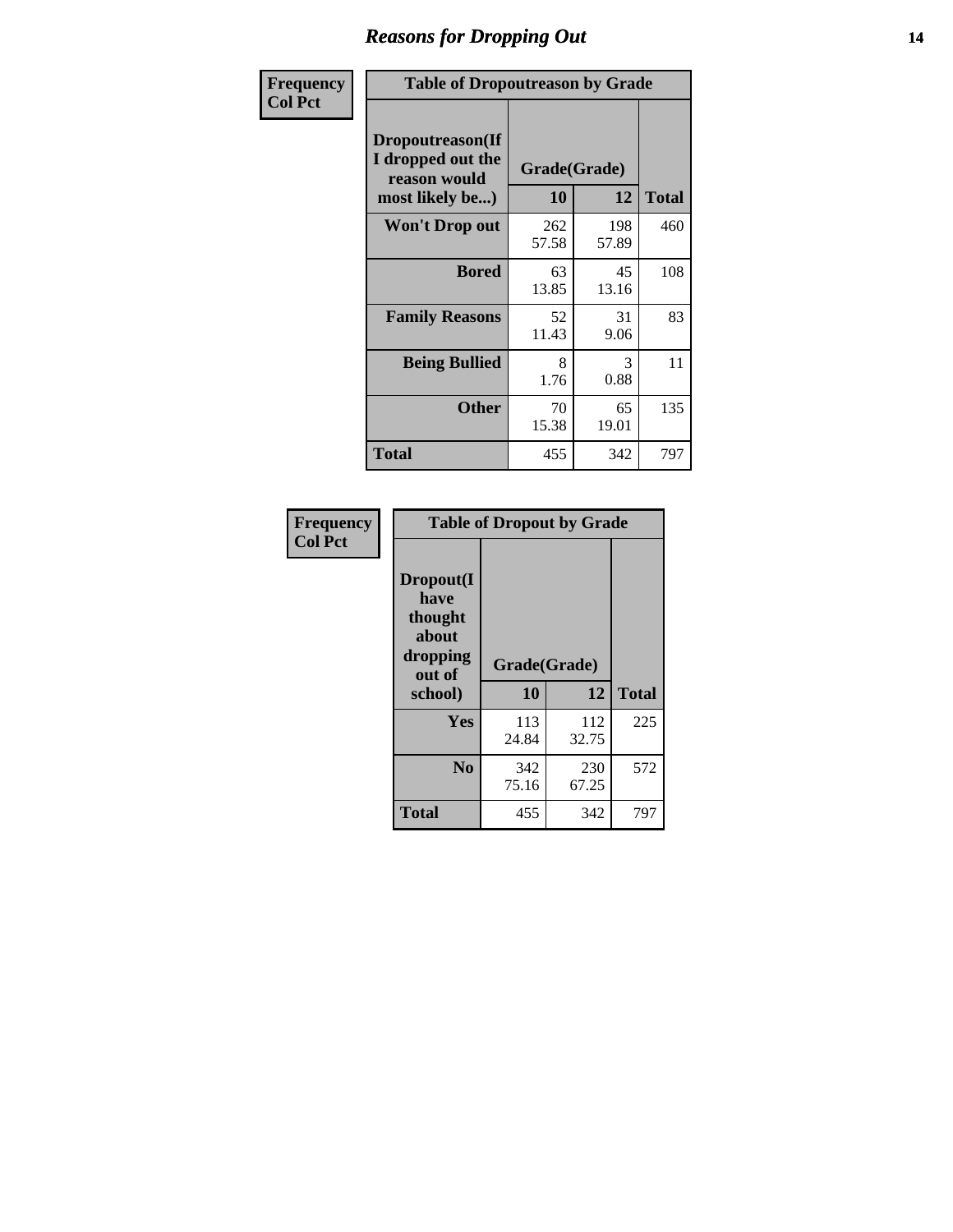*School Safety* **15**

| Frequency      | <b>Table of Gangself by Grade</b>                                                                         |                    |              |              |
|----------------|-----------------------------------------------------------------------------------------------------------|--------------------|--------------|--------------|
| <b>Col Pct</b> | <b>Gangself</b> (I<br>have<br>participated<br>in illegal<br>gang<br>activities in<br>the past 30<br>days) | Grade(Grade)<br>10 | 12           | <b>Total</b> |
|                | Yes                                                                                                       | 27<br>5.93         | 12<br>3.51   | 39           |
|                | N <sub>0</sub>                                                                                            | 428<br>94.07       | 330<br>96.49 | 758          |
|                | <b>Total</b>                                                                                              | 455                | 342          | 797          |

| Frequency<br><b>Col Pct</b> | <b>Table of Gangpeers by Grade</b>                                                                                             |                    |              |              |
|-----------------------------|--------------------------------------------------------------------------------------------------------------------------------|--------------------|--------------|--------------|
|                             | <b>Gangpeers</b> (I<br>have friends<br>who have<br>participated<br>in illegal<br>gang<br>activities in<br>the past 30<br>days) | Grade(Grade)<br>10 | 12           | <b>Total</b> |
|                             | Yes                                                                                                                            | 140<br>30.77       | 78<br>22.81  | 218          |
|                             | N <sub>0</sub>                                                                                                                 | 315<br>69.23       | 264<br>77.19 | 579          |
|                             | <b>Total</b>                                                                                                                   | 455                | 342          | 797          |

| Frequency      |                                                                    | <b>Table of Pickedon by Grade</b> |             |              |  |  |  |  |  |  |  |
|----------------|--------------------------------------------------------------------|-----------------------------------|-------------|--------------|--|--|--|--|--|--|--|
| <b>Col Pct</b> | <b>Pickedon(I have</b><br>been picked on or<br>teased at school in | Grade(Grade)                      |             |              |  |  |  |  |  |  |  |
|                | the past 30 days)                                                  | <b>10</b>                         | 12          | <b>Total</b> |  |  |  |  |  |  |  |
|                | <b>Strongly Agree</b>                                              | 47<br>10.33                       | 27<br>7.89  | 74           |  |  |  |  |  |  |  |
|                | <b>Somewhat Agree</b>                                              | 70<br>15.38                       | 47<br>13.74 | 117          |  |  |  |  |  |  |  |
|                | <b>Somewhat Disagree</b>                                           | 89<br>19.56                       | 59<br>17.25 | 148          |  |  |  |  |  |  |  |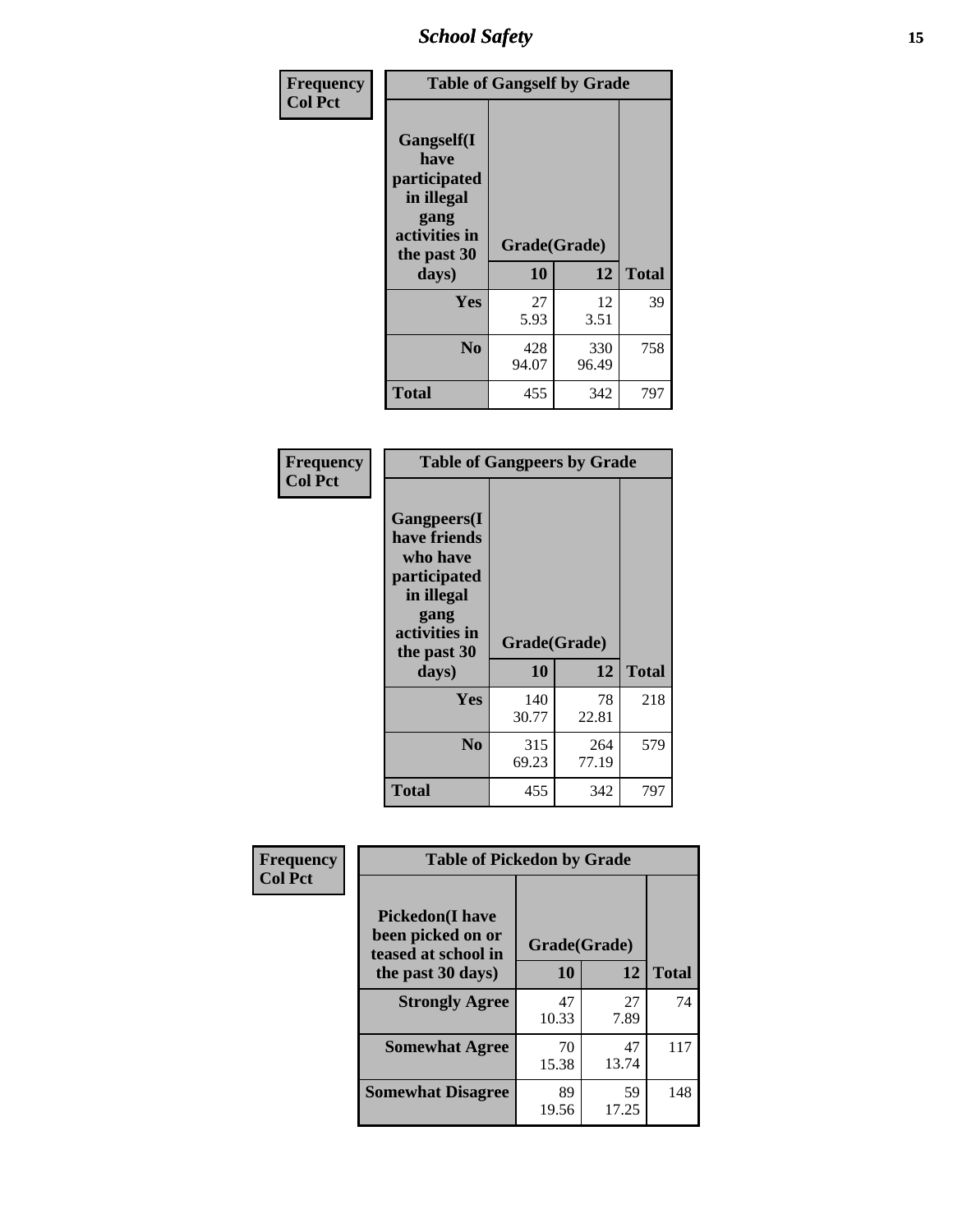### *School Safety* **16**

| <b>Frequency</b> | <b>Table of Pickedon by Grade</b>                                                        |                    |              |              |
|------------------|------------------------------------------------------------------------------------------|--------------------|--------------|--------------|
| <b>Col Pct</b>   | <b>Pickedon</b> (I have<br>been picked on or<br>teased at school in<br>the past 30 days) | Grade(Grade)<br>10 | 12           | <b>Total</b> |
|                  | <b>Strongly Disagree</b>                                                                 | 249<br>54.73       | 209<br>61.11 | 458          |
|                  | Total                                                                                    | 455                | 342          | 79′          |

| Frequency      |                                                          | <b>Table of Safeschool by Grade</b> |              |              |  |  |  |  |  |  |  |
|----------------|----------------------------------------------------------|-------------------------------------|--------------|--------------|--|--|--|--|--|--|--|
| <b>Col Pct</b> | Safeschool(School<br>is a place at which I<br>feel safe) | Grade(Grade)<br>10                  | 12           | <b>Total</b> |  |  |  |  |  |  |  |
|                | <b>Strongly Agree</b>                                    | 83<br>18.24                         | 75<br>21.93  | 158          |  |  |  |  |  |  |  |
|                | <b>Somewhat Agree</b>                                    | 260<br>57.14                        | 185<br>54.09 | 445          |  |  |  |  |  |  |  |
|                | <b>Somewhat Disagree</b>                                 | 76<br>16.70                         | 55<br>16.08  | 131          |  |  |  |  |  |  |  |
|                | <b>Strongly Disagree</b>                                 | 36<br>7.91                          | 27<br>7.89   | 63           |  |  |  |  |  |  |  |
|                | <b>Total</b>                                             | 455                                 | 342          | 797          |  |  |  |  |  |  |  |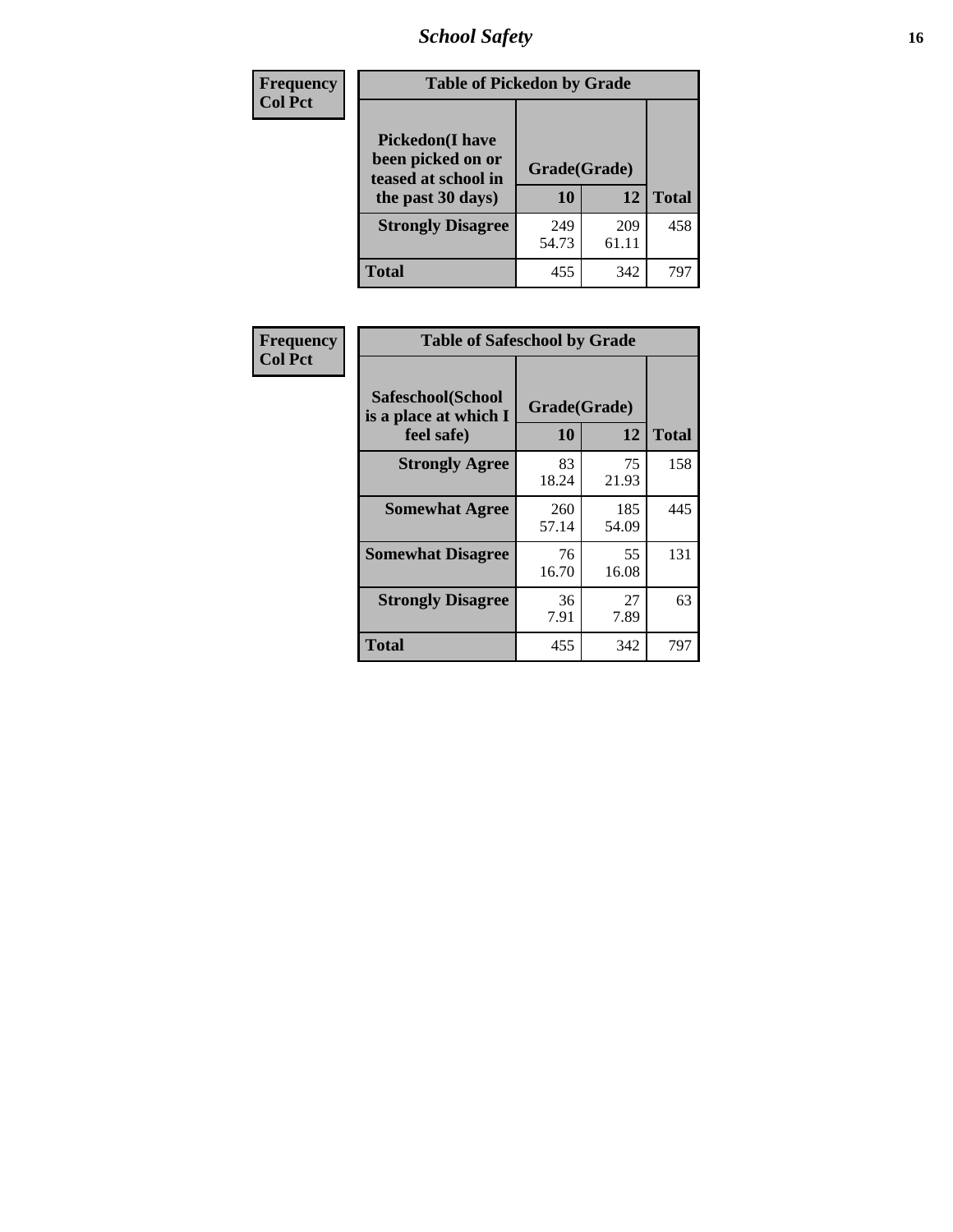*School Safety* **17**

| <b>Table of Grade by Bullied</b> |                       |                                                                               |                              |                   |                        |                               |                          |              |  |  |  |  |
|----------------------------------|-----------------------|-------------------------------------------------------------------------------|------------------------------|-------------------|------------------------|-------------------------------|--------------------------|--------------|--|--|--|--|
|                                  |                       | <b>Bullied</b> (I have been bullied by other<br>students in the past 30 days) |                              |                   |                        |                               |                          |              |  |  |  |  |
| Grade(Grade)                     | $\mathbf 0$<br>  Days | 1 or<br>2<br>days                                                             | 3 <sub>to</sub><br>5<br>days | 6 to<br>q<br>days | 10<br>to<br>19<br>days | <b>20</b><br>to<br>29<br>days | All<br><b>30</b><br>days | <b>Total</b> |  |  |  |  |
| 10                               | 405<br>89.01          | 14<br>3.08                                                                    | 5<br>1.10                    | 6<br>1.32         | 8<br>1.76              | 5<br>1.10                     | 12<br>2.64               | 455          |  |  |  |  |
| 12                               | 308<br>90.06          | 12<br>3.51                                                                    | 7<br>2.05                    | 0<br>0.00         | 6<br>1.75              | 4<br>1.17                     | 5<br>1.46                | 342          |  |  |  |  |
| <b>Total</b>                     | 713                   | 26                                                                            | 12                           | 6                 | 14                     | 9                             | 17                       | 797          |  |  |  |  |

| <b>Frequency</b> |
|------------------|
| <b>Row Pct</b>   |

| <b>Table of Grade by Bulliedothers</b> |                            |                                                                |                              |                   |                        |                        |                        |              |  |  |  |  |
|----------------------------------------|----------------------------|----------------------------------------------------------------|------------------------------|-------------------|------------------------|------------------------|------------------------|--------------|--|--|--|--|
|                                        |                            | <b>Bulliedothers</b> (I bullied others in the past<br>30 days) |                              |                   |                        |                        |                        |              |  |  |  |  |
| Grade(Grade)                           | $\mathbf 0$<br><b>Days</b> | 1 or<br>2<br>days                                              | 3 <sub>to</sub><br>5<br>days | 6 to<br>9<br>days | 10<br>to<br>19<br>days | 20<br>to<br>29<br>days | All<br>30<br>days      | <b>Total</b> |  |  |  |  |
| 10                                     | 408<br>89.67               | 19<br>4.18                                                     | 8<br>1.76                    | 6<br>1.32         | $\overline{4}$<br>0.88 | 4<br>0.88              | 6<br>1.32              | 455          |  |  |  |  |
| 12                                     | 312<br>91.23               | 12<br>3.51                                                     | 5<br>1.46                    | 3<br>0.88         | 6<br>1.75              | 2<br>0.58              | $\mathfrak{D}$<br>0.58 | 342          |  |  |  |  |
| <b>Total</b>                           | 720                        | 31                                                             | 13                           | 9                 | 10                     | 6                      | 8                      | 797          |  |  |  |  |

| Frequency      | <b>Table of Grade by Weaponschool</b> |                                                                  |                   |                              |                               |                   |              |  |  |  |  |
|----------------|---------------------------------------|------------------------------------------------------------------|-------------------|------------------------------|-------------------------------|-------------------|--------------|--|--|--|--|
| <b>Row Pct</b> |                                       | <b>Weaponschool</b> (I brought a<br>weapon to school in the past |                   |                              |                               |                   |              |  |  |  |  |
|                | Grade(Grade)                          | $\bf{0}$<br><b>Days</b>                                          | 1 or<br>2<br>days | 3 <sub>to</sub><br>5<br>days | <b>20</b><br>to<br>29<br>days | All<br>30<br>days | <b>Total</b> |  |  |  |  |
|                | 10                                    | 441<br>96.92                                                     | 5<br>1.10         | $\mathfrak{D}$<br>0.44       | 2<br>0.44                     | 5<br>1.10         | 455          |  |  |  |  |
|                | 12                                    | 332<br>97.08                                                     | 0.29              | 3<br>0.88                    | 2<br>0.58                     | 4<br>1.17         | 342          |  |  |  |  |
|                | <b>Total</b>                          | 773                                                              | 6                 | 5                            | 4                             | 9                 | 797          |  |  |  |  |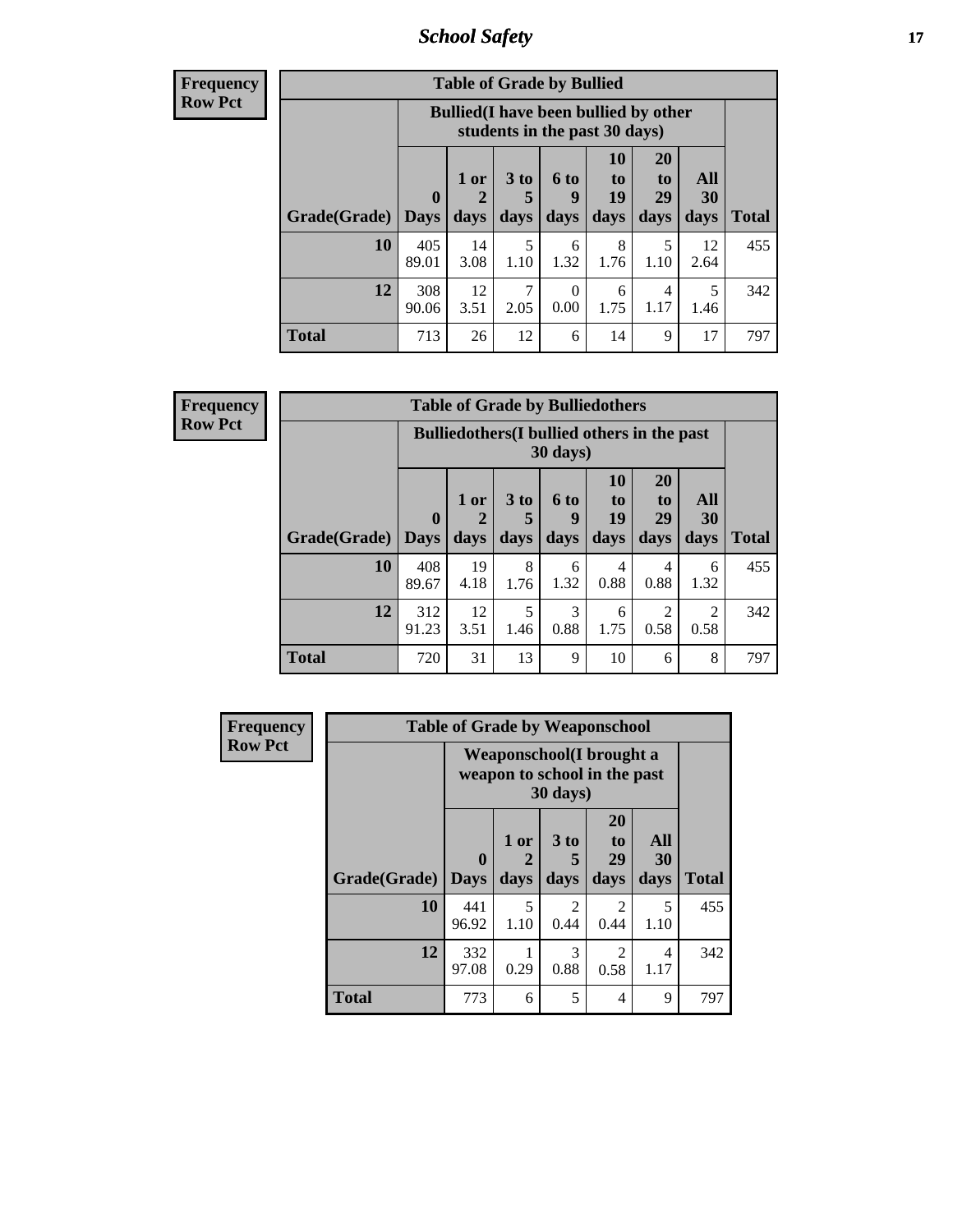*School Safety* **18**

| <b>Frequency</b> |              | <b>Table of Grade by Absentunsafe</b> |                                                                                 |                      |                  |                        |                        |           |              |  |  |  |  |
|------------------|--------------|---------------------------------------|---------------------------------------------------------------------------------|----------------------|------------------|------------------------|------------------------|-----------|--------------|--|--|--|--|
| <b>Row Pct</b>   |              |                                       | Absentunsafe(I have missed school<br>because I felt unsafe in the past 30 days) |                      |                  |                        |                        |           |              |  |  |  |  |
|                  |              | $\mathbf{0}$                          | $1$ or<br>2                                                                     | 3 <sub>to</sub><br>5 | <b>6 to</b>      | 10<br>to<br>19         | <b>20</b><br>to<br>29  | All<br>30 |              |  |  |  |  |
|                  | Grade(Grade) | <b>Days</b>                           | days                                                                            | days                 | days             | days                   | days                   | days      | <b>Total</b> |  |  |  |  |
|                  | 10           | 444<br>97.58                          | 4<br>0.88                                                                       | 3<br>0.66            | $\Omega$<br>0.00 | $\mathfrak{D}$<br>0.44 | 0.22                   | 0.22      | 455          |  |  |  |  |
|                  | 12           | 336<br>98.25                          | 1<br>0.29                                                                       | 0.29                 | 0.29             | 0.29                   | $\overline{c}$<br>0.58 | 0<br>0.00 | 342          |  |  |  |  |
|                  | <b>Total</b> | 780                                   | 5                                                                               | 4                    |                  | 3                      | 3                      |           | 797          |  |  |  |  |
|                  |              |                                       |                                                                                 |                      |                  |                        |                        |           |              |  |  |  |  |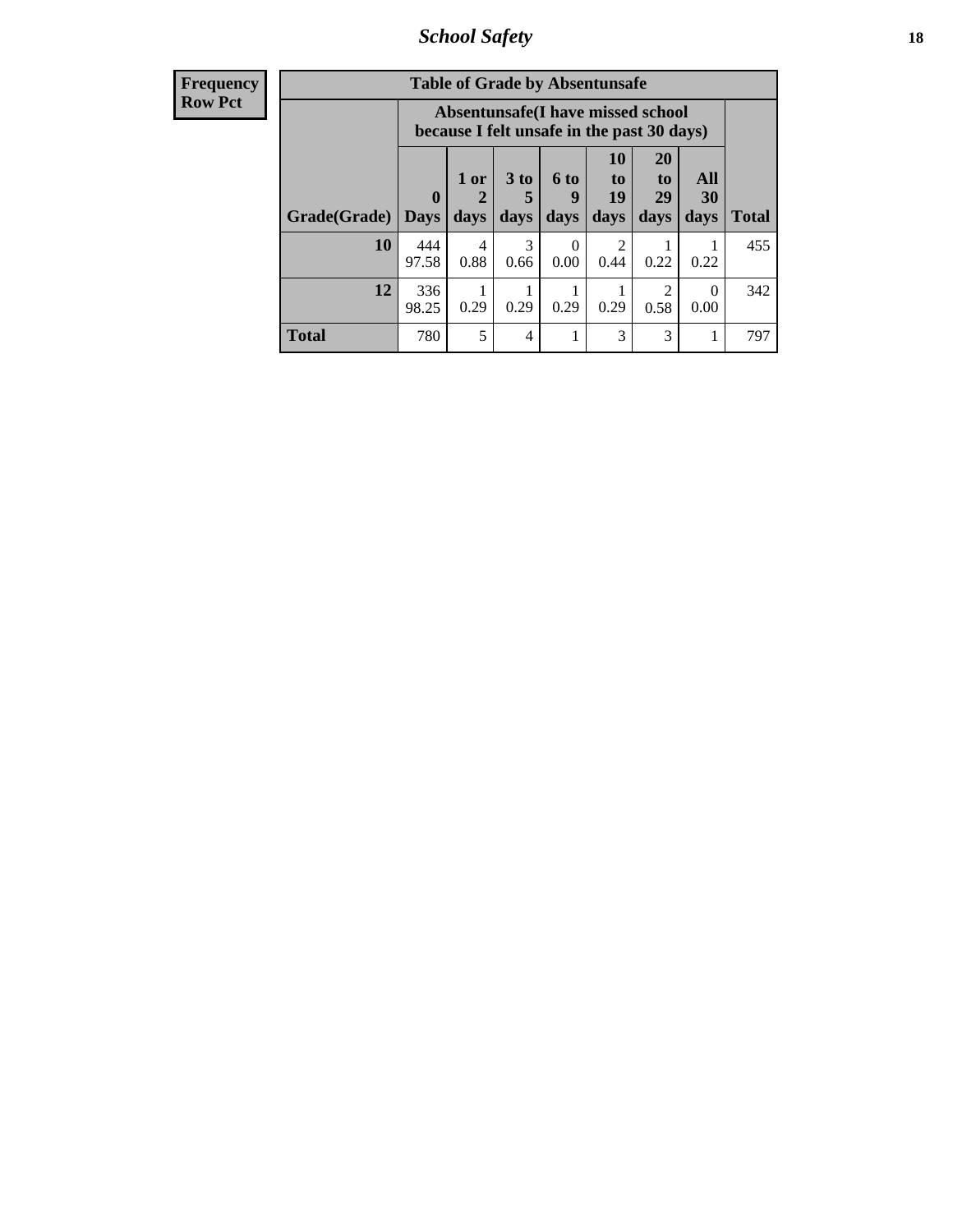### *Drug Use During Last 30 Days* **19**

#### **Frequency Row Pct**

| <b>Table of Grade by Alcohol</b> |                          |                                     |                 |               |               |               |                     |       |  |  |  |  |
|----------------------------------|--------------------------|-------------------------------------|-----------------|---------------|---------------|---------------|---------------------|-------|--|--|--|--|
|                                  |                          | Alcohol (Alcohol use, past 30 days) |                 |               |               |               |                     |       |  |  |  |  |
| Grade(Grade)                     | <b>Did</b><br>not<br>use | $1 - 2$<br>days                     | $3 - 5$<br>days | $6-9$<br>days | 10-19<br>days | 20-29<br>days | <b>Every</b><br>day | Total |  |  |  |  |
| 10                               | 341<br>74.95             | 29<br>6.37                          | 26<br>5.71      | 10<br>2.20    | 24<br>5.27    | 14<br>3.08    | 11<br>2.42          | 455   |  |  |  |  |
| 12                               | 225<br>65.79             | 32<br>9.36                          | 35<br>10.23     | 14<br>4.09    | 16<br>4.68    | 13<br>3.80    | 7<br>2.05           | 342   |  |  |  |  |
| <b>Total</b>                     | 566                      | 61                                  | 61              | 24            | 40            | 27            | 18                  | 797   |  |  |  |  |

#### **Frequency Row Pct**

| <b>Table of Grade by Cigarettes</b> |                                 |                                                   |                 |                 |                 |               |                     |              |  |  |  |
|-------------------------------------|---------------------------------|---------------------------------------------------|-----------------|-----------------|-----------------|---------------|---------------------|--------------|--|--|--|
|                                     |                                 | Cigarettes (Smoking tobacco use,<br>past 30 days) |                 |                 |                 |               |                     |              |  |  |  |
| Grade(Grade)                        | <b>Did</b><br>not<br><b>use</b> | $1 - 2$<br>days                                   | $3 - 5$<br>days | $6 - 9$<br>days | $10-19$<br>days | 20-29<br>days | <b>Every</b><br>day | <b>Total</b> |  |  |  |
| 10                                  | 372<br>81.76                    | 42<br>9.23                                        | 5<br>1.10       | 7<br>1.54       | 9<br>1.98       | 5<br>1.10     | 15<br>3.30          | 455          |  |  |  |
| 12                                  | 257<br>75.15                    | 32<br>9.36                                        | 8<br>2.34       | 7<br>2.05       | 6<br>1.75       | 8<br>2.34     | 24<br>7.02          | 342          |  |  |  |
| <b>Total</b>                        | 629                             | 74                                                | 13              | 14              | 15              | 13            | 39                  | 797          |  |  |  |

| <b>Table of Grade by Smokeless</b> |                                 |                                                        |                        |                 |                 |                        |              |              |  |  |  |
|------------------------------------|---------------------------------|--------------------------------------------------------|------------------------|-----------------|-----------------|------------------------|--------------|--------------|--|--|--|
|                                    |                                 | <b>Smokeless</b> (Chewing tobaccouse,<br>past 30 days) |                        |                 |                 |                        |              |              |  |  |  |
| Grade(Grade)                       | <b>Did</b><br>not<br><b>use</b> | $1 - 2$<br>days                                        | $3 - 5$<br>days        | $6 - 9$<br>days | $10-19$<br>days | $20-29$<br>days        | Every<br>day | <b>Total</b> |  |  |  |
| 10                                 | 417<br>91.65                    | 10<br>2.20                                             | 4<br>0.88              | 4<br>0.88       | 6<br>1.32       | $\mathfrak{D}$<br>0.44 | 12<br>2.64   | 455          |  |  |  |
| 12                                 | 315<br>92.11                    | 12<br>3.51                                             | $\overline{c}$<br>0.58 | 0.29            | 2<br>0.58       | 4<br>1.17              | 6<br>1.75    | 342          |  |  |  |
| <b>Total</b>                       | 732                             | 22                                                     | 6                      | 5               | 8               | 6                      | 18           | 797          |  |  |  |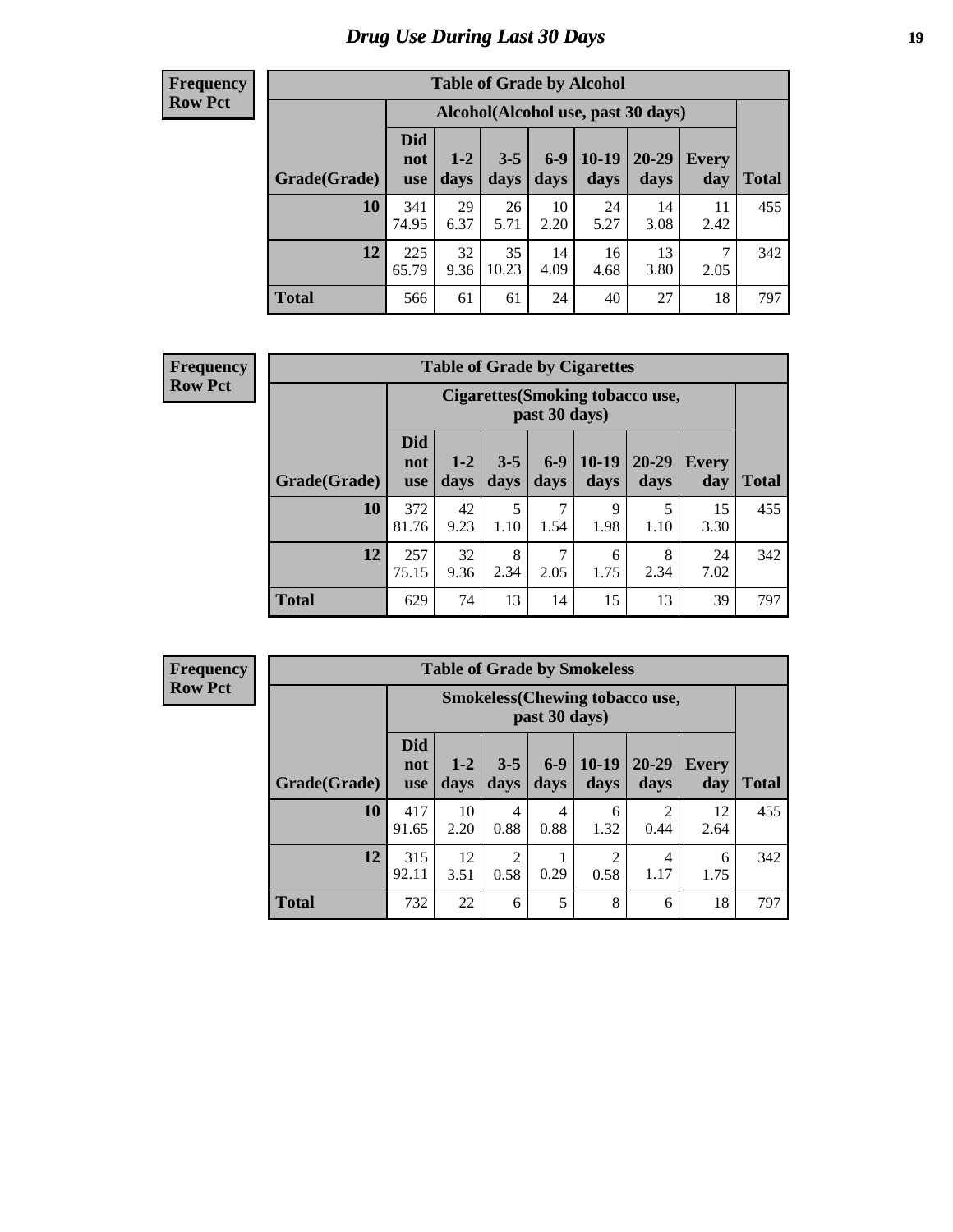| <b>Table of Grade by Marijuana</b> |                          |                                         |                 |               |                 |                       |              |              |  |  |  |  |
|------------------------------------|--------------------------|-----------------------------------------|-----------------|---------------|-----------------|-----------------------|--------------|--------------|--|--|--|--|
|                                    |                          | Marijuana (Marijuana use, past 30 days) |                 |               |                 |                       |              |              |  |  |  |  |
| Grade(Grade)                       | Did<br>not<br><b>use</b> | $1 - 2$<br>days                         | $3 - 5$<br>days | $6-9$<br>days | $10-19$<br>days | 20-29<br>days         | Every<br>day | <b>Total</b> |  |  |  |  |
| 10                                 | 400<br>87.91             | 17<br>3.74                              | 10<br>2.20      | 6<br>1.32     | 0.22            | 10<br>2.20            | 11<br>2.42   | 455          |  |  |  |  |
| 12                                 | 280<br>81.87             | 17<br>4.97                              | 14<br>4.09      | 6<br>1.75     | 8<br>2.34       | $\mathcal{I}$<br>2.05 | 10<br>2.92   | 342          |  |  |  |  |
| <b>Total</b>                       | 680                      | 34                                      | 24              | 12            | 9               | 17                    | 21           | 797          |  |  |  |  |

#### **Frequency Row Pct**

| <b>Table of Grade by Cocaine</b> |                          |                                     |                 |                |                 |               |                          |       |  |  |
|----------------------------------|--------------------------|-------------------------------------|-----------------|----------------|-----------------|---------------|--------------------------|-------|--|--|
|                                  |                          | Cocaine (Cocaine use, past 30 days) |                 |                |                 |               |                          |       |  |  |
| Grade(Grade)                     | Did<br>not<br><b>use</b> | $1 - 2$<br>days                     | $3 - 5$<br>days | $6-9$<br>days  | $10-19$<br>days | 20-29<br>days | <b>Every</b><br>day      | Total |  |  |
| 10                               | 445<br>97.80             | $\mathfrak{D}$<br>0.44              | 0.22            | 0.22           | 0.22            | 0.00          | 5<br>1.10                | 455   |  |  |
| 12                               | 337<br>98.54             | 0.29                                | 0<br>0.00       | 0.29           | 0.29            | っ<br>0.58     | $\left( \right)$<br>0.00 | 342   |  |  |
| <b>Total</b>                     | 782                      | 3                                   |                 | $\overline{2}$ | $\overline{2}$  | $\mathcal{D}$ | 5                        | 797   |  |  |

| <b>Table of Grade by Inhalants</b> |                                 |                                        |                 |               |                        |                   |              |              |  |  |
|------------------------------------|---------------------------------|----------------------------------------|-----------------|---------------|------------------------|-------------------|--------------|--------------|--|--|
|                                    |                                 | Inhalants (Inhalant use, past 30 days) |                 |               |                        |                   |              |              |  |  |
| Grade(Grade)                       | <b>Did</b><br>not<br><b>use</b> | $1 - 2$<br>days                        | $3 - 5$<br>days | $6-9$<br>days | $10-19$<br>days        | $20 - 29$<br>days | Every<br>day | <b>Total</b> |  |  |
| 10                                 | 444<br>97.58                    | 0.22                                   | 0.22            | 3<br>0.66     | $\overline{2}$<br>0.44 | 0.22              | 0.66         | 455          |  |  |
| 12                                 | 335<br>97.95                    | 3<br>0.88                              | 0.29            | 0.00          | 0<br>0.00              | 0<br>0.00         | 3<br>0.88    | 342          |  |  |
| <b>Total</b>                       | 779                             | 4                                      | $\overline{2}$  | 3             | $\overline{c}$         |                   | 6            | 797          |  |  |

| Frequency      | <b>Table of Grade by Steroids</b> |                                 |                                         |                        |                          |                        |              |  |
|----------------|-----------------------------------|---------------------------------|-----------------------------------------|------------------------|--------------------------|------------------------|--------------|--|
| <b>Row Pct</b> |                                   |                                 | Steroids (Steroid use,<br>past 30 days) |                        |                          |                        |              |  |
|                | Grade(Grade)                      | <b>Did</b><br>not<br><b>use</b> | $1-2$<br>days                           | $3 - 5$<br>days        | $20 - 29$<br>days        | <b>Every</b><br>day    | <b>Total</b> |  |
|                | 10                                | 448<br>98.46                    | $\Omega$<br>0.00                        | $\mathfrak{D}$<br>0.44 | $\mathcal{D}$<br>0.44    | 3<br>0.66              | 455          |  |
|                | 12                                | 337<br>98.54                    | $\overline{2}$<br>0.58                  | 0.29                   | $\left( \right)$<br>0.00 | $\overline{2}$<br>0.58 | 342          |  |
|                | <b>Total</b>                      | 785                             | $\overline{2}$                          | 3                      | $\overline{2}$           | 5                      | 797          |  |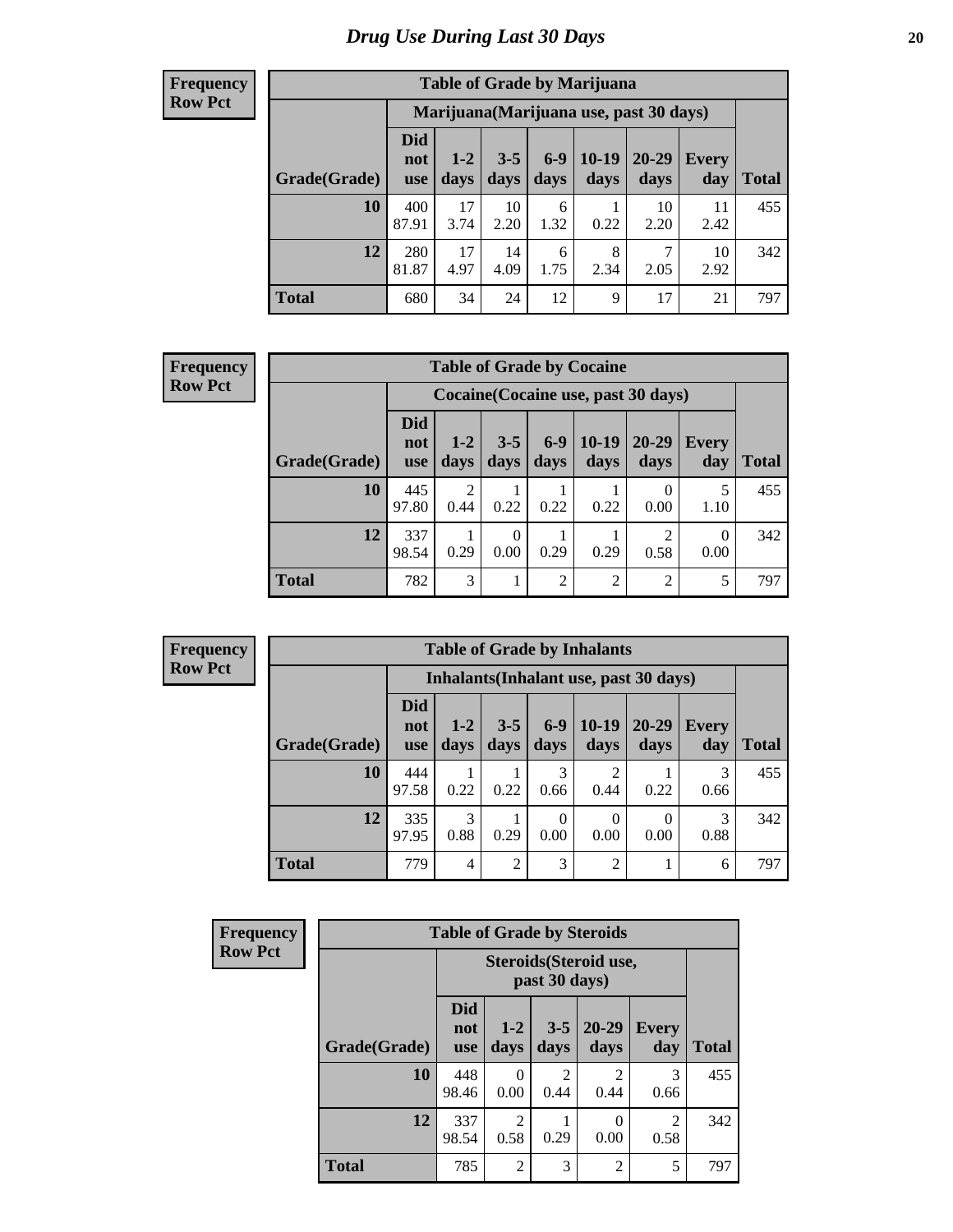| <b>Table of Grade by Ecstasy</b> |                                 |                                     |                 |                  |                  |               |              |              |  |  |
|----------------------------------|---------------------------------|-------------------------------------|-----------------|------------------|------------------|---------------|--------------|--------------|--|--|
|                                  |                                 | Ecstasy (Ecstasy use, past 30 days) |                 |                  |                  |               |              |              |  |  |
| Grade(Grade)                     | <b>Did</b><br>not<br><b>use</b> | $1-2$<br>days                       | $3 - 5$<br>days | $6 - 9$<br>days  | $10-19$<br>days  | 20-29<br>days | Every<br>day | <b>Total</b> |  |  |
| 10                               | 444<br>97.58                    | $\overline{2}$<br>0.44              | 0.22            | 3<br>0.66        | 0.22             | 0<br>0.00     | 4<br>0.88    | 455          |  |  |
| 12                               | 336<br>98.25                    | $\overline{2}$<br>0.58              | 2<br>0.58       | $\theta$<br>0.00 | $\theta$<br>0.00 | 0.29          | 0.29         | 342          |  |  |
| <b>Total</b>                     | 780                             | 4                                   | 3               | 3                |                  |               | 5            | 797          |  |  |

| <b>Frequency</b> | <b>Table of Grade by Meth</b> |                                 |                 |                  |                |                           |                     |              |
|------------------|-------------------------------|---------------------------------|-----------------|------------------|----------------|---------------------------|---------------------|--------------|
| <b>Row Pct</b>   |                               |                                 |                 |                  | past 30 days)  | Meth(Methamphetamine use, |                     |              |
|                  | Grade(Grade)                  | <b>Did</b><br>not<br><b>use</b> | $1 - 2$<br>days | $3-5$<br>days    | $6-9$<br>days  | $10-19$<br>days           | <b>Every</b><br>day | <b>Total</b> |
|                  | 10                            | 445<br>97.80                    | 2<br>0.44       | $\Omega$<br>0.00 | 0<br>0.00      | 5<br>1.10                 | 3<br>0.66           | 455          |
|                  | 12                            | 337<br>98.54                    | 0.29            | 0.29             | 2<br>0.58      | $\theta$<br>0.00          | 0.29                | 342          |
|                  | <b>Total</b>                  | 782                             | 3               |                  | $\overline{2}$ | 5                         | 4                   | 797          |

| <b>Frequency</b> | <b>Tabl</b> |
|------------------|-------------|
| <b>Row Pct</b>   |             |
|                  |             |
|                  |             |

|              | <b>Table of Grade by Hallucinogens</b> |                                                   |                 |                 |                 |                     |              |  |  |
|--------------|----------------------------------------|---------------------------------------------------|-----------------|-----------------|-----------------|---------------------|--------------|--|--|
|              |                                        | Hallucinogens (Hallucinogen use,<br>past 30 days) |                 |                 |                 |                     |              |  |  |
| Grade(Grade) | <b>Did</b><br>not<br><b>use</b>        | $1 - 2$<br>days                                   | $3 - 5$<br>days | $6 - 9$<br>days | $10-19$<br>days | <b>Every</b><br>day | <b>Total</b> |  |  |
| 10           | 441<br>96.92                           | 4<br>0.88                                         | 0.22            | 0.22            | 4<br>0.88       | 4<br>0.88           | 455          |  |  |
| 12           | 339<br>99.12                           | 0.29                                              | 0.29            | 0<br>0.00       | 0<br>0.00       | 0.29                | 342          |  |  |
| <b>Total</b> | 780                                    | 5                                                 | $\overline{2}$  |                 | 4               | 5                   | 797          |  |  |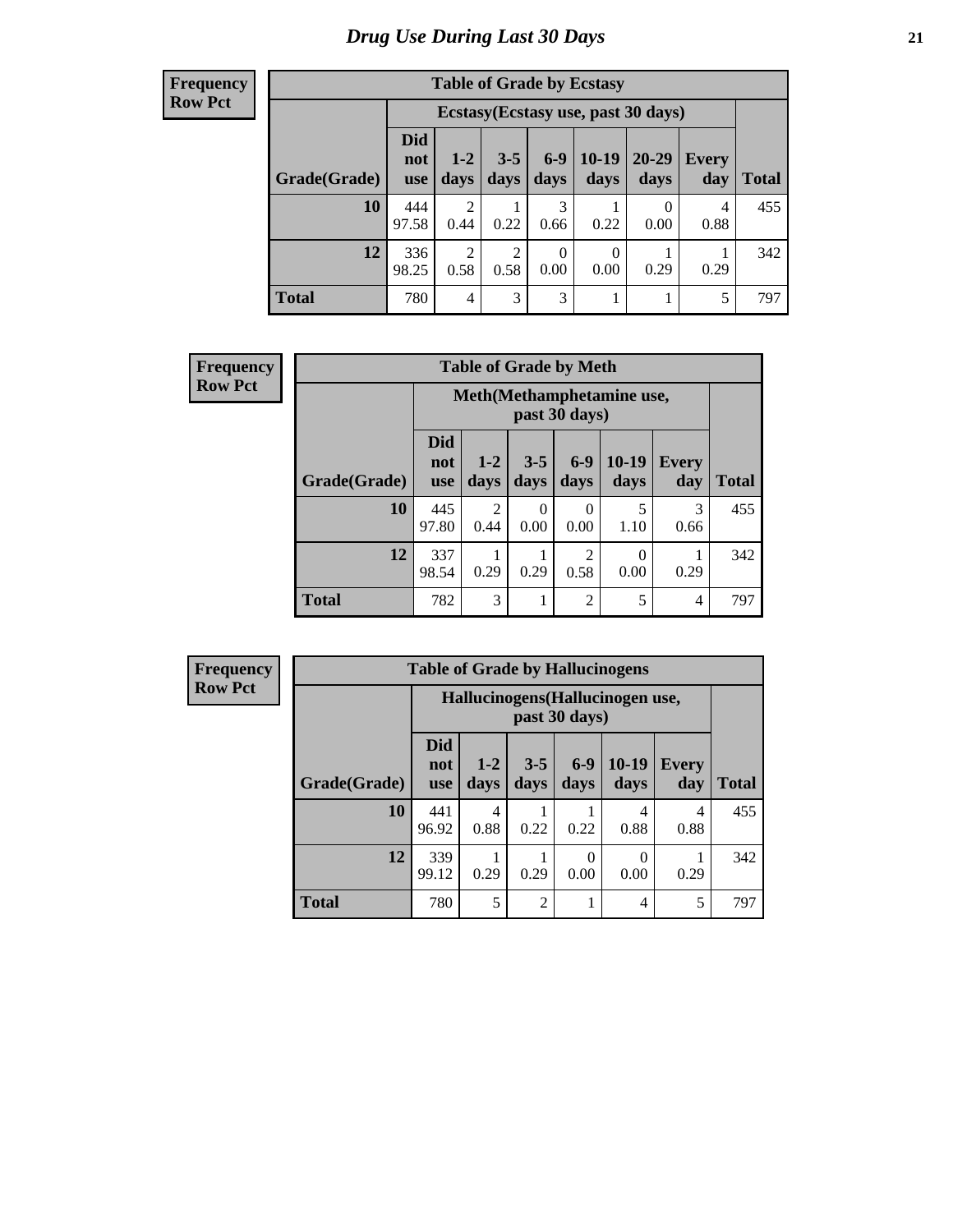| <b>Table of Grade by Prescription</b> |                                 |                                                                                |                 |                 |                 |               |              |              |  |  |
|---------------------------------------|---------------------------------|--------------------------------------------------------------------------------|-----------------|-----------------|-----------------|---------------|--------------|--------------|--|--|
|                                       |                                 | <b>Prescription</b> (Prescription drugs not<br>prescribed to me, past 30 days) |                 |                 |                 |               |              |              |  |  |
| Grade(Grade)                          | <b>Did</b><br>not<br><b>use</b> | $1 - 2$<br>days                                                                | $3 - 5$<br>days | $6 - 9$<br>days | $10-19$<br>days | 20-29<br>days | Every<br>day | <b>Total</b> |  |  |
| 10                                    | 416<br>91.43                    | 14<br>3.08                                                                     | 3<br>0.66       | 5<br>1.10       | 1.54            | 4<br>0.88     | 6<br>1.32    | 455          |  |  |
| 12                                    | 305<br>89.18                    | 9<br>2.63                                                                      | 9<br>2.63       | 4<br>1.17       | 10<br>2.92      | ◠<br>0.58     | 3<br>0.88    | 342          |  |  |
| <b>Total</b>                          | 721                             | 23                                                                             | 12              | 9               | 17              | 6             | 9            | 797          |  |  |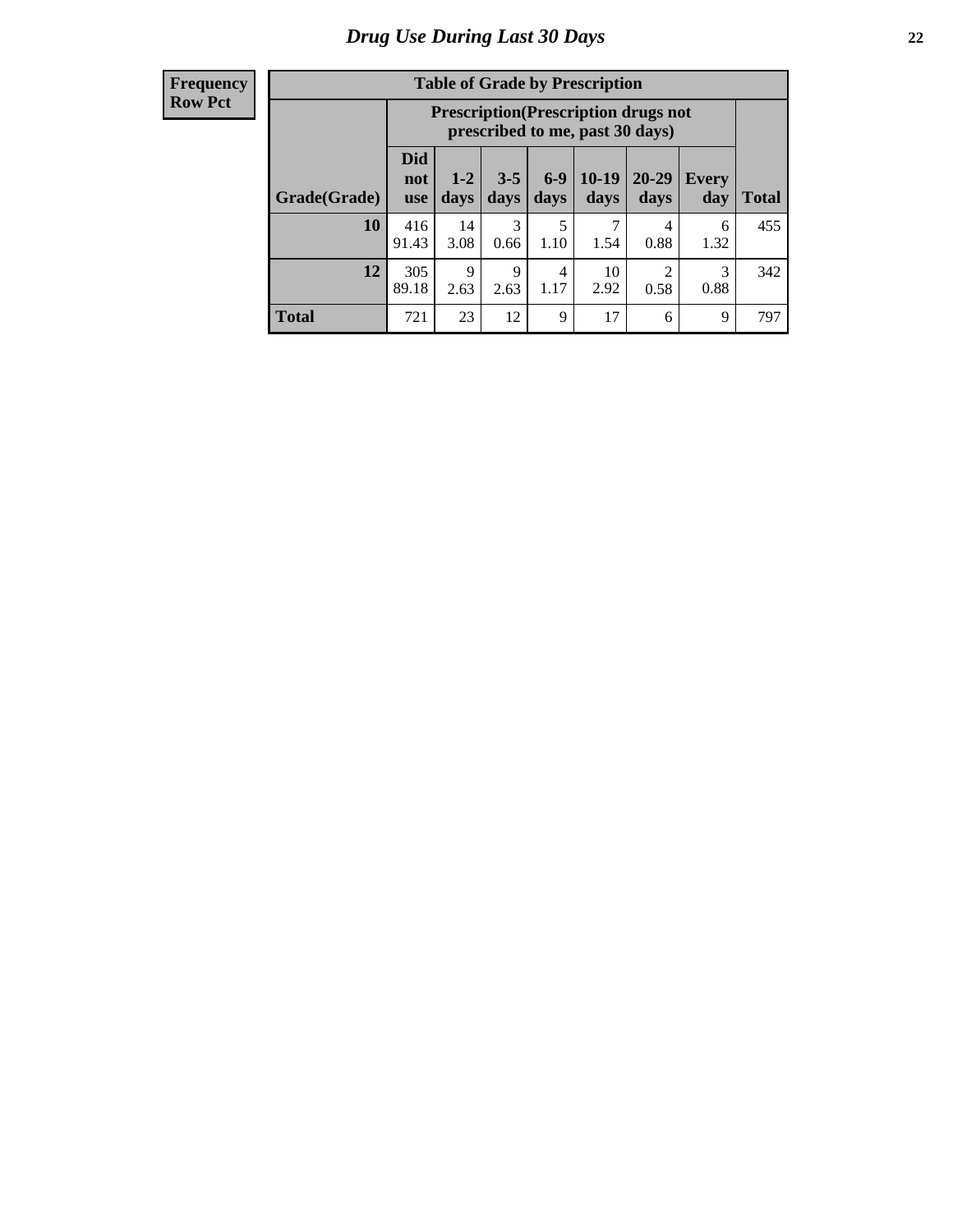| Frequency      | <b>Table of Alcoholease by Grade</b>              |                    |              |              |  |  |  |  |
|----------------|---------------------------------------------------|--------------------|--------------|--------------|--|--|--|--|
| <b>Col Pct</b> | <b>Alcoholease</b> (It is<br>easy to get alcohol) | Grade(Grade)<br>10 | 12           | <b>Total</b> |  |  |  |  |
|                | <b>Strongly Agree</b>                             | 171<br>37.58       | 162<br>47.37 | 333          |  |  |  |  |
|                | <b>Somewhat Agree</b>                             | 162<br>35.60       | 126<br>36.84 | 288          |  |  |  |  |
|                | <b>Somewhat Disagree</b>                          | 58<br>12.75        | 32<br>9.36   | 90           |  |  |  |  |
|                | <b>Strongly Disagree</b>                          | 64<br>14.07        | 22<br>6.43   | 86           |  |  |  |  |
|                | <b>Total</b>                                      | 455                | 342          | 797          |  |  |  |  |

| Frequency      | <b>Table of Cigarettesease by Grade</b>                  |                           |              |              |  |  |  |  |
|----------------|----------------------------------------------------------|---------------------------|--------------|--------------|--|--|--|--|
| <b>Col Pct</b> | Cigarettesease (It is<br>easy to get smoking<br>tobacco) | Grade(Grade)<br><b>10</b> | 12           | <b>Total</b> |  |  |  |  |
|                | <b>Strongly Agree</b>                                    | 208<br>45.71              | 226<br>66.08 | 434          |  |  |  |  |
|                | <b>Somewhat Agree</b>                                    | 125<br>27.47              | 76<br>22.22  | 201          |  |  |  |  |
|                | <b>Somewhat Disagree</b>                                 | 49<br>10.77               | 16<br>4.68   | 65           |  |  |  |  |
|                | <b>Strongly Disagree</b>                                 | 73<br>16.04               | 24<br>7.02   | 97           |  |  |  |  |
|                | <b>Total</b>                                             | 455                       | 342          | 797          |  |  |  |  |

| Frequency      | <b>Table of Smokelessease by Grade</b>             |                           |              |     |  |  |  |  |
|----------------|----------------------------------------------------|---------------------------|--------------|-----|--|--|--|--|
| <b>Col Pct</b> | <b>Smokelessease</b> (It is<br>easy to get chewing | Grade(Grade)<br><b>10</b> | <b>Total</b> |     |  |  |  |  |
|                | tobacco)                                           |                           | 12           |     |  |  |  |  |
|                | <b>Strongly Agree</b>                              | 192<br>42.20              | 203<br>59.36 | 395 |  |  |  |  |
|                | <b>Somewhat Agree</b>                              | 117<br>25.71              | 75<br>21.93  | 192 |  |  |  |  |
|                | <b>Somewhat Disagree</b>                           | 54<br>11.87               | 28<br>8.19   | 82  |  |  |  |  |
|                | <b>Strongly Disagree</b>                           | 92<br>20.22               | 36<br>10.53  | 128 |  |  |  |  |
|                | <b>Total</b>                                       | 455                       | 342          | 797 |  |  |  |  |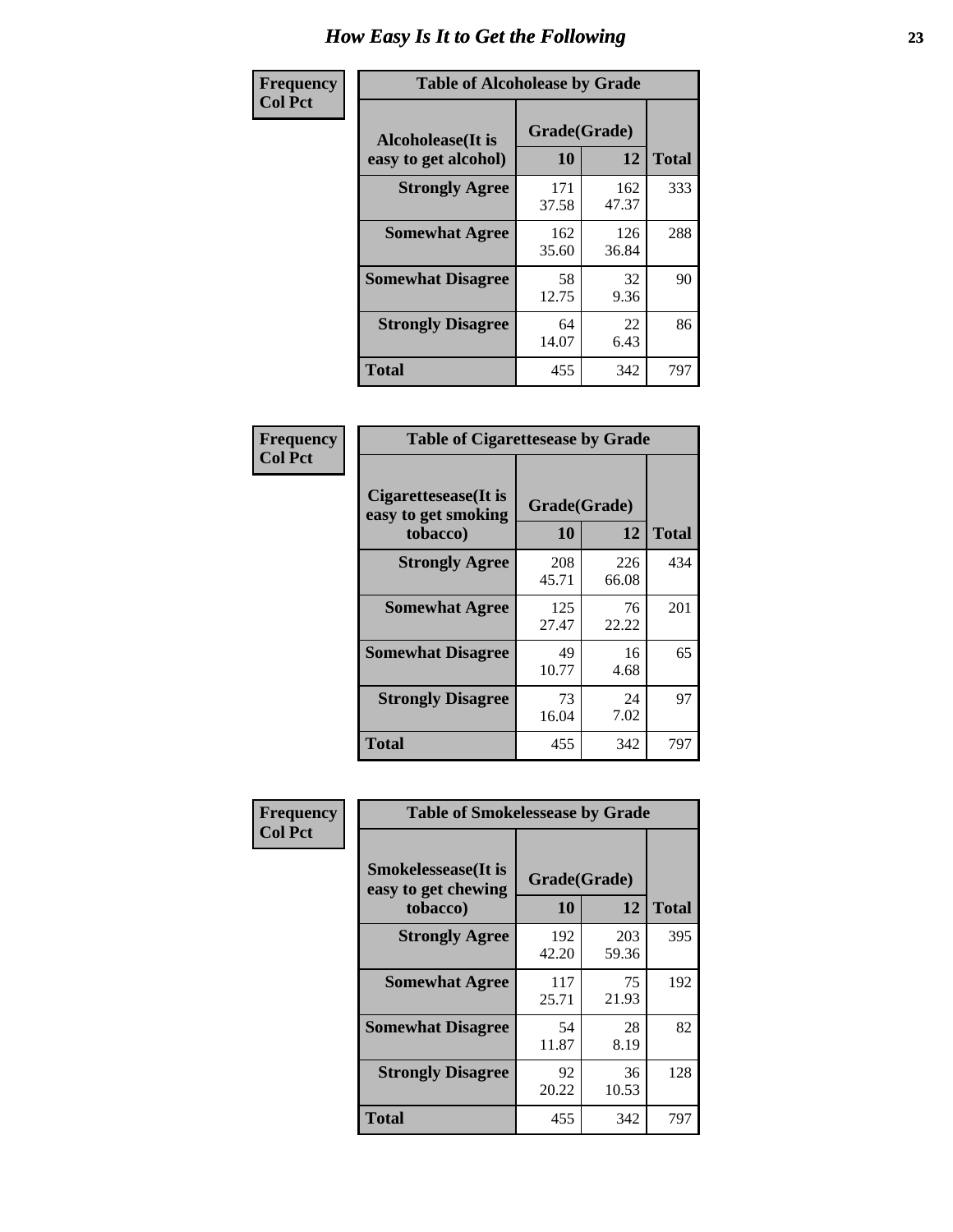| Frequency      | <b>Table of Marijuanaease by Grade</b>           |                    |              |              |  |  |  |  |  |
|----------------|--------------------------------------------------|--------------------|--------------|--------------|--|--|--|--|--|
| <b>Col Pct</b> | Marijuanaease(It is<br>easy to get<br>marijuana) | Grade(Grade)<br>10 | 12           | <b>Total</b> |  |  |  |  |  |
|                | <b>Strongly Agree</b>                            | 147<br>32.31       | 140<br>40.94 | 287          |  |  |  |  |  |
|                | <b>Somewhat Agree</b>                            | 130<br>28.57       | 113<br>33.04 | 243          |  |  |  |  |  |
|                | <b>Somewhat Disagree</b>                         | 65<br>14.29        | 46<br>13.45  | 111          |  |  |  |  |  |
|                | <b>Strongly Disagree</b>                         | 113<br>24.84       | 43<br>12.57  | 156          |  |  |  |  |  |
|                | <b>Total</b>                                     | 455                | 342          | 797          |  |  |  |  |  |

|                                           | <b>Table of Cocaineease by Grade</b> |              |     |  |  |  |  |  |  |  |  |  |  |
|-------------------------------------------|--------------------------------------|--------------|-----|--|--|--|--|--|--|--|--|--|--|
| Cocaineease(It is<br>easy to get cocaine) | Grade(Grade)<br>10                   | <b>Total</b> |     |  |  |  |  |  |  |  |  |  |  |
| <b>Strongly Agree</b>                     | 53<br>11.65                          | 45<br>13.16  | 98  |  |  |  |  |  |  |  |  |  |  |
| <b>Somewhat Agree</b>                     | 69<br>15.16                          | 77<br>22.51  | 146 |  |  |  |  |  |  |  |  |  |  |
| <b>Somewhat Disagree</b>                  | 132<br>29.01                         | 115<br>33.63 | 247 |  |  |  |  |  |  |  |  |  |  |
| <b>Strongly Disagree</b>                  | 201<br>44.18                         | 105<br>30.70 | 306 |  |  |  |  |  |  |  |  |  |  |
| <b>Total</b>                              | 455                                  | 342          | 797 |  |  |  |  |  |  |  |  |  |  |

| Frequency      | <b>Table of Inhalantsease by Grade</b>     |              |              |              |
|----------------|--------------------------------------------|--------------|--------------|--------------|
| <b>Col Pct</b> | <b>Inhalantsease</b> (It is<br>easy to get | Grade(Grade) |              |              |
|                | inhalants)                                 | 10           | 12           | <b>Total</b> |
|                | <b>Strongly Agree</b>                      | 179<br>39.34 | 152<br>44.44 | 331          |
|                | <b>Somewhat Agree</b>                      | 93<br>20.44  | 79<br>23.10  | 172          |
|                | <b>Somewhat Disagree</b>                   | 59<br>12.97  | 44<br>12.87  | 103          |
|                | <b>Strongly Disagree</b>                   | 124<br>27.25 | 67<br>19.59  | 191          |
|                | <b>Total</b>                               | 455          | 342          | 797          |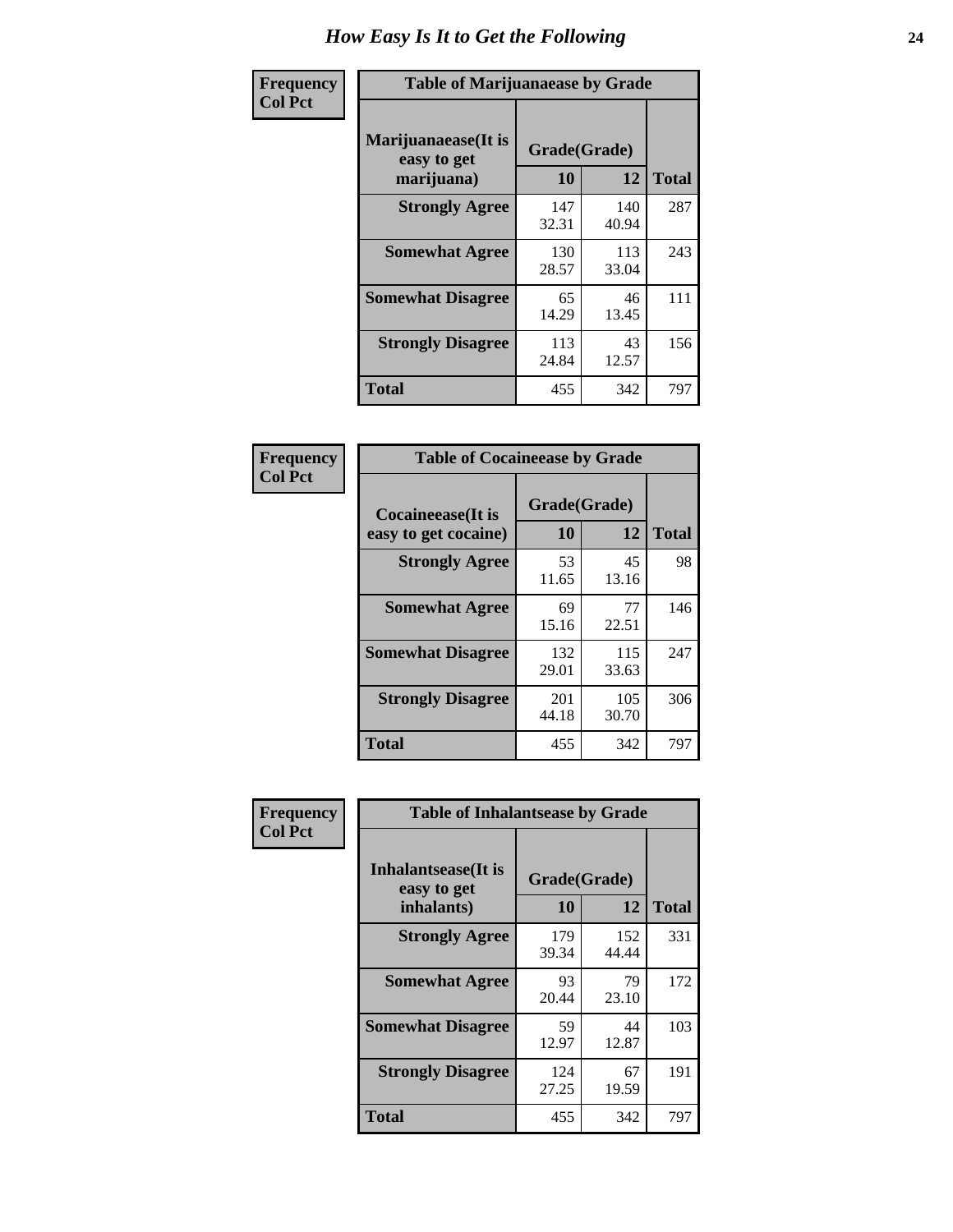| Frequency      | <b>Table of Steroidsease by Grade</b>               |                    |              |              |
|----------------|-----------------------------------------------------|--------------------|--------------|--------------|
| <b>Col Pct</b> | <b>Steroidsease</b> (It is<br>easy to get steroids) | Grade(Grade)<br>10 | 12           | <b>Total</b> |
|                | <b>Strongly Agree</b>                               | 52<br>11.43        | 57<br>16.67  | 109          |
|                | <b>Somewhat Agree</b>                               | 85<br>18.68        | 77<br>22.51  | 162          |
|                | <b>Somewhat Disagree</b>                            | 118<br>25.93       | 116<br>33.92 | 234          |
|                | <b>Strongly Disagree</b>                            | 200<br>43.96       | 92<br>26.90  | 292          |
|                | <b>Total</b>                                        | 455                | 342          | 797          |

| Frequency      | <b>Table of Ecstasyease by Grade</b>              |                    |              |              |
|----------------|---------------------------------------------------|--------------------|--------------|--------------|
| <b>Col Pct</b> | <b>Ecstasyease</b> (It is<br>easy to get ecstasy) | Grade(Grade)<br>10 | 12           | <b>Total</b> |
|                | <b>Strongly Agree</b>                             | 58<br>12.75        | 56<br>16.37  | 114          |
|                | <b>Somewhat Agree</b>                             | 64<br>14.07        | 74<br>21.64  | 138          |
|                | <b>Somewhat Disagree</b>                          | 126<br>27.69       | 104<br>30.41 | 230          |
|                | <b>Strongly Disagree</b>                          | 207<br>45.49       | 108<br>31.58 | 315          |
|                | <b>Total</b>                                      | 455                | 342          | 797          |

| Frequency      | <b>Table of Methease by Grade</b>                          |                    |              |              |
|----------------|------------------------------------------------------------|--------------------|--------------|--------------|
| <b>Col Pct</b> | <b>Methease</b> (It is easy<br>to get<br>methamphetamines) | Grade(Grade)<br>10 | 12           | <b>Total</b> |
|                | <b>Strongly Agree</b>                                      | 53<br>11.65        | 41<br>11.99  | 94           |
|                | <b>Somewhat Agree</b>                                      | 49<br>10.77        | 63<br>18.42  | 112          |
|                | <b>Somewhat Disagree</b>                                   | 119<br>26.15       | 93<br>27.19  | 212          |
|                | <b>Strongly Disagree</b>                                   | 234<br>51.43       | 145<br>42.40 | 379          |
|                | <b>Total</b>                                               | 455                | 342          | 797          |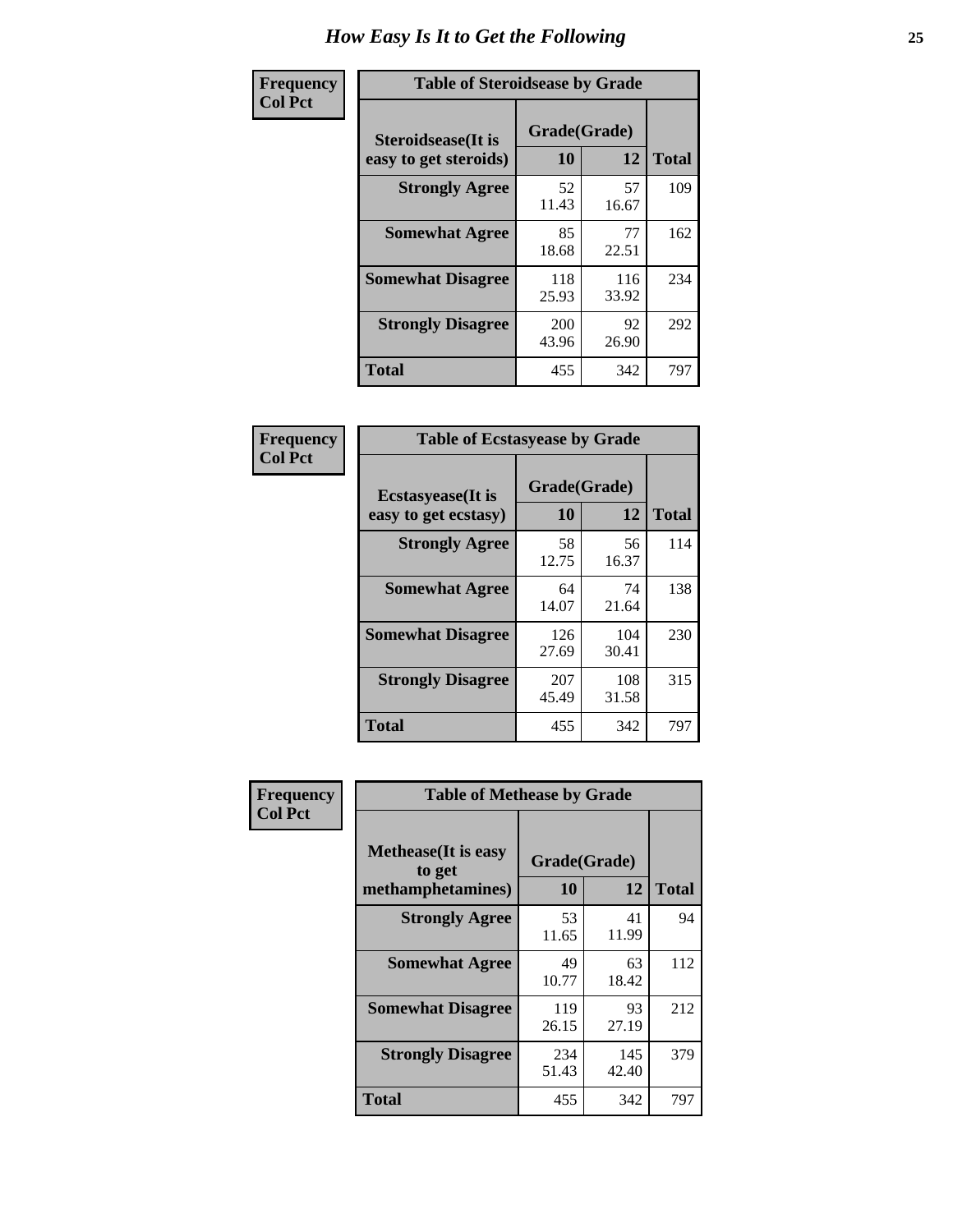| <b>Frequency</b> | <b>Table of Hallucinogensease by Grade</b>               |                    |              |              |
|------------------|----------------------------------------------------------|--------------------|--------------|--------------|
| <b>Col Pct</b>   | Hallucinogensease(It<br>is easy to get<br>hallucinogens) | Grade(Grade)<br>10 | 12           | <b>Total</b> |
|                  | <b>Strongly Agree</b>                                    | 66<br>14.51        | 50<br>14.62  | 116          |
|                  | <b>Somewhat Agree</b>                                    | 63<br>13.85        | 59<br>17.25  | 122          |
|                  | <b>Somewhat Disagree</b>                                 | 109<br>23.96       | 100<br>29.24 | 209          |
|                  | <b>Strongly Disagree</b>                                 | 217<br>47.69       | 133<br>38.89 | 350          |
|                  | <b>Total</b>                                             | 455                | 342          | 797          |

| Frequency<br>Col Pct |
|----------------------|
|                      |

| <b>Table of Prescriptionease by Grade</b>                                                |              |              |              |
|------------------------------------------------------------------------------------------|--------------|--------------|--------------|
| <b>Prescriptionease</b> (It<br>is easy to get<br>prescription drugs<br>not prescribed to | Grade(Grade) |              |              |
| me)                                                                                      | 10           | 12           | <b>Total</b> |
| <b>Strongly Agree</b>                                                                    | 216<br>47.47 | 178<br>52.05 | 394          |
| <b>Somewhat Agree</b>                                                                    | 94<br>20.66  | 81<br>23.68  | 175          |
| <b>Somewhat Disagree</b>                                                                 | 43<br>9.45   | 30<br>8.77   | 73           |
| <b>Strongly Disagree</b>                                                                 | 102<br>22.42 | 53<br>15.50  | 155          |
| Total                                                                                    | 455          | 342          | 797          |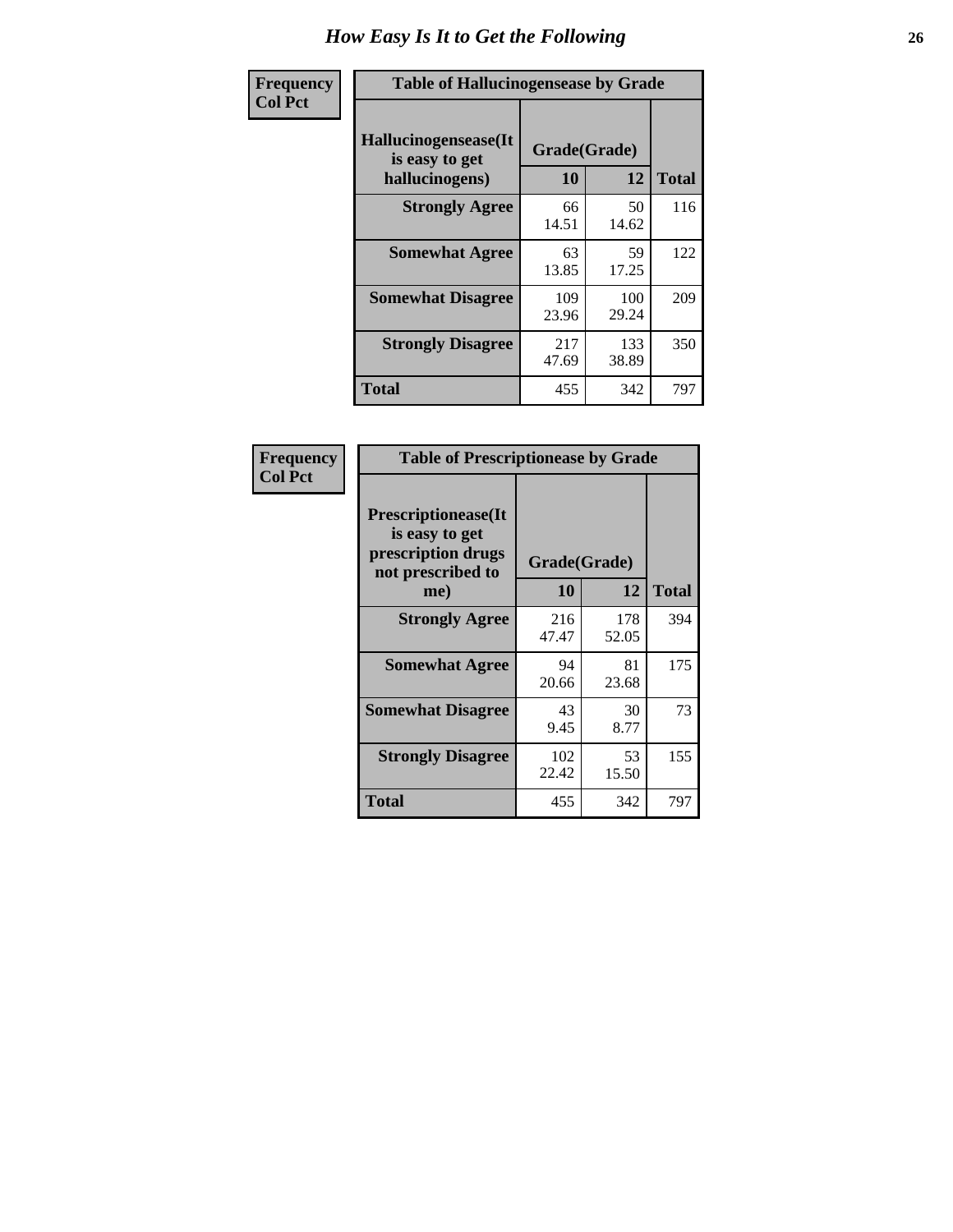*Age at Onset of Use* **27** *Results for "Age at Onset of Use" questions exclude students who said they did not use that substance*

| <b>Frequency</b> |              | <b>Table of Grade by Alcoholinit</b> |                  |            |           |             |                           |                                                  |             |             |                  |                       |              |
|------------------|--------------|--------------------------------------|------------------|------------|-----------|-------------|---------------------------|--------------------------------------------------|-------------|-------------|------------------|-----------------------|--------------|
| <b>Row Pct</b>   |              |                                      |                  |            |           |             |                           | Alcoholinit (I started using alcohol when I was) |             |             |                  |                       |              |
|                  | Grade(Grade) | <b>8 or</b><br>younger               | 9                | 10         | 11        | 12          | 13                        | 14                                               | 15          | 16          | 17               | <b>18 or</b><br>older | <b>Total</b> |
|                  | 10           | 3.89                                 | 2.78             | 13<br>7.22 | 7<br>3.89 | 26<br>14.44 | 35<br>19.44               | 48<br>26.67                                      | 32<br>17.78 | 3.89        | $\theta$<br>0.00 | $\theta$<br>0.00      | 180          |
|                  | 12           | 11<br>5.88                           | $\Omega$<br>0.00 | 4<br>2.14  | 4<br>2.14 | 10<br>5.35  | 19<br>10.16               | 29<br>15.51                                      | 35<br>18.72 | 45<br>24.06 | 24<br>12.83      | 6<br>3.21             | 187          |
|                  | <b>Total</b> | 18                                   | 5                | 17         | 11        | 36          | 54                        | 77                                               | 67          | 52          | 24               | 6                     | 367          |
|                  |              |                                      |                  |            |           |             | Frequency Missing $= 430$ |                                                  |             |             |                  |                       |              |

| <b>Frequency</b> | <b>Table of Grade by Cigarettesinit</b> |                        |               |           |                                                      |             |             |             |             |             |             |                        |              |
|------------------|-----------------------------------------|------------------------|---------------|-----------|------------------------------------------------------|-------------|-------------|-------------|-------------|-------------|-------------|------------------------|--------------|
| <b>Row Pct</b>   |                                         |                        |               |           | Cigarettesinit(I started smoking tobacco when I was) |             |             |             |             |             |             |                        |              |
|                  | Grade(Grade)                            | <b>8 or</b><br>younger | 9             | 10        | 11                                                   | 12          | 13          | 14          | 15          | <b>16</b>   | 17          | <b>18 or</b><br>older  | <b>Total</b> |
|                  | 10                                      | 8<br>7.34              | 6<br>5.50     | 6.42      | 14<br>12.84                                          | 16<br>14.68 | 13<br>11.93 | 27<br>24.77 | 14<br>12.84 | 3<br>2.75   | 0.92        | $\overline{0}$<br>0.00 | 109          |
|                  | 12                                      | 3<br>2.56              | 0.85          | ∍<br>1.71 | 2<br>1.71                                            | 14<br>11.97 | 14<br>11.97 | 8<br>6.84   | 19<br>16.24 | 21<br>17.95 | 29<br>24.79 | 4<br>3.42              | 117          |
|                  | <b>Total</b>                            | 11                     | $\mathcal{L}$ | Q         | 16                                                   | 30          | 27          | 35          | 33          | 24          | 30          | 4                      | 226          |
|                  |                                         |                        |               |           | Frequency Missing $= 571$                            |             |             |             |             |             |             |                        |              |

|                        | <b>Table of Grade by Smokelessinit</b> |                  |           |                      |                                                     |             |       |             |             |                  |                       |              |  |
|------------------------|----------------------------------------|------------------|-----------|----------------------|-----------------------------------------------------|-------------|-------|-------------|-------------|------------------|-----------------------|--------------|--|
|                        |                                        |                  |           |                      | Smokelessinit(I started chewing tobacco when I was) |             |       |             |             |                  |                       |              |  |
| Grade(Grade)   younger | 8 or                                   | 9                | 10        | 11                   | 12                                                  | 13          | 14    | 15          | 16          | <b>17</b>        | <b>18 or</b><br>older | <b>Total</b> |  |
| 10                     | 6.12                                   | 2.04             | 3<br>6.12 | 2<br>4.08            | 6<br>12.24                                          | 12<br>24.49 | 14.29 | 14<br>28.57 | 2.04        | $\theta$<br>0.00 | $\Omega$<br>0.00      | 49           |  |
| 12                     | $\Omega$<br>0.00                       | $\left($<br>0.00 | 2.27      | $\mathbf{0}$<br>0.00 | 4<br>9.09                                           | 8<br>18.18  | 15.91 | 4<br>9.09   | 11<br>25.00 | 6<br>13.64       | 3<br>6.82             | 44           |  |
| <b>Total</b>           | 3                                      |                  | 4         | 2                    | 10                                                  | 20          | 14    | 18          | 12          | 6                | 3                     | 93           |  |
|                        |                                        |                  |           |                      | <b>Frequency Missing = 704</b>                      |             |       |             |             |                  |                       |              |  |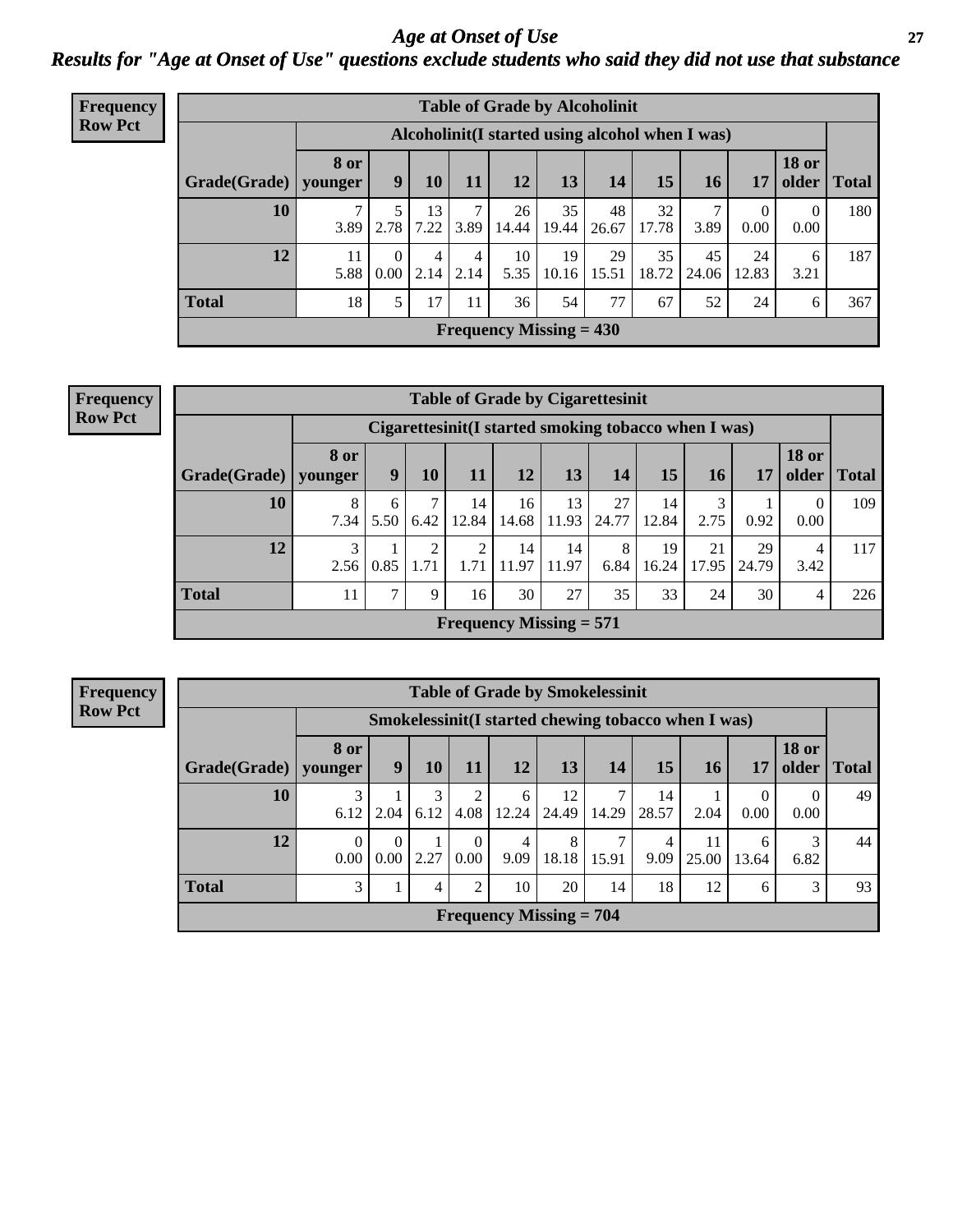#### *Age at Onset of Use* **28**

*Results for "Age at Onset of Use" questions exclude students who said they did not use that substance*

| <b>Frequency</b> |                                                      |                        |                  |           |           |                           |             | <b>Table of Grade by Marijuanainit</b> |             |             |                  |                       |              |
|------------------|------------------------------------------------------|------------------------|------------------|-----------|-----------|---------------------------|-------------|----------------------------------------|-------------|-------------|------------------|-----------------------|--------------|
| <b>Row Pct</b>   | Marijuanainit (I started using marijuana when I was) |                        |                  |           |           |                           |             |                                        |             |             |                  |                       |              |
|                  | Grade(Grade)                                         | <b>8</b> or<br>younger | 9                | 10        | 11        | 12                        | 13          | 14                                     | 15          | 16          | 17               | <b>18 or</b><br>older | <b>Total</b> |
|                  | 10                                                   | 3<br>3.26              | 2<br>2.17        | 3<br>3.26 | 8<br>8.70 | 13<br>14.13               | 15<br>16.30 | 22<br>23.91                            | 25<br>27.17 | 1.09        | $\Omega$<br>0.00 | $\Omega$<br>0.00      | 92           |
|                  | 12                                                   | 0.97                   | $\Omega$<br>0.00 | 2<br>1.94 | 2<br>1.94 | 6<br>5.83                 | 9<br>8.74   | 24<br>23.30                            | 16<br>15.53 | 28<br>27.18 | 13<br>12.62      | 2<br>1.94             | 103          |
|                  | <b>Total</b>                                         | 4                      | $\overline{2}$   | 5         | 10        | 19                        | 24          | 46                                     | 41          | 29          | 13               | 2                     | 195          |
|                  |                                                      |                        |                  |           |           | Frequency Missing $= 602$ |             |                                        |             |             |                  |                       |              |

**Frequency Row Pct**

|                           | <b>Table of Grade by Cocaineinit</b>                                                                                                    |                                                                                                           |                |      |            |            |                                                    |            |      |      |    |  |  |
|---------------------------|-----------------------------------------------------------------------------------------------------------------------------------------|-----------------------------------------------------------------------------------------------------------|----------------|------|------------|------------|----------------------------------------------------|------------|------|------|----|--|--|
|                           |                                                                                                                                         |                                                                                                           |                |      |            |            | Cocaine in it (I started using cocaine when I was) |            |      |      |    |  |  |
| Grade(Grade)   younger    | 8 or                                                                                                                                    | <b>18 or</b><br>13<br><b>15</b><br><b>12</b><br>older<br>9<br>14<br><b>16</b><br>10<br><b>Total</b><br>17 |                |      |            |            |                                                    |            |      |      |    |  |  |
| 10                        | 2<br>14.29                                                                                                                              | 7.14                                                                                                      | $0.00^{\circ}$ | 7.14 | 4<br>28.57 | 4<br>28.57 | $\Omega$<br>0.00                                   | 2<br>14.29 | 0.00 | 0.00 | 14 |  |  |
| 12                        | 17<br>2<br>3<br>$\overline{0}$<br>5<br>$\Omega$<br>0.00<br>$0.00\,$<br>17.65<br>29.41<br>5.88<br>11.76<br>5.88<br>17.65<br>5.88<br>5.88 |                                                                                                           |                |      |            |            |                                                    |            |      |      |    |  |  |
| <b>Total</b>              | 5<br>7<br>3<br>31<br>$\overline{2}$<br>5<br>3<br>3                                                                                      |                                                                                                           |                |      |            |            |                                                    |            |      |      |    |  |  |
| Frequency Missing $= 766$ |                                                                                                                                         |                                                                                                           |                |      |            |            |                                                    |            |      |      |    |  |  |

|                           | <b>Table of Grade by Inhalantsinit</b> |                                                                                                          |                         |                         |                         |               |                         |            |                  |                  |    |  |
|---------------------------|----------------------------------------|----------------------------------------------------------------------------------------------------------|-------------------------|-------------------------|-------------------------|---------------|-------------------------|------------|------------------|------------------|----|--|
|                           |                                        | Inhalantsinit (I started using inhalants when I was)                                                     |                         |                         |                         |               |                         |            |                  |                  |    |  |
| $Grade(Grade)$ younger    | 8 or                                   | <b>18 or</b><br>9<br>10<br>13<br>15<br>older<br><b>12</b><br>14<br>11<br><b>Total</b><br>16 <sup>1</sup> |                         |                         |                         |               |                         |            |                  |                  |    |  |
| 10                        | 2<br>11.76                             | 17.65                                                                                                    | $\overline{2}$<br>11.76 | $\overline{c}$<br>11.76 | 2<br>11.76              | 0<br>$0.00\,$ | 4<br>23.53              | 2<br>11.76 | $\Omega$<br>0.00 | $\theta$<br>0.00 | 17 |  |
| 12                        | $\Omega$<br>0.00                       | 0<br>0.00                                                                                                | $\Omega$<br>0.00        | $\Omega$<br>0.00        | $\Omega$<br>$0.00\vert$ | 9.09          | $\mathfrak{D}$<br>18.18 | 27.27      | 4<br>36.36       | 9.09             | 11 |  |
| <b>Total</b>              | $\overline{2}$                         | 3                                                                                                        | $\overline{2}$          | $\overline{2}$          | 2                       |               | 6                       | 5          | $\overline{4}$   |                  | 28 |  |
| Frequency Missing $= 769$ |                                        |                                                                                                          |                         |                         |                         |               |                         |            |                  |                  |    |  |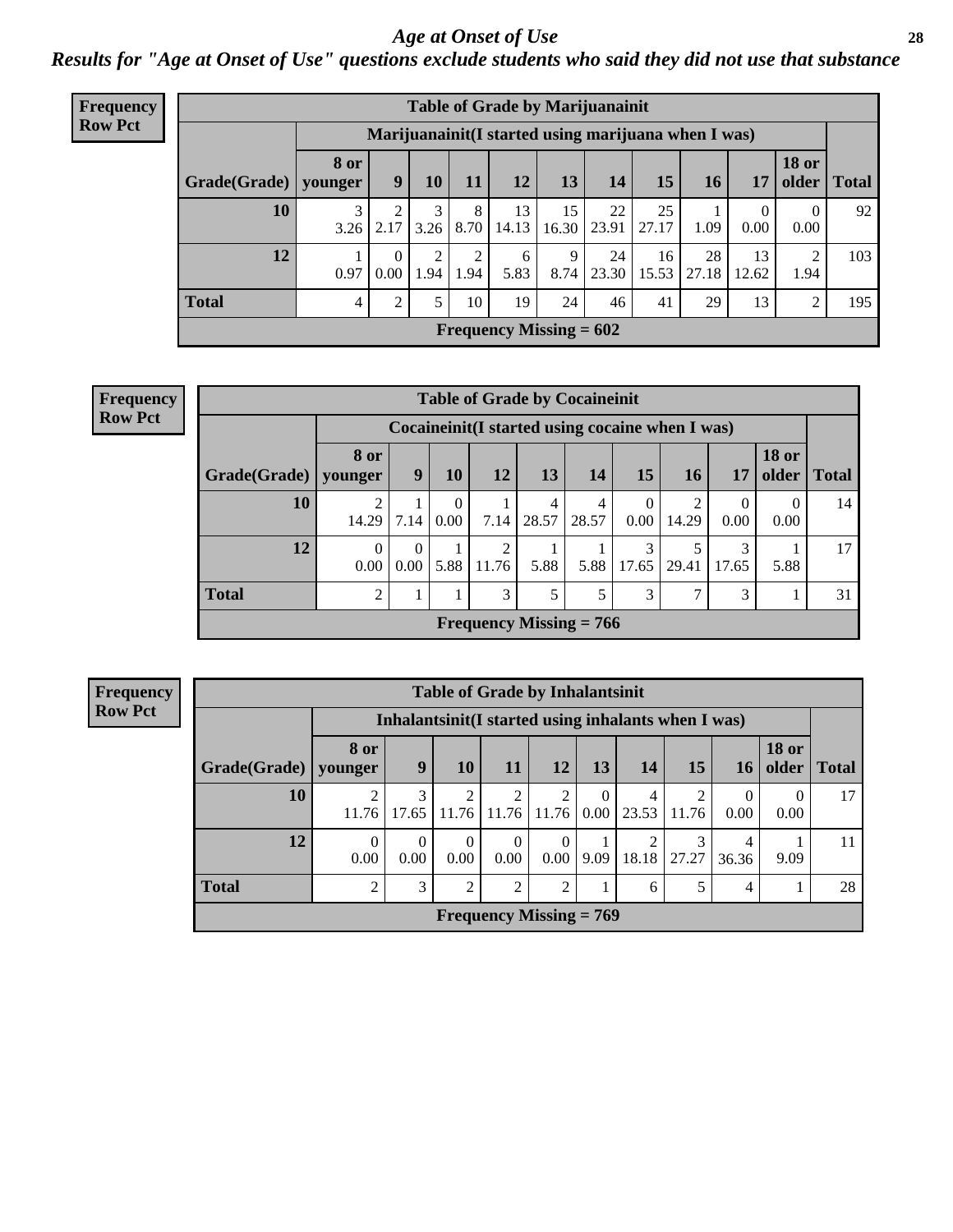#### *Age at Onset of Use* **29**

*Results for "Age at Onset of Use" questions exclude students who said they did not use that substance*

| Frequency      | <b>Table of Grade by Steroidsinit</b> |                                                    |                  |                  |                           |       |                |                  |                       |              |  |  |  |
|----------------|---------------------------------------|----------------------------------------------------|------------------|------------------|---------------------------|-------|----------------|------------------|-----------------------|--------------|--|--|--|
| <b>Row Pct</b> |                                       | Steroidsinit (I started using steroids when I was) |                  |                  |                           |       |                |                  |                       |              |  |  |  |
|                | Grade(Grade)                          | 8 or<br>younger                                    | 9                | <b>10</b>        | <b>13</b>                 | 14    | 15             | 17               | <b>18 or</b><br>older | <b>Total</b> |  |  |  |
|                | 10                                    | 2<br>33.33                                         | 16.67            | 16.67            | $\Omega$<br>0.00          | 16.67 | 16.67          | $\theta$<br>0.00 | $\Omega$<br>0.00      | 6            |  |  |  |
|                | 12                                    | $\theta$<br>0.00                                   | $\Omega$<br>0.00 | $\Omega$<br>0.00 | 16.67                     | 16.67 | 16.67          | 16.67            | ∍<br>33.33            | 6            |  |  |  |
|                | <b>Total</b>                          | $\overline{2}$                                     |                  |                  |                           | 2     | $\mathfrak{D}$ |                  | 2                     | 12           |  |  |  |
|                |                                       |                                                    |                  |                  | Frequency Missing $= 785$ |       |                |                  |                       |              |  |  |  |

**Frequency Row Pct**

|                                                                                                                                                           | <b>Table of Grade by Ecstasyinit</b> |                                                                                      |       |       |       |       |                         |       |           |                |    |  |
|-----------------------------------------------------------------------------------------------------------------------------------------------------------|--------------------------------------|--------------------------------------------------------------------------------------|-------|-------|-------|-------|-------------------------|-------|-----------|----------------|----|--|
|                                                                                                                                                           |                                      | Ecstasyinit (I started using ecstasy when I was)                                     |       |       |       |       |                         |       |           |                |    |  |
| Grade(Grade)                                                                                                                                              | 8 or<br>younger                      | <b>18 or</b><br>15<br>9<br>10<br>12<br>13<br>14<br>older<br>16<br><b>Total</b><br>17 |       |       |       |       |                         |       |           |                |    |  |
| 10                                                                                                                                                        | 2<br>20.00                           | 10.00                                                                                | 10.00 | 10.00 | 10.00 | 10.00 | $\overline{2}$<br>20.00 | 10.00 | 0<br>0.00 | $_{0}$<br>0.00 | 10 |  |
| 12<br>0<br>$\theta$<br>$\Omega$<br>$\theta$<br>$\overline{0}$<br>4<br>4<br>0.00<br>36.36<br>0.00<br>0.00<br>0.00<br>9.09<br>9.09<br>0.00<br>36.36<br>9.09 |                                      |                                                                                      |       |       |       |       |                         |       |           | 11             |    |  |
| <b>Total</b><br>$\overline{2}$<br>2<br>5<br>21<br>6<br>T                                                                                                  |                                      |                                                                                      |       |       |       |       |                         |       |           |                |    |  |
| Frequency Missing $= 776$                                                                                                                                 |                                      |                                                                                      |       |       |       |       |                         |       |           |                |    |  |

|                           | <b>Table of Grade by Methinit</b>                                                                                       |       |                             |                  |                         |                |                |           |      |    |  |  |
|---------------------------|-------------------------------------------------------------------------------------------------------------------------|-------|-----------------------------|------------------|-------------------------|----------------|----------------|-----------|------|----|--|--|
|                           | Methinit (I started using methamphetamines when I was)                                                                  |       |                             |                  |                         |                |                |           |      |    |  |  |
| Grade(Grade)              | <b>18 or</b><br>8 or<br>9<br>12<br>15<br>13<br>14<br>older<br>16<br>Total<br>17<br>younger                              |       |                             |                  |                         |                |                |           |      |    |  |  |
| 10                        | 2<br>25.00                                                                                                              | 12.50 | $\mathfrak{D}$<br>25.00     | $\Omega$<br>0.00 | $\overline{c}$<br>25.00 | 12.50          | 0.00           | 0<br>0.00 | 0.00 | 8  |  |  |
| 12                        | 8<br>$\mathfrak{D}$<br>າ<br>$\Omega$<br>0<br>0.00<br>0.00<br>0.00<br>25.00<br>12.50<br>12.50<br>25.00<br>12.50<br>12.50 |       |                             |                  |                         |                |                |           |      |    |  |  |
| <b>Total</b>              | 2                                                                                                                       |       | $\mathcal{D}_{\mathcal{A}}$ | $\mathfrak{D}$   | 3                       | $\overline{2}$ | $\overline{2}$ |           |      | 16 |  |  |
| Frequency Missing $= 781$ |                                                                                                                         |       |                             |                  |                         |                |                |           |      |    |  |  |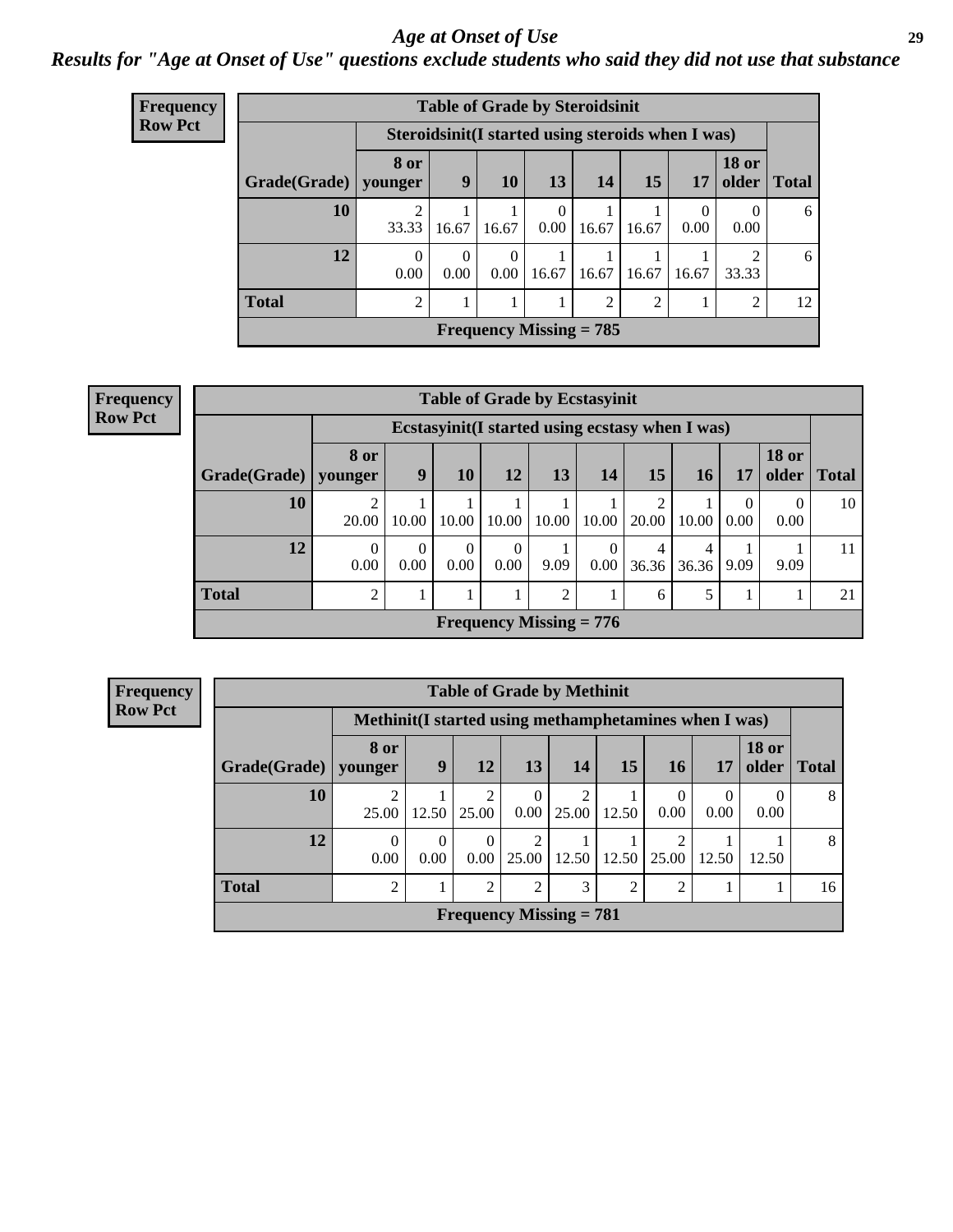#### Age at Onset of Use **30**

*Results for "Age at Onset of Use" questions exclude students who said they did not use that substance*

| <b>Frequency</b> | <b>Table of Grade by Hallucinogensinit</b> |                                                              |                  |                      |                  |           |      |       |                  |                  |                       |              |  |  |
|------------------|--------------------------------------------|--------------------------------------------------------------|------------------|----------------------|------------------|-----------|------|-------|------------------|------------------|-----------------------|--------------|--|--|
| <b>Row Pct</b>   |                                            | Hallucinogensinit (I started using hallucinogens when I was) |                  |                      |                  |           |      |       |                  |                  |                       |              |  |  |
|                  | Grade(Grade)                               | <b>8 or</b><br>younger                                       | 9                | 11                   | 12               | 13        | 14   | 15    | 16               | 17               | <b>18 or</b><br>older | <b>Total</b> |  |  |
|                  | 10                                         | ↑<br>15.38                                                   | 15.38            | 7.69                 | 15.38            | 0<br>0.00 | 7.69 | 38.46 | $\theta$<br>0.00 | $\theta$<br>0.00 | $\Omega$<br>0.00      | 13           |  |  |
|                  | 12                                         | $\mathbf{0}$<br>0.00                                         | $\Omega$<br>0.00 | $\theta$<br>$0.00\,$ | $\Omega$<br>0.00 | 9.09      | 9.09 | 9.09  | 9.09             | 36.36            | 3<br>27.27            | 11           |  |  |
|                  | <b>Total</b>                               | 2                                                            | 2                |                      | $\overline{c}$   |           | 2    | 6     |                  | 4                | 3                     | 24           |  |  |
|                  | Frequency Missing $= 773$                  |                                                              |                  |                      |                  |           |      |       |                  |                  |                       |              |  |  |

| <b>Table of Grade by Prescriptioninit</b> |                                                                          |           |           |                  |            |                |             |             |             |                  |                       |              |
|-------------------------------------------|--------------------------------------------------------------------------|-----------|-----------|------------------|------------|----------------|-------------|-------------|-------------|------------------|-----------------------|--------------|
|                                           | Prescription in it (I started using prescription drugs not prescribed to |           |           |                  |            | me when I was) |             |             |             |                  |                       |              |
| Grade(Grade)                              | 8 or<br>vounger                                                          | 9         | 10        | 11               | 12         | 13             | 14          | 15          | 16          | 17               | <b>18 or</b><br>older | <b>Total</b> |
| 10                                        | 6<br>12.24                                                               | 2<br>4.08 | 2.04      | 2<br>4.08        | 6<br>12.24 | 5<br>10.20     | 11<br>22.45 | 14<br>28.57 | 2<br>4.08   | $\theta$<br>0.00 | 0<br>0.00             | 49           |
| 12                                        | 1.92                                                                     | 1.92      | 2<br>3.85 | $\theta$<br>0.00 | 3<br>5.77  | 1.92           | 8<br>15.38  | 13.46       | 15<br>28.85 | 10<br>19.23      | 4<br>7.69             | 52           |
| <b>Total</b>                              | 7                                                                        | 3         | 3         | $\overline{2}$   | 9          | 6              | 19          | 21          | 17          | 10               | 4                     | 101          |
| Frequency Missing $= 696$                 |                                                                          |           |           |                  |            |                |             |             |             |                  |                       |              |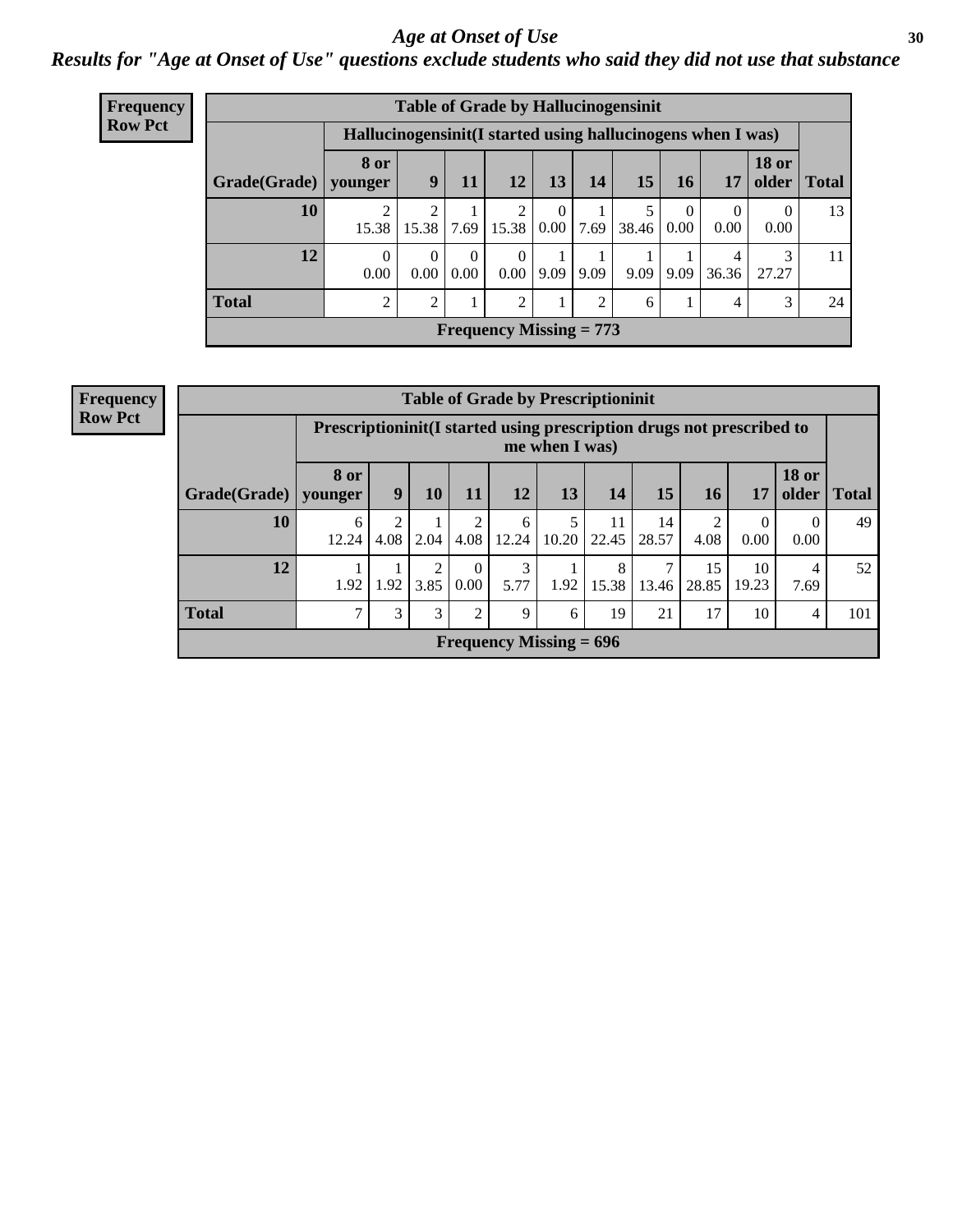| Frequency      |                                               | <b>Table of Alcoholharm by Grade</b> |              |              |  |  |  |  |  |
|----------------|-----------------------------------------------|--------------------------------------|--------------|--------------|--|--|--|--|--|
| <b>Col Pct</b> | Alcoholharm(I<br>think alcohol is<br>harmful) | Grade(Grade)<br>10                   | 12           | <b>Total</b> |  |  |  |  |  |
|                | <b>Strongly Agree</b>                         | 220<br>48.35                         | 136<br>39.77 | 356          |  |  |  |  |  |
|                | <b>Somewhat Agree</b>                         | 134<br>29.45                         | 128<br>37.43 | 262          |  |  |  |  |  |
|                | <b>Somewhat Disagree</b>                      | 65<br>14.29                          | 59<br>17.25  | 124          |  |  |  |  |  |
|                | <b>Strongly Disagree</b>                      | 36<br>7.91                           | 19<br>5.56   | 55           |  |  |  |  |  |
|                | <b>Total</b>                                  | 455                                  | 342          | 797          |  |  |  |  |  |

|                                                          | <b>Table of Cigarettesharm by Grade</b> |              |              |  |  |  |  |  |  |  |
|----------------------------------------------------------|-----------------------------------------|--------------|--------------|--|--|--|--|--|--|--|
| Cigarettesharm(I<br>think smoking<br>tobacco is harmful) | Grade(Grade)<br>10                      | 12           | <b>Total</b> |  |  |  |  |  |  |  |
| <b>Strongly Agree</b>                                    | 365<br>80.22                            | 275<br>80.41 | 640          |  |  |  |  |  |  |  |
| <b>Somewhat Agree</b>                                    | 67<br>14.73                             | 53<br>15.50  | 120          |  |  |  |  |  |  |  |
| <b>Somewhat Disagree</b>                                 | 11<br>2.42                              | 11<br>3.22   | 22           |  |  |  |  |  |  |  |
| <b>Strongly Disagree</b>                                 | 12<br>2.64                              | 3<br>0.88    | 15           |  |  |  |  |  |  |  |
| <b>Total</b>                                             | 455                                     | 342          | 797          |  |  |  |  |  |  |  |

| Frequency      | <b>Table of Smokelessharm by Grade</b>                  |                    |              |              |
|----------------|---------------------------------------------------------|--------------------|--------------|--------------|
| <b>Col Pct</b> | Smokelessharm(I<br>think chewing<br>tobacco is harmful) | Grade(Grade)<br>10 | 12           | <b>Total</b> |
|                | <b>Strongly Agree</b>                                   | 352<br>77.36       | 274<br>80.12 | 626          |
|                | <b>Somewhat Agree</b>                                   | 73<br>16.04        | 54<br>15.79  | 127          |
|                | <b>Somewhat Disagree</b>                                | 13<br>2.86         | 9<br>2.63    | 22           |
|                | <b>Strongly Disagree</b>                                | 17<br>3.74         | 5<br>1.46    | 22           |
|                | <b>Total</b>                                            | 455                | 342          | 797          |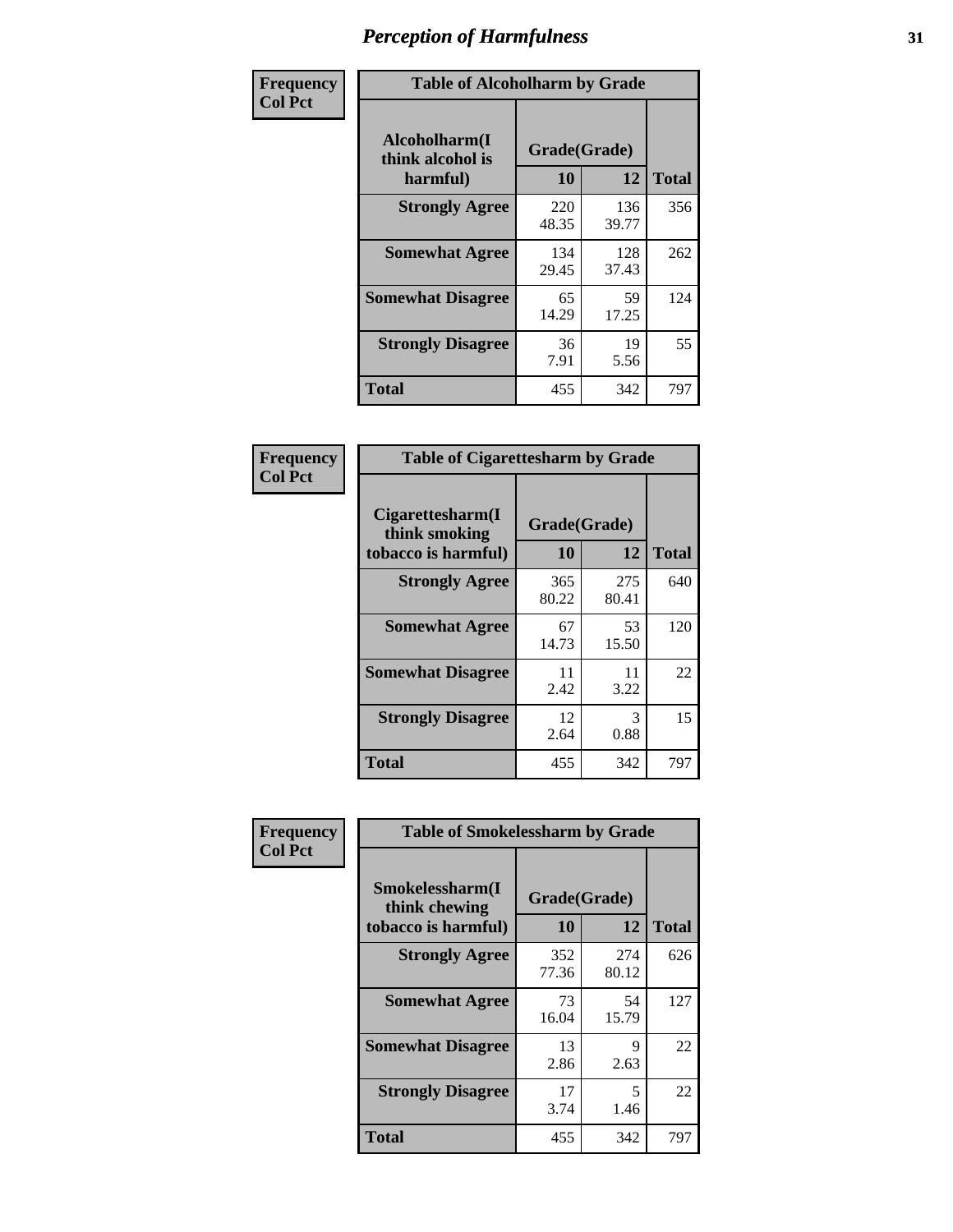| Frequency      | <b>Table of Marijuanaharm by Grade</b>            |                    |              |              |
|----------------|---------------------------------------------------|--------------------|--------------|--------------|
| <b>Col Pct</b> | Marijuanaharm(I<br>think marijuana is<br>harmful) | Grade(Grade)<br>10 | 12           | <b>Total</b> |
|                | <b>Strongly Agree</b>                             | 285<br>62.64       | 187<br>54.68 | 472          |
|                | <b>Somewhat Agree</b>                             | 54<br>11.87        | 55<br>16.08  | 109          |
|                | <b>Somewhat Disagree</b>                          | 52<br>11.43        | 46<br>13.45  | 98           |
|                | <b>Strongly Disagree</b>                          | 64<br>14.07        | 54<br>15.79  | 118          |
|                | <b>Total</b>                                      | 455                | 342          | 797          |

| <b>Table of Cocaineharm by Grade</b>          |                    |              |     |
|-----------------------------------------------|--------------------|--------------|-----|
| Cocaineharm(I<br>think cocaine is<br>harmful) | Grade(Grade)<br>10 | <b>Total</b> |     |
| <b>Strongly Agree</b>                         | 410<br>90.11       | 313<br>91.52 | 723 |
| <b>Somewhat Agree</b>                         | 24<br>5.27         | 21<br>6.14   | 45  |
| <b>Somewhat Disagree</b>                      | 1.54               | 5<br>1.46    | 12  |
| <b>Strongly Disagree</b>                      | 14<br>3.08         | 3<br>0.88    | 17  |
| <b>Total</b>                                  | 455                | 342          | 797 |

| Frequency      | <b>Table of Inhalantsharm by Grade</b>             |                           |              |              |
|----------------|----------------------------------------------------|---------------------------|--------------|--------------|
| <b>Col Pct</b> | Inhalantsharm(I<br>think inhalants are<br>harmful) | Grade(Grade)<br><b>10</b> | 12           | <b>Total</b> |
|                | <b>Strongly Agree</b>                              | 391<br>85.93              | 301<br>88.01 | 692          |
|                | <b>Somewhat Agree</b>                              | 39<br>8.57                | 30<br>8.77   | 69           |
|                | <b>Somewhat Disagree</b>                           | 12<br>2.64                | 6<br>1.75    | 18           |
|                | <b>Strongly Disagree</b>                           | 13<br>2.86                | 5<br>1.46    | 18           |
|                | <b>Total</b>                                       | 455                       | 342          | 797          |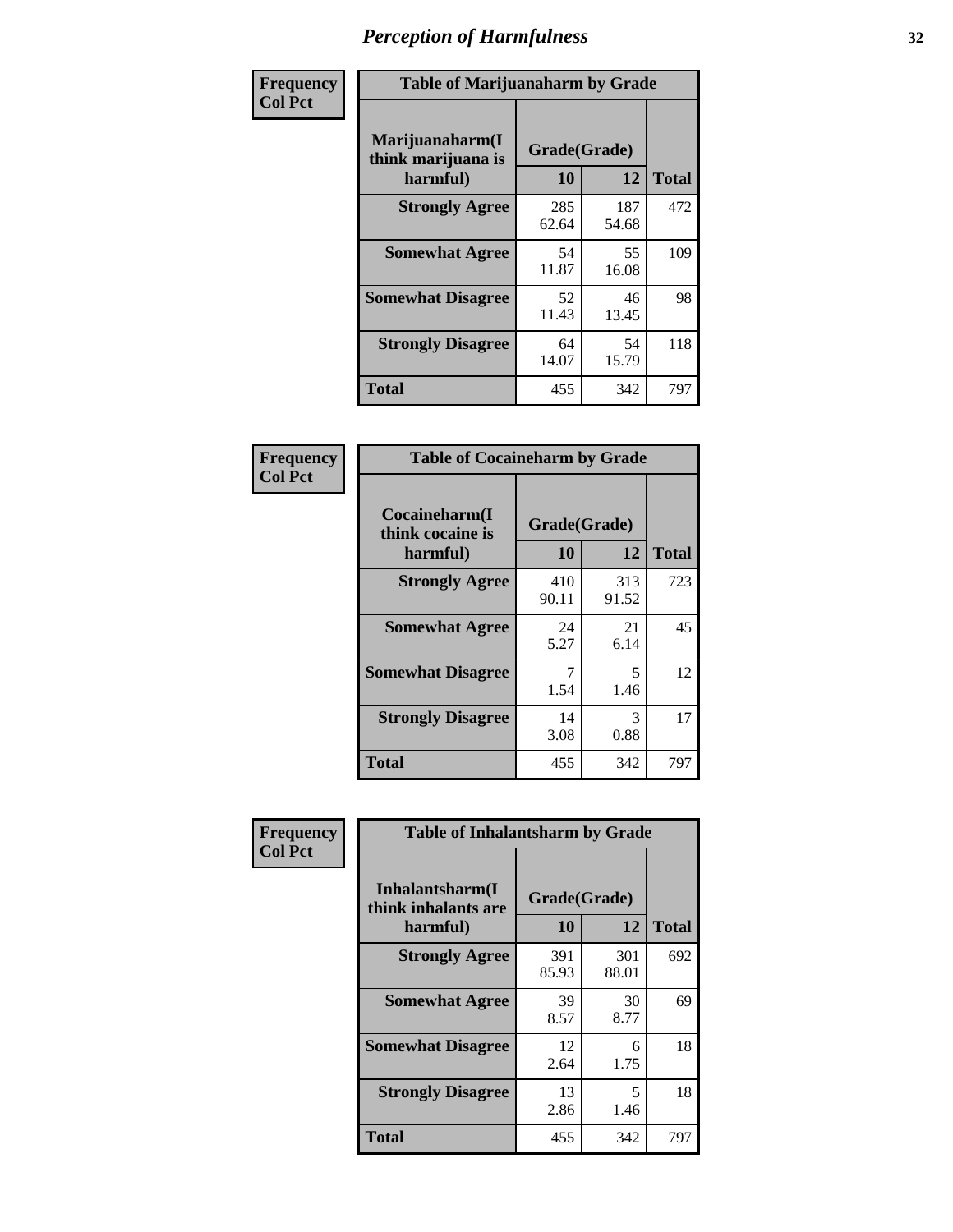| Frequency      | <b>Table of Steroidsharm by Grade</b>            |                    |              |              |
|----------------|--------------------------------------------------|--------------------|--------------|--------------|
| <b>Col Pct</b> | Steroidsharm(I<br>think steroids are<br>harmful) | Grade(Grade)<br>10 | 12           | <b>Total</b> |
|                | <b>Strongly Agree</b>                            | 367<br>80.66       | 268<br>78.36 | 635          |
|                | <b>Somewhat Agree</b>                            | 49<br>10.77        | 55<br>16.08  | 104          |
|                | <b>Somewhat Disagree</b>                         | 26<br>5.71         | 13<br>3.80   | 39           |
|                | <b>Strongly Disagree</b>                         | 13<br>2.86         | 6<br>1.75    | 19           |
|                | <b>Total</b>                                     | 455                | 342          | 797          |

| <b>Table of Ecstasyharm by Grade</b>          |                    |              |              |  |  |
|-----------------------------------------------|--------------------|--------------|--------------|--|--|
| Ecstasyharm(I<br>think ecstasy is<br>harmful) | Grade(Grade)<br>10 | 12           | <b>Total</b> |  |  |
| <b>Strongly Agree</b>                         | 397<br>87.25       | 291<br>85.09 | 688          |  |  |
| <b>Somewhat Agree</b>                         | 29<br>6.37         | 35<br>10.23  | 64           |  |  |
| <b>Somewhat Disagree</b>                      | 13<br>2.86         | 10<br>2.92   | 23           |  |  |
| <b>Strongly Disagree</b>                      | 16<br>3.52         | 6<br>1.75    | 22           |  |  |
| <b>Total</b>                                  | 455                | 342          | 797          |  |  |

| Frequency      | <b>Table of Methharm by Grade</b>                            |                           |              |              |
|----------------|--------------------------------------------------------------|---------------------------|--------------|--------------|
| <b>Col Pct</b> | <b>Methharm</b> (I think<br>methamphetamines<br>are harmful) | Grade(Grade)<br><b>10</b> | 12           | <b>Total</b> |
|                | <b>Strongly Agree</b>                                        | 414<br>90.99              | 317<br>92.69 | 731          |
|                | <b>Somewhat Agree</b>                                        | 17<br>3.74                | 18<br>5.26   | 35           |
|                | <b>Somewhat Disagree</b>                                     | 9<br>1.98                 | 3<br>0.88    | 12           |
|                | <b>Strongly Disagree</b>                                     | 15<br>3.30                | 4<br>1.17    | 19           |
|                | <b>Total</b>                                                 | 455                       | 342          | 797          |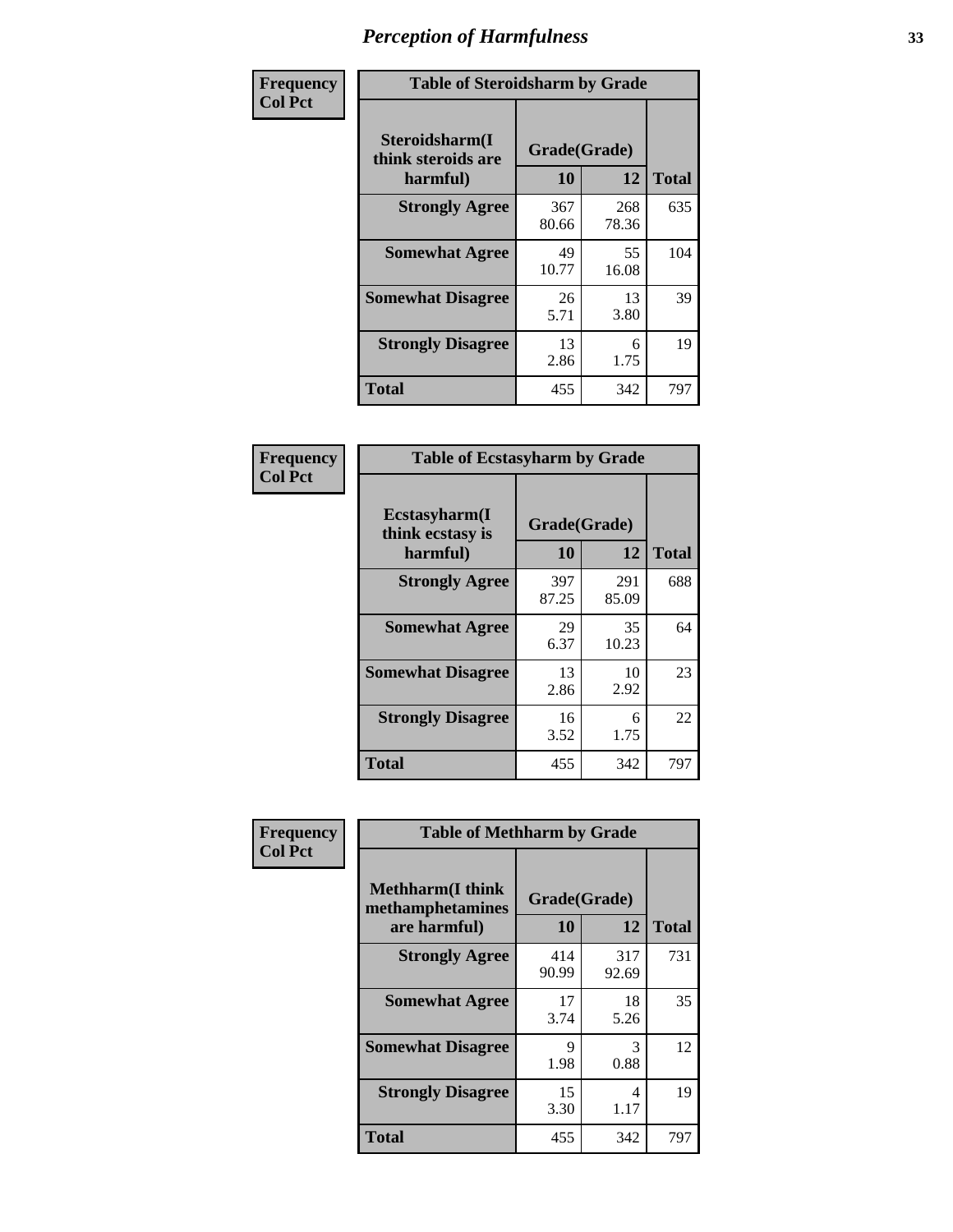| Frequency      | <b>Table of Hallucinogensharm by Grade</b> |              |              |              |
|----------------|--------------------------------------------|--------------|--------------|--------------|
| <b>Col Pct</b> | Hallucinogensharm(I<br>think hallucinogens | Grade(Grade) |              |              |
|                | are harmful)                               | 10           | 12           | <b>Total</b> |
|                | <b>Strongly Agree</b>                      | 394<br>86.59 | 299<br>87.43 | 693          |
|                | <b>Somewhat Agree</b>                      | 28<br>6.15   | 28<br>8.19   | 56           |
|                | <b>Somewhat Disagree</b>                   | 15<br>3.30   | 8<br>2.34    | 23           |
|                | <b>Strongly Disagree</b>                   | 18<br>3.96   | 7<br>2.05    | 25           |
|                | <b>Total</b>                               | 455          | 342          | 797          |

| <b>Table of Prescriptionharm by Grade</b>                                                         |                    |              |              |  |
|---------------------------------------------------------------------------------------------------|--------------------|--------------|--------------|--|
| <b>Prescriptionharm</b> (I<br>think prescription<br>drugs not<br>prescribed to me<br>are harmful) | Grade(Grade)<br>10 | 12           | <b>Total</b> |  |
| <b>Strongly Agree</b>                                                                             | 315<br>69.23       | 241<br>70.47 | 556          |  |
| <b>Somewhat Agree</b>                                                                             | 88<br>19.34        | 68<br>19.88  | 156          |  |
| <b>Somewhat Disagree</b>                                                                          | 31<br>6.81         | 24<br>7.02   | 55           |  |
| <b>Strongly Disagree</b>                                                                          | 21<br>4.62         | 9<br>2.63    | 30           |  |
| Total                                                                                             | 455                | 342          | 797          |  |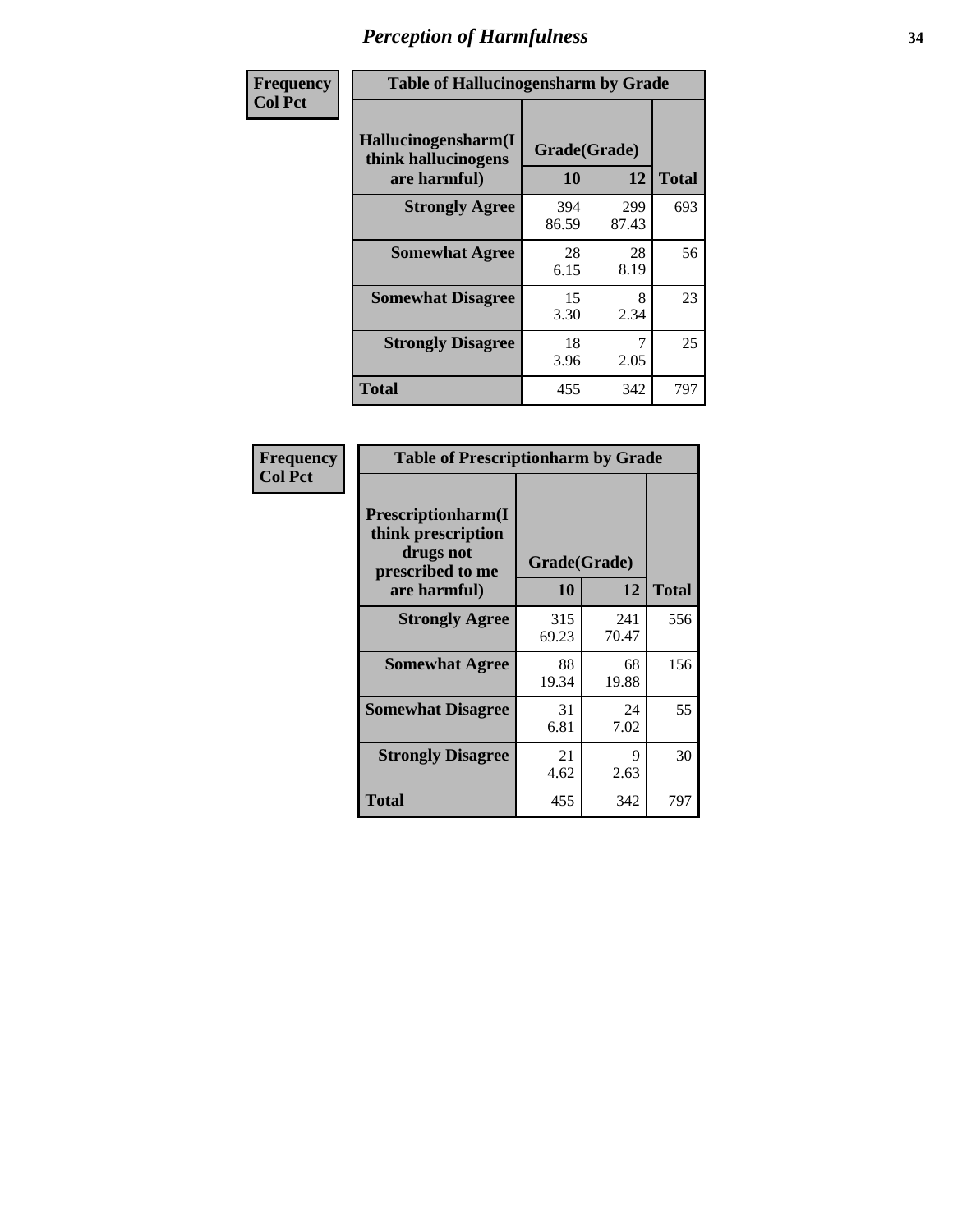### *Disapproval by Adults* **35**

| Frequency      | <b>Table of Alcoholadult by Grade</b>                                 |                    |              |              |
|----------------|-----------------------------------------------------------------------|--------------------|--------------|--------------|
| <b>Col Pct</b> | <b>Alcoholadult</b> (Adults<br>would disapprove if<br>I used alcohol) | Grade(Grade)<br>10 | 12           | <b>Total</b> |
|                | <b>Strongly Agree</b>                                                 | 259<br>56.92       | 166<br>48.54 | 425          |
|                | <b>Somewhat Agree</b>                                                 | 101<br>22.20       | 93<br>27.19  | 194          |
|                | <b>Somewhat Disagree</b>                                              | 66<br>14.51        | 53<br>15.50  | 119          |
|                | <b>Strongly Disagree</b>                                              | 29<br>6.37         | 30<br>8.77   | 59           |
|                | <b>Total</b>                                                          | 455                | 342          | 797          |

| <b>Table of Tobaccoadult by Grade</b>                                 |              |              |     |  |  |
|-----------------------------------------------------------------------|--------------|--------------|-----|--|--|
| <b>Tobaccoadult</b> (Adults<br>would disapprove if<br>I used tobacco) | <b>Total</b> |              |     |  |  |
| <b>Strongly Agree</b>                                                 | 334<br>73.41 | 226<br>66.08 | 560 |  |  |
| <b>Somewhat Agree</b>                                                 | 59<br>12.97  | 54<br>15.79  | 113 |  |  |
| <b>Somewhat Disagree</b>                                              | 35<br>7.69   | 40<br>11.70  | 75  |  |  |
| <b>Strongly Disagree</b>                                              | 27<br>5.93   | 22<br>6.43   | 49  |  |  |
| <b>Total</b>                                                          | 455          | 342          | 797 |  |  |

| Frequency      | <b>Table of Marijuanaadult by Grade</b>                           |                    |              |              |
|----------------|-------------------------------------------------------------------|--------------------|--------------|--------------|
| <b>Col Pct</b> | Marijuanaadult(Adults<br>would disapprove if I<br>used marijuana) | Grade(Grade)<br>10 | 12           | <b>Total</b> |
|                | <b>Strongly Agree</b>                                             | 384<br>84.40       | 269<br>78.65 | 653          |
|                | <b>Somewhat Agree</b>                                             | 25<br>5.49         | 34<br>9.94   | 59           |
|                | <b>Somewhat Disagree</b>                                          | 13<br>2.86         | 23<br>6.73   | 36           |
|                | <b>Strongly Disagree</b>                                          | 33<br>7.25         | 16<br>4.68   | 49           |
|                | <b>Total</b>                                                      | 455                | 342          | 797          |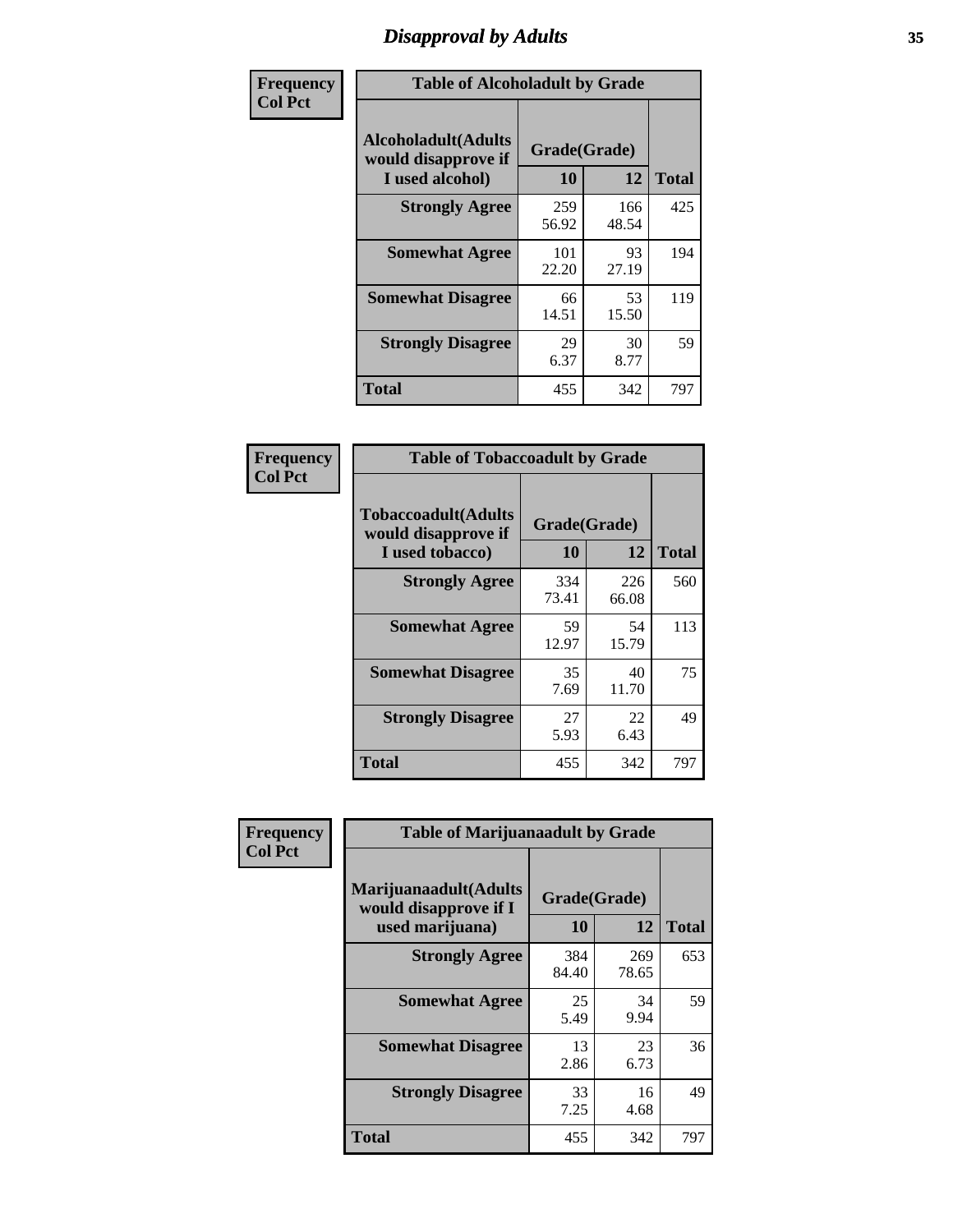### *Disapproval by Adults* **36**

| <b>Frequency</b> | <b>Table of Otherdrugadult by Grade</b>                                     |                    |              |              |
|------------------|-----------------------------------------------------------------------------|--------------------|--------------|--------------|
| <b>Col Pct</b>   | <b>Otherdrugadult</b> (Adults<br>would disapprove if I<br>used other drugs) | Grade(Grade)<br>10 | 12           | <b>Total</b> |
|                  | <b>Strongly Agree</b>                                                       | 415<br>91.21       | 312<br>91.23 | 727          |
|                  | <b>Somewhat Agree</b>                                                       | 11<br>2.42         | 13<br>3.80   | 24           |
|                  | <b>Somewhat Disagree</b>                                                    | 4<br>0.88          | 4<br>1.17    | 8            |
|                  | <b>Strongly Disagree</b>                                                    | 25<br>5.49         | 13<br>3.80   | 38           |
|                  | <b>Total</b>                                                                | 455                | 342          | 797          |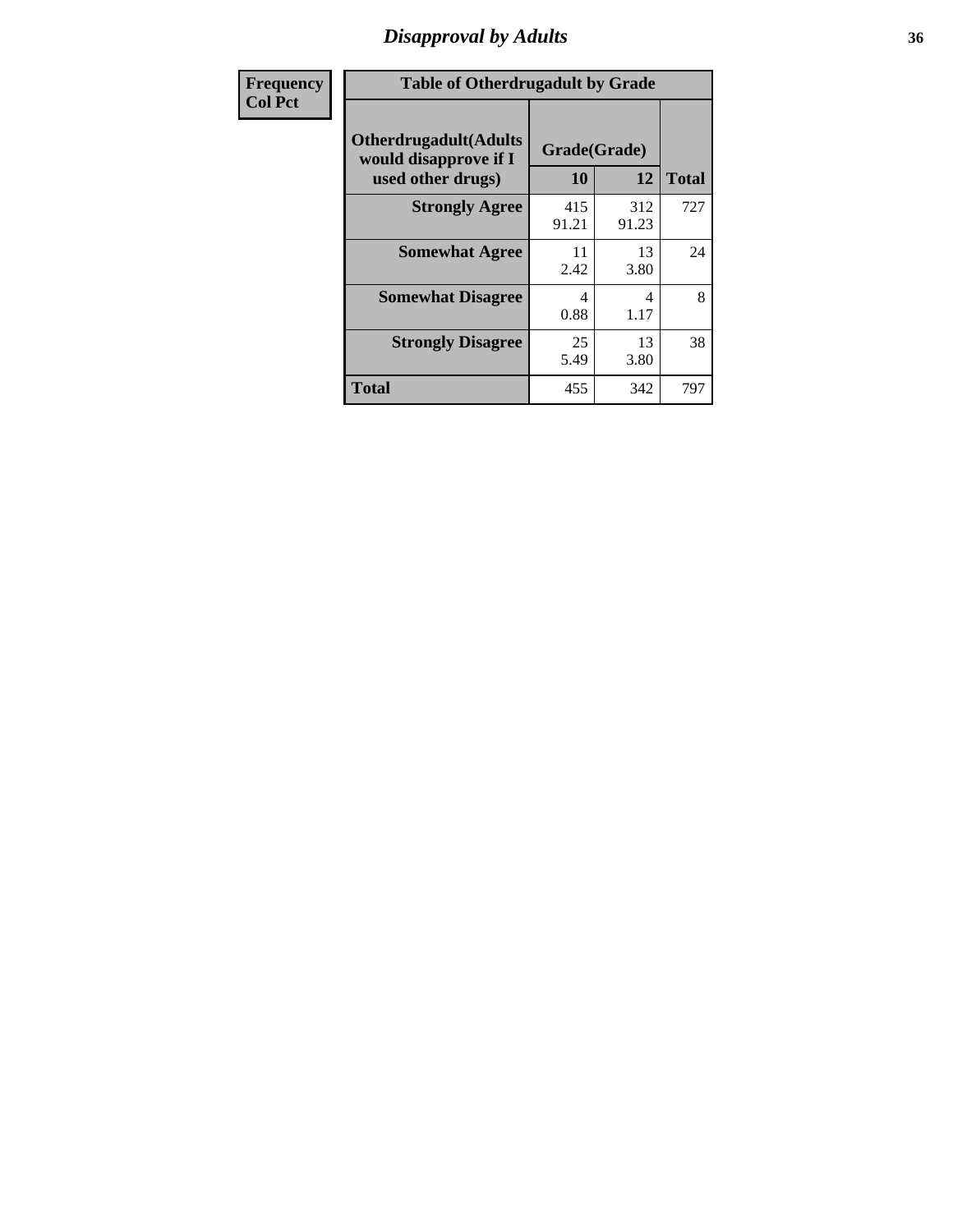# *Disapproval by Peers* **37**

| Frequency      | <b>Table of Alcoholpeer by Grade</b>                    |              |              |              |
|----------------|---------------------------------------------------------|--------------|--------------|--------------|
| <b>Col Pct</b> | Alcoholpeer(My<br>friends would<br>disapprove if I used | Grade(Grade) |              |              |
|                | alcohol)                                                | 10           | 12           | <b>Total</b> |
|                | <b>Strongly Agree</b>                                   | 114<br>25.05 | 50<br>14.62  | 164          |
|                | <b>Somewhat Agree</b>                                   | 109<br>23.96 | 73<br>21.35  | 182          |
|                | <b>Somewhat Disagree</b>                                | 128<br>28.13 | 111<br>32.46 | 239          |
|                | <b>Strongly Disagree</b>                                | 104<br>22.86 | 108<br>31.58 | 212          |
|                | Total                                                   | 455          | 342          | 797          |

| Frequency      | <b>Table of Tobaccopeer by Grade</b>                                |                    |              |              |
|----------------|---------------------------------------------------------------------|--------------------|--------------|--------------|
| <b>Col Pct</b> | Tobaccopeer(My<br>friends would<br>disapprove if I used<br>tobacco) | Grade(Grade)<br>10 | 12           | <b>Total</b> |
|                | <b>Strongly Agree</b>                                               | 175<br>38.46       | 112<br>32.75 | 287          |
|                | <b>Somewhat Agree</b>                                               | 104<br>22.86       | 76<br>22.22  | 180          |
|                | <b>Somewhat Disagree</b>                                            | 82<br>18.02        | 67<br>19.59  | 149          |
|                | <b>Strongly Disagree</b>                                            | 94<br>20.66        | 87<br>25.44  | 181          |
|                | Total                                                               | 455                | 342          | 797          |

| Frequency<br><b>Col Pct</b> | <b>Table of Marijuanapeer by Grade</b>                    |              |              |              |
|-----------------------------|-----------------------------------------------------------|--------------|--------------|--------------|
|                             | Marijuanapeer(My<br>friends would<br>disapprove if I used | Grade(Grade) |              |              |
|                             | marijuana)                                                | 10           | 12           | <b>Total</b> |
|                             | <b>Strongly Agree</b>                                     | 215<br>47.25 | 127<br>37.13 | 342          |
|                             | <b>Somewhat Agree</b>                                     | 93<br>20.44  | 69<br>20.18  | 162          |
|                             | <b>Somewhat Disagree</b>                                  | 64<br>14.07  | 72<br>21.05  | 136          |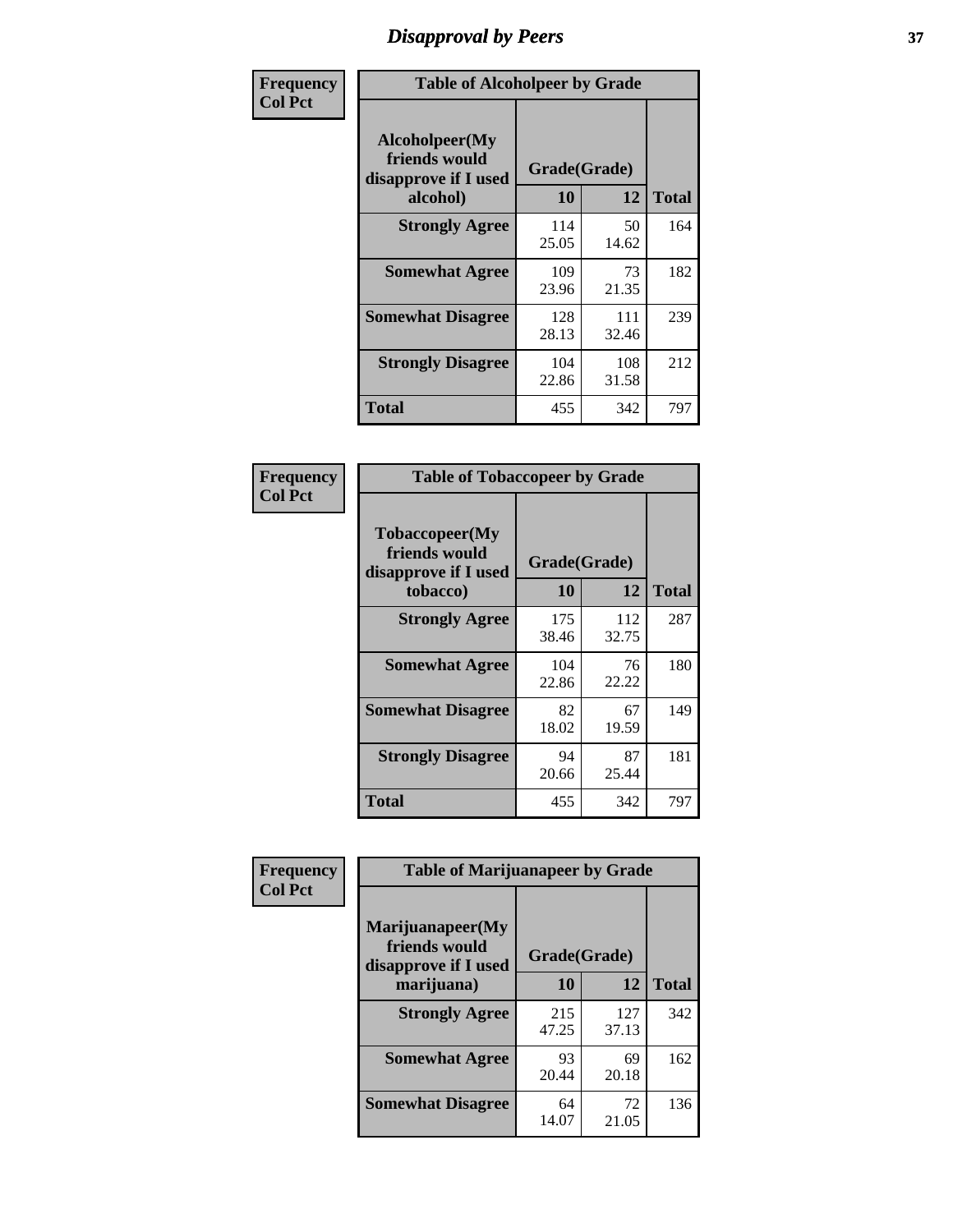# *Disapproval by Peers* **38**

| <b>Frequency</b> | <b>Table of Marijuanapeer by Grade</b>                                  |                    |             |              |
|------------------|-------------------------------------------------------------------------|--------------------|-------------|--------------|
| <b>Col Pct</b>   | Marijuanapeer(My<br>friends would<br>disapprove if I used<br>marijuana) | Grade(Grade)<br>10 | 12          | <b>Total</b> |
|                  | <b>Strongly Disagree</b>                                                | 83<br>18.24        | 74<br>21.64 | 157          |
|                  | <b>Total</b>                                                            | 455                | 342         | 797          |

| <b>Frequency</b> | <b>Table of Otherdrugpeer by Grade</b>                                    |                           |             |              |
|------------------|---------------------------------------------------------------------------|---------------------------|-------------|--------------|
| <b>Col Pct</b>   | Otherdrugpeer(My<br>friends would<br>disapprove if I used<br>other drugs) | Grade(Grade)<br><b>10</b> | 12          | <b>Total</b> |
|                  | <b>Strongly Agree</b>                                                     | 276                       | 209         | 485          |
|                  |                                                                           | 60.66                     | 61.11       |              |
|                  | <b>Somewhat Agree</b>                                                     | 82<br>18.02               | 60<br>17.54 | 142          |
|                  | <b>Somewhat Disagree</b>                                                  | 43<br>9.45                | 34<br>9.94  | 77           |
|                  | <b>Strongly Disagree</b>                                                  | 54<br>11.87               | 39<br>11.40 | 93           |
|                  | <b>Total</b>                                                              | 455                       | 342         | 797          |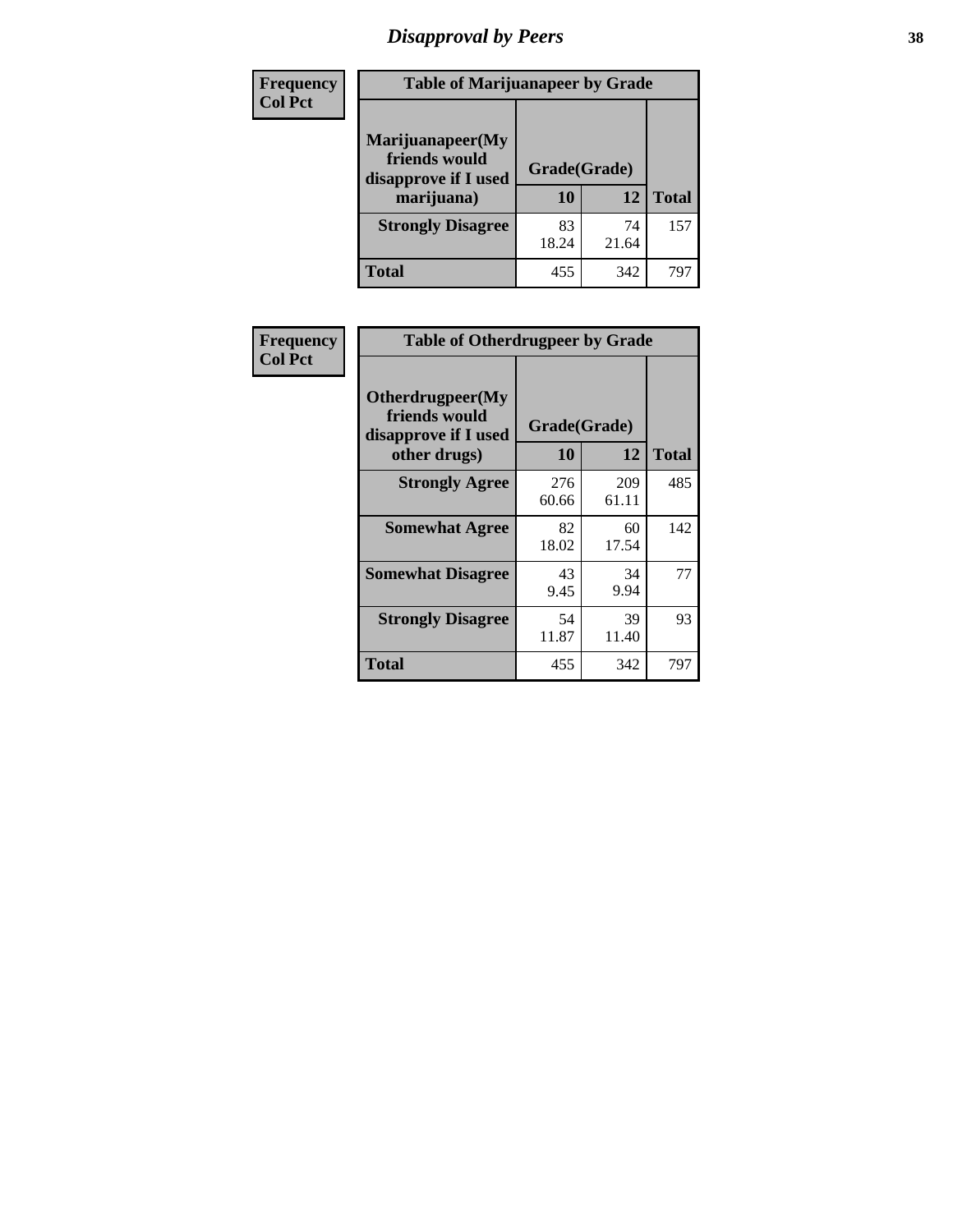| Frequency      | <b>Table of Alcohollocation1 by Grade</b> |              |              |              |
|----------------|-------------------------------------------|--------------|--------------|--------------|
| <b>Col Pct</b> | <b>Alcohollocation1(Places</b>            | Grade(Grade) |              |              |
|                | <b>Friends Use Alcohol)</b>               | 10           | 12           | <b>Total</b> |
|                |                                           | 276<br>60.66 | 251<br>73.39 | 527          |
|                | Do Not Use                                | 179<br>39.34 | 91<br>26.61  | 270          |
|                | <b>Total</b>                              | 455          | 342          | 797          |

| <b>Frequency</b> | <b>Table of Alcohollocation2 by Grade</b>                     |                           |              |              |
|------------------|---------------------------------------------------------------|---------------------------|--------------|--------------|
| <b>Col Pct</b>   | <b>Alcohollocation2(Places</b><br><b>Friends Use Alcohol)</b> | Grade(Grade)<br><b>10</b> | 12           | <b>Total</b> |
|                  |                                                               | 238<br>52.31              | 144<br>42.11 | 382          |
|                  | Home                                                          | 217<br>47.69              | 198<br>57.89 | 415          |
|                  | <b>Total</b>                                                  | 455                       | 342          | 797          |

| Frequency      | <b>Table of Alcohollocation 3 by Grade</b> |              |              |              |
|----------------|--------------------------------------------|--------------|--------------|--------------|
| <b>Col Pct</b> | <b>Alcohollocation3(Places</b>             | Grade(Grade) |              |              |
|                | <b>Friends Use Alcohol)</b>                | 10           | 12           | <b>Total</b> |
|                |                                            | 422<br>92.75 | 325<br>95.03 | 747          |
|                | <b>School</b>                              | 33<br>7.25   | 17<br>4.97   | 50           |
|                | Total                                      | 455          | 342          | 797          |

| <b>Frequency</b> | <b>Table of Alcohollocation4 by Grade</b> |              |              |              |  |
|------------------|-------------------------------------------|--------------|--------------|--------------|--|
| <b>Col Pct</b>   | <b>Alcohollocation4(Places</b>            | Grade(Grade) |              |              |  |
|                  | <b>Friends Use Alcohol)</b>               | 10           | 12           | <b>Total</b> |  |
|                  |                                           | 392<br>86.15 | 285<br>83.33 | 677          |  |
|                  | Car                                       | 63<br>13.85  | 57<br>16.67  | 120          |  |
|                  | <b>Total</b>                              | 455          | 342          | 797          |  |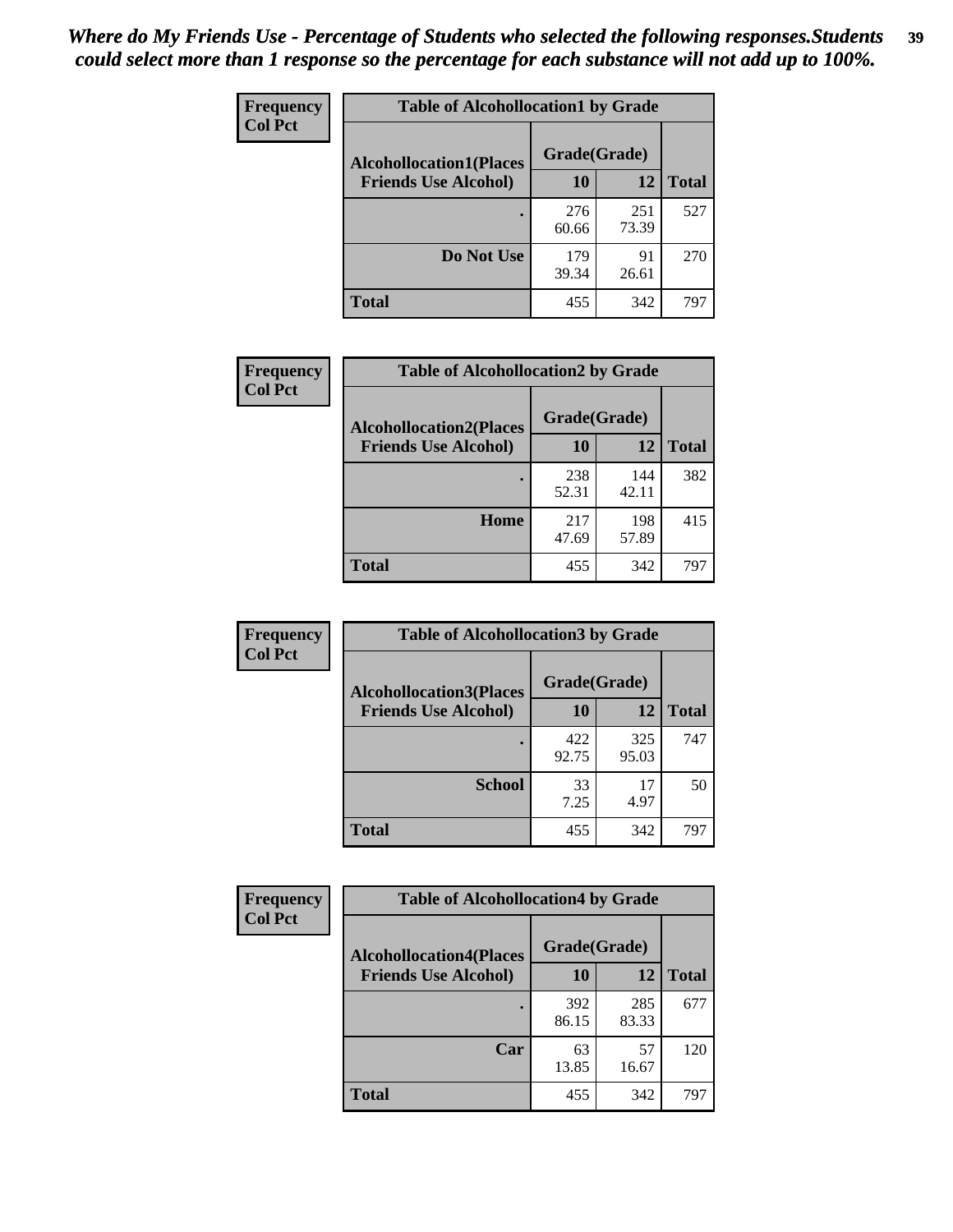| <b>Frequency</b><br><b>Col Pct</b> | <b>Table of Alcohollocation5 by Grade</b> |              |              |              |  |
|------------------------------------|-------------------------------------------|--------------|--------------|--------------|--|
|                                    | <b>Alcohollocation5</b> (Places           | Grade(Grade) |              |              |  |
|                                    | <b>Friends Use Alcohol)</b>               | 10           | 12           | <b>Total</b> |  |
|                                    |                                           | 239<br>52.53 | 109<br>31.87 | 348          |  |
|                                    | <b>Friend's House</b>                     | 216<br>47.47 | 233<br>68.13 | 449          |  |
|                                    | Total                                     | 455          | 342          | 797          |  |

| Frequency      | <b>Table of Alcohollocation6 by Grade</b>                     |                    |              |              |
|----------------|---------------------------------------------------------------|--------------------|--------------|--------------|
| <b>Col Pct</b> | <b>Alcohollocation6(Places</b><br><b>Friends Use Alcohol)</b> | Grade(Grade)<br>10 | 12           | <b>Total</b> |
|                |                                                               | 326<br>71.65       | 211<br>61.70 | 537          |
|                | <b>Other</b>                                                  | 129<br>28.35       | 131<br>38.30 | 260          |
|                | Total                                                         | 455                | 342          | 797          |

| Frequency      | <b>Table of Tobaccolocation1 by Grade</b> |              |              |              |
|----------------|-------------------------------------------|--------------|--------------|--------------|
| <b>Col Pct</b> | <b>Tobaccolocation1(Places</b>            | Grade(Grade) |              |              |
|                | <b>Friends Use Tobacco)</b>               | 10           | <b>12</b>    | <b>Total</b> |
|                |                                           | 241<br>52.97 | 210<br>61.40 | 451          |
|                | Do Not Use                                | 214<br>47.03 | 132<br>38.60 | 346          |
|                | <b>Total</b>                              | 455          | 342          | 797          |

| Frequency      | <b>Table of Tobaccolocation2 by Grade</b> |              |              |              |  |
|----------------|-------------------------------------------|--------------|--------------|--------------|--|
| <b>Col Pct</b> | <b>Tobaccolocation2(Places</b>            | Grade(Grade) |              |              |  |
|                | <b>Friends Use Tobacco)</b>               | 10           | 12           | <b>Total</b> |  |
|                |                                           | 257<br>56.48 | 164<br>47.95 | 421          |  |
|                | Home                                      | 198<br>43.52 | 178<br>52.05 | 376          |  |
|                | <b>Total</b>                              | 455          | 342          | 797          |  |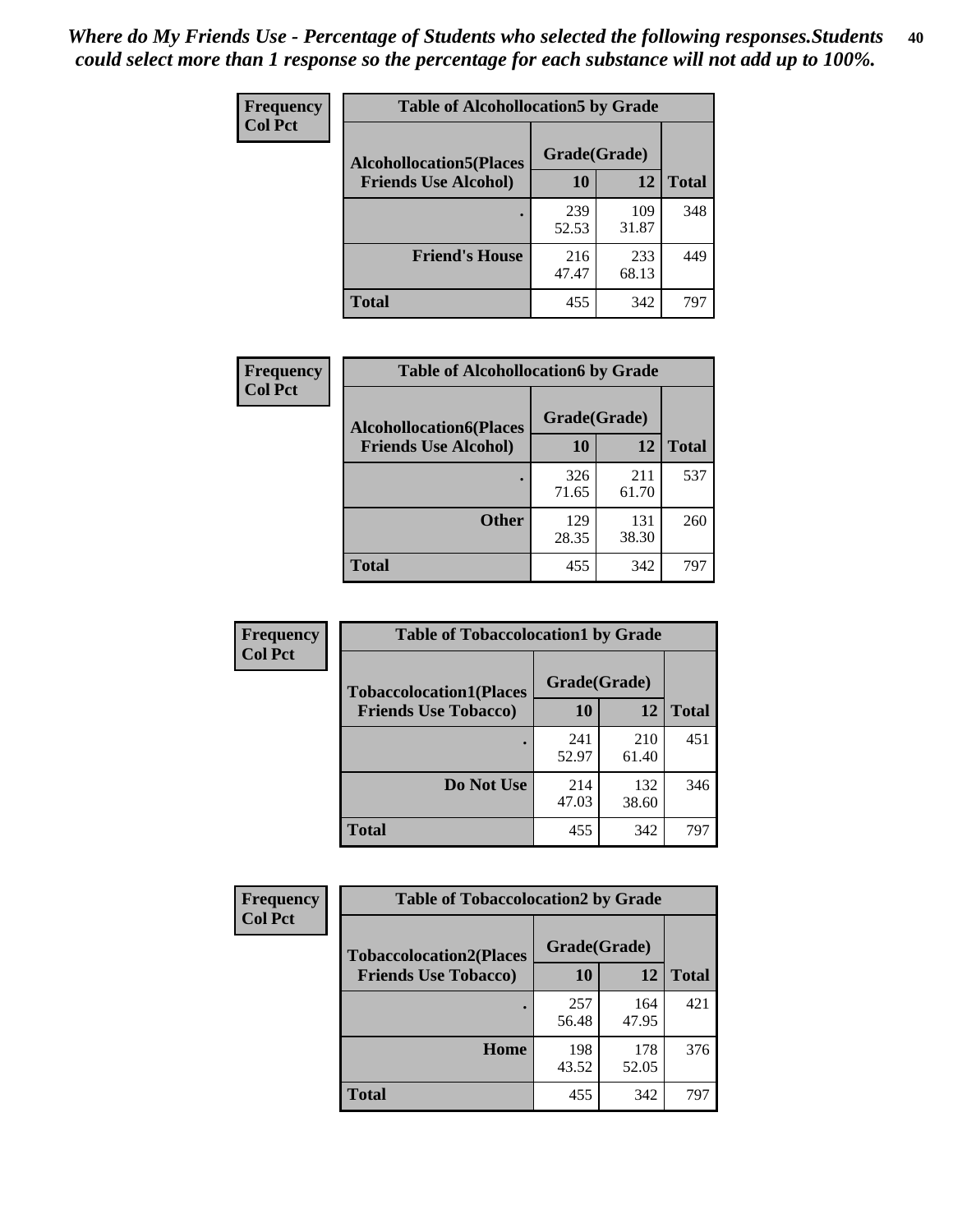| Frequency      | <b>Table of Tobaccolocation 3 by Grade</b> |              |              |              |
|----------------|--------------------------------------------|--------------|--------------|--------------|
| <b>Col Pct</b> | <b>Tobaccolocation3(Places</b>             | Grade(Grade) |              |              |
|                | <b>Friends Use Tobacco)</b>                | 10           | 12           | <b>Total</b> |
|                |                                            | 350<br>76.92 | 257<br>75.15 | 607          |
|                | <b>School</b>                              | 105<br>23.08 | 85<br>24.85  | 190          |
|                | <b>Total</b>                               | 455          | 342          | 797          |

| Frequency      | <b>Table of Tobaccolocation4 by Grade</b> |              |              |              |
|----------------|-------------------------------------------|--------------|--------------|--------------|
| <b>Col Pct</b> | <b>Tobaccolocation4(Places</b>            | Grade(Grade) |              |              |
|                | <b>Friends Use Tobacco)</b>               | 10           | 12           | <b>Total</b> |
|                |                                           | 284<br>62.42 | 167<br>48.83 | 451          |
|                | Car                                       | 171<br>37.58 | 175<br>51.17 | 346          |
|                | <b>Total</b>                              | 455          | 342          | 797          |

| Frequency<br><b>Col Pct</b> | <b>Table of Tobaccolocation5 by Grade</b> |              |              |              |
|-----------------------------|-------------------------------------------|--------------|--------------|--------------|
|                             | <b>Tobaccolocation5(Places</b>            | Grade(Grade) |              |              |
|                             | <b>Friends Use Tobacco)</b>               | 10           | <b>12</b>    | <b>Total</b> |
|                             |                                           | 266<br>58.46 | 166<br>48.54 | 432          |
|                             | <b>Friend's House</b>                     | 189<br>41.54 | 176<br>51.46 | 365          |
|                             | <b>Total</b>                              | 455          | 342          | 797          |

| <b>Frequency</b> | <b>Table of Tobaccolocation6 by Grade</b> |              |              |              |  |
|------------------|-------------------------------------------|--------------|--------------|--------------|--|
| <b>Col Pct</b>   | <b>Tobaccolocation6(Places</b>            | Grade(Grade) |              |              |  |
|                  | <b>Friends Use Tobacco)</b>               | 10           | 12           | <b>Total</b> |  |
|                  |                                           | 309<br>67.91 | 203<br>59.36 | 512          |  |
|                  | <b>Other</b>                              | 146<br>32.09 | 139<br>40.64 | 285          |  |
|                  | <b>Total</b>                              | 455          | 342          | 797          |  |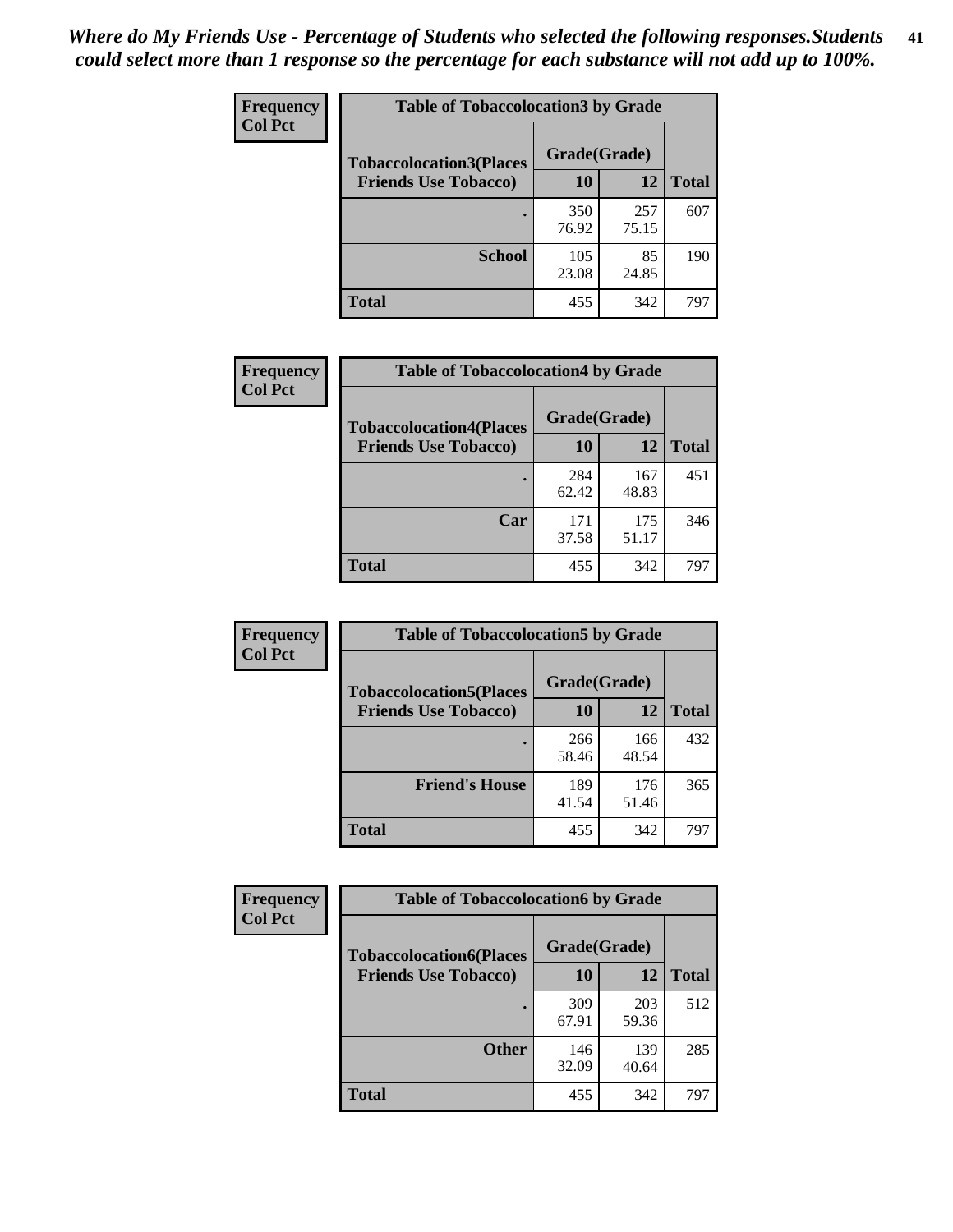| <b>Frequency</b> | <b>Table of Marijuanalocation1 by Grade</b> |              |              |              |
|------------------|---------------------------------------------|--------------|--------------|--------------|
| <b>Col Pct</b>   | <b>Marijuanalocation1(Places</b>            | Grade(Grade) |              |              |
|                  | <b>Friends Use Marijuana</b> )              | 10           | 12           | <b>Total</b> |
|                  |                                             | 205<br>45.05 | 193<br>56.43 | 398          |
|                  | Do Not Use                                  | 250<br>54.95 | 149<br>43.57 | 399          |
|                  | <b>Total</b>                                | 455          | 342          | 797          |

| <b>Frequency</b> | <b>Table of Marijuanalocation2 by Grade</b>                        |                    |              |              |
|------------------|--------------------------------------------------------------------|--------------------|--------------|--------------|
| <b>Col Pct</b>   | <b>Marijuanalocation2(Places</b><br><b>Friends Use Marijuana</b> ) | Grade(Grade)<br>10 | 12           | <b>Total</b> |
|                  |                                                                    | 305<br>67.03       | 187<br>54.68 | 492          |
|                  | <b>Home</b>                                                        | 150<br>32.97       | 155<br>45.32 | 305          |
|                  | <b>Total</b>                                                       | 455                | 342          | 797          |

| <b>Frequency</b><br><b>Col Pct</b> | <b>Table of Marijuanalocation3 by Grade</b> |              |              |              |
|------------------------------------|---------------------------------------------|--------------|--------------|--------------|
|                                    | <b>Marijuanalocation3</b> (Places           | Grade(Grade) |              |              |
|                                    | <b>Friends Use Marijuana</b> )              | <b>10</b>    | 12           | <b>Total</b> |
|                                    |                                             | 412<br>90.55 | 314<br>91.81 | 726          |
|                                    | <b>School</b>                               | 43<br>9.45   | 28<br>8.19   | 71           |
|                                    | <b>Total</b>                                | 455          | 342          | 797          |

| <b>Frequency</b> | <b>Table of Marijuanalocation4 by Grade</b> |              |              |              |  |
|------------------|---------------------------------------------|--------------|--------------|--------------|--|
| <b>Col Pct</b>   | <b>Marijuanalocation4(Places</b>            | Grade(Grade) |              |              |  |
|                  | <b>Friends Use Marijuana</b> )              | <b>10</b>    | 12           | <b>Total</b> |  |
|                  |                                             | 339<br>74.51 | 210<br>61.40 | 549          |  |
|                  | Car                                         | 116<br>25.49 | 132<br>38.60 | 248          |  |
|                  | <b>Total</b>                                | 455          | 342          | 797          |  |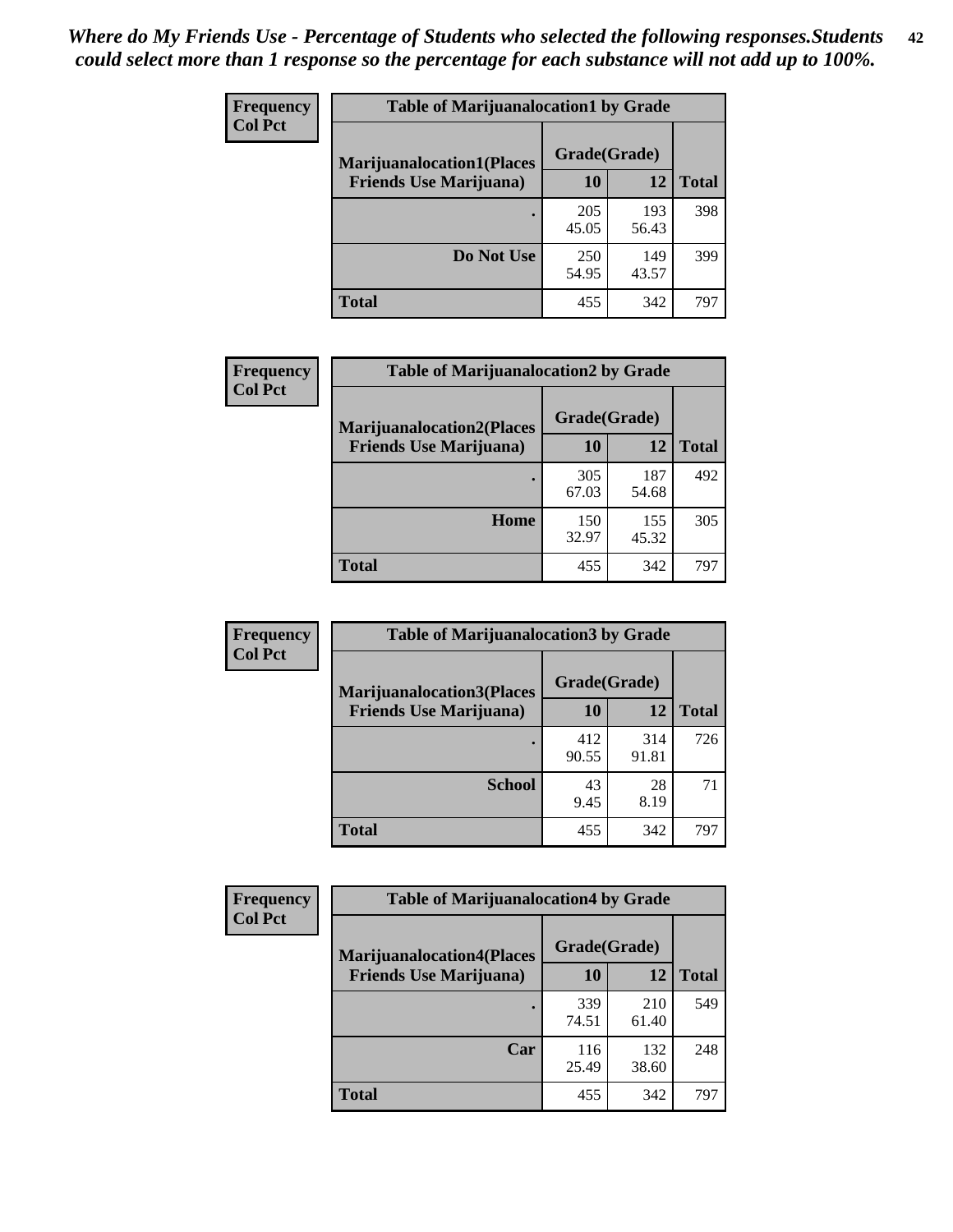| <b>Frequency</b> | <b>Table of Marijuanalocation5 by Grade</b> |              |              |              |
|------------------|---------------------------------------------|--------------|--------------|--------------|
| <b>Col Pct</b>   | <b>Marijuanalocation5</b> (Places           | Grade(Grade) |              |              |
|                  | <b>Friends Use Marijuana</b> )              | 10           | 12           | <b>Total</b> |
|                  |                                             | 278<br>61.10 | 163<br>47.66 | 441          |
|                  | <b>Friend's House</b>                       | 177<br>38.90 | 179<br>52.34 | 356          |
|                  | <b>Total</b>                                | 455          | 342          | 797          |

| <b>Frequency</b> | <b>Table of Marijuanalocation6 by Grade</b>                        |                    |              |              |
|------------------|--------------------------------------------------------------------|--------------------|--------------|--------------|
| <b>Col Pct</b>   | <b>Marijuanalocation6(Places</b><br><b>Friends Use Marijuana</b> ) | Grade(Grade)<br>10 | 12           | <b>Total</b> |
|                  |                                                                    | 335<br>73.63       | 212<br>61.99 | 547          |
|                  | <b>Other</b>                                                       | 120<br>26.37       | 130<br>38.01 | 250          |
|                  | <b>Total</b>                                                       | 455                | 342          | 797          |

| Frequency      | <b>Table of Otherdruglocation1 by Grade</b>                          |              |              |              |
|----------------|----------------------------------------------------------------------|--------------|--------------|--------------|
| <b>Col Pct</b> | <b>Otherdruglocation1(Places</b><br><b>Friends Use Other Illegal</b> | Grade(Grade) |              |              |
|                | Drugs)                                                               | 10           | 12           | <b>Total</b> |
|                |                                                                      | 122<br>26.81 | 101<br>29.53 | 223          |
|                | Do Not Use                                                           | 333<br>73.19 | 241<br>70.47 | 574          |
|                | <b>Total</b>                                                         | 455          | 342          | 797          |

| Frequency      | <b>Table of Otherdruglocation2 by Grade</b>                          |              |              |              |
|----------------|----------------------------------------------------------------------|--------------|--------------|--------------|
| <b>Col Pct</b> | <b>Otherdruglocation2(Places</b><br><b>Friends Use Other Illegal</b> | Grade(Grade) |              |              |
|                | Drugs)                                                               | 10           | 12           | <b>Total</b> |
|                |                                                                      | 364<br>80.00 | 259<br>75.73 | 623          |
|                | Home                                                                 | 91<br>20.00  | 83<br>24.27  | 174          |
|                | <b>Total</b>                                                         | 455          | 342          | 797          |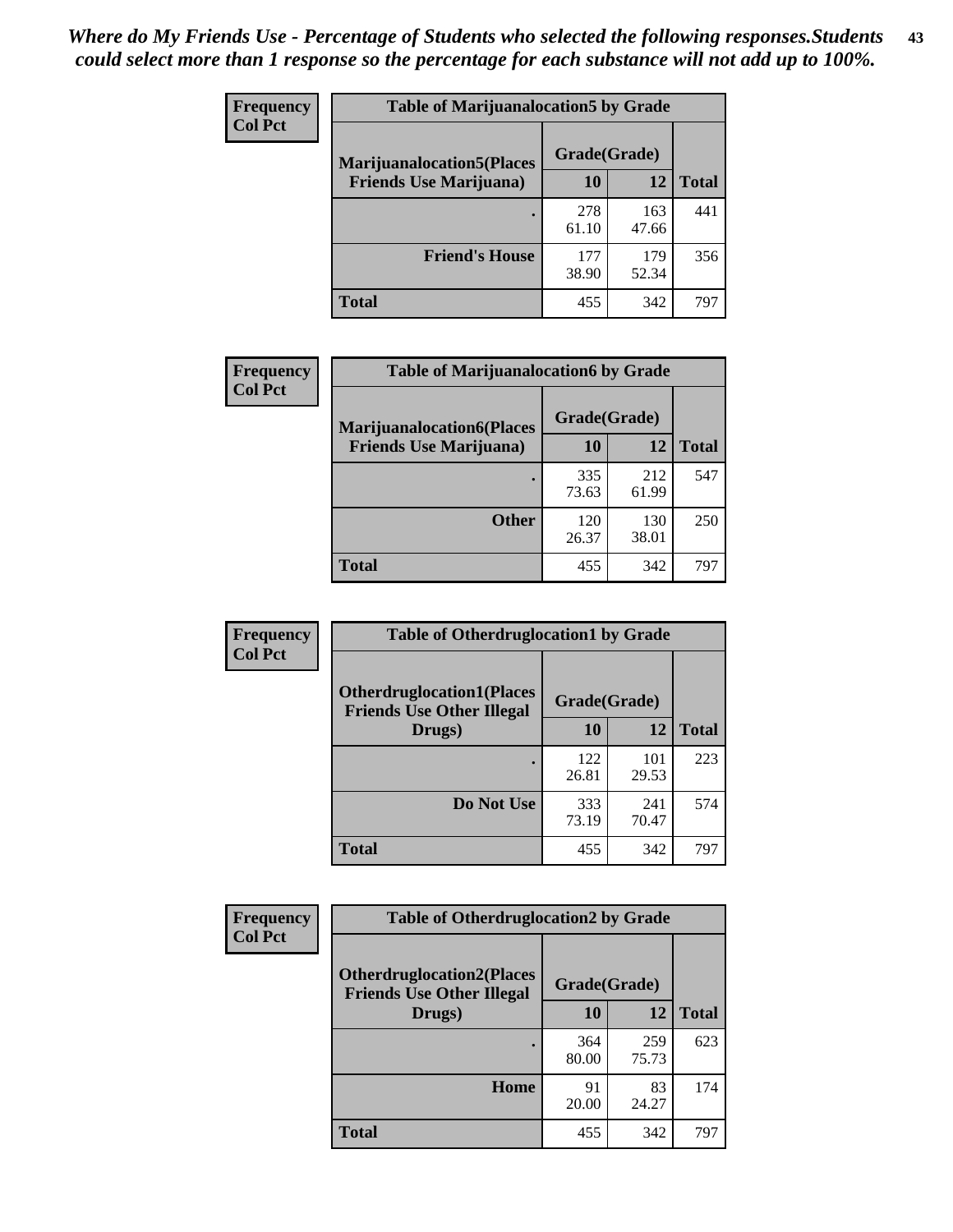| <b>Frequency</b> | <b>Table of Otherdruglocation3 by Grade</b>                          |              |              |              |
|------------------|----------------------------------------------------------------------|--------------|--------------|--------------|
| <b>Col Pct</b>   | <b>Otherdruglocation3(Places</b><br><b>Friends Use Other Illegal</b> | Grade(Grade) |              |              |
|                  | Drugs)                                                               | <b>10</b>    | 12           | <b>Total</b> |
|                  |                                                                      | 418<br>91.87 | 315<br>92.11 | 733          |
|                  | <b>School</b>                                                        | 37<br>8.13   | 27<br>7.89   | 64           |
|                  | <b>Total</b>                                                         | 455          | 342          | 797          |

| <b>Frequency</b> | <b>Table of Otherdruglocation4 by Grade</b>                          |              |              |              |
|------------------|----------------------------------------------------------------------|--------------|--------------|--------------|
| <b>Col Pct</b>   | <b>Otherdruglocation4(Places</b><br><b>Friends Use Other Illegal</b> | Grade(Grade) |              |              |
|                  | Drugs)                                                               | 10           | 12           | <b>Total</b> |
|                  |                                                                      | 390<br>85.71 | 288<br>84.21 | 678          |
|                  | Car                                                                  | 65<br>14.29  | 54<br>15.79  | 119          |
|                  | <b>Total</b>                                                         | 455          | 342          | 797          |

| Frequency      | <b>Table of Otherdruglocation5 by Grade</b>                          |              |              |              |
|----------------|----------------------------------------------------------------------|--------------|--------------|--------------|
| <b>Col Pct</b> | <b>Otherdruglocation5(Places</b><br><b>Friends Use Other Illegal</b> | Grade(Grade) |              |              |
|                | Drugs)                                                               | 10           | 12           | <b>Total</b> |
|                |                                                                      | 354<br>77.80 | 256<br>74.85 | 610          |
|                | <b>Friend's House</b>                                                | 101<br>22.20 | 86<br>25.15  | 187          |
|                | <b>Total</b>                                                         | 455          | 342          | 797          |

| <b>Frequency</b> | <b>Table of Otherdruglocation6 by Grade</b>                          |              |              |              |
|------------------|----------------------------------------------------------------------|--------------|--------------|--------------|
| <b>Col Pct</b>   | <b>Otherdruglocation6(Places</b><br><b>Friends Use Other Illegal</b> | Grade(Grade) |              |              |
|                  | Drugs)                                                               | 10           | 12           | <b>Total</b> |
|                  |                                                                      | 368<br>80.88 | 267<br>78.07 | 635          |
|                  | <b>Other</b>                                                         | 87<br>19.12  | 75<br>21.93  | 162          |
|                  | <b>Total</b>                                                         | 455          | 342          | 797          |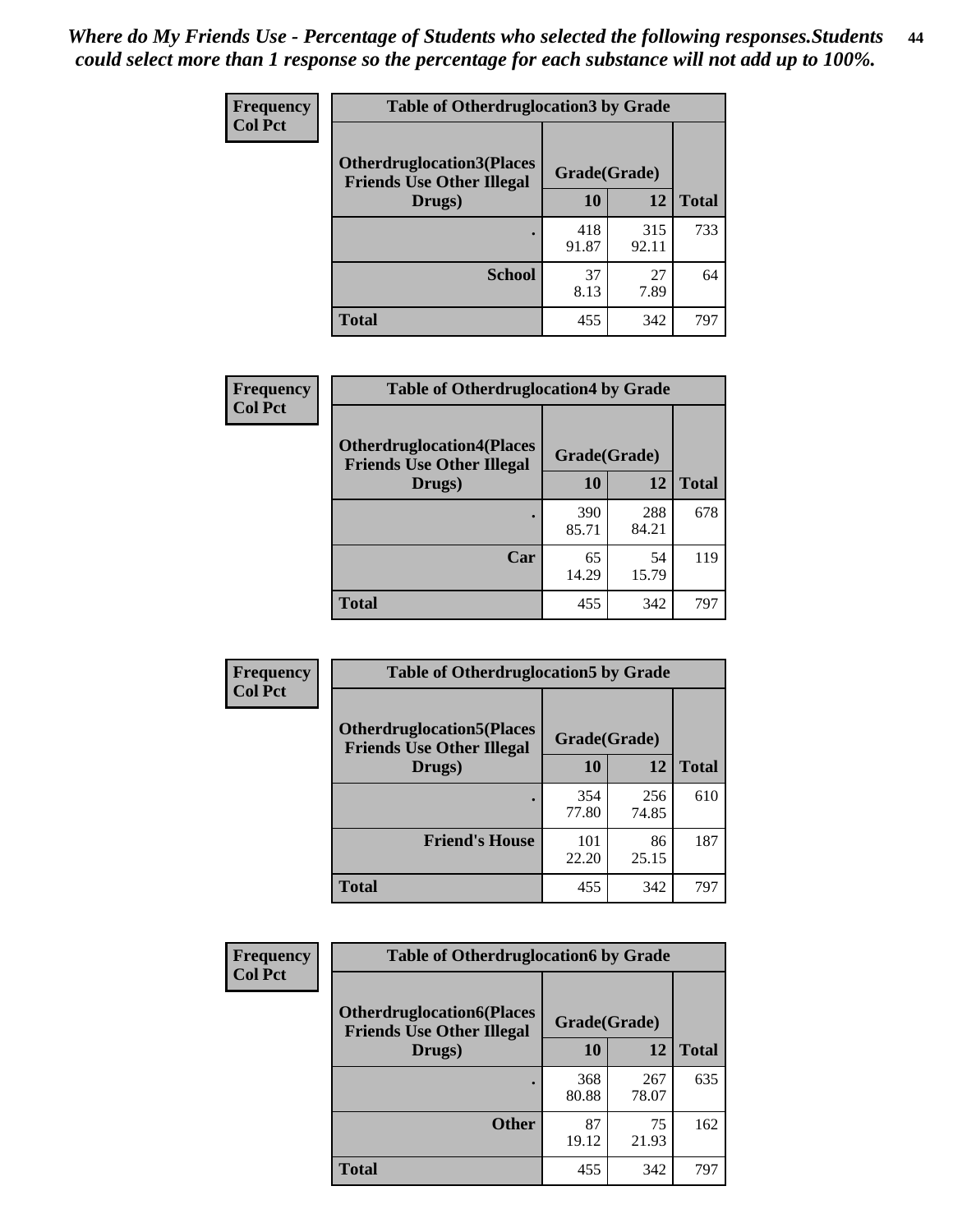| Frequency      | <b>Table of Alcoholtime1 by Grade</b>           |              |              |              |
|----------------|-------------------------------------------------|--------------|--------------|--------------|
| <b>Col Pct</b> | <b>Alcoholtime1(Times</b><br><b>Friends Use</b> | Grade(Grade) |              |              |
|                | Alcohol)                                        | 10           | 12           | <b>Total</b> |
|                |                                                 | 281<br>61.76 | 263<br>76.90 | 544          |
|                | Do Not Use                                      | 174<br>38.24 | 79<br>23.10  | 253          |
|                | <b>Total</b>                                    | 455          | 342          | 797          |

| Frequency<br><b>Col Pct</b> | <b>Table of Alcoholtime2 by Grade</b>           |              |              |              |
|-----------------------------|-------------------------------------------------|--------------|--------------|--------------|
|                             | <b>Alcoholtime2(Times</b><br><b>Friends Use</b> | Grade(Grade) |              |              |
|                             | Alcohol)                                        | 10           | 12           | <b>Total</b> |
|                             |                                                 | 417<br>91.65 | 327<br>95.61 | 744          |
|                             | <b>On Way to School</b>                         | 38<br>8.35   | 15<br>4.39   | 53           |
|                             | <b>Total</b>                                    | 455          | 342          | 797          |

| Frequency<br><b>Col Pct</b> | <b>Table of Alcoholtime3 by Grade</b>                           |              |              |              |
|-----------------------------|-----------------------------------------------------------------|--------------|--------------|--------------|
|                             | <b>Alcoholtime3(Times</b><br>Grade(Grade)<br><b>Friends Use</b> |              |              |              |
|                             | Alcohol)                                                        | 10           | 12           | <b>Total</b> |
|                             |                                                                 | 425<br>93.41 | 327<br>95.61 | 752          |
|                             | <b>During School</b>                                            | 30<br>6.59   | 15<br>4.39   | 45           |
|                             | Total                                                           | 455          | 342          | 797          |

| <b>Frequency</b> | <b>Table of Alcoholtime4 by Grade</b> |              |              |              |
|------------------|---------------------------------------|--------------|--------------|--------------|
| <b>Col Pct</b>   | <b>Alcoholtime4(Times</b>             | Grade(Grade) |              |              |
|                  | <b>Friends Use Alcohol)</b>           | 10           | 12           | <b>Total</b> |
|                  | ٠                                     | 412<br>90.55 | 325<br>95.03 | 737          |
|                  | <b>On Way Home From School</b>        | 43<br>9.45   | 17<br>4.97   | 60           |
|                  | <b>Total</b>                          | 455          | 342          | 797          |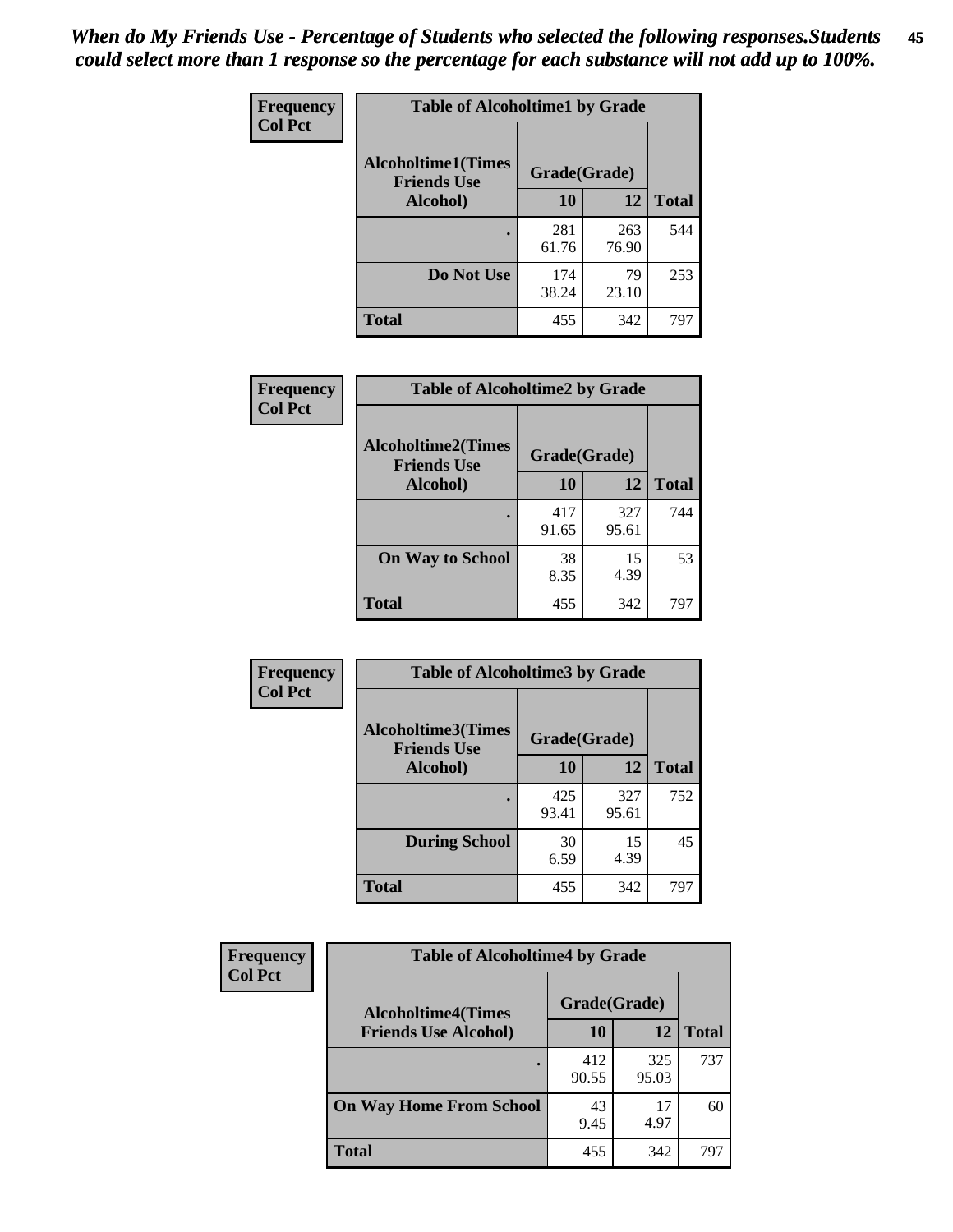*When do My Friends Use - Percentage of Students who selected the following responses.Students could select more than 1 response so the percentage for each substance will not add up to 100%.* **46**

| Frequency      | <b>Table of Alcoholtime5 by Grade</b>            |              |              |              |
|----------------|--------------------------------------------------|--------------|--------------|--------------|
| <b>Col Pct</b> | <b>Alcoholtime5</b> (Times<br><b>Friends Use</b> | Grade(Grade) |              |              |
|                | Alcohol)                                         | 10           | 12           | <b>Total</b> |
|                |                                                  | 345<br>75.82 | 248<br>72.51 | 593          |
|                | Weeknights                                       | 110<br>24.18 | 94<br>27.49  | 204          |
|                | <b>Total</b>                                     | 455          | 342          | 797          |

| Frequency      |                                                 | <b>Table of Alcoholtime6 by Grade</b> |              |              |  |
|----------------|-------------------------------------------------|---------------------------------------|--------------|--------------|--|
| <b>Col Pct</b> | <b>Alcoholtime6(Times</b><br><b>Friends Use</b> | Grade(Grade)                          |              |              |  |
|                | Alcohol)                                        | 10                                    | 12           | <b>Total</b> |  |
|                |                                                 | 159<br>34.95                          | 67<br>19.59  | 226          |  |
|                | Weekends                                        | 296<br>65.05                          | 275<br>80.41 | 571          |  |
|                | <b>Total</b>                                    | 455                                   | 342          | 797          |  |

| Frequency      | <b>Table of Tobaccotime1 by Grade</b>           |              |              |              |
|----------------|-------------------------------------------------|--------------|--------------|--------------|
| <b>Col Pct</b> | <b>Tobaccotime1(Times</b><br><b>Friends Use</b> | Grade(Grade) |              |              |
|                | <b>Tobacco</b> )                                | 10           | 12           | <b>Total</b> |
|                |                                                 | 243<br>53.41 | 214<br>62.57 | 457          |
|                | Do Not Use                                      | 212<br>46.59 | 128<br>37.43 | 340          |
|                | <b>Total</b>                                    | 455          | 342          | 797          |

| <b>Frequency</b> | <b>Table of Tobaccotime2 by Grade</b>           |              |              |              |
|------------------|-------------------------------------------------|--------------|--------------|--------------|
| <b>Col Pct</b>   | <b>Tobaccotime2(Times</b><br><b>Friends Use</b> | Grade(Grade) |              |              |
|                  | Tobacco)                                        | 10           | 12           | <b>Total</b> |
|                  |                                                 | 315<br>69.23 | 187<br>54.68 | 502          |
|                  | <b>On Way to School</b>                         | 140<br>30.77 | 155<br>45.32 | 295          |
|                  | <b>Total</b>                                    | 455          | 342          | 797          |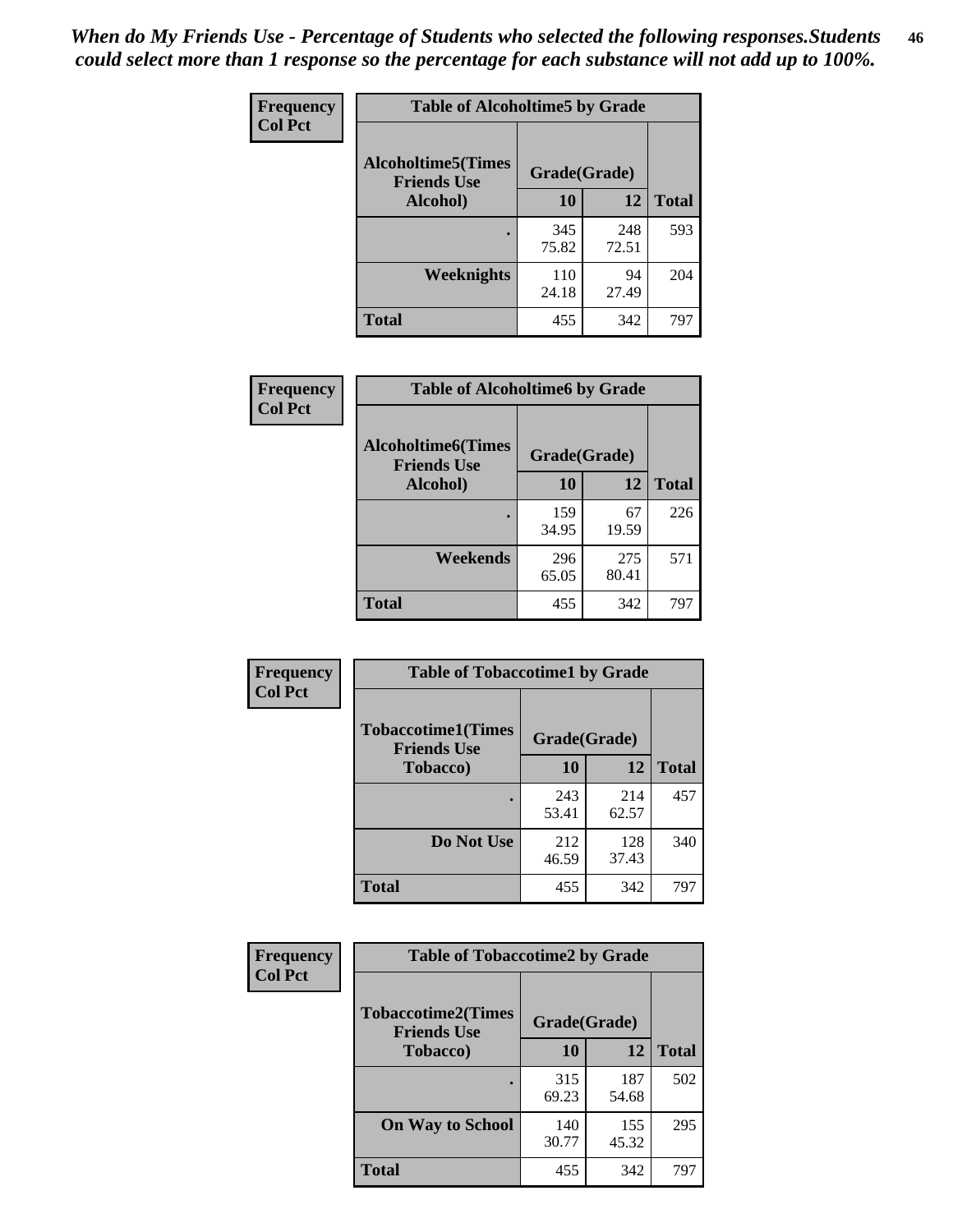*When do My Friends Use - Percentage of Students who selected the following responses.Students could select more than 1 response so the percentage for each substance will not add up to 100%.* **47**

| <b>Frequency</b> | <b>Table of Tobaccotime3 by Grade</b>           |              |              |              |  |
|------------------|-------------------------------------------------|--------------|--------------|--------------|--|
| <b>Col Pct</b>   | <b>Tobaccotime3(Times</b><br><b>Friends Use</b> | Grade(Grade) |              |              |  |
|                  | <b>Tobacco</b> )                                | 10           | 12           | <b>Total</b> |  |
|                  |                                                 | 370<br>81.32 | 275<br>80.41 | 645          |  |
|                  | <b>During School</b>                            | 85<br>18.68  | 67<br>19.59  | 152          |  |
|                  | <b>Total</b>                                    | 455          | 342          | 797          |  |

| <b>Frequency</b> | <b>Table of Tobaccotime4 by Grade</b> |              |              |              |
|------------------|---------------------------------------|--------------|--------------|--------------|
| <b>Col Pct</b>   | <b>Tobaccotime4(Times</b>             | Grade(Grade) |              |              |
|                  | <b>Friends Use Tobacco)</b>           | 10           | 12           | <b>Total</b> |
|                  |                                       | 412<br>90.55 | 325<br>95.03 | 737          |
|                  | <b>On Way Home From School</b>        | 43<br>9.45   | 17<br>4.97   | 60           |
|                  | <b>Total</b>                          | 455          | 342          | 797          |

| <b>Frequency</b> | <b>Table of Tobaccotime5 by Grade</b>           |              |              |              |
|------------------|-------------------------------------------------|--------------|--------------|--------------|
| <b>Col Pct</b>   | <b>Tobaccotime5(Times</b><br><b>Friends Use</b> | Grade(Grade) |              |              |
|                  | <b>Tobacco</b> )                                | 10           | 12           | <b>Total</b> |
|                  |                                                 | 261<br>57.36 | 154<br>45.03 | 415          |
|                  | Weeknights                                      | 194<br>42.64 | 188<br>54.97 | 382          |
|                  | <b>Total</b>                                    | 455          | 342          | 797          |

| <b>Frequency</b> | <b>Table of Tobaccotime6 by Grade</b><br><b>Tobaccotime6(Times</b><br>Grade(Grade)<br><b>Friends Use</b> |              |              |              |
|------------------|----------------------------------------------------------------------------------------------------------|--------------|--------------|--------------|
| <b>Col Pct</b>   |                                                                                                          |              |              |              |
|                  | <b>Tobacco</b> )                                                                                         | 10           | 12           | <b>Total</b> |
|                  |                                                                                                          | 231<br>50.77 | 141<br>41.23 | 372          |
|                  | Weekends                                                                                                 | 224<br>49.23 | 201<br>58.77 | 425          |
|                  | <b>Total</b>                                                                                             | 455          | 342          | 797          |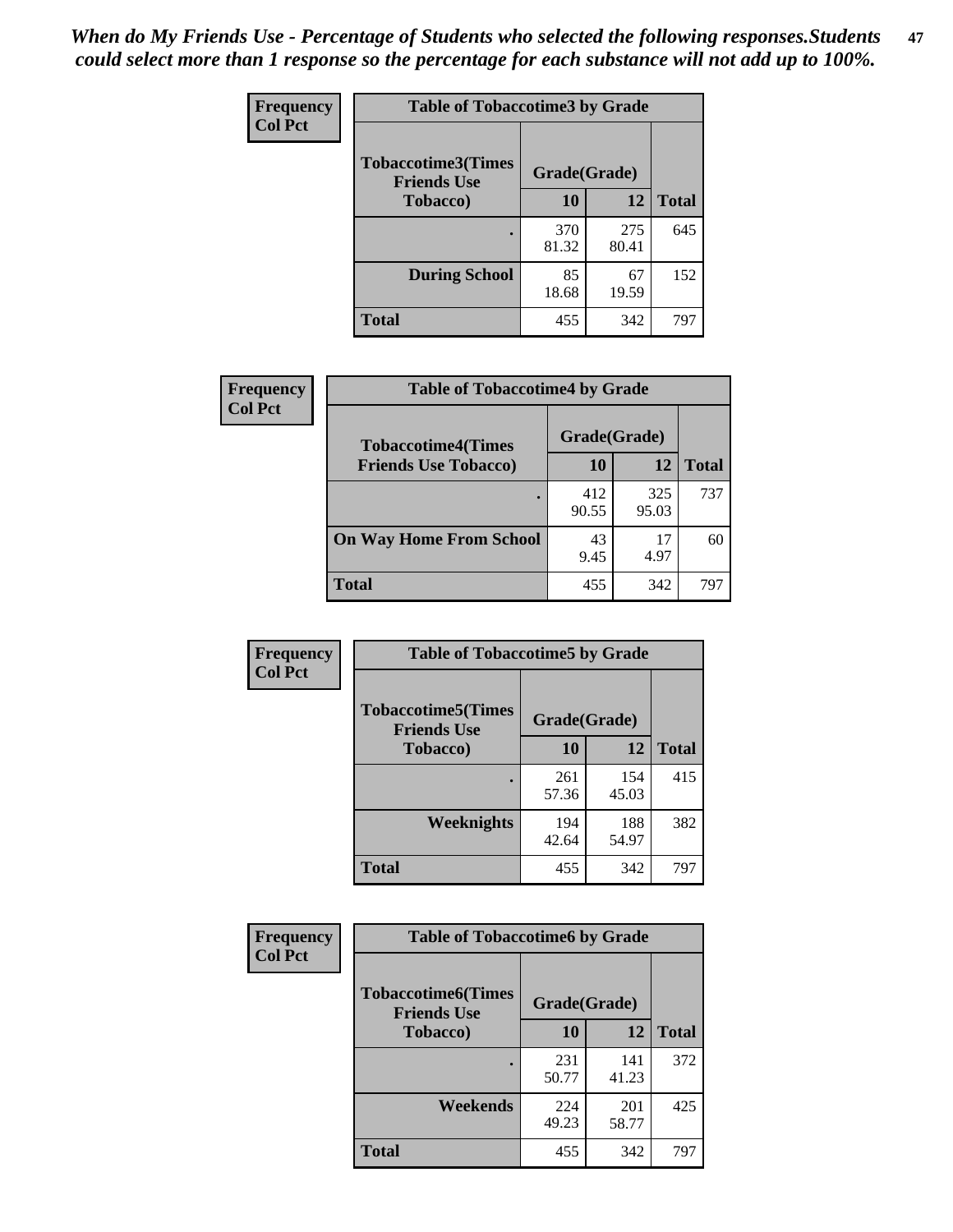| Frequency      | <b>Table of Marijuanatime1 by Grade</b>           |              |              |              |  |
|----------------|---------------------------------------------------|--------------|--------------|--------------|--|
| <b>Col Pct</b> | <b>Marijuanatime1(Times</b><br><b>Friends Use</b> | Grade(Grade) |              |              |  |
|                | Marijuana)                                        | 10           | 12           | <b>Total</b> |  |
|                |                                                   | 206<br>45.27 | 193<br>56.43 | 399          |  |
|                | Do Not Use                                        | 249<br>54.73 | 149<br>43.57 | 398          |  |
|                | <b>Total</b>                                      | 455          | 342          | 797          |  |

| Frequency      | <b>Table of Marijuanatime2 by Grade</b>           |              |              |              |
|----------------|---------------------------------------------------|--------------|--------------|--------------|
| <b>Col Pct</b> | <b>Marijuanatime2(Times</b><br><b>Friends Use</b> | Grade(Grade) |              |              |
|                | Marijuana)                                        | 10           | 12           | <b>Total</b> |
|                |                                                   | 376<br>82.64 | 262<br>76.61 | 638          |
|                | <b>On Way to School</b>                           | 79<br>17.36  | 80<br>23.39  | 159          |
|                | <b>Total</b>                                      | 455          | 342          | 797          |

| Frequency      | <b>Table of Marijuanatime3 by Grade</b>    |              |              |              |
|----------------|--------------------------------------------|--------------|--------------|--------------|
| <b>Col Pct</b> | Marijuanatime3(Times<br><b>Friends Use</b> | Grade(Grade) |              |              |
|                | Marijuana)                                 | 10           | 12           | <b>Total</b> |
|                |                                            | 425<br>93.41 | 326<br>95.32 | 751          |
|                | <b>During School</b>                       | 30<br>6.59   | 16<br>4.68   | 46           |
|                | Total                                      | 455          | 342          | 797          |

| <b>Frequency</b><br><b>Col Pct</b> | <b>Table of Marijuanatime4 by Grade</b> |              |              |       |
|------------------------------------|-----------------------------------------|--------------|--------------|-------|
|                                    | <b>Marijuanatime4</b> (Times            | Grade(Grade) |              |       |
|                                    | <b>Friends Use Marijuana</b> )          | 10           | 12           | Total |
|                                    |                                         | 375<br>82.42 | 270<br>78.95 | 645   |
|                                    | <b>On Way Home From School</b>          | 80<br>17.58  | 72<br>21.05  | 152   |
|                                    | <b>Total</b>                            | 455          | 342          | 797   |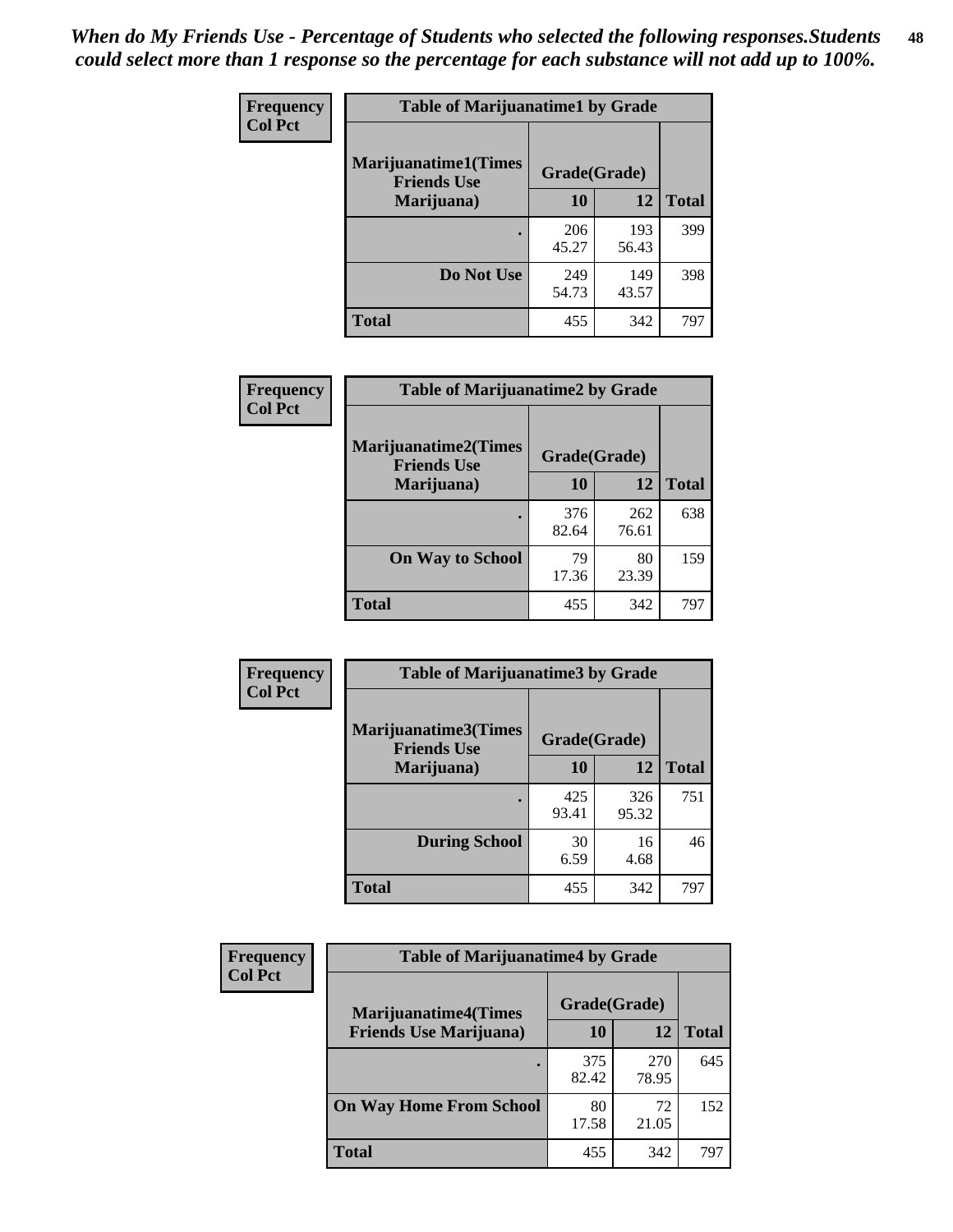| Frequency      | <b>Table of Marijuanatime5 by Grade</b>            |              |              |              |
|----------------|----------------------------------------------------|--------------|--------------|--------------|
| <b>Col Pct</b> | <b>Marijuanatime5</b> (Times<br><b>Friends Use</b> | Grade(Grade) |              |              |
|                | Marijuana)                                         | 10           | 12           | <b>Total</b> |
|                |                                                    | 313<br>68.79 | 203<br>59.36 | 516          |
|                | Weeknights                                         | 142<br>31.21 | 139<br>40.64 | 281          |
|                | <b>Total</b>                                       | 455          | 342          | 797          |

| Frequency      | <b>Table of Marijuanatime6 by Grade</b>    |              |              |              |
|----------------|--------------------------------------------|--------------|--------------|--------------|
| <b>Col Pct</b> | Marijuanatime6(Times<br><b>Friends Use</b> | Grade(Grade) |              |              |
|                | Marijuana)                                 | 10           | 12           | <b>Total</b> |
|                |                                            | 244<br>53.63 | 140<br>40.94 | 384          |
|                | Weekends                                   | 211<br>46.37 | 202<br>59.06 | 413          |
|                | <b>Total</b>                               | 455          | 342          | 797          |

| <b>Frequency</b> | <b>Table of Otherdrugtime1 by Grade</b>                 |              |              |              |
|------------------|---------------------------------------------------------|--------------|--------------|--------------|
| <b>Col Pct</b>   | <b>Otherdrugtime1(Times</b><br><b>Friends Use Other</b> | Grade(Grade) |              |              |
|                  | <b>Illegal Drugs</b> )                                  | 10           | 12           | <b>Total</b> |
|                  |                                                         | 114<br>25.05 | 86<br>25.15  | 200          |
|                  | Do Not Use                                              | 341<br>74.95 | 256<br>74.85 | 597          |
|                  | <b>Total</b>                                            | 455          | 342          | 797          |

| <b>Frequency</b> | <b>Table of Otherdrugtime2 by Grade</b>                 |              |              |              |  |  |  |
|------------------|---------------------------------------------------------|--------------|--------------|--------------|--|--|--|
| <b>Col Pct</b>   | <b>Otherdrugtime2(Times</b><br><b>Friends Use Other</b> | Grade(Grade) |              |              |  |  |  |
|                  | <b>Illegal Drugs</b> )                                  | 10           | 12           | <b>Total</b> |  |  |  |
|                  |                                                         | 416<br>91.43 | 314<br>91.81 | 730          |  |  |  |
|                  | <b>On Way to School</b>                                 | 39<br>8.57   | 28<br>8.19   | 67           |  |  |  |
|                  | Total                                                   | 455          | 342          | 797          |  |  |  |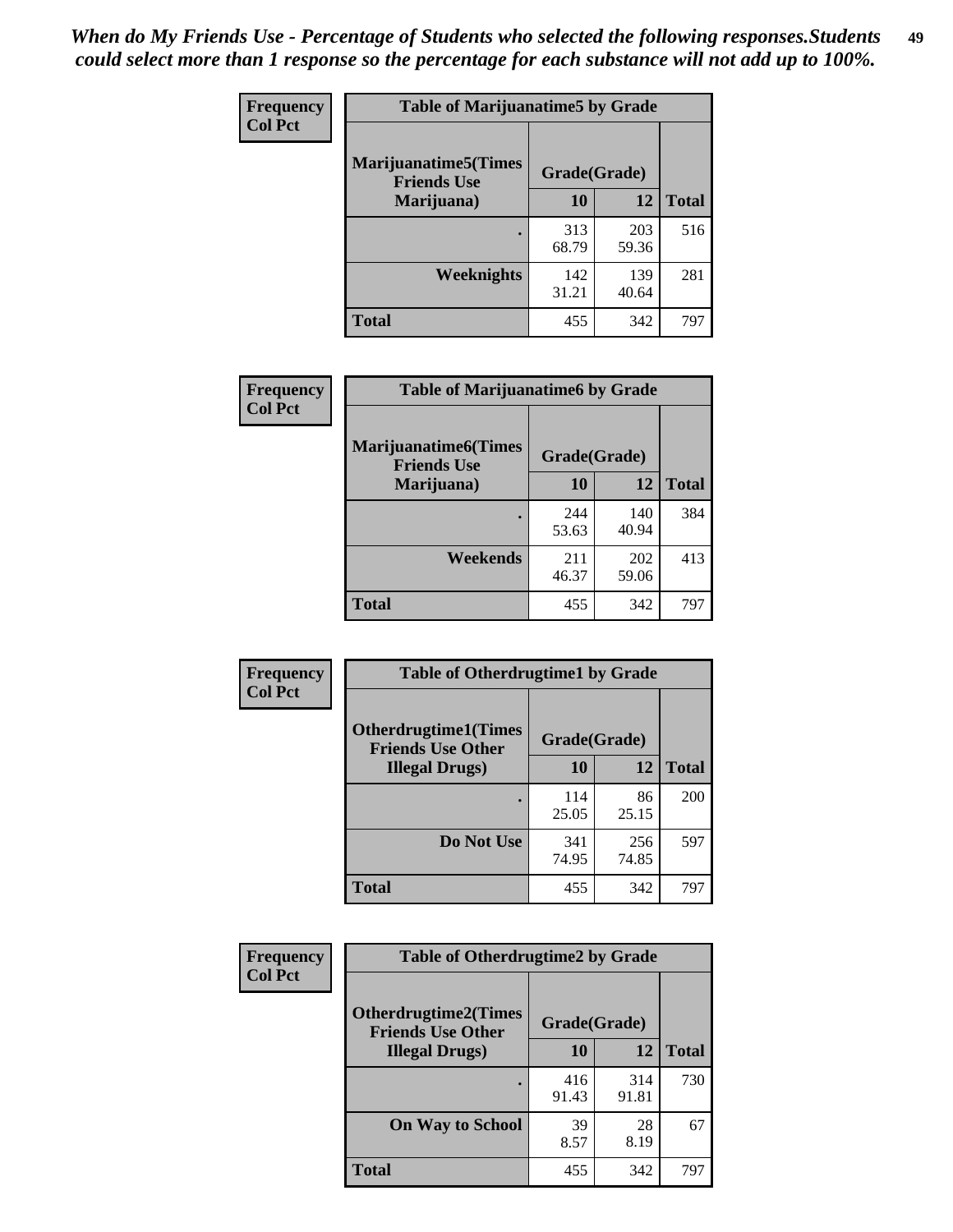| <b>Frequency</b> | <b>Table of Otherdrugtime3 by Grade</b>          |              |              |              |  |  |
|------------------|--------------------------------------------------|--------------|--------------|--------------|--|--|
| <b>Col Pct</b>   | Otherdrugtime3(Times<br><b>Friends Use Other</b> | Grade(Grade) |              |              |  |  |
|                  | <b>Illegal Drugs</b> )                           | 10           | 12           | <b>Total</b> |  |  |
|                  |                                                  | 429<br>94.29 | 319<br>93.27 | 748          |  |  |
|                  | <b>During School</b>                             | 26<br>5.71   | 23<br>6.73   | 49           |  |  |
|                  | Total                                            | 455          | 342          | 797          |  |  |

| Frequency      | <b>Table of Otherdrugtime4 by Grade</b>                         |              |              |              |  |  |
|----------------|-----------------------------------------------------------------|--------------|--------------|--------------|--|--|
| <b>Col Pct</b> | <b>Otherdrugtime4(Times</b><br><b>Friends Use Other Illegal</b> | Grade(Grade) |              |              |  |  |
|                | Drugs)                                                          | 10           | 12           | <b>Total</b> |  |  |
|                | ٠                                                               | 415<br>91.21 | 315<br>92.11 | 730          |  |  |
|                | <b>On Way Home From School</b>                                  | 40<br>8.79   | 27<br>7.89   | 67           |  |  |
|                | <b>Total</b>                                                    | 455          | 342          | 797          |  |  |

| Frequency      | <b>Table of Otherdrugtime5 by Grade</b>                  |              |              |              |  |  |  |
|----------------|----------------------------------------------------------|--------------|--------------|--------------|--|--|--|
| <b>Col Pct</b> | <b>Otherdrugtime5</b> (Times<br><b>Friends Use Other</b> | Grade(Grade) |              |              |  |  |  |
|                | <b>Illegal Drugs</b> )                                   | 10           | 12           | <b>Total</b> |  |  |  |
|                |                                                          | 385<br>84.62 | 288<br>84.21 | 673          |  |  |  |
|                | Weeknights                                               | 70<br>15.38  | 54<br>15.79  | 124          |  |  |  |
|                | Total                                                    | 455          | 342          | 797          |  |  |  |

| Frequency      | <b>Table of Otherdrugtime6 by Grade</b>                 |              |              |              |  |  |  |
|----------------|---------------------------------------------------------|--------------|--------------|--------------|--|--|--|
| <b>Col Pct</b> | <b>Otherdrugtime6(Times</b><br><b>Friends Use Other</b> | Grade(Grade) |              |              |  |  |  |
|                | <b>Illegal Drugs</b> )                                  | 10           | 12           | <b>Total</b> |  |  |  |
|                |                                                         | 336<br>73.85 | 249<br>72.81 | 585          |  |  |  |
|                | Weekends                                                | 119<br>26.15 | 93<br>27.19  | 212          |  |  |  |
|                | <b>Total</b>                                            | 455          | 342          | 797          |  |  |  |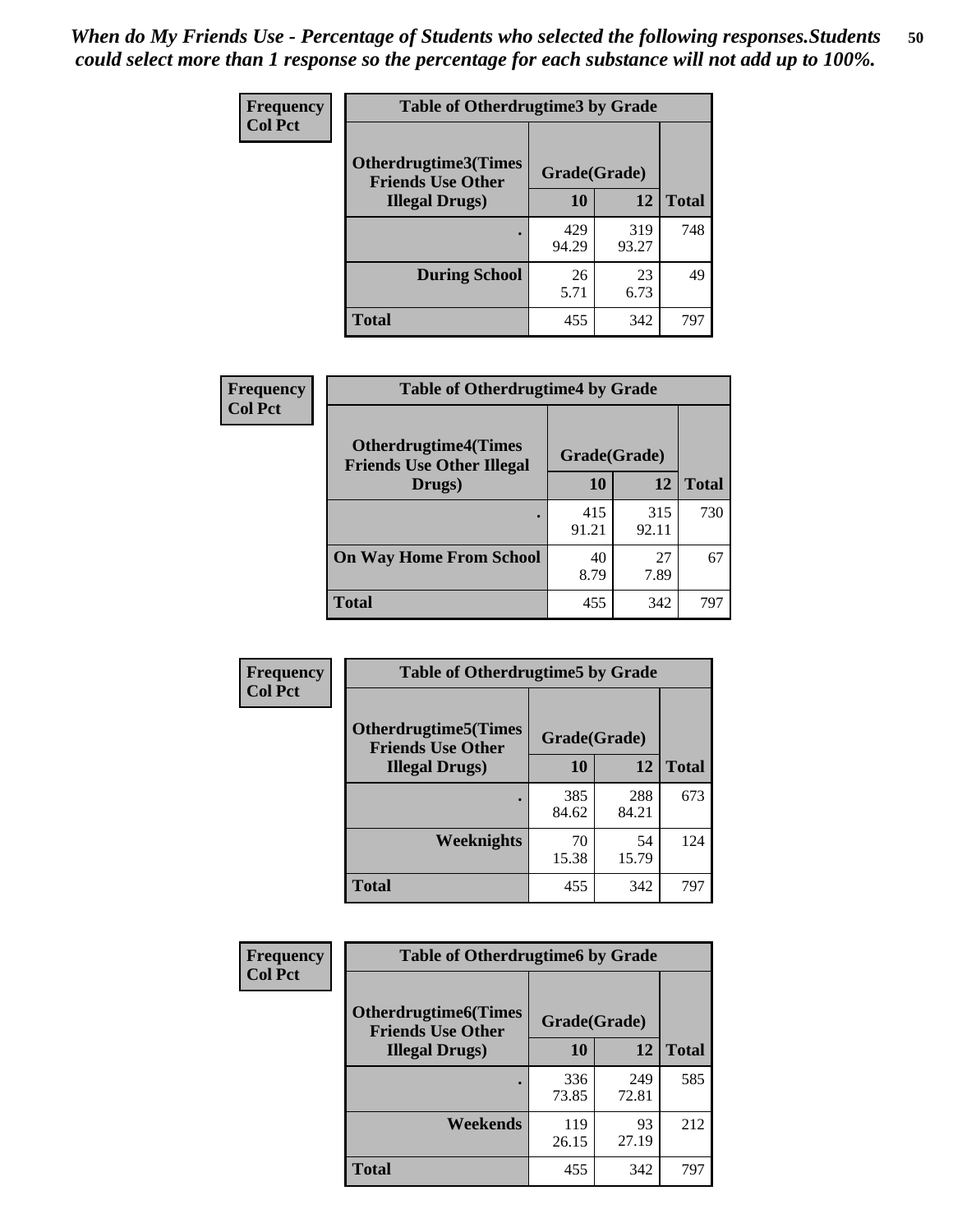| Frequency<br><b>Col Pct</b> | <b>Table of Educationalcohol by Grade</b>                                                                  |              |              |              |  |  |
|-----------------------------|------------------------------------------------------------------------------------------------------------|--------------|--------------|--------------|--|--|
|                             | Educationalcohol(I<br>have been taught<br>about alcohol,<br>tobacco,<br>and other drugs<br>within the last | Grade(Grade) |              |              |  |  |
|                             | year at school)                                                                                            | 10           | 12           | <b>Total</b> |  |  |
|                             | Yes                                                                                                        | 393<br>86.37 | 155<br>45.32 | 548          |  |  |
|                             | N <sub>0</sub>                                                                                             | 62<br>13.63  | 187<br>54.68 | 249          |  |  |
|                             | <b>Total</b>                                                                                               | 455          | 342          | 797          |  |  |

| Frequency      | <b>Table of Eversmoked by Grade</b> |              |              |              |  |  |  |
|----------------|-------------------------------------|--------------|--------------|--------------|--|--|--|
| <b>Col Pct</b> | Eversmoked(I<br>have smoked         | Grade(Grade) |              |              |  |  |  |
|                | a cigarette)                        | 10           | 12           | <b>Total</b> |  |  |  |
|                | Yes                                 | 171<br>37.58 | 151<br>44.15 | 322          |  |  |  |
|                | N <sub>0</sub>                      | 284<br>62.42 | 191<br>55.85 | 475          |  |  |  |
|                | <b>Total</b>                        | 455          | 342          | 797          |  |  |  |

| Frequency      | <b>Table of Drovedrinking by Grade</b>                                                                              |                    |              |              |  |  |  |
|----------------|---------------------------------------------------------------------------------------------------------------------|--------------------|--------------|--------------|--|--|--|
| <b>Col Pct</b> | Drovedrinking(In<br>the past 30 days I<br>have driven a car<br>or other vehicle<br>while I was<br>drinking alcohol) | Grade(Grade)<br>10 | 12           | <b>Total</b> |  |  |  |
|                | <b>Yes</b>                                                                                                          | 15<br>3.30         | 21<br>6.14   | 36           |  |  |  |
|                | N <sub>0</sub>                                                                                                      | 440<br>96.70       | 321<br>93.86 | 761          |  |  |  |
|                | <b>Total</b>                                                                                                        | 455                | 342          | 797          |  |  |  |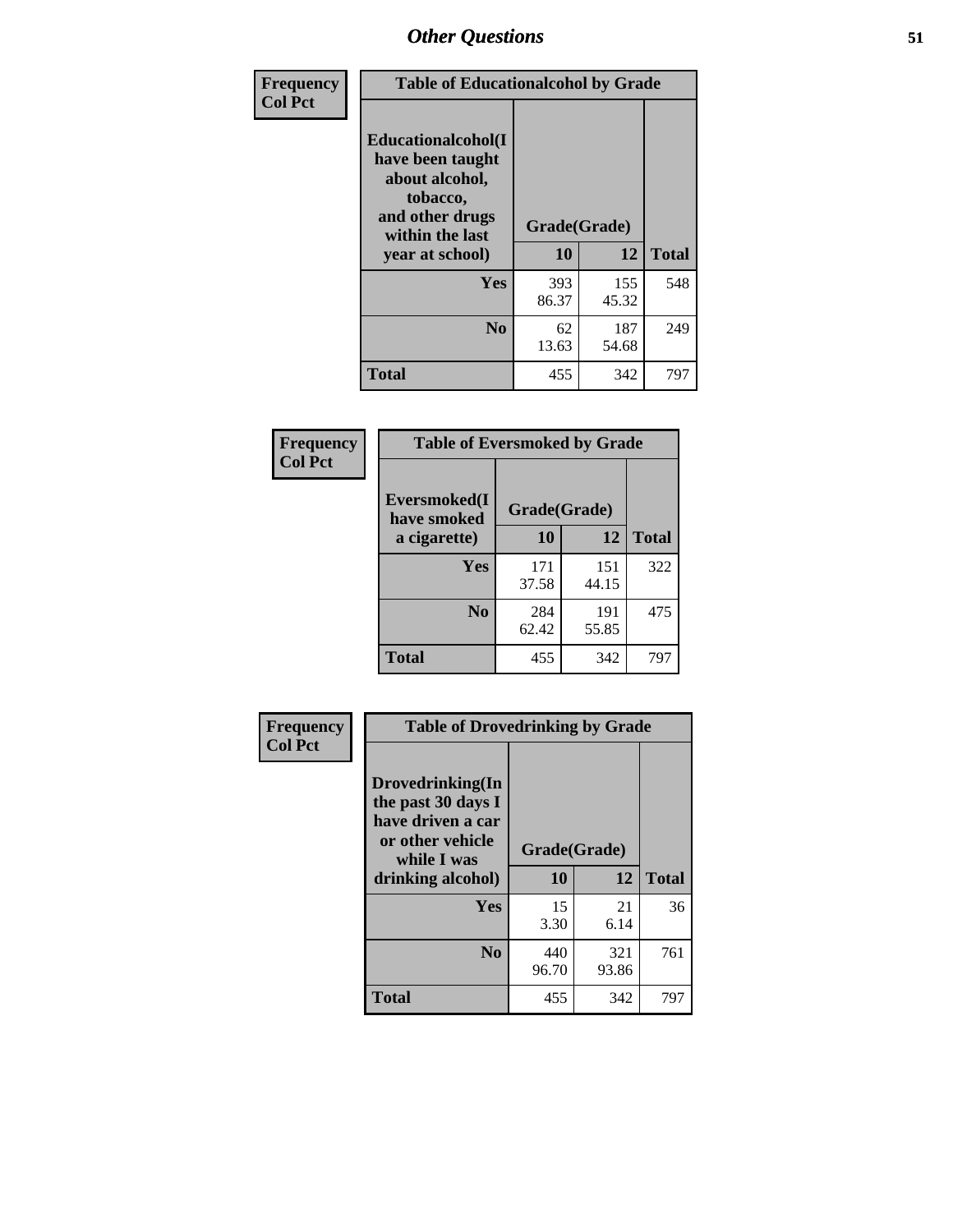| Frequency<br><b>Col Pct</b> | <b>Table of Rodedrinking by Grade</b>                                                                      |                                      |              |              |  |  |  |
|-----------------------------|------------------------------------------------------------------------------------------------------------|--------------------------------------|--------------|--------------|--|--|--|
|                             | Rodedrinking(In<br>the past 30 days<br>I have ridden in<br>a car with a<br>driver who had<br>been drinking | Grade(Grade)<br>10<br>12<br>alcohol) |              | <b>Total</b> |  |  |  |
|                             |                                                                                                            |                                      |              |              |  |  |  |
|                             | <b>Yes</b>                                                                                                 | 84<br>18.46                          | 50<br>14.62  | 134          |  |  |  |
|                             | N <sub>0</sub>                                                                                             | 371<br>81.54                         | 292<br>85.38 | 663          |  |  |  |
|                             | <b>Total</b>                                                                                               | 455                                  | 342          | 797          |  |  |  |

#### **Frequency Col Pct**

| <b>Table of Drugsschool by Grade</b>                                                                                      |              |              |              |  |  |  |  |
|---------------------------------------------------------------------------------------------------------------------------|--------------|--------------|--------------|--|--|--|--|
| <b>Drugsschool</b> (During<br>the past 12 months,<br>I have been offered,<br>sold,<br>or given illegal<br>drugs on school | Grade(Grade) |              |              |  |  |  |  |
| property)                                                                                                                 | 10           | 12           | <b>Total</b> |  |  |  |  |
| Yes                                                                                                                       | 109<br>23.96 | 91<br>26.61  | 200          |  |  |  |  |
| N <sub>0</sub>                                                                                                            | 346<br>76.04 | 251<br>73.39 | 597          |  |  |  |  |
| <b>Total</b>                                                                                                              | 455          | 342          |              |  |  |  |  |

| Frequency      | <b>Table of Helpbullied by Grade</b>                                   |                          |              |              |  |  |  |
|----------------|------------------------------------------------------------------------|--------------------------|--------------|--------------|--|--|--|
| <b>Col Pct</b> | $Helpb$ ullied $(I$<br>would help<br>someone who was<br>being bullied) | Grade(Grade)<br>10<br>12 |              | <b>Total</b> |  |  |  |
|                | <b>Strongly Agree</b>                                                  | 212<br>46.59             | 166<br>48.54 | 378          |  |  |  |
|                | <b>Somewhat Agree</b>                                                  | 190<br>41.76             | 132<br>38.60 | 322          |  |  |  |
|                | <b>Somewhat Disagree</b>                                               | 34<br>7.47               | 32<br>9.36   | 66           |  |  |  |
|                | <b>Strongly Disagree</b>                                               | 19<br>4.18               | 12<br>3.51   | 31           |  |  |  |
|                | Total                                                                  | 455                      | 342          | 797          |  |  |  |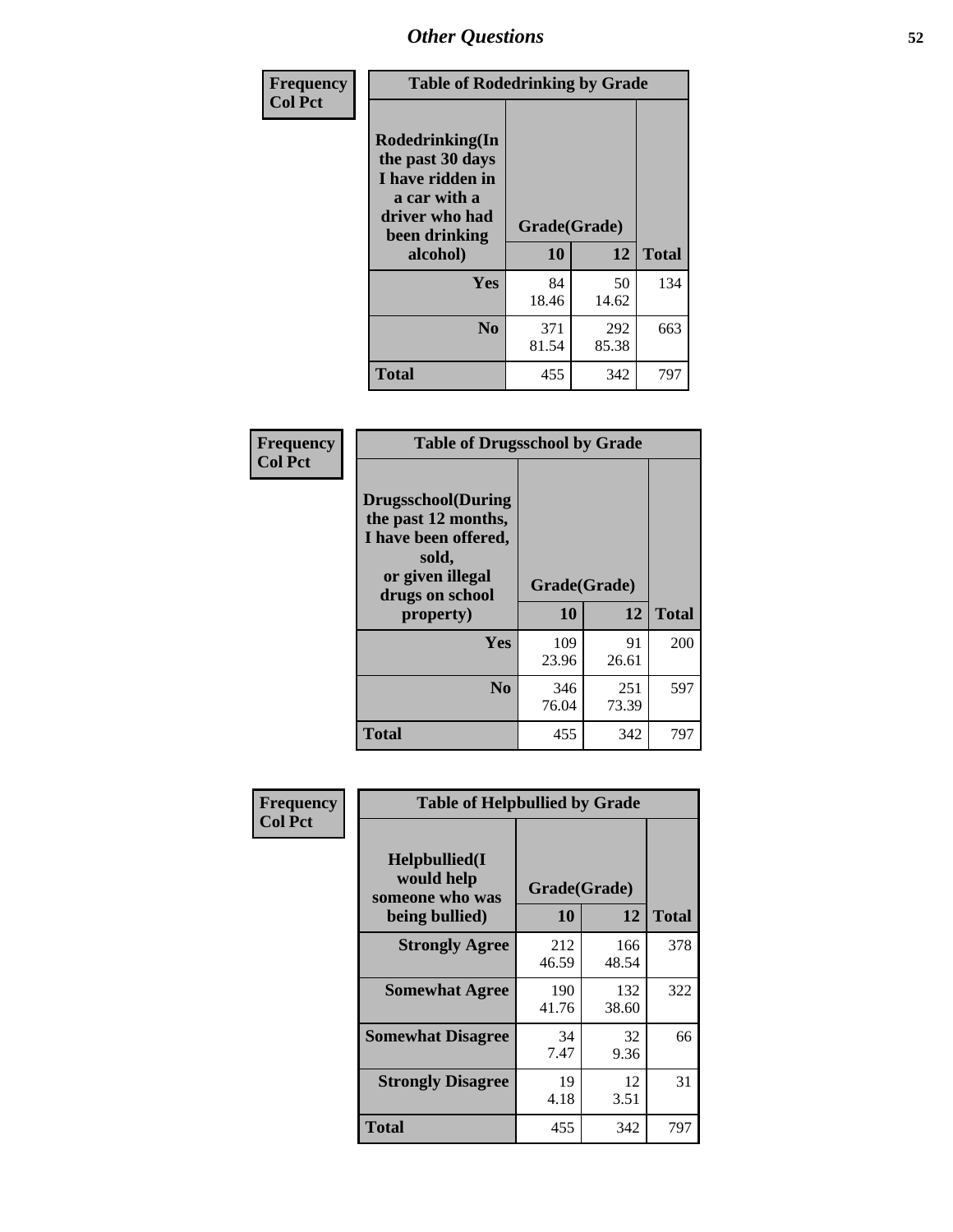| <b>Frequency</b> |              | <b>Table of Grade by Bingedrinking</b>                                                                  |                     |                         |                   |                        |                               |                          |              |
|------------------|--------------|---------------------------------------------------------------------------------------------------------|---------------------|-------------------------|-------------------|------------------------|-------------------------------|--------------------------|--------------|
| <b>Row Pct</b>   |              | Bingedrinking(I have drunk five or more<br>drinks of alcohol at one sitting during the<br>last 30 days) |                     |                         |                   |                        |                               |                          |              |
|                  | Grade(Grade) | $\mathbf{0}$<br>  Days                                                                                  | $1$ or<br>2<br>days | 3 <sub>to</sub><br>days | 6 to<br>9<br>days | 10<br>to<br>19<br>days | <b>20</b><br>to<br>29<br>days | <b>All</b><br>30<br>days | <b>Total</b> |
|                  | 10           | 390<br>85.71                                                                                            | 15<br>3.30          | 10<br>2.20              | 7<br>1.54         | 18<br>3.96             | 7<br>1.54                     | 8<br>1.76                | 455          |
|                  | 12           | 266<br>77.78                                                                                            | 27<br>7.89          | 22<br>6.43              | 13<br>3.80        | 6<br>1.75              | 5<br>1.46                     | 3<br>0.88                | 342          |
|                  | <b>Total</b> | 656                                                                                                     | 42                  | 32                      | 20                | 24                     | 12                            | 11                       | 797          |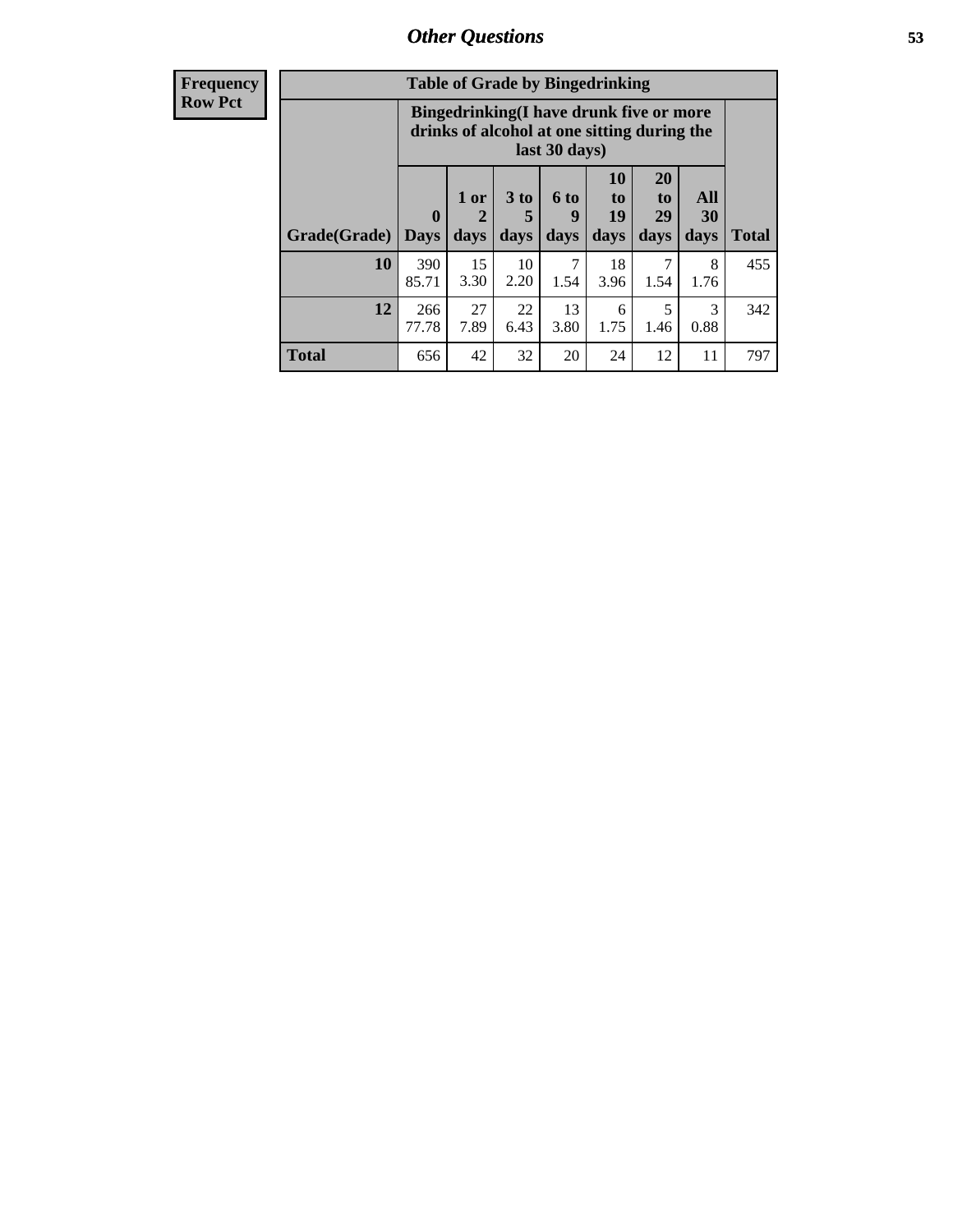### *Nutrition* **54**

| <b>Frequency</b><br>Row Pct |
|-----------------------------|
|                             |

| <b>Table of Grade by Dairy</b> |                                                                                                                                  |                                                                 |              |             |     |  |  |  |
|--------------------------------|----------------------------------------------------------------------------------------------------------------------------------|-----------------------------------------------------------------|--------------|-------------|-----|--|--|--|
|                                |                                                                                                                                  | Dairy (I eat at least 3 servings of dairy<br>products each day) |              |             |     |  |  |  |
| Grade(Grade)                   | <b>Somewhat</b><br><b>Somewhat</b><br><b>Strongly</b><br><b>Strongly</b><br><b>Disagree</b><br>Agree<br><b>Disagree</b><br>Agree |                                                                 |              |             |     |  |  |  |
| 10                             | 124<br>27.25                                                                                                                     | 173<br>38.02                                                    | 96<br>21.10  | 62<br>13.63 | 455 |  |  |  |
| 12                             | 80<br>23.39                                                                                                                      | 118<br>34.50                                                    | 104<br>30.41 | 40<br>11.70 | 342 |  |  |  |
| <b>Total</b>                   | 204                                                                                                                              | 291                                                             | 200          | 102         | 797 |  |  |  |

| <b>Frequency</b> |
|------------------|
| <b>Row Pct</b>   |

| <b>Table of Grade by Fruitveg</b>                                        |                          |              |                               |                                    |              |  |  |
|--------------------------------------------------------------------------|--------------------------|--------------|-------------------------------|------------------------------------|--------------|--|--|
| Fruitveg(I eat at least 5 servings of fruits<br>and vegetables each day) |                          |              |                               |                                    |              |  |  |
| Grade(Grade)                                                             | <b>Strongly</b><br>Agree | Agree        | Somewhat Somewhat<br>Disagree | <b>Strongly</b><br><b>Disagree</b> | <b>Total</b> |  |  |
| 10                                                                       | 62<br>13.63              | 132<br>29.01 | 164<br>36.04                  | 97<br>21.32                        | 455          |  |  |
| 12                                                                       | 37<br>10.82              | 102<br>29.82 | 127<br>37.13                  | 76<br>22.22                        | 342          |  |  |
| <b>Total</b>                                                             | 99                       | 234          | 291                           | 173                                | 797          |  |  |

| <b>Frequency</b> | <b>Table of Grade by Cafeteriahealthy</b> |                                                                       |                          |                                    |                                    |              |  |  |
|------------------|-------------------------------------------|-----------------------------------------------------------------------|--------------------------|------------------------------------|------------------------------------|--------------|--|--|
| <b>Row Pct</b>   |                                           | Cafeteriahealthy (School meals in my<br>school cafeteria are healthy) |                          |                                    |                                    |              |  |  |
|                  | Grade(Grade)                              | <b>Strongly</b><br>Agree                                              | <b>Somewhat</b><br>Agree | <b>Somewhat</b><br><b>Disagree</b> | <b>Strongly</b><br><b>Disagree</b> | <b>Total</b> |  |  |
|                  | 10                                        | 24<br>5.27                                                            | 104<br>22.86             | 121<br>26.59                       | 206<br>45.27                       | 455          |  |  |
|                  | 12                                        | 16<br>4.68                                                            | 73<br>21.35              | 109<br>31.87                       | 144<br>42.11                       | 342          |  |  |
|                  | <b>Total</b>                              | 40                                                                    | 177                      | 230                                | 350                                | 797          |  |  |

| <b>Frequency</b> |
|------------------|
| <b>Row Pct</b>   |

| <b>Table of Grade by Cafeterianutrition</b> |              |                          |                                                                                           |                             |                                    |              |  |  |  |
|---------------------------------------------|--------------|--------------------------|-------------------------------------------------------------------------------------------|-----------------------------|------------------------------------|--------------|--|--|--|
|                                             |              |                          | <b>Cafeterianutrition</b> (Facts about nutrition<br>are available in my school cafeteria) |                             |                                    |              |  |  |  |
|                                             | Grade(Grade) | <b>Strongly</b><br>Agree | Somewhat  <br>Agree                                                                       | <b>Somewhat</b><br>Disagree | <b>Strongly</b><br><b>Disagree</b> | <b>Total</b> |  |  |  |
|                                             | 10           | 54<br>11.87              | 141<br>30.99                                                                              | 124<br>27.25                | 136<br>29.89                       | 455          |  |  |  |
|                                             | 12           | 32<br>9.36               | 93<br>27.19                                                                               | 119<br>34.80                | 98<br>28.65                        | 342          |  |  |  |
|                                             | <b>Total</b> | 86                       | 234                                                                                       | 243                         | 234                                | 797          |  |  |  |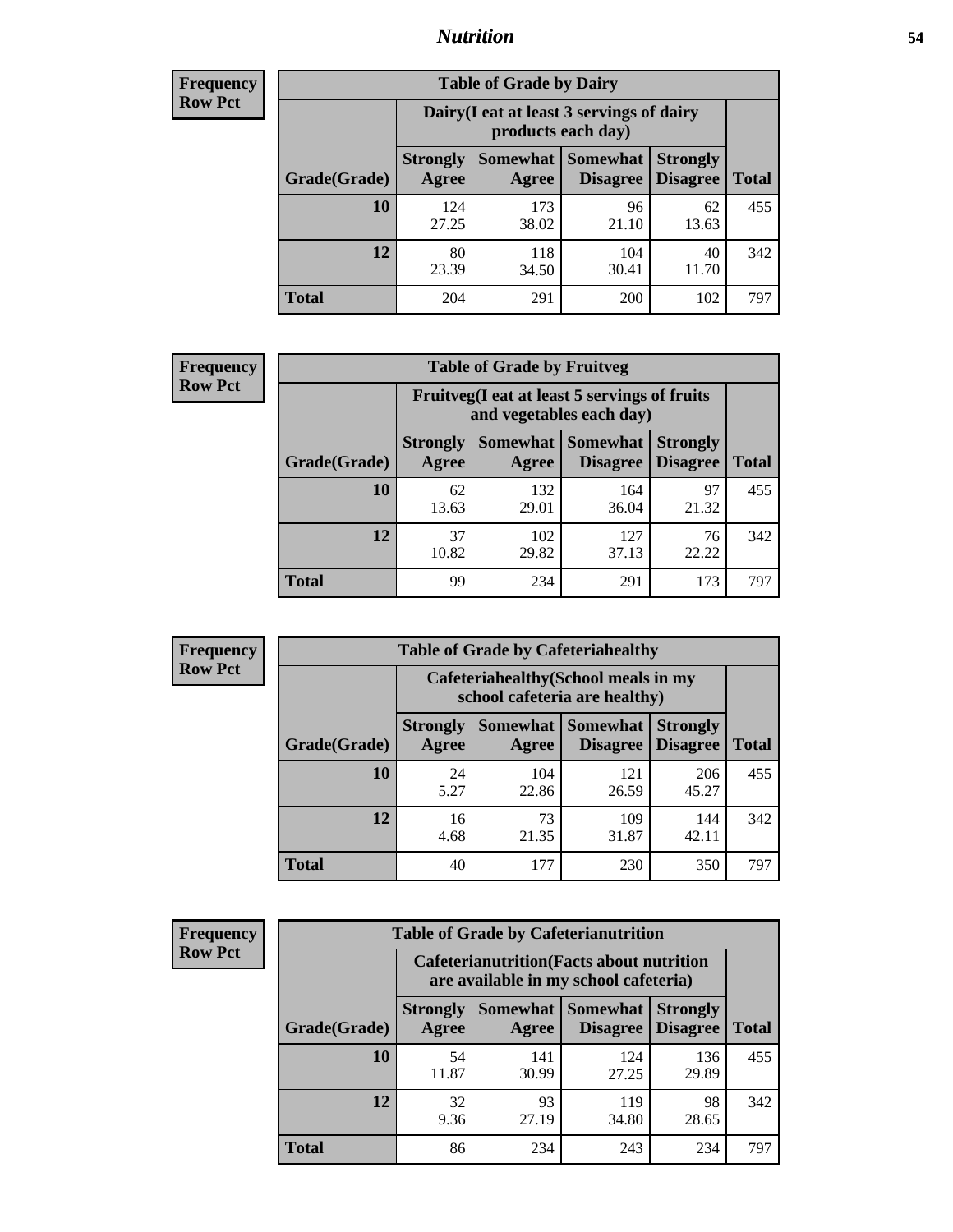### *Nutrition* **55**

| <b>Frequency</b> |
|------------------|
| <b>Row Pct</b>   |

| <b>Table of Grade by Schoollunch</b> |                                                                                                                      |                                                                 |            |              |     |  |  |  |  |
|--------------------------------------|----------------------------------------------------------------------------------------------------------------------|-----------------------------------------------------------------|------------|--------------|-----|--|--|--|--|
|                                      |                                                                                                                      | Schoollunch(I eat school lunch three or<br>more times per week) |            |              |     |  |  |  |  |
| Grade(Grade)                         | Somewhat  <br><b>Somewhat</b><br><b>Strongly</b><br><b>Strongly</b><br><b>Disagree</b><br>Disagree<br>Agree<br>Agree |                                                                 |            |              |     |  |  |  |  |
| 10                                   | 178<br>39.12                                                                                                         | 62<br>13.63                                                     | 20<br>4.40 | 195<br>42.86 | 455 |  |  |  |  |
| 12                                   | 118<br>34.50                                                                                                         | 40<br>11.70                                                     | 28<br>8.19 | 156<br>45.61 | 342 |  |  |  |  |
| <b>Total</b>                         | 296                                                                                                                  | 102                                                             | 48         | 351          | 797 |  |  |  |  |

| <b>Frequency</b> |  |
|------------------|--|
| <b>Row Pct</b>   |  |

| <b>Table of Grade by Foodchoices</b>                                |                          |              |                                 |                                    |              |  |  |
|---------------------------------------------------------------------|--------------------------|--------------|---------------------------------|------------------------------------|--------------|--|--|
| Foodchoices (I make healthy food choices in<br>my school cafeteria) |                          |              |                                 |                                    |              |  |  |
| Grade(Grade)                                                        | <b>Strongly</b><br>Agree | Agree        | Somewhat   Somewhat<br>Disagree | <b>Strongly</b><br><b>Disagree</b> | <b>Total</b> |  |  |
| 10                                                                  | 62<br>13.63              | 151<br>33.19 | 107<br>23.52                    | 135<br>29.67                       | 455          |  |  |
| 12                                                                  | 37<br>10.82              | 101<br>29.53 | 98<br>28.65                     | 106<br>30.99                       | 342          |  |  |
| <b>Total</b>                                                        | 99                       | 252          | 205                             | 241                                | 797          |  |  |

| <b>Frequency</b> | <b>Table of Grade by Wholewheat</b> |                                                                                                             |                     |                                    |                                    |              |  |  |
|------------------|-------------------------------------|-------------------------------------------------------------------------------------------------------------|---------------------|------------------------------------|------------------------------------|--------------|--|--|
| <b>Row Pct</b>   |                                     | Wholewheat (There are whole wheat and<br>multigrain breads and cereals available in<br>my school cafeteria) |                     |                                    |                                    |              |  |  |
|                  | Grade(Grade)                        | <b>Strongly</b><br>Agree                                                                                    | Somewhat  <br>Agree | <b>Somewhat</b><br><b>Disagree</b> | <b>Strongly</b><br><b>Disagree</b> | <b>Total</b> |  |  |
|                  | 10                                  | 25<br>5.49                                                                                                  | 89<br>19.56         | 118<br>25.93                       | 223<br>49.01                       | 455          |  |  |
|                  | 12                                  | 17<br>4.97                                                                                                  | 56<br>16.37         | 89<br>26.02                        | 180<br>52.63                       | 342          |  |  |
|                  | <b>Total</b>                        | 42                                                                                                          | 145                 | 207                                | 403                                | 797          |  |  |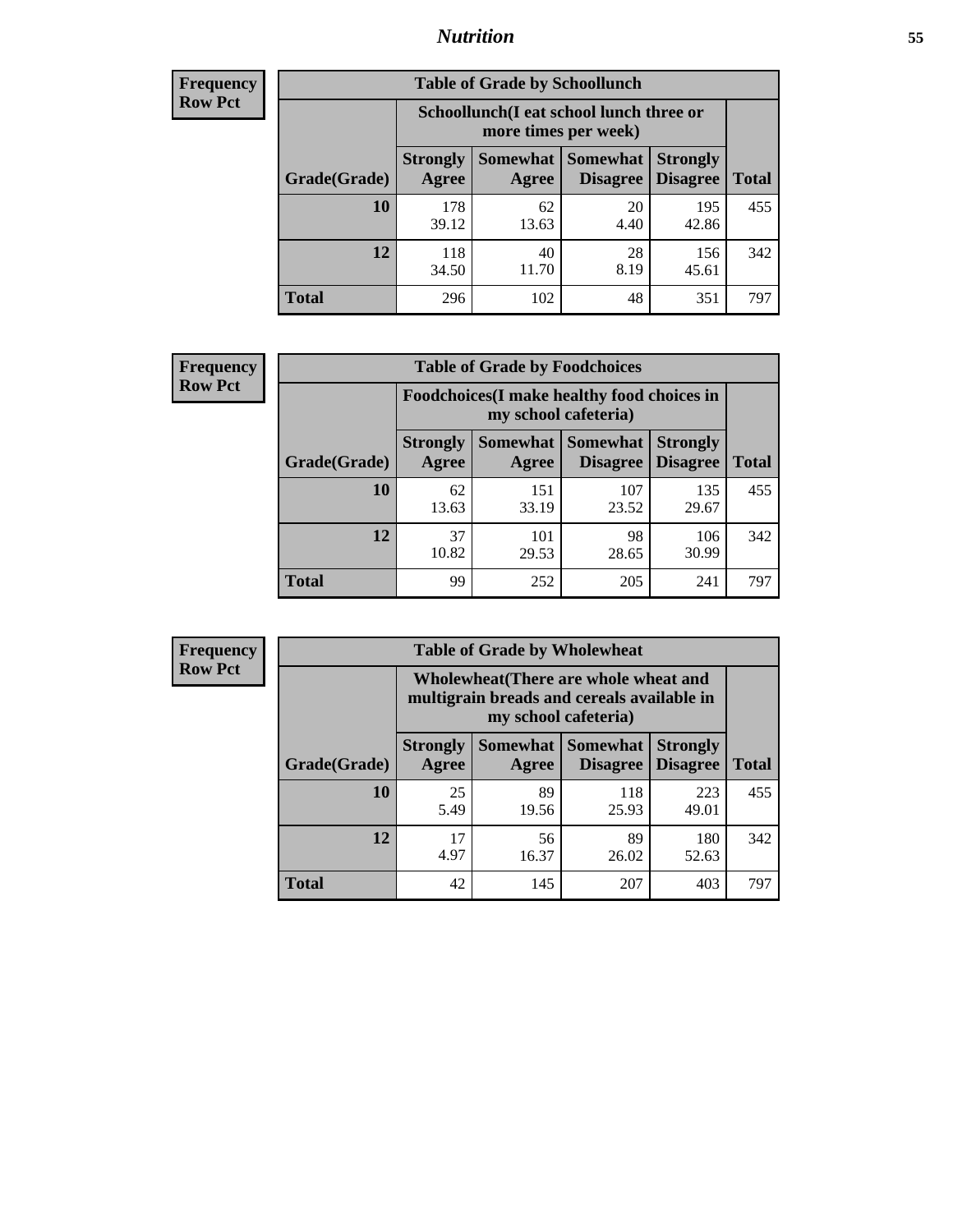### *Nutrition* **56**

**Frequency Row Pct**

| <b>Table of Grade by Healthyvending</b> |                                                                                                                                               |                          |                                    |                                    |              |  |
|-----------------------------------------|-----------------------------------------------------------------------------------------------------------------------------------------------|--------------------------|------------------------------------|------------------------------------|--------------|--|
|                                         | Healthyvending (If only healthy snacks and<br>beverages were available in the vending<br>machines during the school day,<br>I would buy them) |                          |                                    |                                    |              |  |
| Grade(Grade)                            | <b>Strongly</b><br>Agree                                                                                                                      | <b>Somewhat</b><br>Agree | <b>Somewhat</b><br><b>Disagree</b> | <b>Strongly</b><br><b>Disagree</b> | <b>Total</b> |  |
| 10                                      | 121<br>26.59                                                                                                                                  | 153<br>33.63             | 60<br>13.19                        | 121<br>26.59                       | 455          |  |
| 12                                      | 95<br>27.78                                                                                                                                   | 91<br>26.61              | 65<br>19.01                        | 91<br>26.61                        | 342          |  |
| Total                                   | 216                                                                                                                                           | 244                      | 125                                | 212                                | 797          |  |

**Frequency Row Pct**

| <b>Table of Grade by Schoolbreakfast</b> |                                                                                                                                         |                     |                                    |                                    |              |  |
|------------------------------------------|-----------------------------------------------------------------------------------------------------------------------------------------|---------------------|------------------------------------|------------------------------------|--------------|--|
|                                          | Schoolbreakfast (If breakfast were<br>available at school,<br>but outside the cafeteria,<br>I would eat breakfast at school more often) |                     |                                    |                                    |              |  |
| Grade(Grade)                             | <b>Strongly</b><br>Agree                                                                                                                | Somewhat  <br>Agree | <b>Somewhat</b><br><b>Disagree</b> | <b>Strongly</b><br><b>Disagree</b> | <b>Total</b> |  |
| 10                                       | 168<br>36.92                                                                                                                            | 134<br>29.45        | 61<br>13.41                        | 92<br>20.22                        | 455          |  |
| 12                                       | 85<br>122<br>51<br>84<br>14.91<br>35.67<br>24.85<br>24.56                                                                               |                     |                                    |                                    |              |  |
| <b>Total</b>                             | 290                                                                                                                                     | 219                 | 112                                | 176                                | 797          |  |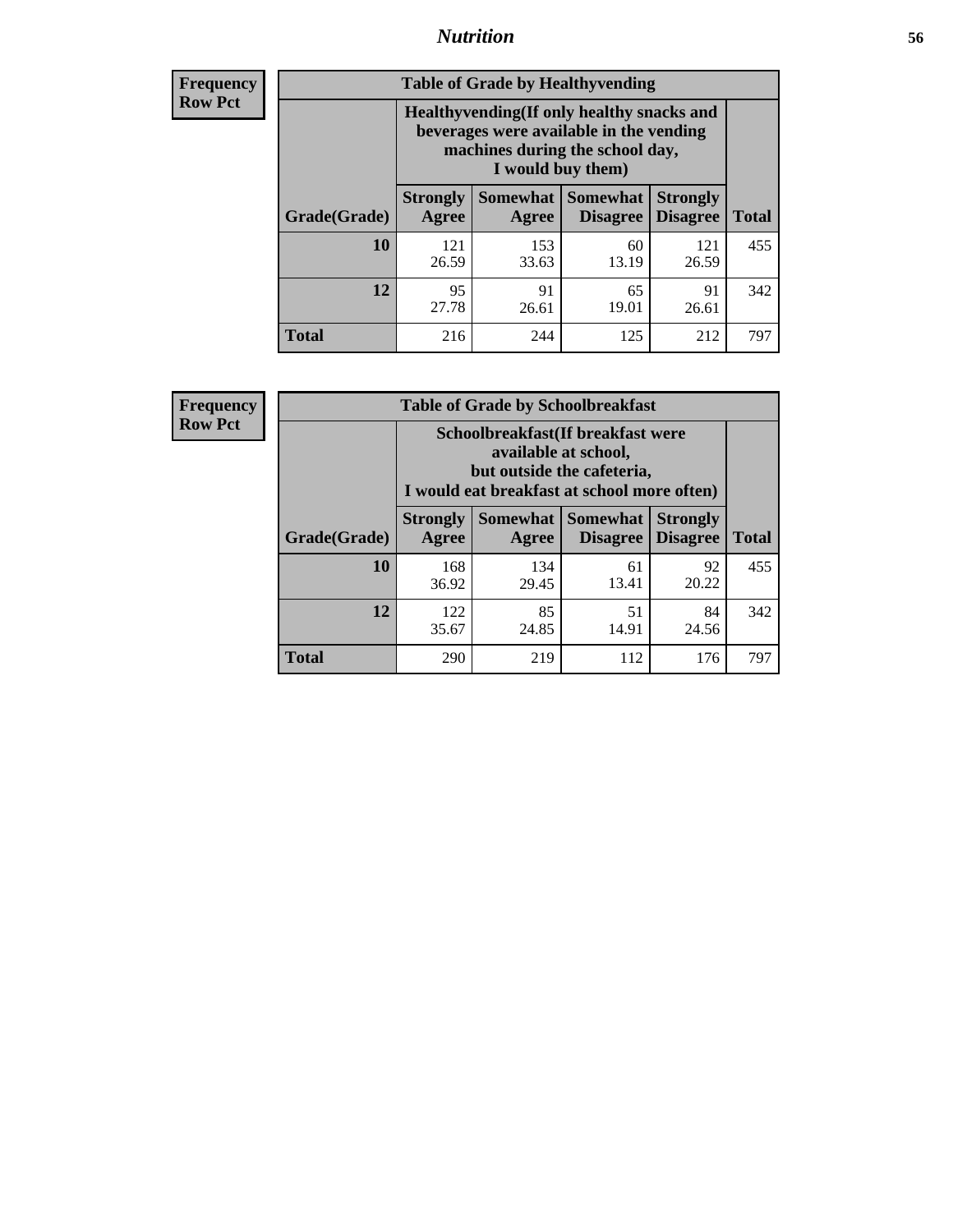| Frequency<br><b>Col Pct</b> | <b>Table of Educationaids by Grade</b>                                                                    |                    |              |              |
|-----------------------------|-----------------------------------------------------------------------------------------------------------|--------------------|--------------|--------------|
|                             | <b>Educationaids</b> (I<br>have been<br>taught about<br><b>HIV/AIDS</b> at<br>school in the<br>past year) | Grade(Grade)<br>10 | 12           | <b>Total</b> |
|                             | Yes                                                                                                       | 395<br>86.81       | 169<br>49.42 | 564          |
|                             | N <sub>0</sub>                                                                                            | 60<br>13.19        | 173<br>50.58 | 233          |
|                             | <b>Total</b>                                                                                              | 455                | 342          | 797          |

| Frequency      | <b>Table of Educationcharacter by Grade</b>                         |              |              |              |  |
|----------------|---------------------------------------------------------------------|--------------|--------------|--------------|--|
| <b>Col Pct</b> | <b>Educationcharacter(I)</b><br>have been taught<br>about character | Grade(Grade) |              |              |  |
|                | education in the past<br>year at school)                            | 10           | 12           | <b>Total</b> |  |
|                | Yes                                                                 | 350<br>76.92 | 214<br>62.57 | 564          |  |
|                | N <sub>0</sub>                                                      | 105<br>23.08 | 128<br>37.43 | 233          |  |
|                | <b>Total</b>                                                        | 455          | 342          | 797          |  |

| Frequency      | <b>Table of Gradcoach1 by Grade</b> |              |              |              |
|----------------|-------------------------------------|--------------|--------------|--------------|
| <b>Col Pct</b> | Gradcoach1(I                        |              |              |              |
|                | know who my<br><b>Graduation</b>    |              | Grade(Grade) |              |
|                | Coach is)                           | 10           | 12           | <b>Total</b> |
|                | Yes                                 | 159<br>34.95 | 191<br>55.85 | 350          |
|                | N <sub>0</sub>                      | 296<br>65.05 | 151<br>44.15 | 447          |
|                | <b>Total</b>                        | 455          | 342          | 797          |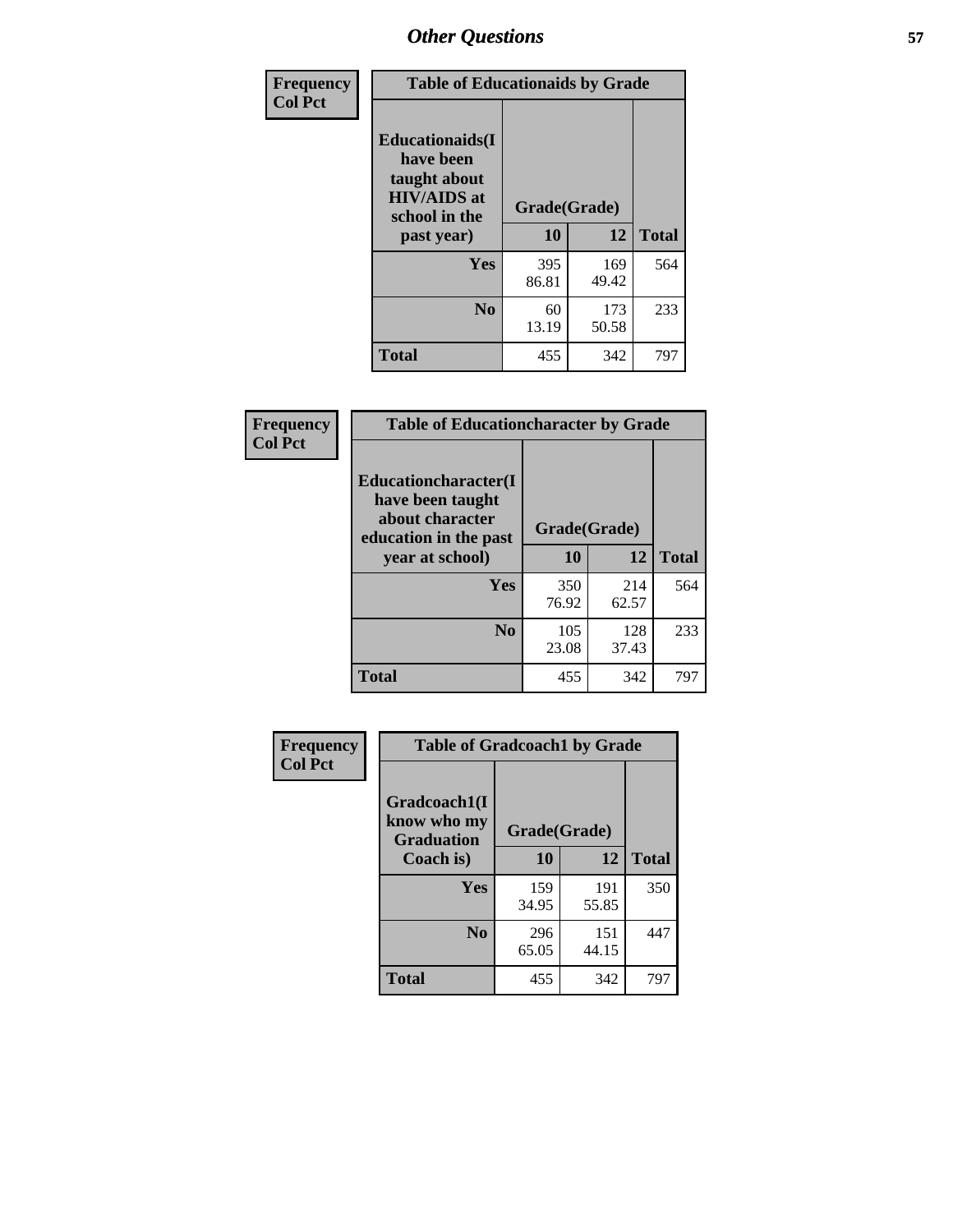| Frequency      | <b>Table of Gradcoach2 by Grade</b> |              |              |              |
|----------------|-------------------------------------|--------------|--------------|--------------|
| <b>Col Pct</b> |                                     |              |              |              |
|                | Gradcoach2(I<br>have                |              |              |              |
|                | contacted my<br><b>Graduation</b>   | Grade(Grade) |              |              |
|                | Coach)                              | 10           | 12           | <b>Total</b> |
|                | Yes                                 | 41<br>9.01   | 74<br>21.64  | 115          |
|                | N <sub>0</sub>                      | 414<br>90.99 | 268<br>78.36 | 682          |
|                | <b>Total</b>                        | 455          | 342          | 797          |

| Frequency<br><b>Col Pct</b> | <b>Table of Gradcoach3 by Grade</b>                                         |              |              |              |
|-----------------------------|-----------------------------------------------------------------------------|--------------|--------------|--------------|
|                             | Gradcoach3(I<br>have received<br>assistance<br>from my<br><b>Graduation</b> | Grade(Grade) |              |              |
|                             | Coach)                                                                      | 10           | 12           | <b>Total</b> |
|                             | Yes                                                                         | 33<br>7.25   | 66<br>19.30  | 99           |
|                             | N <sub>0</sub>                                                              | 93<br>20.44  | 47<br>13.74  | 140          |
|                             | Don't know                                                                  | 329<br>72.31 | 229<br>66.96 | 558          |
|                             | <b>Total</b>                                                                | 455          | 342          | 797          |

| Frequency      | <b>Table of Selfharm by Grade</b>                                                                                                                                                      |                    |              |              |
|----------------|----------------------------------------------------------------------------------------------------------------------------------------------------------------------------------------|--------------------|--------------|--------------|
| <b>Col Pct</b> | <b>Selfharm</b> (During<br>the past 12<br>months,<br>I harmed myself<br>on purpose<br><b>Suicideconsider</b><br>During the past<br>12 months,<br>I seriously<br>considered<br>suicide) | Grade(Grade)<br>10 | 12           | <b>Total</b> |
|                | <b>Yes</b>                                                                                                                                                                             | 75<br>16.48        | 40<br>11.70  | 115          |
|                | N <sub>0</sub>                                                                                                                                                                         | 380<br>83.52       | 302<br>88.30 | 682          |
|                | <b>Total</b>                                                                                                                                                                           | 455                | 342          | 797          |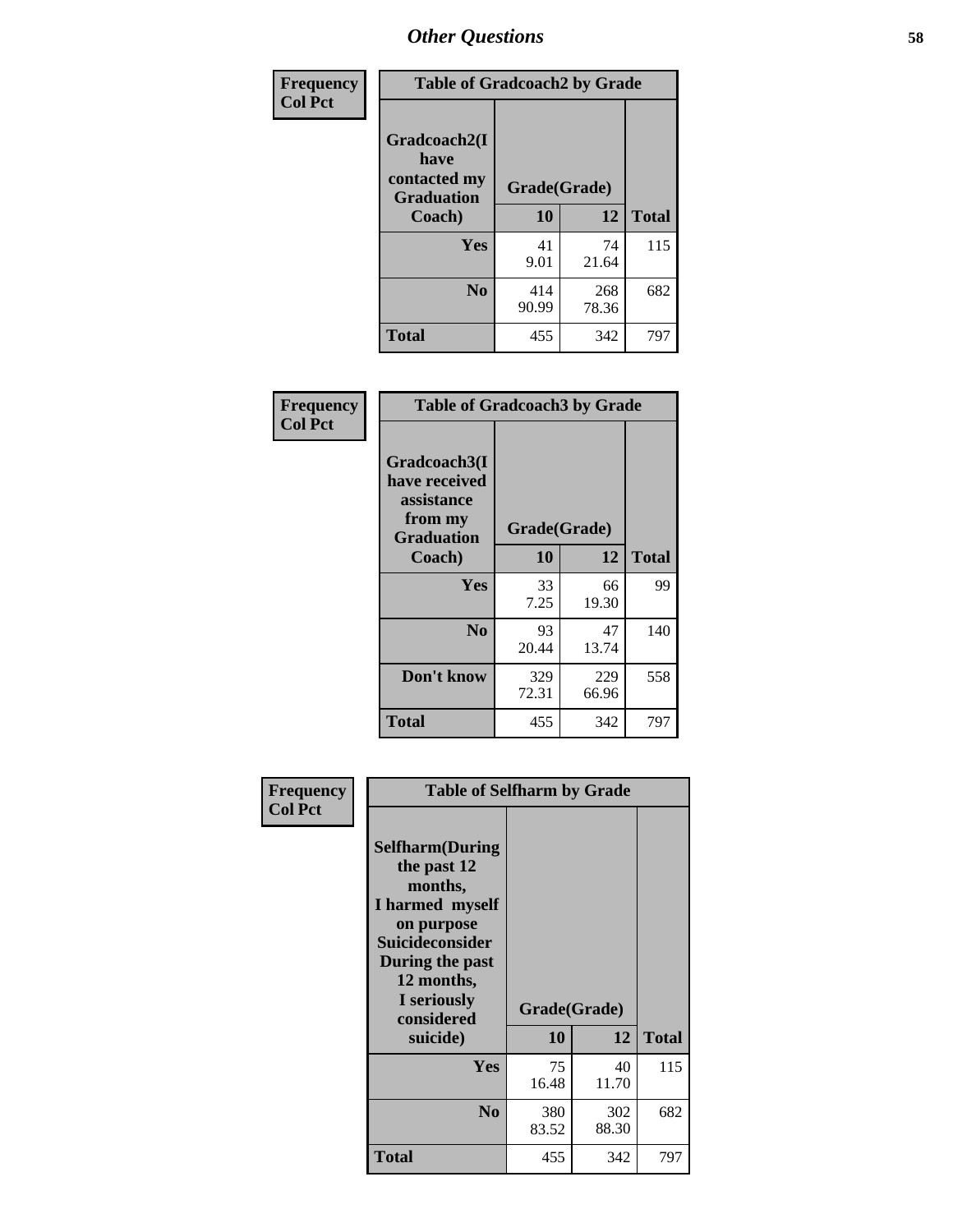| <b>Frequency</b> | <b>Table of Suicideconsider by Grade</b> |              |              |              |
|------------------|------------------------------------------|--------------|--------------|--------------|
| <b>Col Pct</b>   |                                          | Grade(Grade) |              |              |
|                  | <b>Suicideconsider</b>                   | <b>10</b>    | 12           | <b>Total</b> |
|                  | Yes                                      | 65<br>14.29  | 39<br>11.40  | 104          |
|                  | N <sub>0</sub>                           | 390<br>85.71 | 303<br>88.60 | 693          |
|                  | Total                                    | 455          | 342          | 797          |

| Frequency      | <b>Table of Suicideattempt by Grade</b>              |              |              |              |
|----------------|------------------------------------------------------|--------------|--------------|--------------|
| <b>Col Pct</b> | Suicideattempt(I<br>have attempted<br>suicide in the | Grade(Grade) |              |              |
|                | last year)                                           | 10           | 12           | <b>Total</b> |
|                | Yes                                                  | 30<br>6.59   | 14<br>4.09   | 44           |
|                | N <sub>0</sub>                                       | 425<br>93.41 | 328<br>95.91 | 753          |
|                | <b>Total</b>                                         | 455          | 342          | 797          |

| Frequency      | <b>Table of Instantmessaged by Grade</b>                |              |              |              |
|----------------|---------------------------------------------------------|--------------|--------------|--------------|
| <b>Col Pct</b> | Instantmessaged(I)<br>have instant<br>messaged people I | Grade(Grade) |              |              |
|                | do not even know)                                       | 10           | 12           | <b>Total</b> |
|                | Yes                                                     | 181<br>39.78 | 140<br>40.94 | 321          |
|                | N <sub>0</sub>                                          | 274<br>60.22 | 202<br>59.06 | 476          |
|                | <b>Total</b>                                            | 455          | 342          | 797          |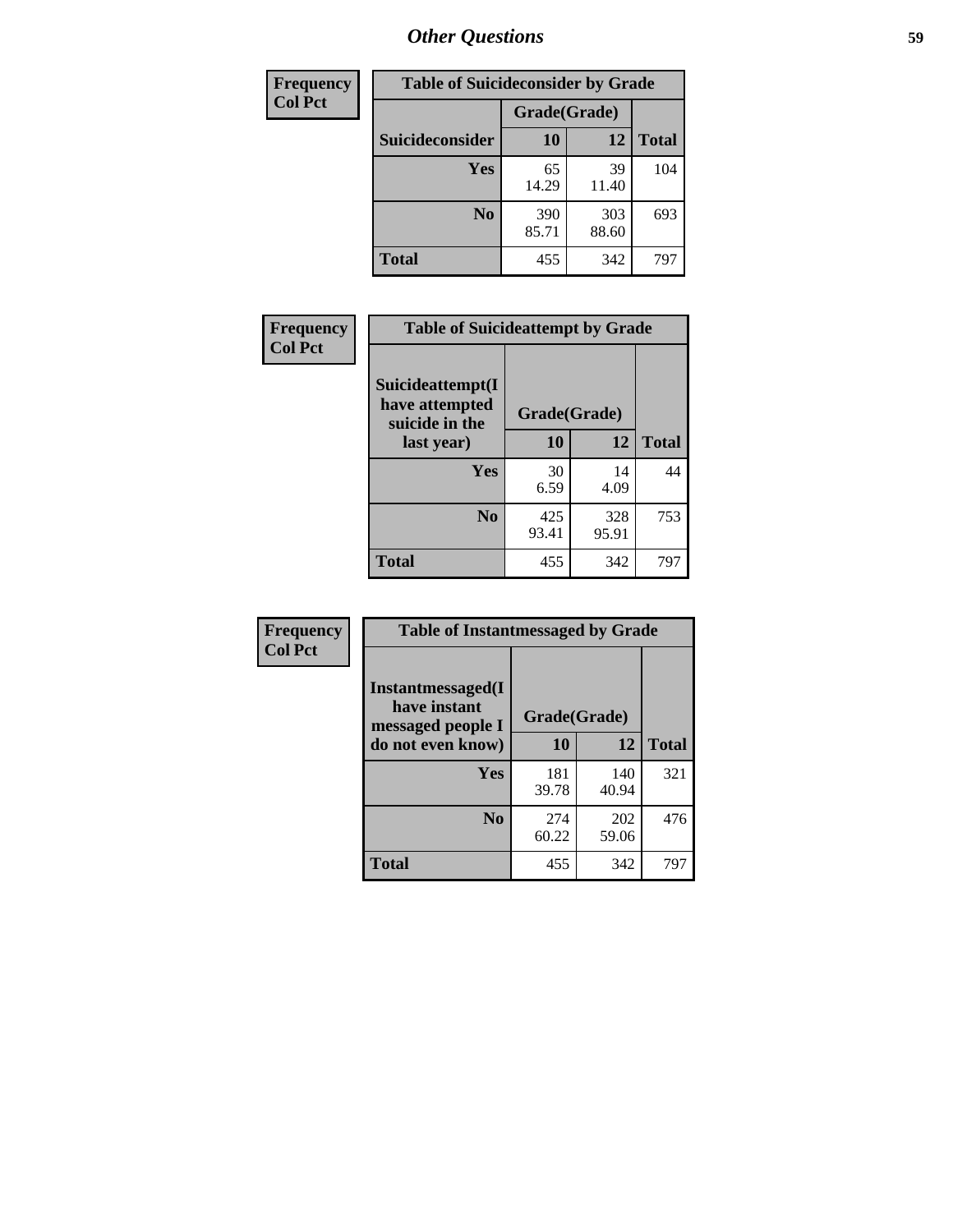| Frequency      | <b>Table of Getsalong by Grade</b>                          |              |              |              |
|----------------|-------------------------------------------------------------|--------------|--------------|--------------|
| <b>Col Pct</b> | <b>Getsalong</b> (I get<br>along with other<br>students and | Grade(Grade) |              |              |
|                | adults)                                                     | 10           | 12           | <b>Total</b> |
|                | <b>Strongly Agree</b>                                       | 230<br>50.55 | 204<br>59.65 | 434          |
|                | <b>Somewhat Agree</b>                                       | 195<br>42.86 | 126<br>36.84 | 321          |
|                | <b>Somewhat Disagree</b>                                    | 19<br>4.18   | 9<br>2.63    | 28           |
|                | <b>Strongly Disagree</b>                                    | 11<br>2.42   | 3<br>0.88    | 14           |
|                | <b>Total</b>                                                | 455          | 342          | 797          |

| <b>Frequency</b> |  |
|------------------|--|
| <b>Col Pct</b>   |  |

|              | <b>Table of Safehome by Grade</b> |              |                    |     |  |  |  |  |  |
|--------------|-----------------------------------|--------------|--------------------|-----|--|--|--|--|--|
|              | Safehome(I feel<br>safe at home)  | 10           | Grade(Grade)<br>12 |     |  |  |  |  |  |
|              | <b>Strongly Agree</b>             | 294<br>64.62 | 251<br>73.39       | 545 |  |  |  |  |  |
|              | <b>Somewhat Agree</b>             | 112<br>24.62 | 70<br>20.47        | 182 |  |  |  |  |  |
|              | <b>Somewhat Disagree</b>          | 27<br>5.93   | 13<br>3.80         | 40  |  |  |  |  |  |
|              | <b>Strongly Disagree</b>          | 22<br>4.84   | 8<br>2.34          | 30  |  |  |  |  |  |
| <b>Total</b> |                                   | 455          | 342                | 797 |  |  |  |  |  |

| Frequency      | <b>Table of Adulttalk by Grade</b>                                                   |              |              |              |  |  |  |  |
|----------------|--------------------------------------------------------------------------------------|--------------|--------------|--------------|--|--|--|--|
| <b>Col Pct</b> | <b>Adulttalk</b> (I<br>know an<br>adult at<br>school that<br>I can talk<br>with if I | Grade(Grade) |              |              |  |  |  |  |
|                | need help)                                                                           | 10           | 12           | <b>Total</b> |  |  |  |  |
|                | <b>Yes</b>                                                                           | 262<br>57.58 | 226<br>66.08 | 488          |  |  |  |  |
|                | N <sub>0</sub>                                                                       | 193<br>42.42 | 116<br>33.92 | 309          |  |  |  |  |
|                | <b>Total</b>                                                                         | 455          | 342          | 797          |  |  |  |  |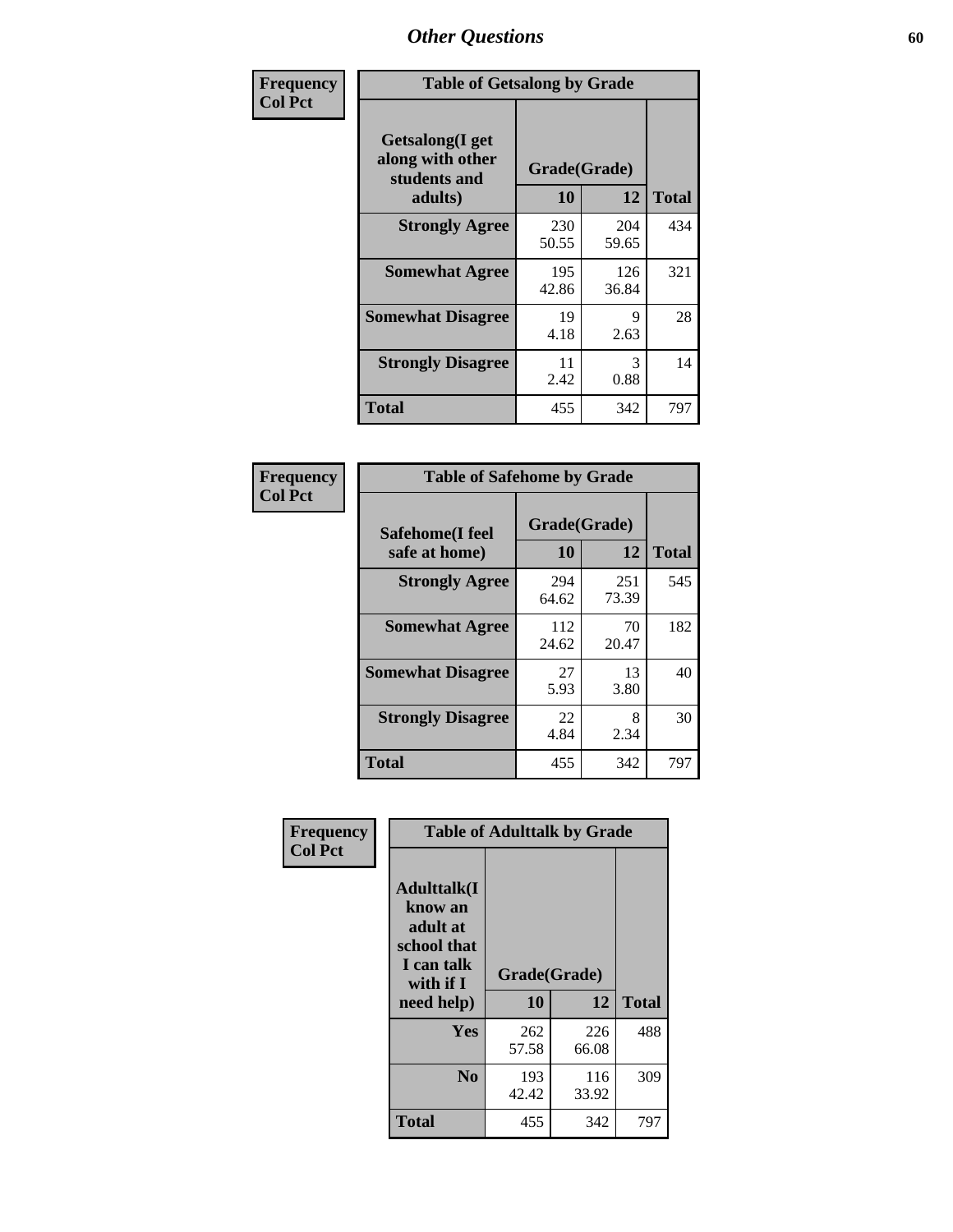**Frequency Row Pct**

| <b>Table of Grade by Tvtime</b> |             |                                                                                         |             |              |            |            |              |  |  |  |  |
|---------------------------------|-------------|-----------------------------------------------------------------------------------------|-------------|--------------|------------|------------|--------------|--|--|--|--|
|                                 |             | Tvtime (On an average school day,<br>how much unsupervised time do I spend watching TV) |             |              |            |            |              |  |  |  |  |
|                                 |             | <b>Less that</b>                                                                        |             | $2 - 3$      | $4 - 5$    | $6+$       |              |  |  |  |  |
| Grade(Grade)                    | None        | hour/day                                                                                | hour/day    | hours/day    | hours/day  | hours/day  | <b>Total</b> |  |  |  |  |
| 10                              | 51<br>11.21 | 89<br>19.56                                                                             | 88<br>19.34 | 147<br>32.31 | 44<br>9.67 | 36<br>7.91 | 455          |  |  |  |  |
| 12                              | 38<br>11.11 | 79<br>23.10                                                                             | 70<br>20.47 | 103<br>30.12 | 32<br>9.36 | 20<br>5.85 | 342          |  |  |  |  |
| <b>Total</b>                    | 89          | 168                                                                                     | 158         | 250          | 76         | 56         | 797          |  |  |  |  |

**Frequency Row Pct**

| <b>Table of Grade by Computertime</b> |            |                                                                                                   |             |                      |                      |                   |              |  |  |  |
|---------------------------------------|------------|---------------------------------------------------------------------------------------------------|-------------|----------------------|----------------------|-------------------|--------------|--|--|--|
|                                       |            | Computertime (On an average school day,<br>how much unsupervised time do I spend on the computer) |             |                      |                      |                   |              |  |  |  |
| Grade(Grade)                          | None $ $   | <b>Less that</b><br>hour/day                                                                      | hour/day    | $2 - 3$<br>hours/day | $4 - 5$<br>hours/day | $6+$<br>hours/day | <b>Total</b> |  |  |  |
| 10                                    | 45         | 121                                                                                               | 95          | 103                  | 42                   | 49                | 455          |  |  |  |
|                                       | 9.89       | 26.59                                                                                             | 20.88       | 22.64                | 9.23                 | 10.77             |              |  |  |  |
| 12                                    | 31<br>9.06 | 94<br>27.49                                                                                       | 75<br>21.93 | 85<br>24.85          | 31<br>9.06           | 26<br>7.60        | 342          |  |  |  |
| <b>Total</b>                          | 76         | 215                                                                                               | 170         | 188                  | 73                   | 75                | 797          |  |  |  |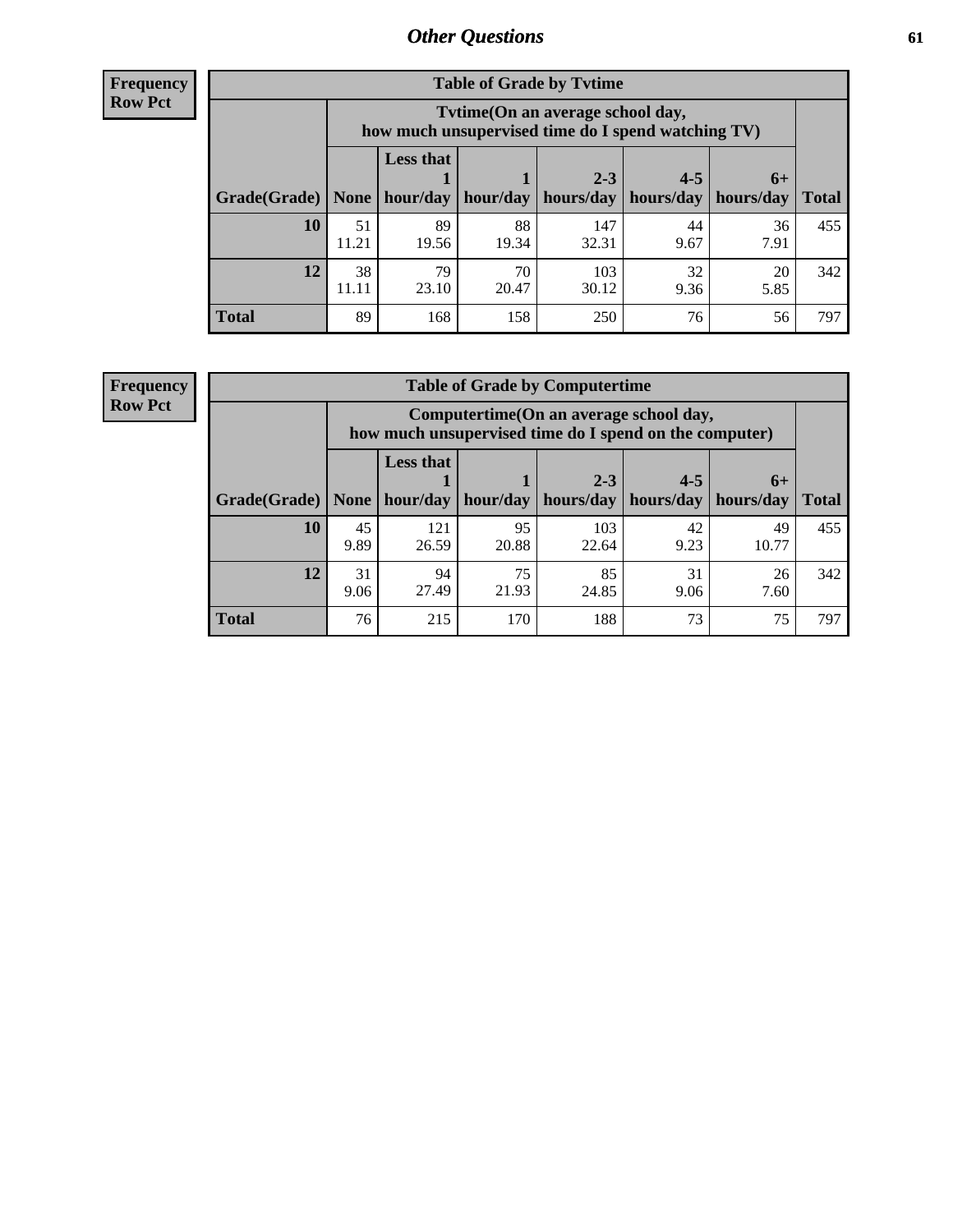#### *Questions about Driving Laws* **62** *Driving Questions were asked only of high school students.*

| <b>Frequency</b> |
|------------------|
| <b>Row Pct</b>   |

| <b>Table of Grade by License1</b> |                                     |                                                                                                                                           |                |            |                      |              |  |  |  |
|-----------------------------------|-------------------------------------|-------------------------------------------------------------------------------------------------------------------------------------------|----------------|------------|----------------------|--------------|--|--|--|
|                                   |                                     | License1(During the first 6 months of driving<br>with a provisional license,<br>the only passengers who can ride with the<br>driver are:) |                |            |                      |              |  |  |  |
| Grade(Grade)                      | <b>Parent or</b><br><b>Guardian</b> | Family<br><b>Members</b>                                                                                                                  | <b>Friends</b> | Anyone     | Don't<br><b>Know</b> | <b>Total</b> |  |  |  |
| 10                                | 106<br>23.30                        | 291<br>63.96                                                                                                                              | 3<br>0.66      | 19<br>4.18 | 36<br>7.91           | 455          |  |  |  |
| 12                                | 54<br>15.79                         | 269<br>78.65                                                                                                                              | 3<br>0.88      | 7<br>2.05  | 9<br>2.63            | 342          |  |  |  |
| <b>Total</b>                      | 160                                 | 560                                                                                                                                       | 6              | 26         | 45                   | 797          |  |  |  |

| Frequency      | <b>Table of Grade by License2</b>                                                                        |                           |                  |                  |                                                      |                      |              |  |
|----------------|----------------------------------------------------------------------------------------------------------|---------------------------|------------------|------------------|------------------------------------------------------|----------------------|--------------|--|
| <b>Row Pct</b> | License2(17 yr old drivers with a<br>provisional driver's license cannot<br>drive between the hours of:) |                           |                  |                  |                                                      |                      |              |  |
|                | Grade(Grade)                                                                                             | <b>Midnight</b><br>to 6am | 1am<br>to<br>5am | 1am<br>to<br>6am | N <sub>0</sub><br>curfew<br>for $17$<br>year<br>olds | Don't<br><b>Know</b> | <b>Total</b> |  |
|                | 10                                                                                                       | 253<br>55.60              | 54<br>11.87      | 33<br>7.25       | 30<br>6.59                                           | 85<br>18.68          | 455          |  |
|                | 12                                                                                                       | 265<br>77.49              | 26<br>7.60       | 29<br>8.48       | 6<br>1.75                                            | 16<br>4.68           | 342          |  |
|                | <b>Total</b>                                                                                             | 518                       | 80               | 62               | 36                                                   | 101                  | 797          |  |

| Frequency      | <b>Table of Grade by License3</b> |                                                                                                 |              |            |            |            |               |              |  |  |
|----------------|-----------------------------------|-------------------------------------------------------------------------------------------------|--------------|------------|------------|------------|---------------|--------------|--|--|
| <b>Row Pct</b> |                                   | License3(For drivers under the age of<br>21,<br>what level of alcohol is considered<br>$DUI$ ?) |              |            |            |            |               |              |  |  |
|                | Grade(Grade)                      | Any<br><b>Amount</b>                                                                            | 0.02         | 0.04       | 0.06       | 0.08       | Don't<br>know | <b>Total</b> |  |  |
|                | 10                                | 134<br>29.45                                                                                    | 114<br>25.05 | 35<br>7.69 | 19<br>4.18 | 34<br>7.47 | 119<br>26.15  | 455          |  |  |
|                | 12                                | 139<br>40.64                                                                                    | 102<br>29.82 | 17<br>4.97 | 8<br>2.34  | 29<br>8.48 | 47<br>13.74   | 342          |  |  |
|                | <b>Total</b>                      | 273                                                                                             | 216          | 52         | 27         | 63         | 166           | 797          |  |  |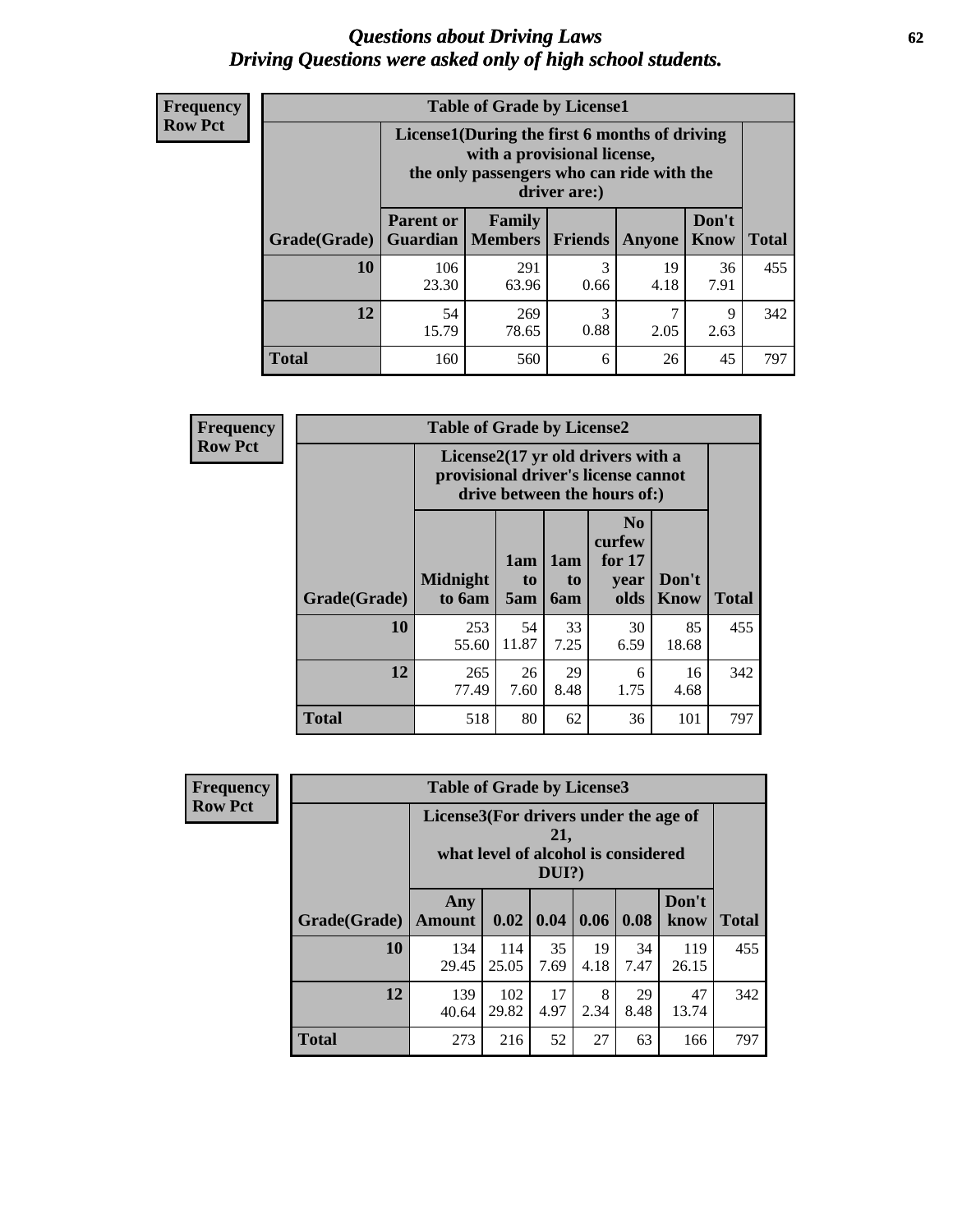#### *Questions about Driving Laws* **63** *Driving Questions were asked only of high school students.*

**Frequency Row Pct**

| <b>Table of Grade by License4</b> |              |                                                                                                                                                      |             |             |            |              |     |  |  |
|-----------------------------------|--------------|------------------------------------------------------------------------------------------------------------------------------------------------------|-------------|-------------|------------|--------------|-----|--|--|
|                                   |              | License4(A driver under 21 automatically<br>loses his/her license if caught exceeding the<br>posted speet limit by:)                                 |             |             |            |              |     |  |  |
| Grade(Grade)                      | $15+$<br>mph | Can't<br>lose<br><b>Depends</b><br>license<br>$25+$<br>$35+$<br>Don't<br>for<br><b>on</b><br><b>Total</b><br>mph<br>speeding<br>mph<br>judge<br>know |             |             |            |              |     |  |  |
| 10                                | 95<br>20.88  | 87<br>19.12                                                                                                                                          | 68<br>14.95 | 48<br>10.55 | 21<br>4.62 | 136<br>29.89 | 455 |  |  |
| 12                                | 64<br>18.71  | 150<br>43.86                                                                                                                                         | 28<br>8.19  | 29<br>8.48  | 6<br>1.75  | 65<br>19.01  | 342 |  |  |
| <b>Total</b>                      | 159          | 237                                                                                                                                                  | 96          | 77          | 27         | 201          | 797 |  |  |

| Frequency      | <b>Table of Grade by License5</b> |              |                                                                                                                                      |                     |       |  |
|----------------|-----------------------------------|--------------|--------------------------------------------------------------------------------------------------------------------------------------|---------------------|-------|--|
| <b>Row Pct</b> |                                   |              | License5(A)<br>Georgia teenager<br>with family<br>connections or a<br>good lawyer can<br>break a teen<br>driving law and<br>license) | keep their driver's |       |  |
|                | Grade(Grade)                      | <b>Yes</b>   | N <sub>0</sub>                                                                                                                       | Don't<br>know       | Total |  |
|                | 10                                | 85<br>18.68  | 220<br>48.35                                                                                                                         | 150<br>32.97        | 455   |  |
|                | 12                                | 110<br>32.16 | 156<br>45.61                                                                                                                         | 76<br>22.22         | 342   |  |
|                | Total                             | 195          | 376                                                                                                                                  | 226                 | 797   |  |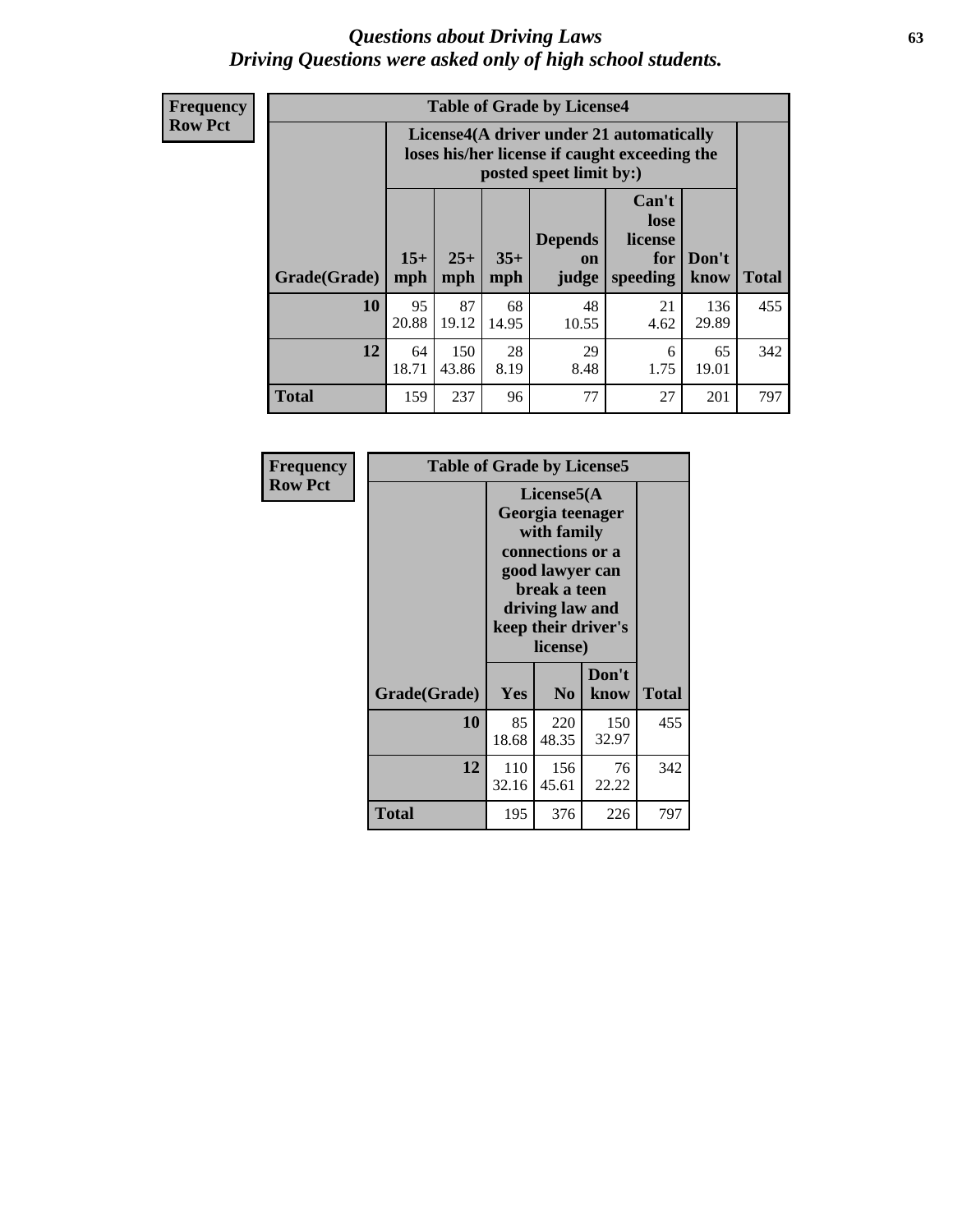#### *Questions about Driving Laws* **64** *Driving Questions were asked only of high school students.*

| <b>Frequency</b> | <b>Table of Grade by License6</b> |                                                                                                                                                 |                |               |              |  |
|------------------|-----------------------------------|-------------------------------------------------------------------------------------------------------------------------------------------------|----------------|---------------|--------------|--|
| <b>Row Pct</b>   |                                   | License <sub>6</sub> (I know a<br>friend or<br>classmate that<br>broke a teen<br>driving law,<br>but was allowed to<br>keep his/her<br>license) |                |               |              |  |
|                  | Grade(Grade)                      | <b>Yes</b>                                                                                                                                      | N <sub>0</sub> | Don't<br>know | <b>Total</b> |  |
|                  | 10                                | 148<br>32.53                                                                                                                                    | 186<br>40.88   | 121<br>26.59  | 455          |  |
|                  | 12                                | 171<br>50.00                                                                                                                                    | 116<br>33.92   | 55<br>16.08   | 342          |  |
|                  | <b>Total</b>                      | 319                                                                                                                                             | 302            | 176           | 797          |  |

| <b>Frequency</b> |              |                                                                             | <b>Table of Grade by License7</b>                                                             |                                                   |                        |              |  |
|------------------|--------------|-----------------------------------------------------------------------------|-----------------------------------------------------------------------------------------------|---------------------------------------------------|------------------------|--------------|--|
| <b>Row Pct</b>   |              |                                                                             | License7(A student under the age of 18 cam loser<br>his/her driving privileges if he or she:) |                                                   |                        |              |  |
|                  | Grade(Grade) | <b>Have</b><br>more than<br>10<br>unexcused<br>absences<br>per school<br>yr | Drop out<br>without  <br>graduating                                                           | <b>Bring</b><br>alcohol/drugs/weapon<br>to school | All of<br>the<br>above | <b>Total</b> |  |
|                  | 10           | 32<br>7.03                                                                  | 38<br>8.35                                                                                    | 30<br>6.59                                        | 355<br>78.02           | 455          |  |
|                  | 12           | 24<br>7.02                                                                  | 24<br>7.02                                                                                    | 28<br>8.19                                        | 266<br>77.78           | 342          |  |
|                  | <b>Total</b> | 56                                                                          | 62                                                                                            | 58                                                | 621                    | 797          |  |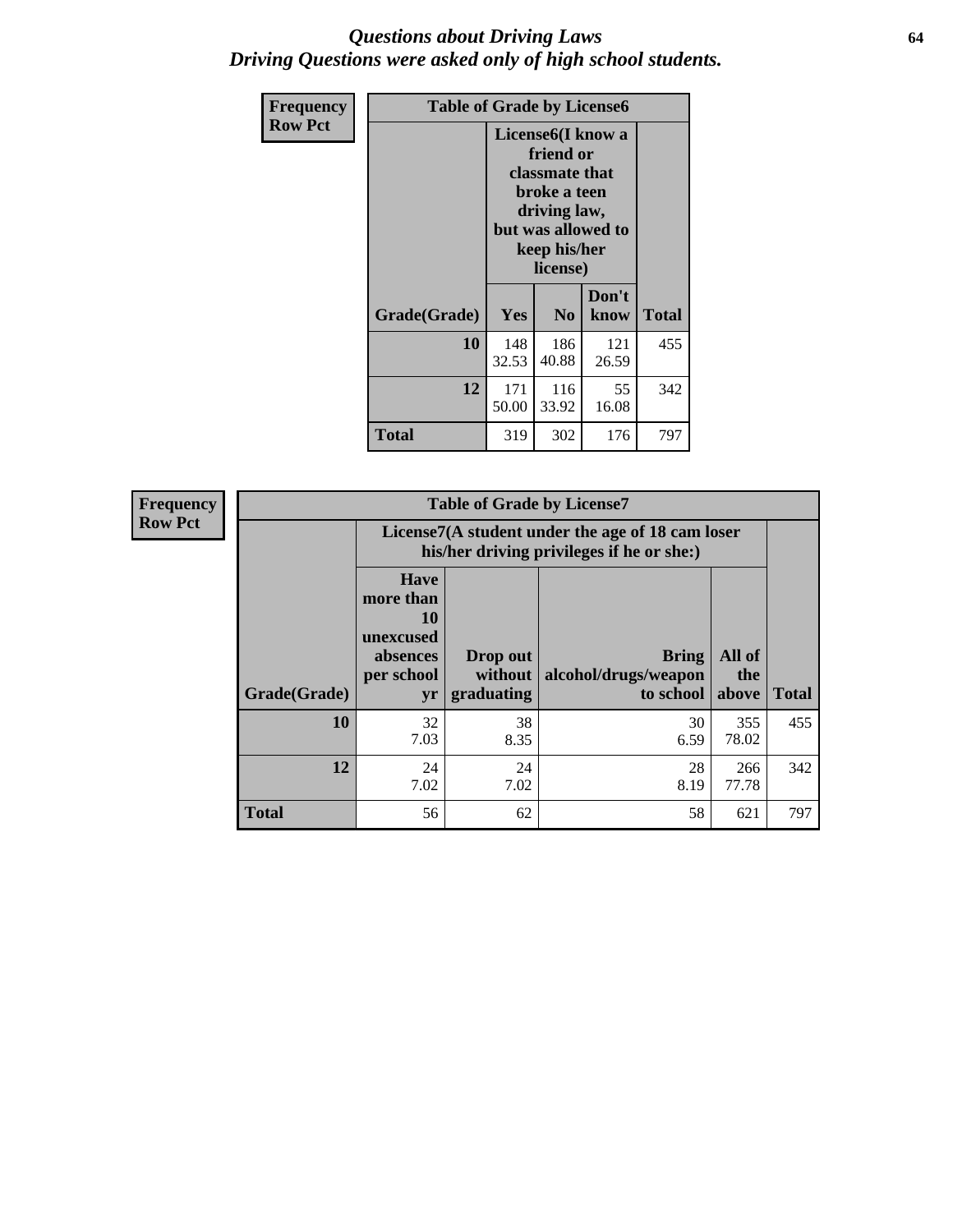# *Select Results by Gender* **65**

| Frequency      | <b>Table of SchoolClimate2 by Gender</b>          |                                 |              |              |
|----------------|---------------------------------------------------|---------------------------------|--------------|--------------|
| <b>Col Pct</b> | SchoolClimate2(I<br>feel successful at<br>school) | Gender(Gender)<br><b>Female</b> | <b>Male</b>  | <b>Total</b> |
|                | <b>Strongly Agree</b>                             | 100<br>23.58                    | 89<br>23.86  | 189          |
|                | <b>Somewhat Agree</b>                             | 266<br>62.74                    | 225<br>60.32 | 491          |
|                | <b>Somewhat Disagree</b>                          | 41<br>9.67                      | 39<br>10.46  | 80           |
|                | <b>Strongly Disagree</b>                          | 17<br>4.01                      | 20<br>5.36   | 37           |
|                | <b>Total</b>                                      | 424                             | 373          | 797          |

| <b>Frequency</b> | <b>Table of SchoolClimate6 by Gender</b>                 |                |              |              |  |
|------------------|----------------------------------------------------------|----------------|--------------|--------------|--|
| <b>Col Pct</b>   | <b>SchoolClimate6(Teachers</b><br>treat me with respect) | Gender(Gender) |              |              |  |
|                  |                                                          | <b>Female</b>  | <b>Male</b>  | <b>Total</b> |  |
|                  | <b>Strongly Agree</b>                                    | 100<br>23.58   | 101<br>27.08 | 201          |  |
|                  | <b>Somewhat Agree</b>                                    | 200<br>47.17   | 168<br>45.04 | 368          |  |
|                  | <b>Somewhat Disagree</b>                                 | 87<br>20.52    | 63<br>16.89  | 150          |  |
|                  | <b>Strongly Disagree</b>                                 | 37<br>8.73     | 41<br>10.99  | 78           |  |
|                  | <b>Total</b>                                             | 424            | 373          | 797          |  |

| <b>Frequency</b> | <b>Table of SchoolClimate8 by Gender</b>                                             |                                 |              |     |
|------------------|--------------------------------------------------------------------------------------|---------------------------------|--------------|-----|
| <b>Col Pct</b>   | <b>SchoolClimate8(Students</b><br>are frequently<br>recognized for good<br>behavior) | Gender(Gender)<br><b>Female</b> | <b>Total</b> |     |
|                  |                                                                                      |                                 | <b>Male</b>  |     |
|                  | <b>Strongly Agree</b>                                                                | 34<br>8.02                      | 18<br>4.83   | 52  |
|                  | <b>Somewhat Agree</b>                                                                | 132<br>31.13                    | 142<br>38.07 | 274 |
|                  | <b>Somewhat Disagree</b>                                                             | 168<br>39.62                    | 129<br>34.58 | 297 |
|                  | <b>Strongly Disagree</b>                                                             | 90<br>21.23                     | 84<br>22.52  | 174 |
|                  | Total                                                                                | 424                             | 373          | 797 |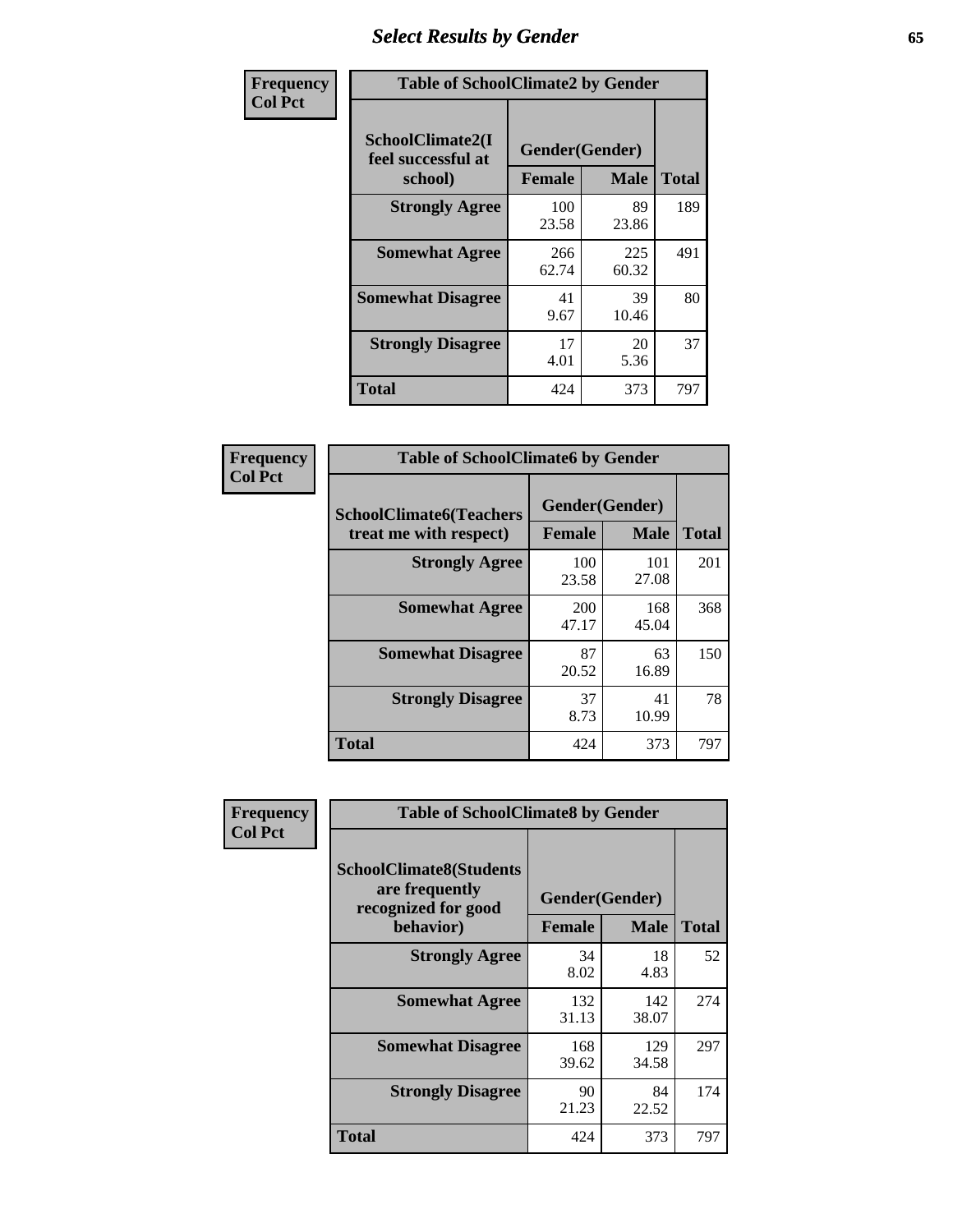## *Select Results by Gender* **66**

| <b>Frequency</b> | <b>Table of Gender by Dropout</b> |                                                                        |                |              |
|------------------|-----------------------------------|------------------------------------------------------------------------|----------------|--------------|
| <b>Row Pct</b>   |                                   | Dropout(I<br>have<br>thought<br>about<br>dropping<br>out of<br>school) |                |              |
|                  | Gender(Gender)                    | Yes                                                                    | N <sub>0</sub> | <b>Total</b> |
|                  | <b>Female</b>                     | 120<br>28.30                                                           | 304<br>71.70   | 424          |
|                  | <b>Male</b>                       | 105<br>28.15                                                           | 268<br>71.85   | 373          |
|                  | <b>Total</b>                      | 225                                                                    | 572            | 797          |

| <b>Frequency</b> | <b>Table of Gender by Dropoutreason</b> |                                                                    |              |                          |                                |              |              |
|------------------|-----------------------------------------|--------------------------------------------------------------------|--------------|--------------------------|--------------------------------|--------------|--------------|
| <b>Row Pct</b>   |                                         | Dropoutreason(If I dropped out the<br>reason would most likely be) |              |                          |                                |              |              |
|                  | Gender(Gender)                          | Won't<br><b>Drop</b><br>out                                        | <b>Bored</b> | Family<br><b>Reasons</b> | <b>Being</b><br><b>Bullied</b> | <b>Other</b> | <b>Total</b> |
|                  | Female                                  | 244<br>57.55                                                       | 50<br>11.79  | 52<br>12.26              | 9<br>2.12                      | 69<br>16.27  | 424          |
|                  | <b>Male</b>                             | 216<br>57.91                                                       | 58<br>15.55  | 31<br>8.31               | 2<br>0.54                      | 66<br>17.69  | 373          |
|                  | <b>Total</b>                            | 460                                                                | 108          | 83                       | 11                             | 135          | 797          |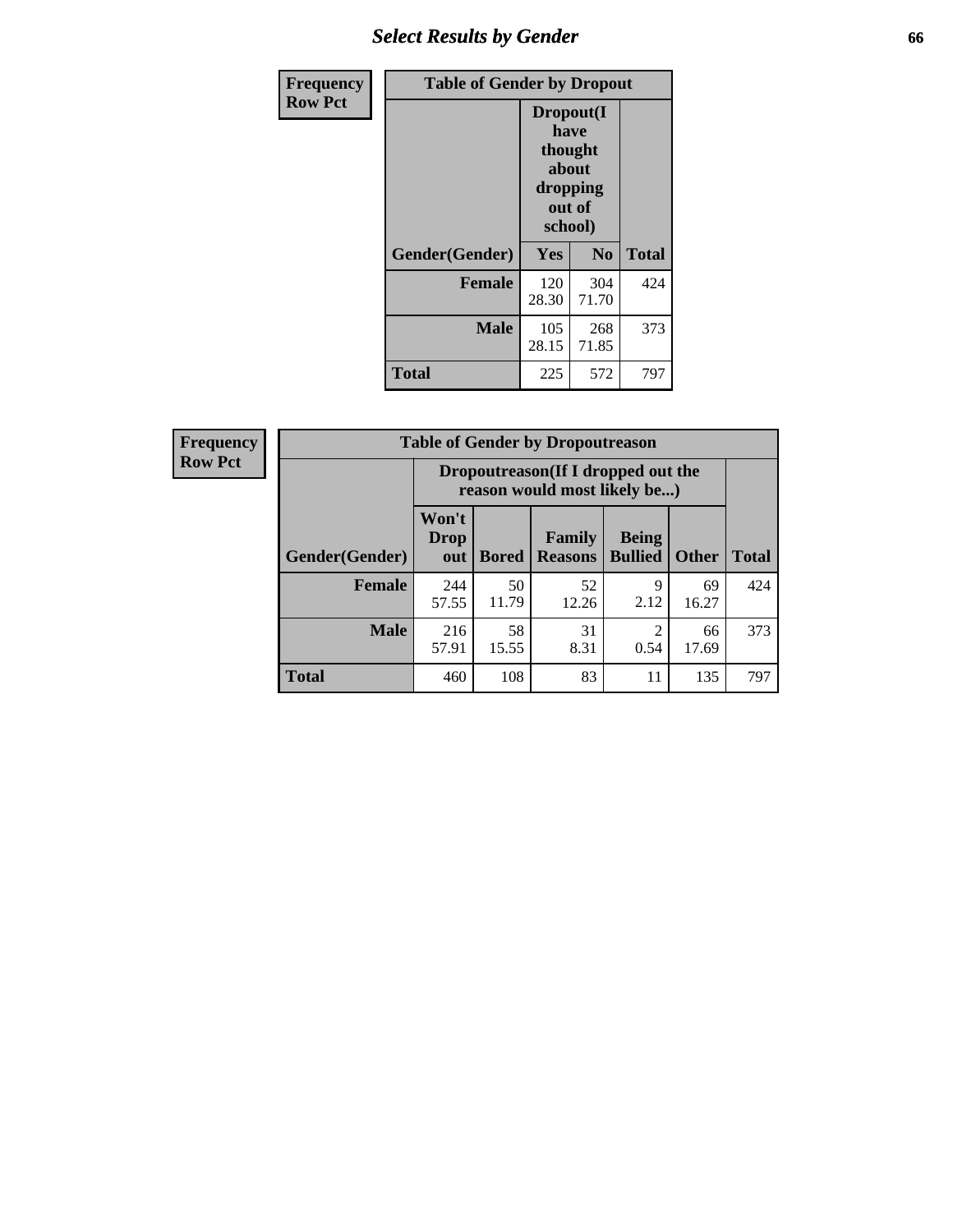*School Safety* **67**

| Frequency      | <b>Table of Gender by Bullied2</b> |                 |                |              |
|----------------|------------------------------------|-----------------|----------------|--------------|
| <b>Row Pct</b> |                                    | <b>Bullied2</b> |                |              |
|                | Gender(Gender)                     | <b>Yes</b>      | N <sub>0</sub> | <b>Total</b> |
|                | <b>Female</b>                      | 34<br>8.02      | 390<br>91.98   | 424          |
|                | <b>Male</b>                        | 50<br>13.40     | 323<br>86.60   | 373          |
|                | Total                              | 84              | 713            | 797          |

| Frequency      | <b>Table of Gender by Bulliedothers2</b> |                       |                |              |
|----------------|------------------------------------------|-----------------------|----------------|--------------|
| <b>Row Pct</b> |                                          | <b>Bulliedothers2</b> |                |              |
|                | Gender(Gender)                           | <b>Yes</b>            | N <sub>0</sub> | <b>Total</b> |
|                | <b>Female</b>                            | 31<br>7.31            | 393<br>92.69   | 424          |
|                | <b>Male</b>                              | 46<br>12.33           | 327<br>87.67   | 373          |
|                | <b>Total</b>                             | 77                    | 720            | 797          |

| Frequency      | <b>Table of Gender by Weaponschool2</b> |                      |                |              |
|----------------|-----------------------------------------|----------------------|----------------|--------------|
| <b>Row Pct</b> |                                         | <b>Weaponschool2</b> |                |              |
|                | Gender(Gender)                          | Yes                  | N <sub>0</sub> | <b>Total</b> |
|                | <b>Female</b>                           | 6<br>1.42            | 418<br>98.58   | 424          |
|                | <b>Male</b>                             | 18<br>4.83           | 355<br>95.17   | 373          |
|                | <b>Total</b>                            | 24                   | 773            | 797          |

| Frequency      | <b>Table of Gender by Absentunsafe2</b> |               |                |              |
|----------------|-----------------------------------------|---------------|----------------|--------------|
| <b>Row Pct</b> |                                         | Absentunsafe2 |                |              |
|                | Gender(Gender)                          | Yes           | N <sub>0</sub> | <b>Total</b> |
|                | <b>Female</b>                           | 11<br>2.59    | 413<br>97.41   | 424          |
|                | <b>Male</b>                             | 6<br>1.61     | 367<br>98.39   | 373          |
|                | <b>Total</b>                            | 17            | 780            | 797          |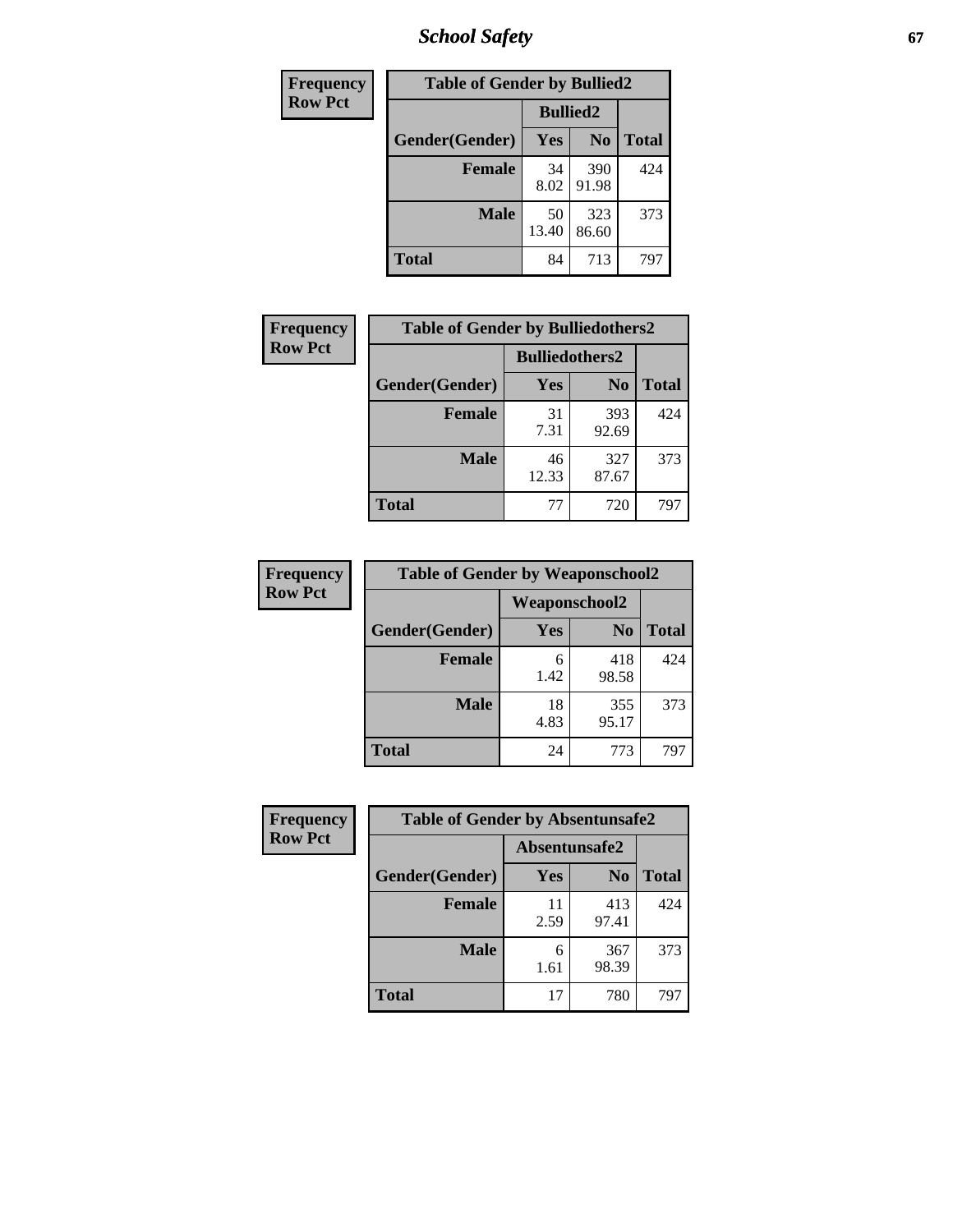*School Safety* **68**

| Frequency      | <b>Table of Gender by Gangself</b> |                                                                                                |                |              |
|----------------|------------------------------------|------------------------------------------------------------------------------------------------|----------------|--------------|
| <b>Row Pct</b> |                                    | Gangself(I<br>have<br>participated<br>in illegal gang<br>activities in<br>the past 30<br>days) |                |              |
|                | Gender(Gender)                     | Yes                                                                                            | N <sub>0</sub> | <b>Total</b> |
|                | <b>Female</b>                      | 16<br>3.77                                                                                     | 408<br>96.23   | 424          |
|                | <b>Male</b>                        | 23<br>6.17                                                                                     | 350<br>93.83   | 373          |
|                | <b>Total</b>                       | 39                                                                                             | 758            | 797          |

| Frequency      | <b>Table of Gender by Gangpeers</b> |                                                                                                                             |                |              |
|----------------|-------------------------------------|-----------------------------------------------------------------------------------------------------------------------------|----------------|--------------|
| <b>Row Pct</b> |                                     | <b>Gangpeers</b> (I<br>have friends<br>who have<br>participated<br>in illegal gang<br>activities in<br>the past 30<br>days) |                |              |
|                | Gender(Gender)                      | Yes                                                                                                                         | N <sub>0</sub> | <b>Total</b> |
|                | <b>Female</b>                       | 121<br>28.54                                                                                                                | 303<br>71.46   | 424          |
|                | <b>Male</b>                         | 97<br>26.01                                                                                                                 | 276<br>73.99   | 373          |
|                | Total                               | 218                                                                                                                         | 579            | 797          |

| Frequency      | <b>Table of Gender by Pickedon2</b> |              |                |              |
|----------------|-------------------------------------|--------------|----------------|--------------|
| <b>Row Pct</b> |                                     | Pickedon2    |                |              |
|                | Gender(Gender)                      | Yes          | N <sub>0</sub> | <b>Total</b> |
|                | <b>Female</b>                       | 106<br>25.00 | 318<br>75.00   | 424          |
|                | <b>Male</b>                         | 85<br>22.79  | 288<br>77.21   | 373          |
|                | <b>Total</b>                        | 191          | 606            | 797          |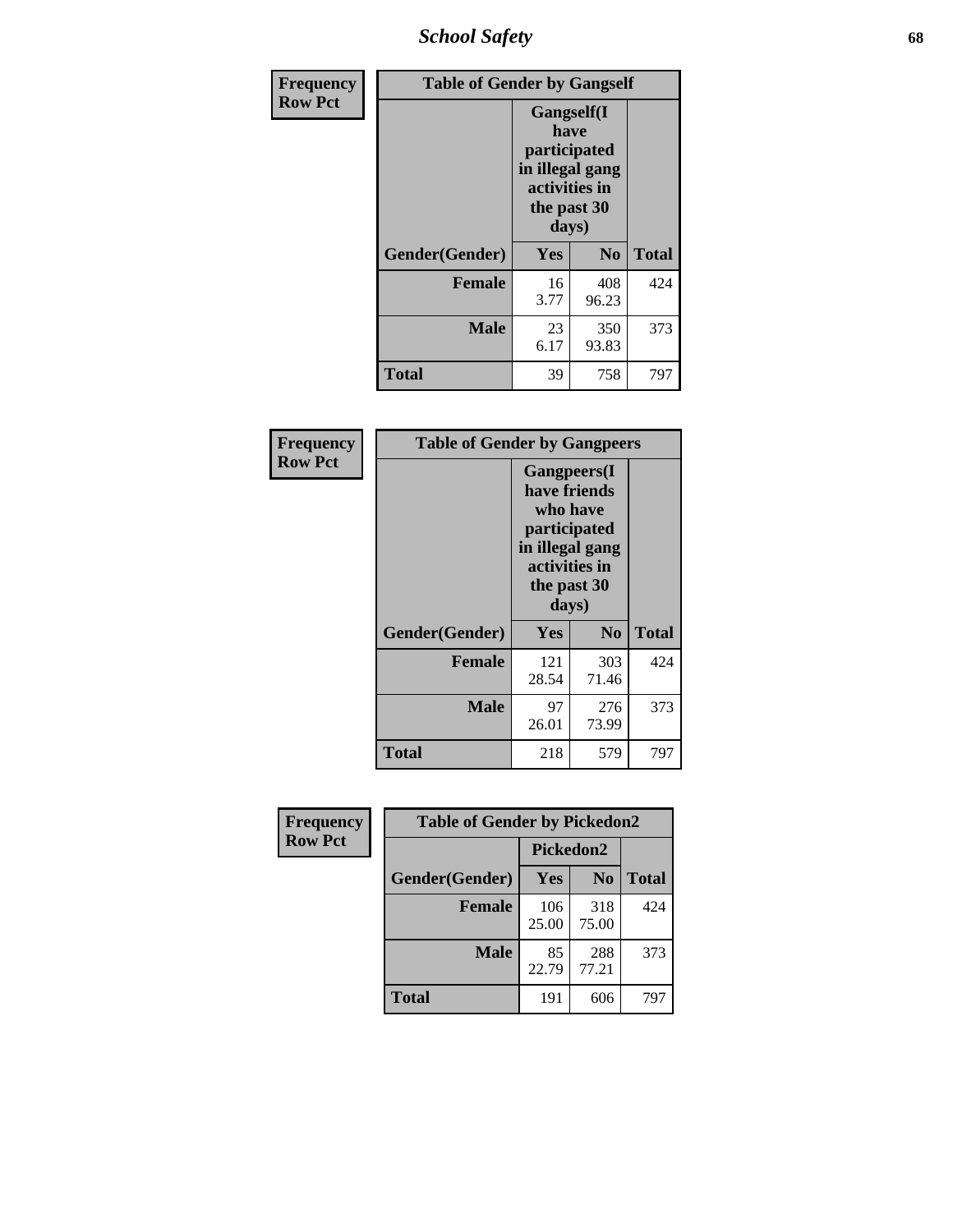*School Safety* **69**

| Frequency      | <b>Table of Gender by Safeschool2</b> |              |                |              |
|----------------|---------------------------------------|--------------|----------------|--------------|
| <b>Row Pct</b> |                                       | Safeschool2  |                |              |
|                | Gender(Gender)                        | <b>Yes</b>   | N <sub>0</sub> | <b>Total</b> |
|                | <b>Female</b>                         | 320<br>75.47 | 104<br>24.53   | 424          |
|                | <b>Male</b>                           | 283<br>75.87 | 90<br>24.13    | 373          |
|                | <b>Total</b>                          | 603          | 194            | 797          |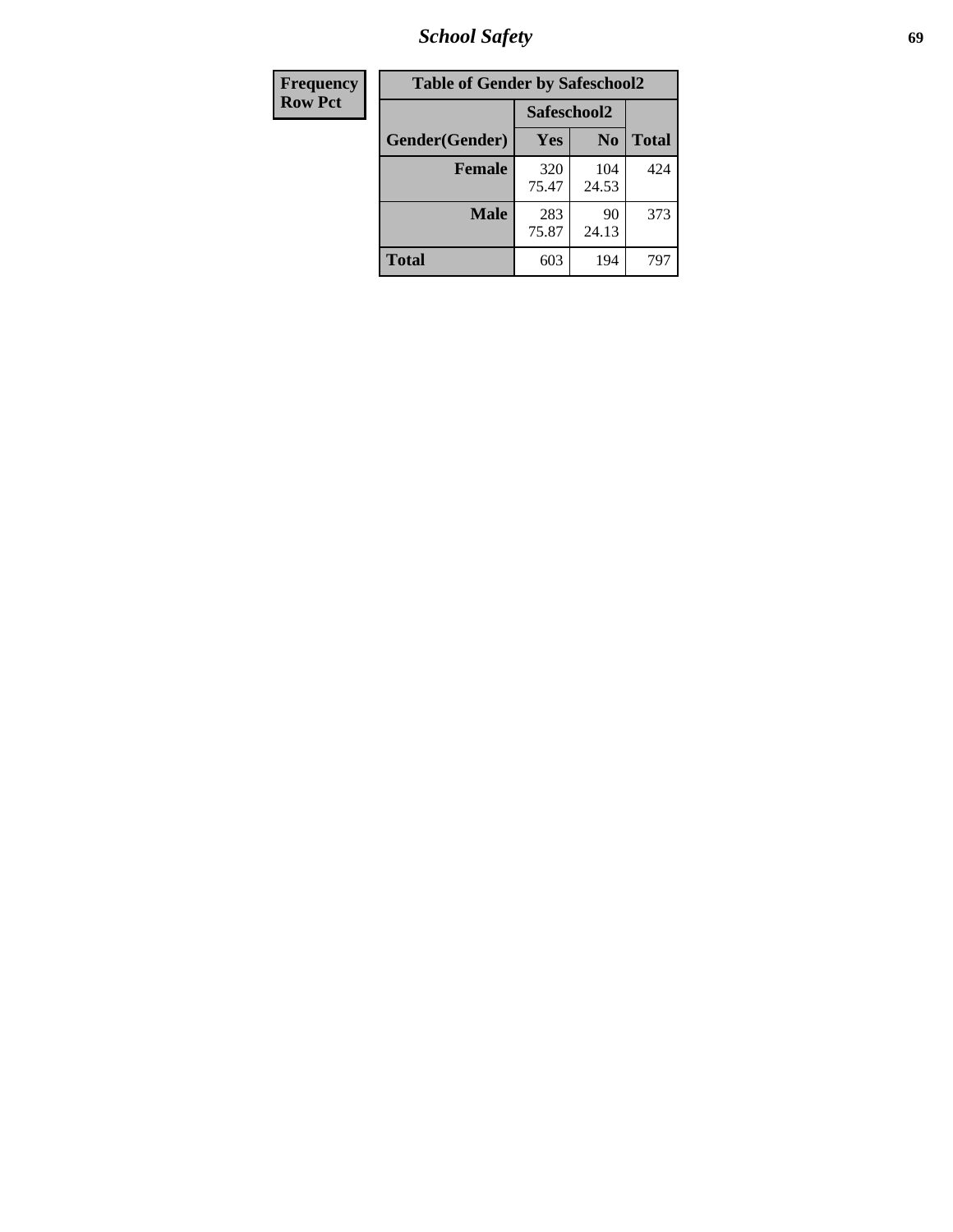# *Incidence of Drug Use* **70**

| <b>Frequency</b> | <b>Table of Gender by AlcoholAlt</b> |                                          |                |              |
|------------------|--------------------------------------|------------------------------------------|----------------|--------------|
| <b>Row Pct</b>   |                                      | AlcoholAlt(Alcohol<br>use, past 30 days) |                |              |
|                  | Gender(Gender)                       | <b>Yes</b>                               | N <sub>0</sub> | <b>Total</b> |
|                  | <b>Female</b>                        | 125<br>29.48                             | 299<br>70.52   | 424          |
|                  | <b>Male</b>                          | 106<br>28.42                             | 267<br>71.58   | 373          |
|                  | <b>Total</b>                         | 231                                      | 566            | 797          |

| Frequency      | <b>Table of Gender by TobaccoAny</b> |                                                  |                |              |  |
|----------------|--------------------------------------|--------------------------------------------------|----------------|--------------|--|
| <b>Row Pct</b> |                                      | <b>TobaccoAny</b> (Tobacco<br>use, past 30 days) |                |              |  |
|                | Gender(Gender)                       | Yes                                              | N <sub>0</sub> | <b>Total</b> |  |
|                | <b>Female</b>                        | 96<br>22.64                                      | 328<br>77.36   | 424          |  |
|                | <b>Male</b>                          | 100<br>26.81                                     | 273<br>73.19   | 373          |  |
|                | Total                                | 196                                              | 601            | 797          |  |

| <b>Frequency</b> | <b>Table of Gender by MarijuanaAlt</b> |             |                                              |              |
|------------------|----------------------------------------|-------------|----------------------------------------------|--------------|
| <b>Row Pct</b>   |                                        |             | MarijuanaAlt(Marijuana<br>use, past 30 days) |              |
|                  | Gender(Gender)                         | <b>Yes</b>  | N <sub>0</sub>                               | <b>Total</b> |
|                  | <b>Female</b>                          | 62<br>14.62 | 362<br>85.38                                 | 424          |
|                  | <b>Male</b>                            | 55<br>14.75 | 318<br>85.25                                 | 373          |
|                  | <b>Total</b>                           | 117         | 680                                          | 797          |

| <b>Frequency</b> | <b>Table of Gender by OtherDrugAny</b> |                                                      |                |              |
|------------------|----------------------------------------|------------------------------------------------------|----------------|--------------|
| <b>Row Pct</b>   |                                        | <b>OtherDrugAny(Other</b><br>drug use, past 30 days) |                |              |
|                  | Gender(Gender)                         | <b>Yes</b>                                           | N <sub>0</sub> | <b>Total</b> |
|                  | <b>Female</b>                          | 49<br>11.56                                          | 375<br>88.44   | 424          |
|                  | <b>Male</b>                            | 43<br>11.53                                          | 330<br>88.47   | 373          |
|                  | <b>Total</b>                           | 92                                                   | 705            | 797          |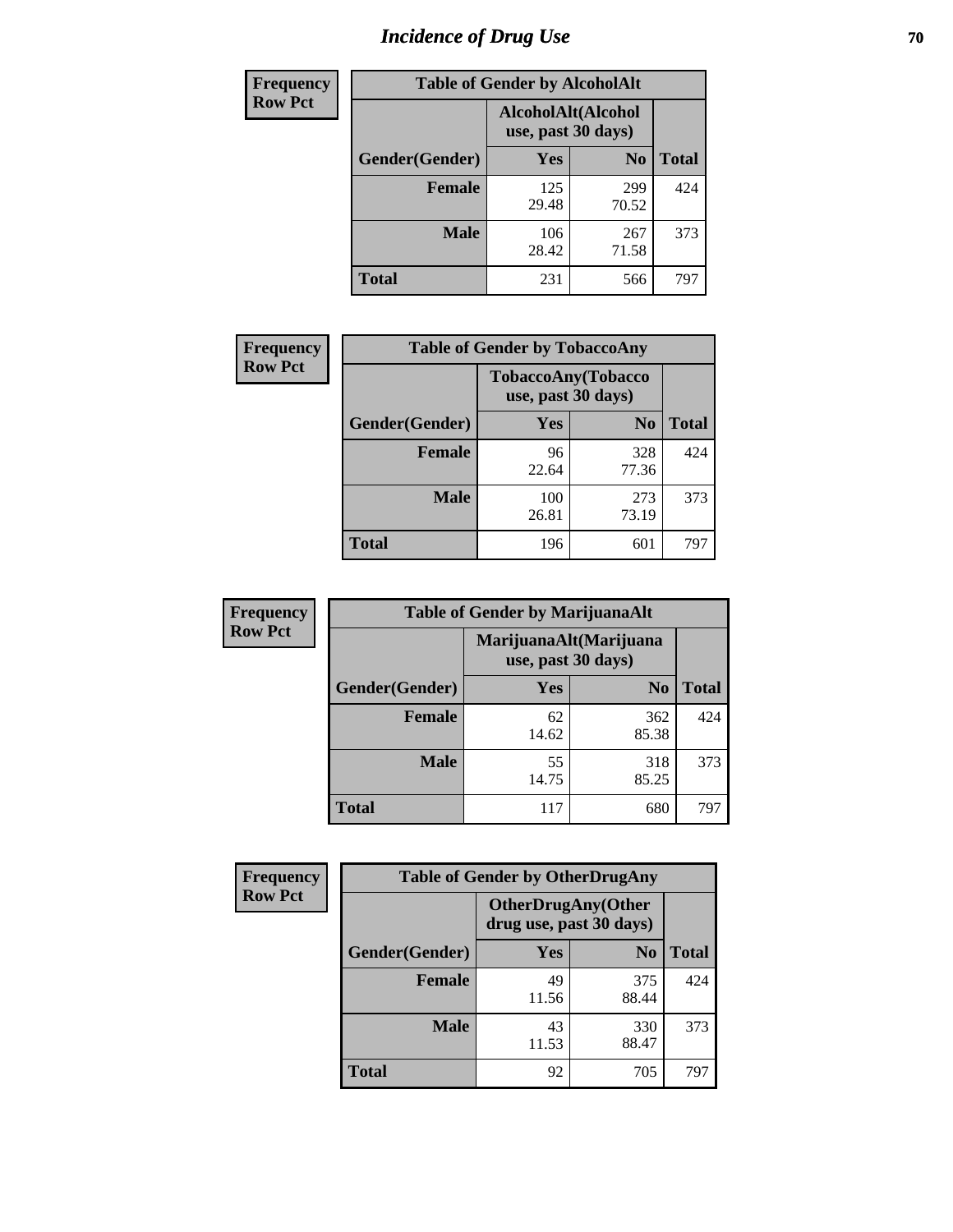#### *Average Age at Onset of Use* **71** *Results for "Average Age at Onset of Use" questions exclude students who said they did not use that substance*

#### **Gender=Female**

| Variable           | <b>Label</b>                                                       | <b>Mean</b> |
|--------------------|--------------------------------------------------------------------|-------------|
| Alcoholinit2       | I started using alcohol when I was                                 | 13.69       |
| Cigarettesinit2    | I started smoking tobacco when I was                               | 13.80       |
| Smokelessinit2     | I started chewing tobacco when I was                               | 14.08       |
| Marijuanainit2     | I started using marijuana when I was                               | 14.23       |
| Cocaineinit2       | I started using cocaine when I was                                 | 14.05       |
| Inhalantsinit2     | I started using inhalants when I was                               | 13.38       |
| Steroidsinit2      | I started using steroids when I was                                | 13.33       |
| Ecstasyinit2       | I started using ecstasy when I was                                 | 13.92       |
| Methinit2          | I started using methamphetamines when I was                        | 13.55       |
| Hallucinogensinit2 | I started using hallucinogens when I was                           | 12.67       |
| Prescription in t2 | I started using prescription drugs not prescribed to me when I was | 14.00       |

#### **Gender=Male**

| <b>Variable</b>                 | Label                                                              | <b>Mean</b> |
|---------------------------------|--------------------------------------------------------------------|-------------|
| Alcoholinit2                    | I started using alcohol when I was                                 | 13.82       |
| Cigarettesinit2                 | I started smoking tobacco when I was                               | 13.38       |
| Smokelessinit2                  | I started chewing tobacco when I was                               | 13.83       |
| Marijuanainit2                  | I started using marijuana when I was                               | 13.73       |
| Cocaineinit2                    | I started using cocaine when I was                                 | 13.73       |
| Inhalantsinit2                  | I started using inhalants when I was                               | 12.60       |
| Steroidsinit2                   | I started using steroids when I was                                | 13.17       |
| Ecstasyinit2                    | I started using ecstasy when I was                                 | 13.89       |
| Methinit2                       | I started using methamphetamines when I was                        | 13.00       |
| Hallucinogensinit2              | I started using hallucinogens when I was                           | 14.93       |
| Prescription in it <sub>2</sub> | I started using prescription drugs not prescribed to me when I was | 14.05       |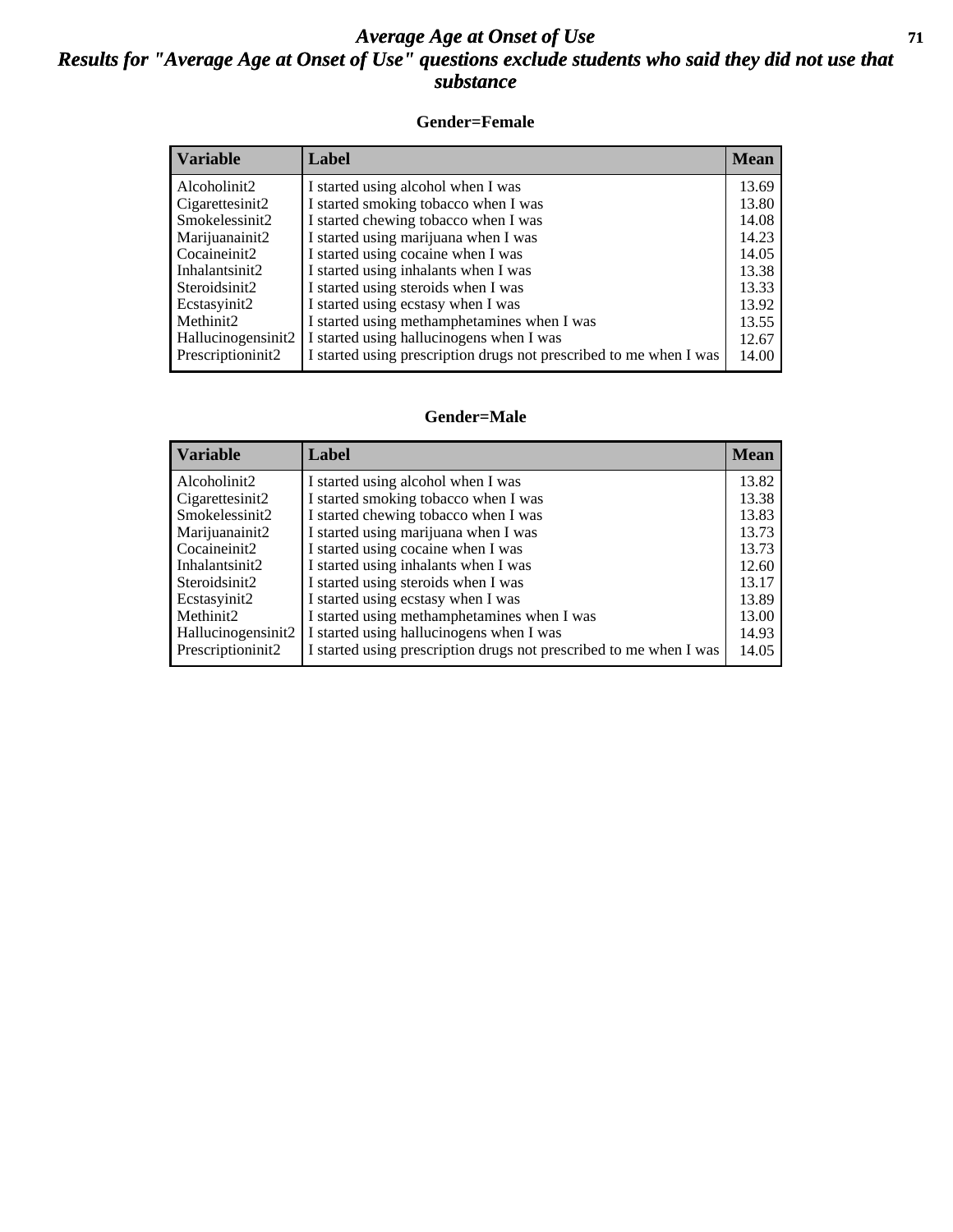# *I Think These Drugs are Harmful* **72**

| <b>Frequency</b> | <b>Table of Gender by Alcoholharmdich</b> |                                                   |                |              |
|------------------|-------------------------------------------|---------------------------------------------------|----------------|--------------|
| <b>Row Pct</b>   |                                           | Alcoholharmdich(I<br>think alcohol is<br>harmful) |                |              |
|                  | Gender(Gender)                            | <b>Yes</b>                                        | N <sub>0</sub> | <b>Total</b> |
|                  | <b>Female</b>                             | 319<br>75.24                                      | 105<br>24.76   | 424          |
|                  | <b>Male</b>                               | 299<br>80.16                                      | 74<br>19.84    | 373          |
|                  | <b>Total</b>                              | 618                                               | 179            | 797          |

| Frequency      | <b>Table of Gender by Tobaccoharmdich</b> |                              |                   |              |
|----------------|-------------------------------------------|------------------------------|-------------------|--------------|
| <b>Row Pct</b> |                                           | think tobacco is<br>harmful) | Tobaccoharmdich(I |              |
|                | Gender(Gender)                            | Yes                          | $\bf N_0$         | <b>Total</b> |
|                | <b>Female</b>                             | 414<br>97.64                 | 10<br>2.36        | 424          |
|                | <b>Male</b>                               | 360<br>96.51                 | 13<br>3.49        | 373          |
|                | <b>Total</b>                              | 774                          | 23                | 797          |

| Frequency      | <b>Table of Gender by Marijuanaharmdich</b> |                                                       |                |              |  |
|----------------|---------------------------------------------|-------------------------------------------------------|----------------|--------------|--|
| <b>Row Pct</b> |                                             | Marijuanaharmdich(I<br>think marijuana is<br>harmful) |                |              |  |
|                | Gender(Gender)                              | <b>Yes</b>                                            | N <sub>0</sub> | <b>Total</b> |  |
|                | <b>Female</b>                               | 321<br>75.71                                          | 103<br>24.29   | 424          |  |
|                | <b>Male</b>                                 | 260<br>69.71                                          | 113<br>30.29   | 373          |  |
|                | <b>Total</b>                                | 581                                                   | 216            | 797          |  |

| Frequency      | <b>Table of Gender by Otherdrugharmdich</b> |                                   |                     |              |  |
|----------------|---------------------------------------------|-----------------------------------|---------------------|--------------|--|
| <b>Row Pct</b> |                                             | think other drugs are<br>harmful) | Otherdrugharmdich(I |              |  |
|                | Gender(Gender)                              | <b>Yes</b>                        | N <sub>0</sub>      | <b>Total</b> |  |
|                | <b>Female</b>                               | 415<br>97.88                      | 9<br>2.12           | 424          |  |
|                | <b>Male</b>                                 | 364<br>97.59                      | 9<br>2.41           | 373          |  |
|                | <b>Total</b>                                | 779                               | 18                  | 797          |  |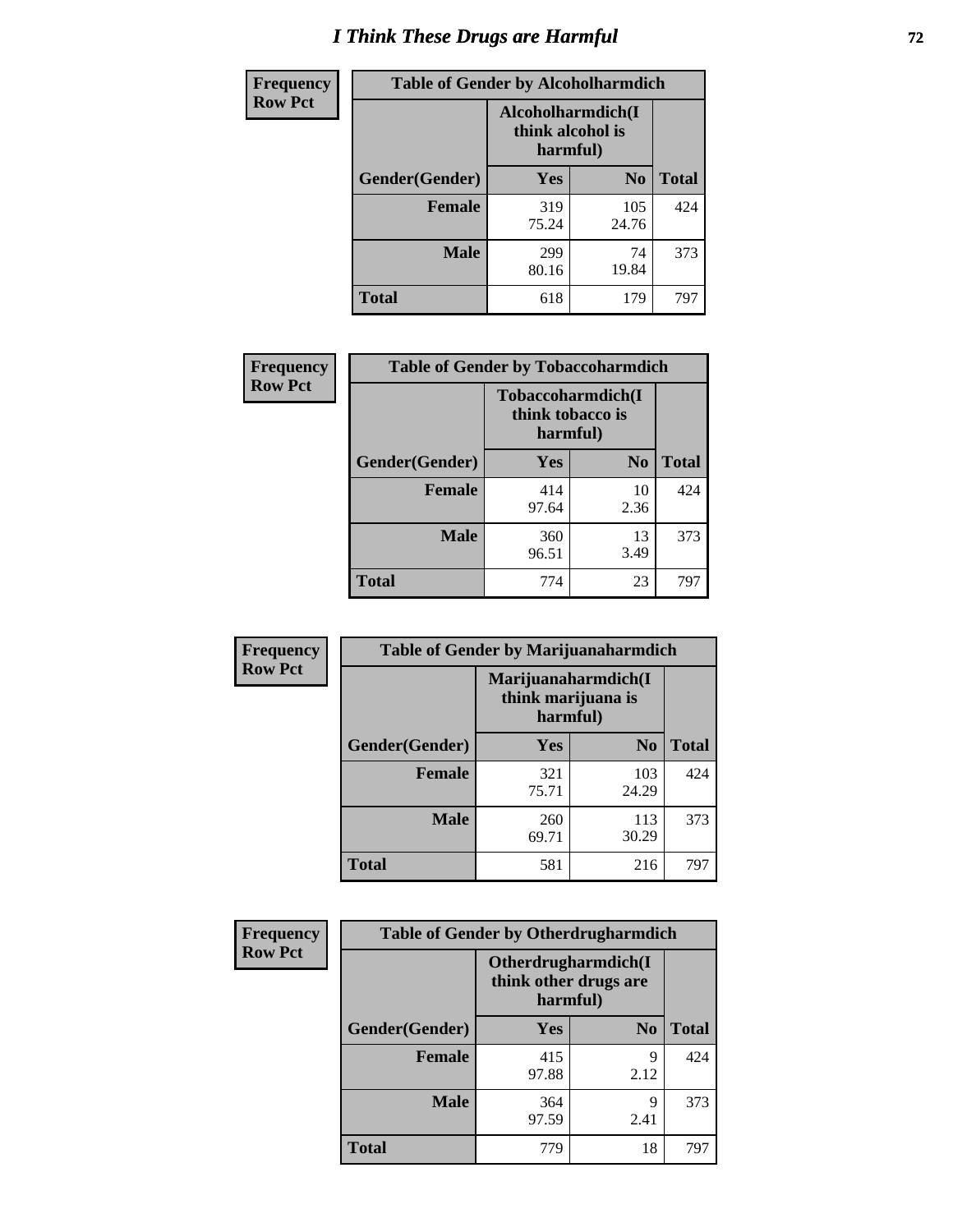| <b>Frequency</b> | <b>Table of Gender by Alcohollocation1</b> |                                                               |              |              |
|------------------|--------------------------------------------|---------------------------------------------------------------|--------------|--------------|
| <b>Row Pct</b>   |                                            | <b>Alcohollocation1(Places</b><br><b>Friends Use Alcohol)</b> |              |              |
|                  | Gender(Gender)                             |                                                               | Do Not Use   | <b>Total</b> |
|                  | <b>Female</b>                              | 292<br>68.87                                                  | 132<br>31.13 | 424          |
|                  | <b>Male</b>                                | 235<br>63.00                                                  | 138<br>37.00 | 373          |
|                  | <b>Total</b>                               | 527                                                           | 270          | 797          |

| <b>Frequency</b> | <b>Table of Gender by Alcohollocation2</b> |                                                               |              |              |
|------------------|--------------------------------------------|---------------------------------------------------------------|--------------|--------------|
| <b>Row Pct</b>   |                                            | <b>Alcohollocation2(Places</b><br><b>Friends Use Alcohol)</b> |              |              |
|                  | Gender(Gender)                             |                                                               | Home         | <b>Total</b> |
|                  | <b>Female</b>                              | 190<br>44.81                                                  | 234<br>55.19 | 424          |
|                  | <b>Male</b>                                | 192<br>51.47                                                  | 181<br>48.53 | 373          |
|                  | <b>Total</b>                               | 382                                                           | 415          | 797          |

| Frequency      | <b>Table of Gender by Alcohollocation3</b> |                                                               |               |              |
|----------------|--------------------------------------------|---------------------------------------------------------------|---------------|--------------|
| <b>Row Pct</b> |                                            | <b>Alcohollocation3(Places</b><br><b>Friends Use Alcohol)</b> |               |              |
|                | Gender(Gender)                             |                                                               | <b>School</b> | <b>Total</b> |
|                | <b>Female</b>                              | 395<br>93.16                                                  | 29<br>6.84    | 424          |
|                | <b>Male</b>                                | 352<br>94.37                                                  | 21<br>5.63    | 373          |
|                | <b>Total</b>                               | 747                                                           | 50            | 797          |

| <b>Frequency</b> | <b>Table of Gender by Alcohollocation4</b> |                                                               |             |              |  |
|------------------|--------------------------------------------|---------------------------------------------------------------|-------------|--------------|--|
| <b>Row Pct</b>   |                                            | <b>Alcohollocation4(Places</b><br><b>Friends Use Alcohol)</b> |             |              |  |
|                  | Gender(Gender)                             |                                                               | Car         | <b>Total</b> |  |
|                  | <b>Female</b>                              | 354<br>83.49                                                  | 70<br>16.51 | 424          |  |
|                  | <b>Male</b>                                | 323<br>86.60                                                  | 50<br>13.40 | 373          |  |
|                  | <b>Total</b>                               | 677                                                           | 120         | 797          |  |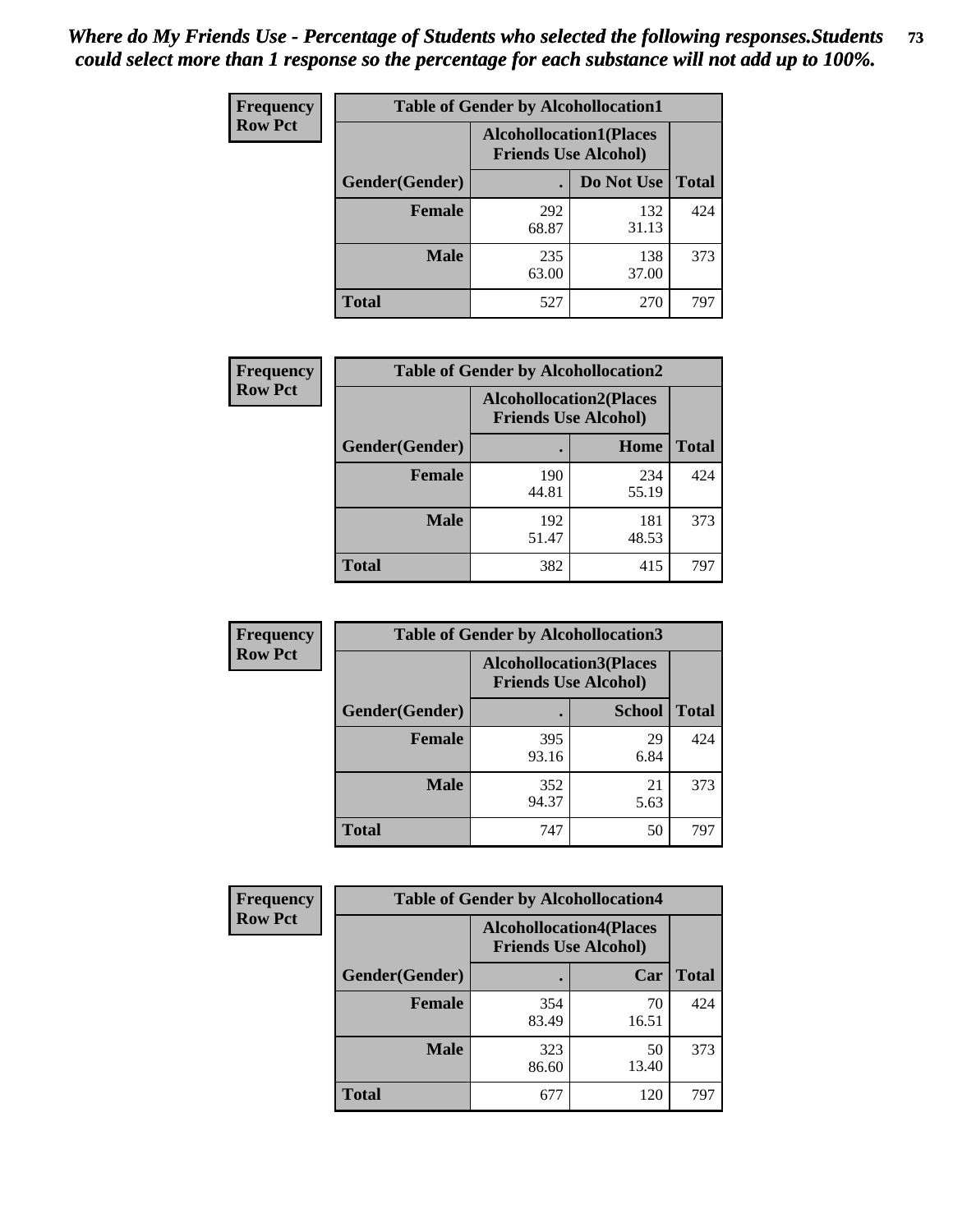| <b>Frequency</b> | <b>Table of Gender by Alcohollocation5</b> |                                                                |                                 |              |
|------------------|--------------------------------------------|----------------------------------------------------------------|---------------------------------|--------------|
| <b>Row Pct</b>   |                                            | <b>Alcohollocation5</b> (Places<br><b>Friends Use Alcohol)</b> |                                 |              |
|                  | Gender(Gender)                             |                                                                | <b>Friend's</b><br><b>House</b> | <b>Total</b> |
|                  | <b>Female</b>                              | 168<br>39.62                                                   | 256<br>60.38                    | 424          |
|                  | <b>Male</b>                                | 180<br>48.26                                                   | 193<br>51.74                    | 373          |
|                  | <b>Total</b>                               | 348                                                            | 449                             | 797          |

| Frequency      | <b>Table of Gender by Alcohollocation6</b> |                                                               |              |              |  |
|----------------|--------------------------------------------|---------------------------------------------------------------|--------------|--------------|--|
| <b>Row Pct</b> |                                            | <b>Alcohollocation6(Places</b><br><b>Friends Use Alcohol)</b> |              |              |  |
|                | Gender(Gender)                             |                                                               | <b>Other</b> | <b>Total</b> |  |
|                | <b>Female</b>                              | 278<br>65.57                                                  | 146<br>34.43 | 424          |  |
|                | <b>Male</b>                                | 259<br>69.44                                                  | 114<br>30.56 | 373          |  |
|                | <b>Total</b>                               | 537                                                           | 260          | 797          |  |

| Frequency      | <b>Table of Gender by Tobaccolocation1</b> |                                                               |              |              |  |
|----------------|--------------------------------------------|---------------------------------------------------------------|--------------|--------------|--|
| <b>Row Pct</b> |                                            | <b>Tobaccolocation1(Places</b><br><b>Friends Use Tobacco)</b> |              |              |  |
|                | Gender(Gender)                             |                                                               | Do Not Use   | <b>Total</b> |  |
|                | Female                                     | 223<br>52.59                                                  | 201<br>47.41 | 424          |  |
|                | <b>Male</b>                                | 228<br>61.13                                                  | 145<br>38.87 | 373          |  |
|                | <b>Total</b>                               | 451                                                           | 346          | 797          |  |

| <b>Frequency</b> | <b>Table of Gender by Tobaccolocation2</b> |                                                               |              |              |  |
|------------------|--------------------------------------------|---------------------------------------------------------------|--------------|--------------|--|
| <b>Row Pct</b>   |                                            | <b>Tobaccolocation2(Places</b><br><b>Friends Use Tobacco)</b> |              |              |  |
|                  | Gender(Gender)                             |                                                               | Home         | <b>Total</b> |  |
|                  | <b>Female</b>                              | 227<br>53.54                                                  | 197<br>46.46 | 424          |  |
|                  | <b>Male</b>                                | 194<br>52.01                                                  | 179<br>47.99 | 373          |  |
|                  | <b>Total</b>                               | 421                                                           | 376          | 797          |  |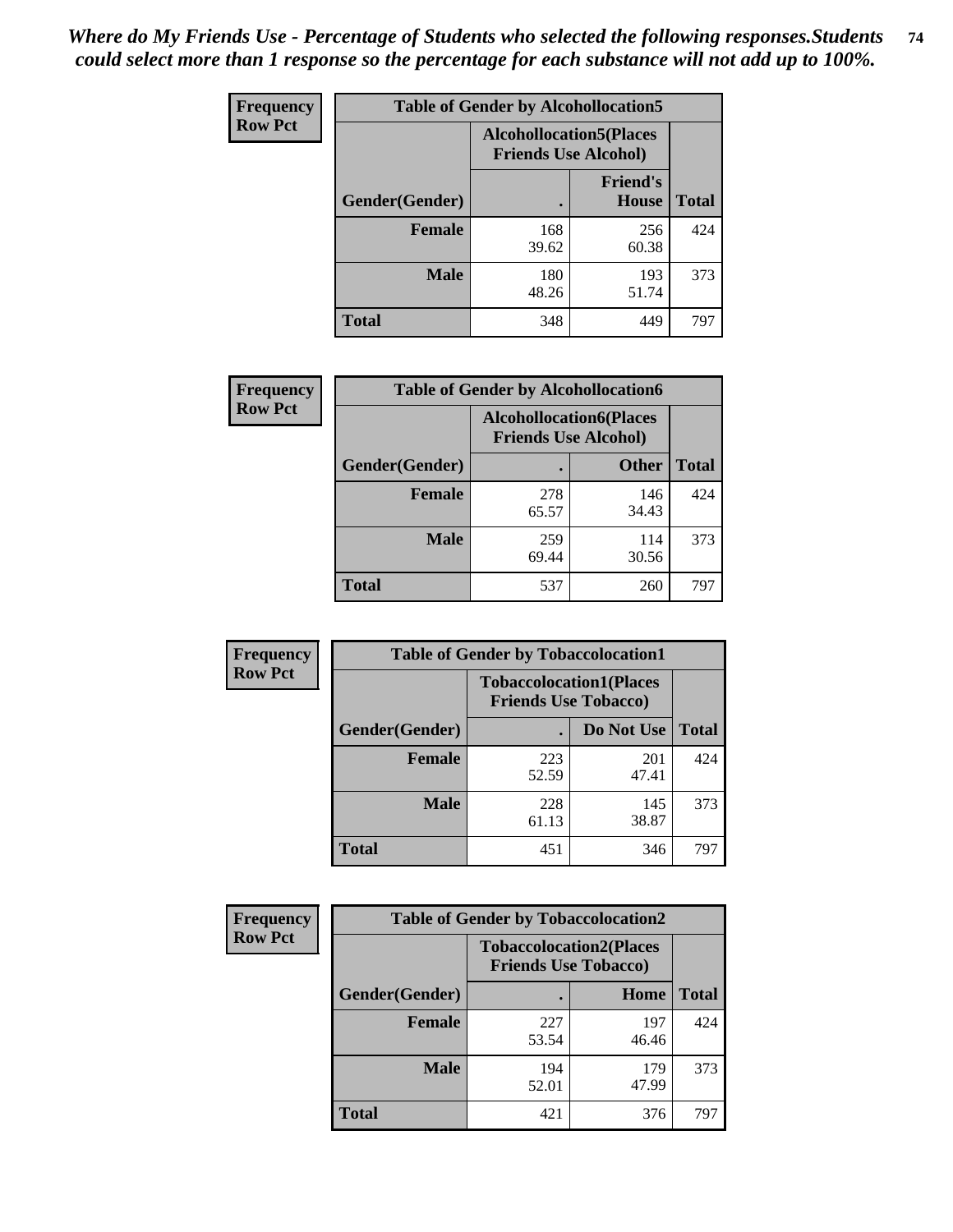| <b>Frequency</b> | <b>Table of Gender by Tobaccolocation3</b> |              |                                                               |              |  |
|------------------|--------------------------------------------|--------------|---------------------------------------------------------------|--------------|--|
| <b>Row Pct</b>   |                                            |              | <b>Tobaccolocation3(Places</b><br><b>Friends Use Tobacco)</b> |              |  |
|                  | Gender(Gender)                             |              | <b>School</b>                                                 | <b>Total</b> |  |
|                  | <b>Female</b>                              | 351<br>82.78 | 73<br>17.22                                                   | 424          |  |
|                  | <b>Male</b>                                | 256<br>68.63 | 117<br>31.37                                                  | 373          |  |
|                  | <b>Total</b>                               | 607          | 190                                                           | 797          |  |

| <b>Frequency</b> | <b>Table of Gender by Tobaccolocation4</b> |                                                               |              |              |
|------------------|--------------------------------------------|---------------------------------------------------------------|--------------|--------------|
| <b>Row Pct</b>   |                                            | <b>Tobaccolocation4(Places</b><br><b>Friends Use Tobacco)</b> |              |              |
|                  | Gender(Gender)                             |                                                               | Car          | <b>Total</b> |
|                  | <b>Female</b>                              | 233<br>54.95                                                  | 191<br>45.05 | 424          |
|                  | <b>Male</b>                                | 218<br>58.45                                                  | 155<br>41.55 | 373          |
|                  | <b>Total</b>                               | 451                                                           | 346          | 797          |

| <b>Frequency</b> | <b>Table of Gender by Tobaccolocation5</b> |                                                               |                                 |              |
|------------------|--------------------------------------------|---------------------------------------------------------------|---------------------------------|--------------|
| <b>Row Pct</b>   |                                            | <b>Tobaccolocation5(Places</b><br><b>Friends Use Tobacco)</b> |                                 |              |
|                  | Gender(Gender)                             |                                                               | <b>Friend's</b><br><b>House</b> | <b>Total</b> |
|                  | <b>Female</b>                              | 231<br>54.48                                                  | 193<br>45.52                    | 424          |
|                  | <b>Male</b>                                | 201<br>53.89                                                  | 172<br>46.11                    | 373          |
|                  | <b>Total</b>                               | 432                                                           | 365                             | 797          |

| <b>Frequency</b> | <b>Table of Gender by Tobaccolocation6</b> |                             |                                |              |  |
|------------------|--------------------------------------------|-----------------------------|--------------------------------|--------------|--|
| <b>Row Pct</b>   |                                            | <b>Friends Use Tobacco)</b> | <b>Tobaccolocation6(Places</b> |              |  |
|                  | Gender(Gender)                             |                             | <b>Other</b>                   | <b>Total</b> |  |
|                  | Female                                     | 277<br>65.33                | 147<br>34.67                   | 424          |  |
|                  | <b>Male</b>                                | 235<br>63.00                | 138<br>37.00                   | 373          |  |
|                  | <b>Total</b>                               | 512                         | 285                            | 797          |  |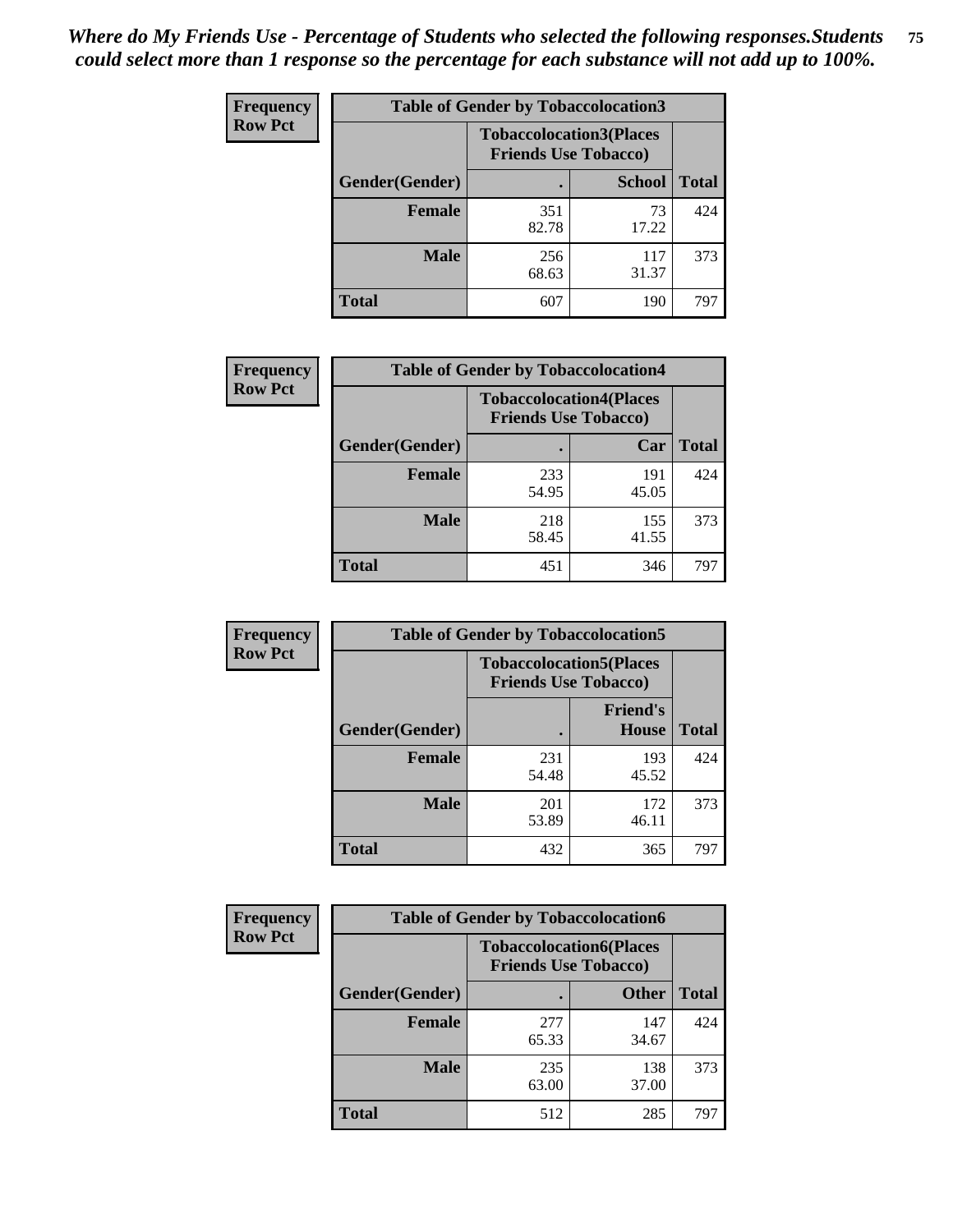| <b>Frequency</b> | <b>Table of Gender by Marijuanalocation1</b> |                                |                                  |              |
|------------------|----------------------------------------------|--------------------------------|----------------------------------|--------------|
| <b>Row Pct</b>   |                                              | <b>Friends Use Marijuana</b> ) | <b>Marijuanalocation1(Places</b> |              |
|                  | Gender(Gender)                               |                                | Do Not Use                       | <b>Total</b> |
|                  | <b>Female</b>                                | 209<br>49.29                   | 215<br>50.71                     | 424          |
|                  | <b>Male</b>                                  | 189<br>50.67                   | 184<br>49.33                     | 373          |
|                  | <b>Total</b>                                 | 398                            | 399                              | 797          |

| <b>Frequency</b> | <b>Table of Gender by Marijuanalocation2</b> |                                                                     |              |              |  |
|------------------|----------------------------------------------|---------------------------------------------------------------------|--------------|--------------|--|
| <b>Row Pct</b>   |                                              | <b>Marijuanalocation2(Places)</b><br><b>Friends Use Marijuana</b> ) |              |              |  |
|                  | Gender(Gender)                               |                                                                     | Home         | <b>Total</b> |  |
|                  | <b>Female</b>                                | 265<br>62.50                                                        | 159<br>37.50 | 424          |  |
|                  | <b>Male</b>                                  | 227<br>60.86                                                        | 146<br>39.14 | 373          |  |
|                  | <b>Total</b>                                 | 492                                                                 | 305          | 797          |  |

| Frequency      | <b>Table of Gender by Marijuanalocation3</b> |                                                                    |               |              |  |
|----------------|----------------------------------------------|--------------------------------------------------------------------|---------------|--------------|--|
| <b>Row Pct</b> |                                              | <b>Marijuanalocation3(Places</b><br><b>Friends Use Marijuana</b> ) |               |              |  |
|                | Gender(Gender)                               |                                                                    | <b>School</b> | <b>Total</b> |  |
|                | <b>Female</b>                                | 388<br>91.51                                                       | 36<br>8.49    | 424          |  |
|                | <b>Male</b>                                  | 338<br>90.62                                                       | 35<br>9.38    | 373          |  |
|                | <b>Total</b>                                 | 726                                                                | 71            | 797          |  |

| <b>Frequency</b> | <b>Table of Gender by Marijuanalocation4</b> |                                                                    |              |              |  |
|------------------|----------------------------------------------|--------------------------------------------------------------------|--------------|--------------|--|
| <b>Row Pct</b>   |                                              | <b>Marijuanalocation4(Places</b><br><b>Friends Use Marijuana</b> ) |              |              |  |
|                  | Gender(Gender)                               |                                                                    | Car          | <b>Total</b> |  |
|                  | <b>Female</b>                                | 283<br>66.75                                                       | 141<br>33.25 | 424          |  |
|                  | <b>Male</b>                                  | 266<br>71.31                                                       | 107<br>28.69 | 373          |  |
|                  | <b>Total</b>                                 | 549                                                                | 248          | 797          |  |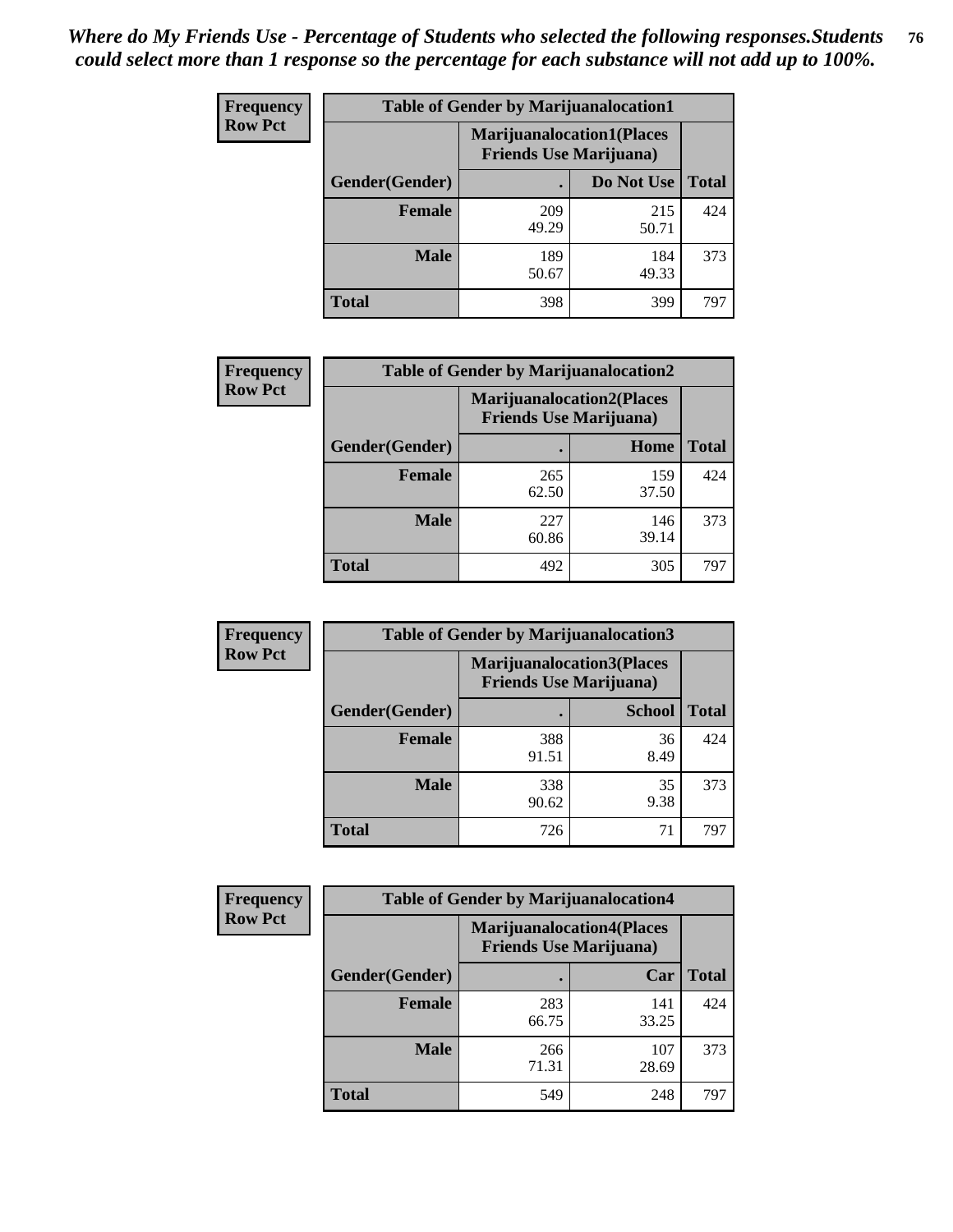| <b>Frequency</b> | <b>Table of Gender by Marijuanalocation5</b> |                                                                    |                                 |              |
|------------------|----------------------------------------------|--------------------------------------------------------------------|---------------------------------|--------------|
| <b>Row Pct</b>   |                                              | <b>Marijuanalocation5(Places</b><br><b>Friends Use Marijuana</b> ) |                                 |              |
|                  | Gender(Gender)                               |                                                                    | <b>Friend's</b><br><b>House</b> | <b>Total</b> |
|                  | Female                                       | 221<br>52.12                                                       | 203<br>47.88                    | 424          |
|                  | <b>Male</b>                                  | 220<br>58.98                                                       | 153<br>41.02                    | 373          |
|                  | <b>Total</b>                                 | 441                                                                | 356                             | 797          |

| <b>Frequency</b> | <b>Table of Gender by Marijuanalocation6</b> |                                |                                   |              |
|------------------|----------------------------------------------|--------------------------------|-----------------------------------|--------------|
| <b>Row Pct</b>   |                                              | <b>Friends Use Marijuana</b> ) | <b>Marijuanalocation6(Places)</b> |              |
|                  | <b>Gender</b> (Gender)                       |                                | <b>Other</b>                      | <b>Total</b> |
|                  | <b>Female</b>                                | 288<br>67.92                   | 136<br>32.08                      | 424          |
|                  | <b>Male</b>                                  | 259<br>69.44                   | 114<br>30.56                      | 373          |
|                  | <b>Total</b>                                 | 547                            | 250                               | 797          |

| <b>Frequency</b> | <b>Table of Gender by Otherdruglocation1</b> |                                                                                |              |              |
|------------------|----------------------------------------------|--------------------------------------------------------------------------------|--------------|--------------|
| <b>Row Pct</b>   |                                              | <b>Otherdruglocation1(Places</b><br><b>Friends Use Other Illegal</b><br>Drugs) |              |              |
|                  | Gender(Gender)                               |                                                                                | Do Not Use   | <b>Total</b> |
|                  | Female                                       | 124<br>29.25                                                                   | 300<br>70.75 | 424          |
|                  | <b>Male</b>                                  | 99<br>26.54                                                                    | 274<br>73.46 | 373          |
|                  | <b>Total</b>                                 | 223                                                                            | 574          | 797          |

| <b>Frequency</b> | <b>Table of Gender by Otherdruglocation2</b><br><b>Otherdruglocation2(Places</b><br><b>Friends Use Other Illegal</b><br>Drugs) |              |             |              |
|------------------|--------------------------------------------------------------------------------------------------------------------------------|--------------|-------------|--------------|
| <b>Row Pct</b>   |                                                                                                                                |              |             |              |
|                  | Gender(Gender)                                                                                                                 |              | Home        | <b>Total</b> |
|                  | <b>Female</b>                                                                                                                  | 329<br>77.59 | 95<br>22.41 | 424          |
|                  | <b>Male</b>                                                                                                                    | 294<br>78.82 | 79<br>21.18 | 373          |
|                  | <b>Total</b>                                                                                                                   | 623          | 174         | 797          |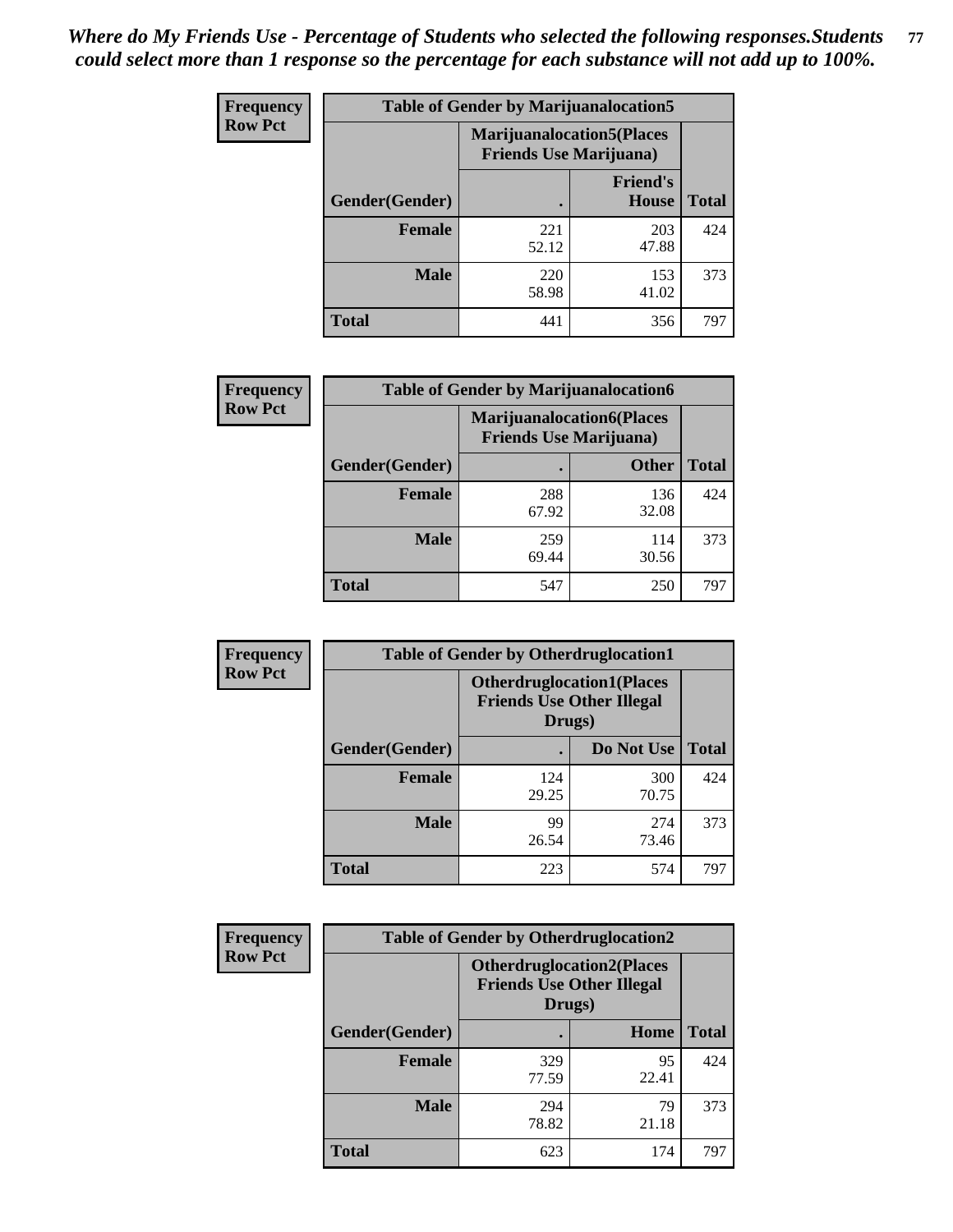| Frequency      | <b>Table of Gender by Otherdruglocation3</b> |                                                                                |               |              |
|----------------|----------------------------------------------|--------------------------------------------------------------------------------|---------------|--------------|
| <b>Row Pct</b> |                                              | <b>Otherdruglocation3(Places</b><br><b>Friends Use Other Illegal</b><br>Drugs) |               |              |
|                | Gender(Gender)                               |                                                                                | <b>School</b> | <b>Total</b> |
|                | <b>Female</b>                                | 394<br>92.92                                                                   | 30<br>7.08    | 424          |
|                | <b>Male</b>                                  | 339<br>90.88                                                                   | 34<br>9.12    | 373          |
|                | <b>Total</b>                                 | 733                                                                            | 64            | 797          |

| <b>Frequency</b> | <b>Table of Gender by Otherdruglocation4</b> |              |                                                                      |              |
|------------------|----------------------------------------------|--------------|----------------------------------------------------------------------|--------------|
| <b>Row Pct</b>   |                                              | Drugs)       | <b>Otherdruglocation4(Places</b><br><b>Friends Use Other Illegal</b> |              |
|                  | Gender(Gender)                               |              | Car                                                                  | <b>Total</b> |
|                  | <b>Female</b>                                | 357<br>84.20 | 67<br>15.80                                                          | 424          |
|                  | <b>Male</b>                                  | 321<br>86.06 | 52<br>13.94                                                          | 373          |
|                  | <b>Total</b>                                 | 678          | 119                                                                  | 797          |

| Frequency      | <b>Table of Gender by Otherdruglocation5</b>                                   |              |                                 |              |
|----------------|--------------------------------------------------------------------------------|--------------|---------------------------------|--------------|
| <b>Row Pct</b> | <b>Otherdruglocation5(Places</b><br><b>Friends Use Other Illegal</b><br>Drugs) |              |                                 |              |
|                | Gender(Gender)                                                                 |              | <b>Friend's</b><br><b>House</b> | <b>Total</b> |
|                | <b>Female</b>                                                                  | 312<br>73.58 | 112<br>26.42                    | 424          |
|                | <b>Male</b>                                                                    | 298<br>79.89 | 75<br>20.11                     | 373          |
|                | <b>Total</b>                                                                   | 610          | 187                             | 797          |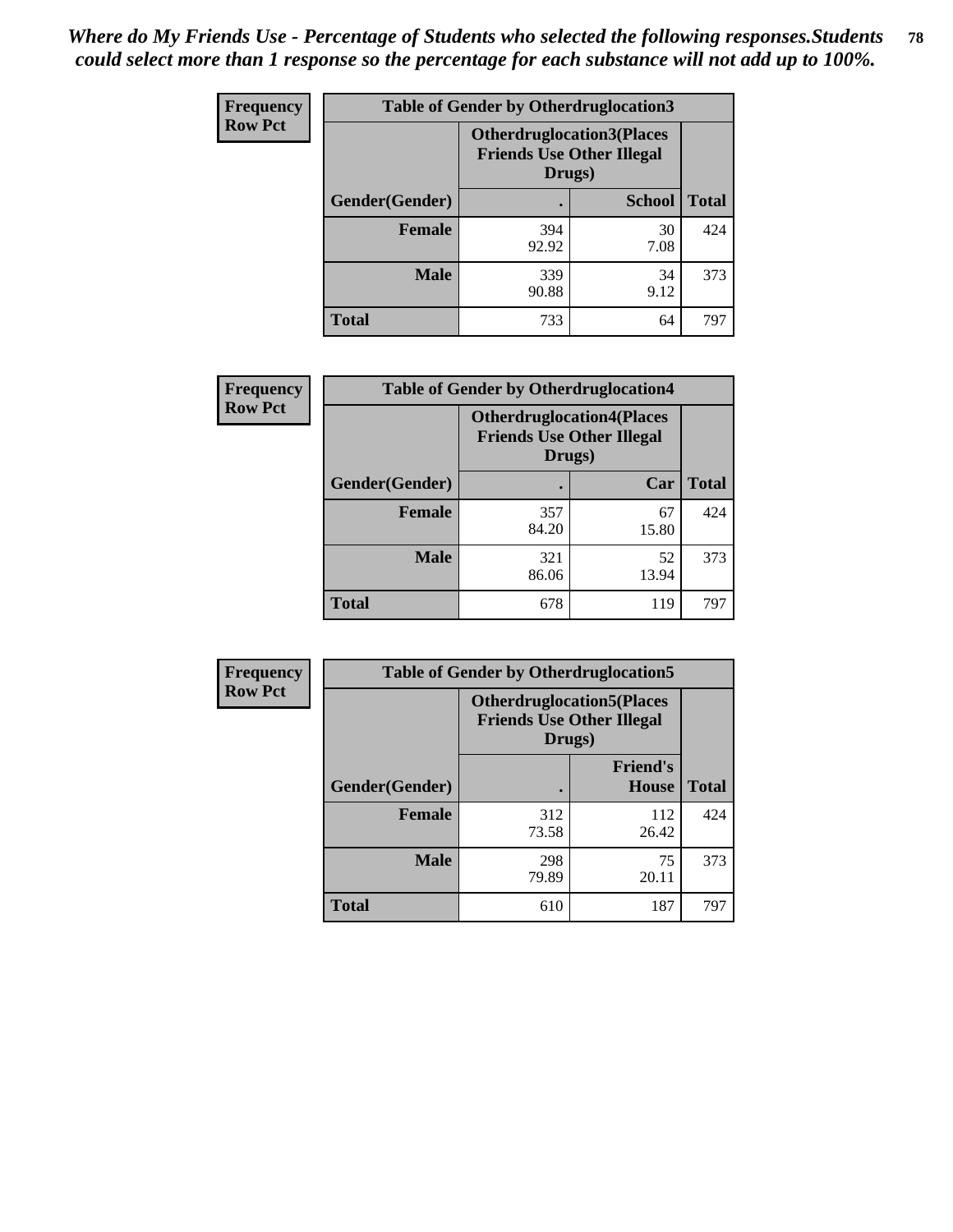| Frequency      | <b>Table of Gender by Otherdruglocation6</b> |                                                                                |              |              |
|----------------|----------------------------------------------|--------------------------------------------------------------------------------|--------------|--------------|
| <b>Row Pct</b> |                                              | <b>Otherdruglocation6(Places</b><br><b>Friends Use Other Illegal</b><br>Drugs) |              |              |
|                | Gender(Gender)                               |                                                                                | <b>Other</b> | <b>Total</b> |
|                | <b>Female</b>                                | 330<br>77.83                                                                   | 94<br>22.17  | 424          |
|                | <b>Male</b>                                  | 305<br>81.77                                                                   | 68<br>18.23  | 373          |
|                | <b>Total</b>                                 | 635                                                                            | 162          | 797          |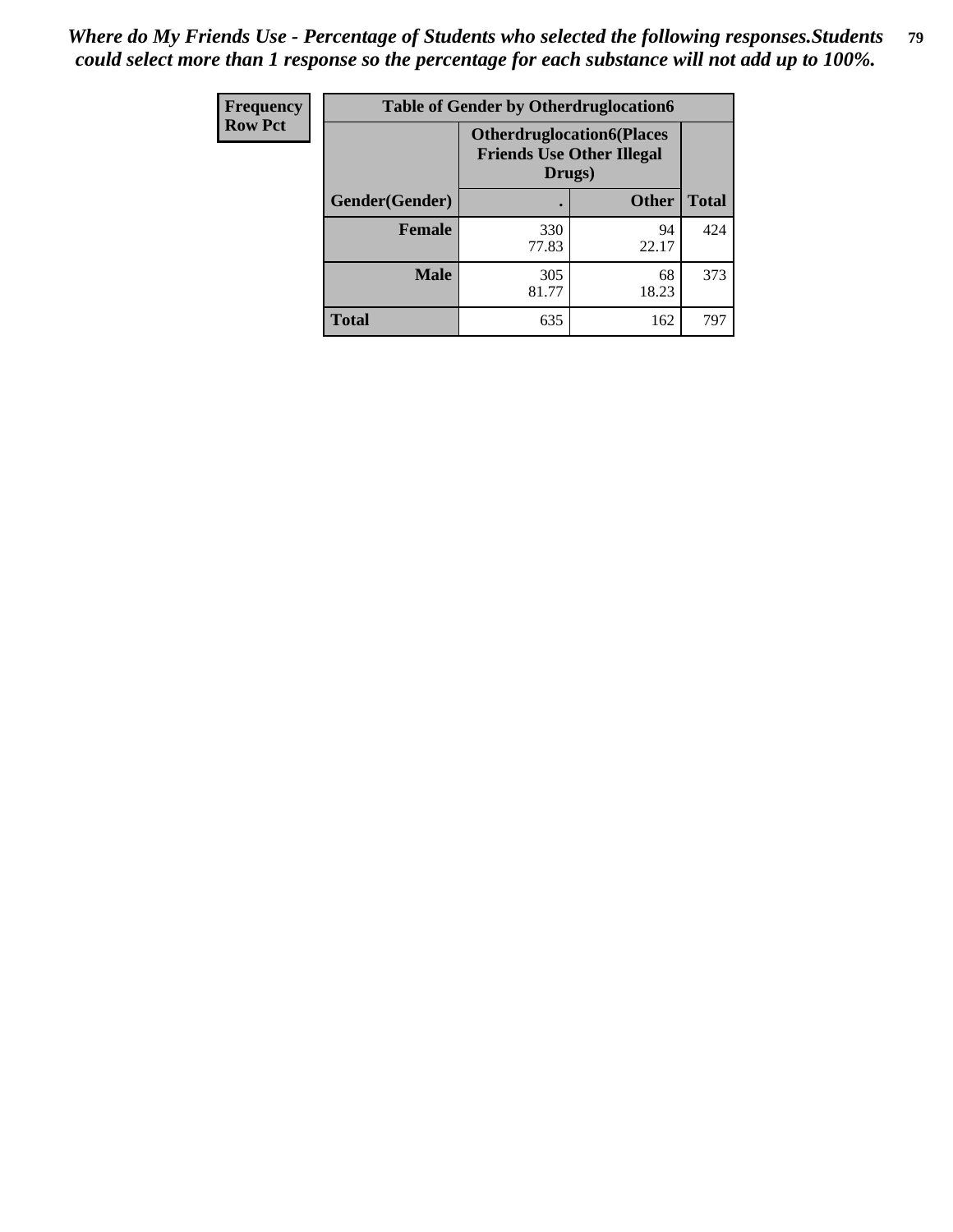| <b>Frequency</b> | <b>Table of Gender by Alcoholtime1</b> |                                                          |                      |              |
|------------------|----------------------------------------|----------------------------------------------------------|----------------------|--------------|
| <b>Row Pct</b>   |                                        | <b>Alcoholtime1(Times</b><br><b>Friends Use Alcohol)</b> |                      |              |
|                  | Gender(Gender)                         | ٠                                                        | Do Not<br><b>Use</b> | <b>Total</b> |
|                  | <b>Female</b>                          | 298<br>70.28                                             | 126<br>29.72         | 424          |
|                  | <b>Male</b>                            | 246<br>65.95                                             | 127<br>34.05         | 373          |
|                  | <b>Total</b>                           | 544                                                      | 253                  | 797          |

| Frequency      | <b>Table of Gender by Alcoholtime2</b> |                                                          |                            |              |
|----------------|----------------------------------------|----------------------------------------------------------|----------------------------|--------------|
| <b>Row Pct</b> |                                        | <b>Alcoholtime2(Times</b><br><b>Friends Use Alcohol)</b> |                            |              |
|                | Gender(Gender)                         |                                                          | <b>On Way</b><br>to School | <b>Total</b> |
|                | <b>Female</b>                          | 393<br>92.69                                             | 31<br>7.31                 | 424          |
|                | <b>Male</b>                            | 351<br>94.10                                             | 22<br>5.90                 | 373          |
|                | <b>Total</b>                           | 744                                                      | 53                         | 797          |

| <b>Frequency</b> | <b>Table of Gender by Alcoholtime3</b> |                                                   |                                |              |
|------------------|----------------------------------------|---------------------------------------------------|--------------------------------|--------------|
| <b>Row Pct</b>   |                                        | Alcoholtime3(Times<br><b>Friends Use Alcohol)</b> |                                |              |
|                  | Gender(Gender)                         |                                                   | <b>During</b><br><b>School</b> | <b>Total</b> |
|                  | Female                                 | 401<br>94.58                                      | 23<br>5.42                     | 424          |
|                  | <b>Male</b>                            | 351<br>94.10                                      | 22<br>5.90                     | 373          |
|                  | <b>Total</b>                           | 752                                               | 45                             | 797          |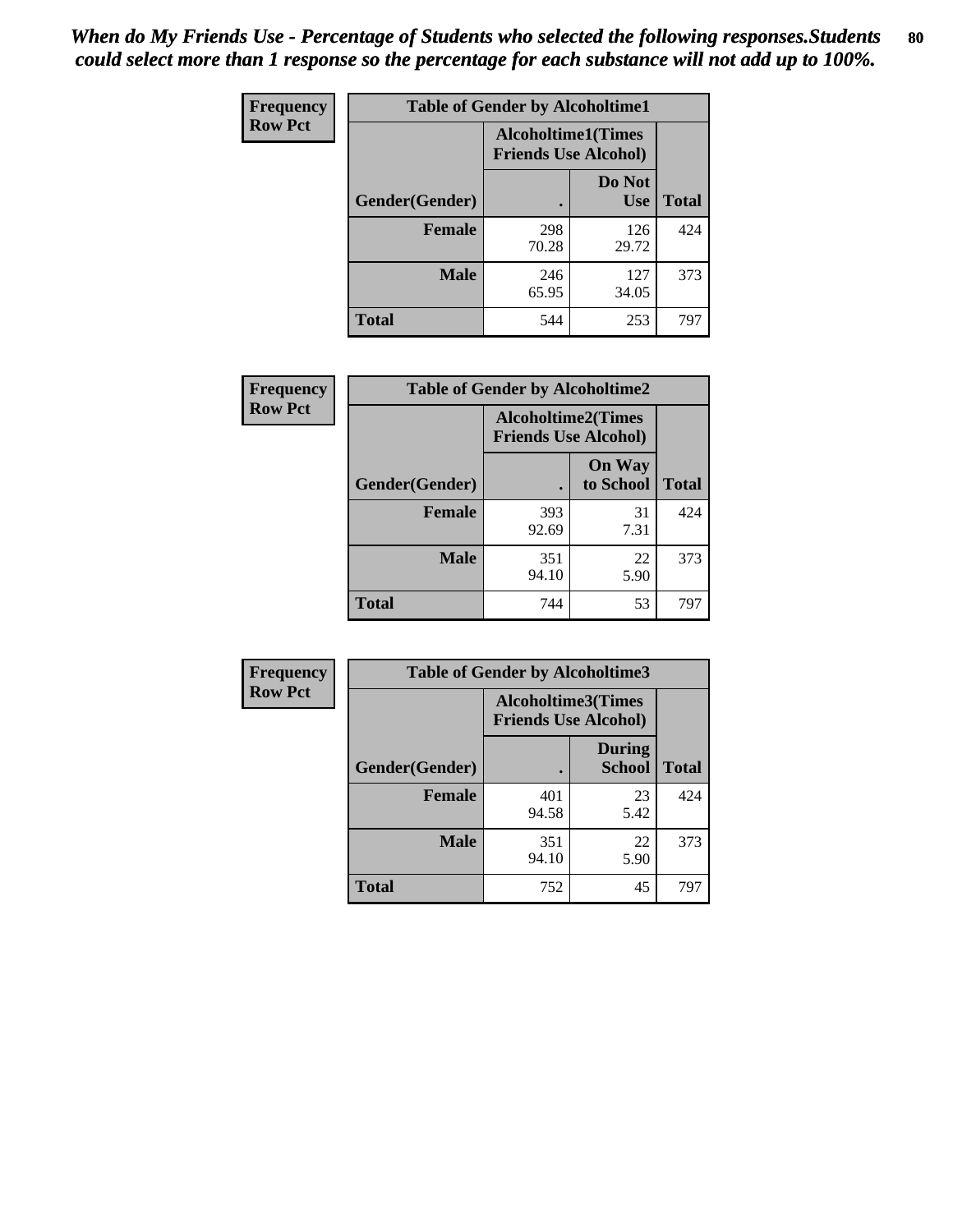*When do My Friends Use - Percentage of Students who selected the following responses.Students could select more than 1 response so the percentage for each substance will not add up to 100%.* **81**

| <b>Frequency</b> | <b>Table of Gender by Alcoholtime4</b> |                                                          |                                                |              |
|------------------|----------------------------------------|----------------------------------------------------------|------------------------------------------------|--------------|
| <b>Row Pct</b>   |                                        | <b>Alcoholtime4(Times</b><br><b>Friends Use Alcohol)</b> |                                                |              |
|                  | Gender(Gender)                         |                                                          | <b>On Way</b><br>Home<br>From<br><b>School</b> | <b>Total</b> |
|                  | <b>Female</b>                          | 388<br>91.51                                             | 36<br>8.49                                     | 424          |
|                  | <b>Male</b>                            | 349<br>93.57                                             | 24<br>6.43                                     | 373          |
|                  | <b>Total</b>                           | 737                                                      | 60                                             | 797          |

| <b>Frequency</b> | <b>Table of Gender by Alcoholtime5</b> |                                                           |              |              |
|------------------|----------------------------------------|-----------------------------------------------------------|--------------|--------------|
| <b>Row Pct</b>   |                                        | <b>Alcoholtime5</b> (Times<br><b>Friends Use Alcohol)</b> |              |              |
|                  | Gender(Gender)                         |                                                           | Weeknights   | <b>Total</b> |
|                  | <b>Female</b>                          | 308<br>72.64                                              | 116<br>27.36 | 424          |
|                  | <b>Male</b>                            | 285<br>76.41                                              | 88<br>23.59  | 373          |
|                  | <b>Total</b>                           | 593                                                       | 204          | 797          |

| <b>Frequency</b> | <b>Table of Gender by Alcoholtime6</b> |                                                          |              |              |
|------------------|----------------------------------------|----------------------------------------------------------|--------------|--------------|
| <b>Row Pct</b>   |                                        | <b>Alcoholtime6(Times</b><br><b>Friends Use Alcohol)</b> |              |              |
|                  | Gender(Gender)                         |                                                          | Weekends     | <b>Total</b> |
|                  | <b>Female</b>                          | 100<br>23.58                                             | 324<br>76.42 | 424          |
|                  | <b>Male</b>                            | 126<br>33.78                                             | 247<br>66.22 | 373          |
|                  | <b>Total</b>                           | 226                                                      | 571          | 797          |

| Frequency      | <b>Table of Gender by Tobaccotime1</b> |                                                          |                      |              |
|----------------|----------------------------------------|----------------------------------------------------------|----------------------|--------------|
| <b>Row Pct</b> |                                        | <b>Tobaccotime1(Times</b><br><b>Friends Use Tobacco)</b> |                      |              |
|                | Gender(Gender)                         |                                                          | Do Not<br><b>Use</b> | <b>Total</b> |
|                | <b>Female</b>                          | 231<br>54.48                                             | 193<br>45.52         | 424          |
|                | <b>Male</b>                            | 226<br>60.59                                             | 147<br>39.41         | 373          |
|                | <b>Total</b>                           | 457                                                      | 340                  | 797          |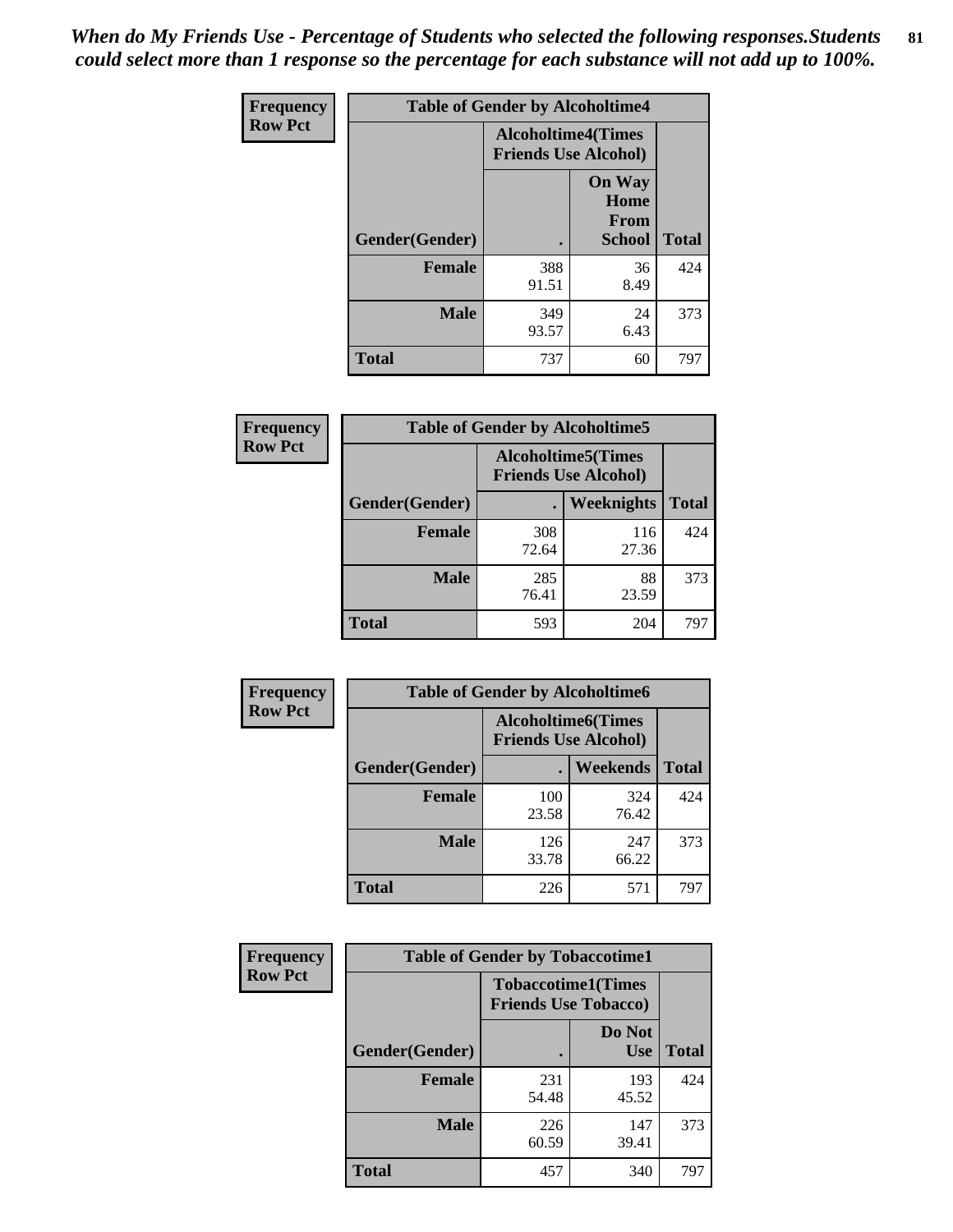*When do My Friends Use - Percentage of Students who selected the following responses.Students could select more than 1 response so the percentage for each substance will not add up to 100%.* **82**

| <b>Frequency</b> | <b>Table of Gender by Tobaccotime2</b> |                                                          |                            |              |
|------------------|----------------------------------------|----------------------------------------------------------|----------------------------|--------------|
| <b>Row Pct</b>   |                                        | <b>Tobaccotime2(Times</b><br><b>Friends Use Tobacco)</b> |                            |              |
|                  | Gender(Gender)                         |                                                          | <b>On Way</b><br>to School | <b>Total</b> |
|                  | <b>Female</b>                          | 273<br>64.39                                             | 151<br>35.61               | 424          |
|                  | <b>Male</b>                            | 229<br>61.39                                             | 144<br>38.61               | 373          |
|                  | <b>Total</b>                           | 502                                                      | 295                        | 797          |

| Frequency      | <b>Table of Gender by Tobaccotime3</b> |                                                          |                                |              |
|----------------|----------------------------------------|----------------------------------------------------------|--------------------------------|--------------|
| <b>Row Pct</b> |                                        | <b>Tobaccotime3(Times</b><br><b>Friends Use Tobacco)</b> |                                |              |
|                | Gender(Gender)                         |                                                          | <b>During</b><br><b>School</b> | <b>Total</b> |
|                | <b>Female</b>                          | 371<br>87.50                                             | 53<br>12.50                    | 424          |
|                | <b>Male</b>                            | 274<br>73.46                                             | 99<br>26.54                    | 373          |
|                | <b>Total</b>                           | 645                                                      | 152                            | 797          |

| <b>Frequency</b> | <b>Table of Gender by Tobaccotime4</b> |                                                          |                                         |              |
|------------------|----------------------------------------|----------------------------------------------------------|-----------------------------------------|--------------|
| <b>Row Pct</b>   |                                        | <b>Tobaccotime4(Times</b><br><b>Friends Use Tobacco)</b> |                                         |              |
|                  | Gender(Gender)                         |                                                          | <b>On Way</b><br>Home<br>From<br>School | <b>Total</b> |
|                  | <b>Female</b>                          | 388<br>91.51                                             | 36<br>8.49                              | 424          |
|                  | <b>Male</b>                            | 349<br>93.57                                             | 24<br>6.43                              | 373          |
|                  | <b>Total</b>                           | 737                                                      | 60                                      | 797          |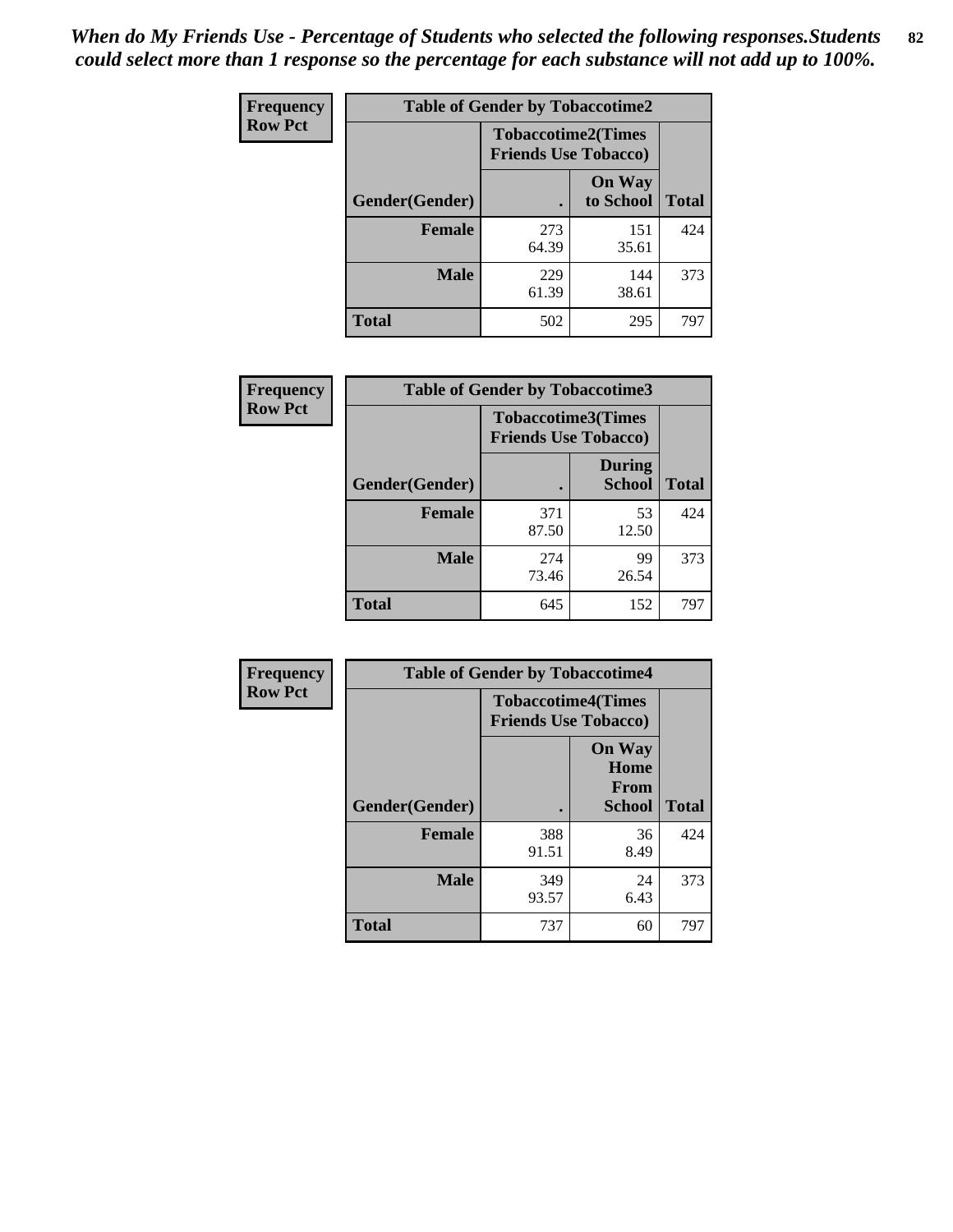| <b>Frequency</b> | <b>Table of Gender by Tobaccotime5</b> |              |                                                          |              |  |
|------------------|----------------------------------------|--------------|----------------------------------------------------------|--------------|--|
| <b>Row Pct</b>   |                                        |              | <b>Tobaccotime5(Times</b><br><b>Friends Use Tobacco)</b> |              |  |
|                  | Gender(Gender)                         |              | <b>Weeknights</b>                                        | <b>Total</b> |  |
|                  | <b>Female</b>                          | 226<br>53.30 | 198<br>46.70                                             | 424          |  |
|                  | <b>Male</b>                            | 189<br>50.67 | 184<br>49.33                                             | 373          |  |
|                  | Total                                  | 415          | 382                                                      | 797          |  |

| Frequency      | <b>Table of Gender by Tobaccotime6</b> |                                                          |              |              |
|----------------|----------------------------------------|----------------------------------------------------------|--------------|--------------|
| <b>Row Pct</b> |                                        | <b>Tobaccotime6(Times</b><br><b>Friends Use Tobacco)</b> |              |              |
|                | Gender(Gender)                         |                                                          | Weekends     | <b>Total</b> |
|                | Female                                 | 193<br>45.52                                             | 231<br>54.48 | 424          |
|                | <b>Male</b>                            | 179<br>47.99                                             | 194<br>52.01 | 373          |
|                | <b>Total</b>                           | 372                                                      | 425          | 797          |

| <b>Frequency</b> | <b>Table of Gender by Marijuanatime1</b> |                                                               |              |              |  |
|------------------|------------------------------------------|---------------------------------------------------------------|--------------|--------------|--|
| <b>Row Pct</b>   |                                          | <b>Marijuanatime1(Times</b><br><b>Friends Use Marijuana</b> ) |              |              |  |
|                  | Gender(Gender)                           |                                                               | Do Not Use   | <b>Total</b> |  |
|                  | <b>Female</b>                            | 213<br>50.24                                                  | 211<br>49.76 | 424          |  |
|                  | <b>Male</b>                              | 186<br>49.87                                                  | 187<br>50.13 | 373          |  |
|                  | <b>Total</b>                             | 399                                                           | 398          | 797          |  |

| <b>Frequency</b> | <b>Table of Gender by Marijuanatime2</b> |                                                               |                            |              |
|------------------|------------------------------------------|---------------------------------------------------------------|----------------------------|--------------|
| <b>Row Pct</b>   |                                          | <b>Marijuanatime2(Times</b><br><b>Friends Use Marijuana</b> ) |                            |              |
|                  | Gender(Gender)                           |                                                               | On Way to<br><b>School</b> | <b>Total</b> |
|                  | <b>Female</b>                            | 344<br>81.13                                                  | 80<br>18.87                | 424          |
|                  | <b>Male</b>                              | 294<br>78.82                                                  | 79<br>21.18                | 373          |
|                  | <b>Total</b>                             | 638                                                           | 159                        | 797          |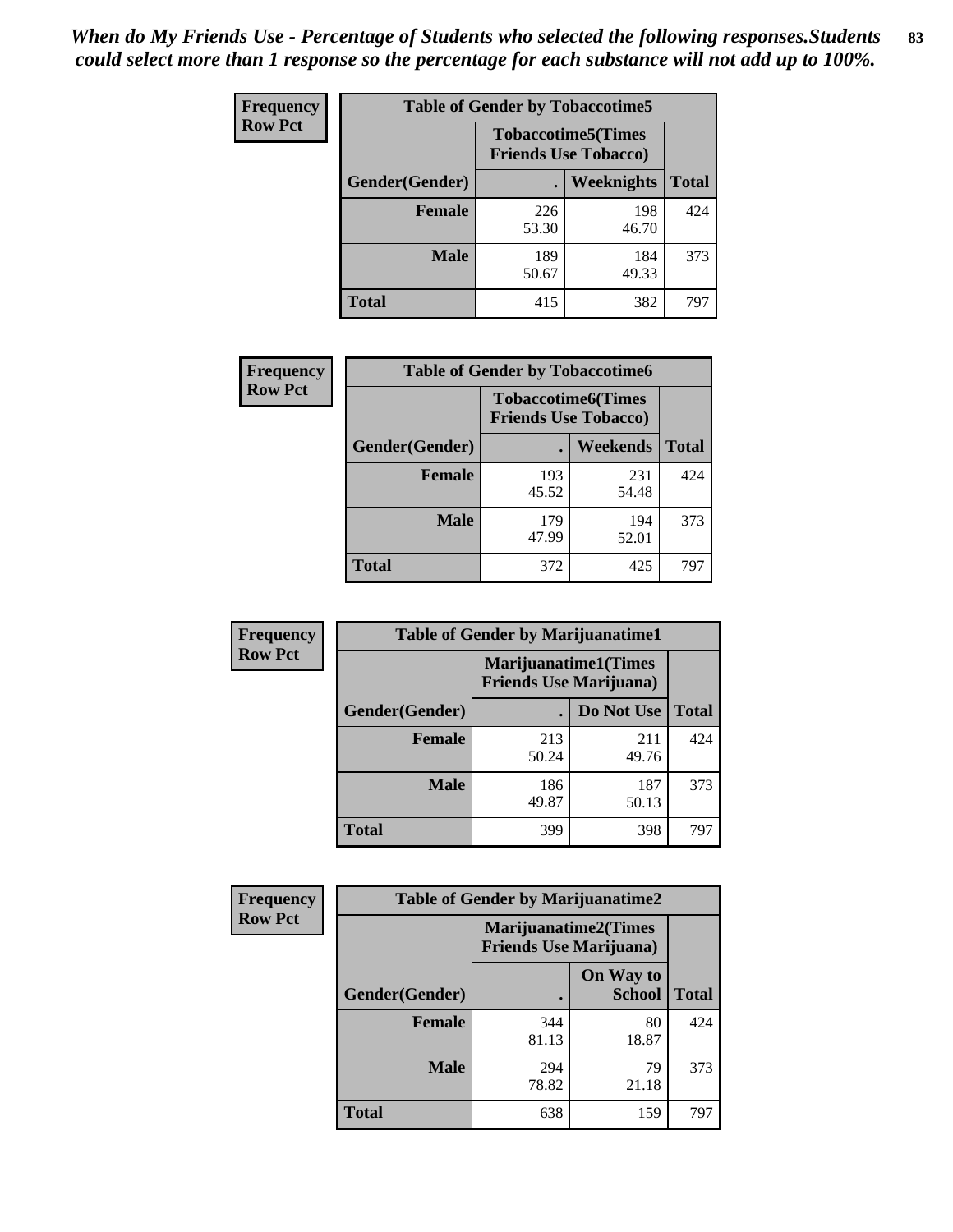*When do My Friends Use - Percentage of Students who selected the following responses.Students could select more than 1 response so the percentage for each substance will not add up to 100%.* **84**

| <b>Frequency</b> | Table of Gender by Marijuanatime3 |                                                        |                                |              |
|------------------|-----------------------------------|--------------------------------------------------------|--------------------------------|--------------|
| <b>Row Pct</b>   |                                   | Marijuanatime3(Times<br><b>Friends Use Marijuana</b> ) |                                |              |
|                  | Gender(Gender)                    |                                                        | <b>During</b><br><b>School</b> | <b>Total</b> |
|                  | <b>Female</b>                     | 407<br>95.99                                           | 17<br>4.01                     | 424          |
|                  | <b>Male</b>                       | 344<br>92.23                                           | 29<br>7.77                     | 373          |
|                  | <b>Total</b>                      | 751                                                    | 46                             | 797          |

| Frequency      | <b>Table of Gender by Marijuanatime4</b> |                                                               |                                                       |              |
|----------------|------------------------------------------|---------------------------------------------------------------|-------------------------------------------------------|--------------|
| <b>Row Pct</b> |                                          | <b>Marijuanatime4(Times</b><br><b>Friends Use Marijuana</b> ) |                                                       |              |
|                | Gender(Gender)                           |                                                               | <b>On Way</b><br>Home<br><b>From</b><br><b>School</b> | <b>Total</b> |
|                | <b>Female</b>                            | 344<br>81.13                                                  | 80<br>18.87                                           | 424          |
|                | <b>Male</b>                              | 301<br>80.70                                                  | 72<br>19.30                                           | 373          |
|                | <b>Total</b>                             | 645                                                           | 152                                                   | 797          |

| Frequency      | <b>Table of Gender by Marijuanatime5</b> |              |                                                                |              |  |
|----------------|------------------------------------------|--------------|----------------------------------------------------------------|--------------|--|
| <b>Row Pct</b> |                                          |              | <b>Marijuanatime5</b> (Times<br><b>Friends Use Marijuana</b> ) |              |  |
|                | Gender(Gender)                           | ٠            | Weeknights                                                     | <b>Total</b> |  |
|                | <b>Female</b>                            | 267<br>62.97 | 157<br>37.03                                                   | 424          |  |
|                | <b>Male</b>                              | 249<br>66.76 | 124<br>33.24                                                   | 373          |  |
|                | <b>Total</b>                             | 516          | 281                                                            | 797          |  |

| <b>Frequency</b> | <b>Table of Gender by Marijuanatime6</b> |                                                               |              |              |  |
|------------------|------------------------------------------|---------------------------------------------------------------|--------------|--------------|--|
| <b>Row Pct</b>   |                                          | <b>Marijuanatime6(Times</b><br><b>Friends Use Marijuana</b> ) |              |              |  |
|                  | Gender(Gender)                           |                                                               | Weekends     | <b>Total</b> |  |
|                  | <b>Female</b>                            | 195<br>45.99                                                  | 229<br>54.01 | 424          |  |
|                  | <b>Male</b>                              | 189<br>50.67                                                  | 184<br>49.33 | 373          |  |
|                  | <b>Total</b>                             | 384                                                           | 413          | 797          |  |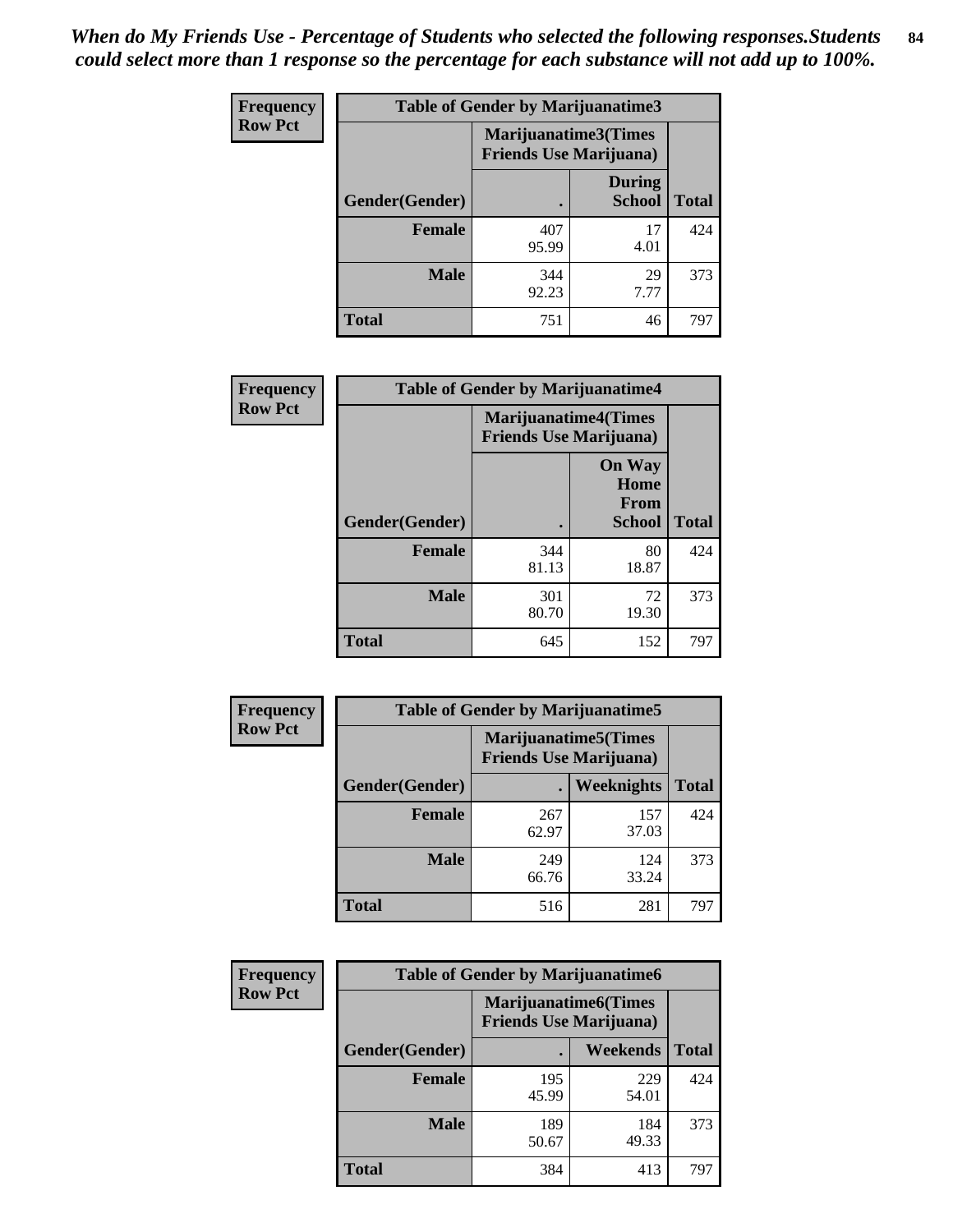*When do My Friends Use - Percentage of Students who selected the following responses.Students could select more than 1 response so the percentage for each substance will not add up to 100%.* **85**

| <b>Frequency</b> | <b>Table of Gender by Otherdrugtime1</b> |                                                                                    |              |              |  |
|------------------|------------------------------------------|------------------------------------------------------------------------------------|--------------|--------------|--|
| <b>Row Pct</b>   |                                          | <b>Otherdrugtime1</b> (Times<br><b>Friends Use Other</b><br><b>Illegal Drugs</b> ) |              |              |  |
|                  | Gender(Gender)                           |                                                                                    | Do Not Use   | <b>Total</b> |  |
|                  | <b>Female</b>                            | 115<br>27.12                                                                       | 309<br>72.88 | 424          |  |
|                  | <b>Male</b>                              | 85<br>22.79                                                                        | 288<br>77.21 | 373          |  |
|                  | <b>Total</b>                             | 200                                                                                | 597          | 797          |  |

| Frequency      |                        | <b>Table of Gender by Otherdrugtime2</b>                                          |                            |              |
|----------------|------------------------|-----------------------------------------------------------------------------------|----------------------------|--------------|
| <b>Row Pct</b> |                        | <b>Otherdrugtime2(Times</b><br><b>Friends Use Other</b><br><b>Illegal Drugs</b> ) |                            |              |
|                | <b>Gender</b> (Gender) |                                                                                   | On Way to<br><b>School</b> | <b>Total</b> |
|                | <b>Female</b>          | 384<br>90.57                                                                      | 40<br>9.43                 | 424          |
|                | <b>Male</b>            | 346<br>92.76                                                                      | 27<br>7.24                 | 373          |
|                | <b>Total</b>           | 730                                                                               | 67                         | 797          |

| Frequency      | <b>Table of Gender by Otherdrugtime3</b> |                        |                                                         |              |  |
|----------------|------------------------------------------|------------------------|---------------------------------------------------------|--------------|--|
| <b>Row Pct</b> |                                          | <b>Illegal Drugs</b> ) | <b>Otherdrugtime3(Times</b><br><b>Friends Use Other</b> |              |  |
|                | Gender(Gender)                           |                        | <b>During</b><br><b>School</b>                          | <b>Total</b> |  |
|                | <b>Female</b>                            | 400<br>94.34           | 24<br>5.66                                              | 424          |  |
|                | <b>Male</b>                              | 348<br>93.30           | 25<br>6.70                                              | 373          |  |
|                | <b>Total</b>                             | 748                    | 49                                                      | 797          |  |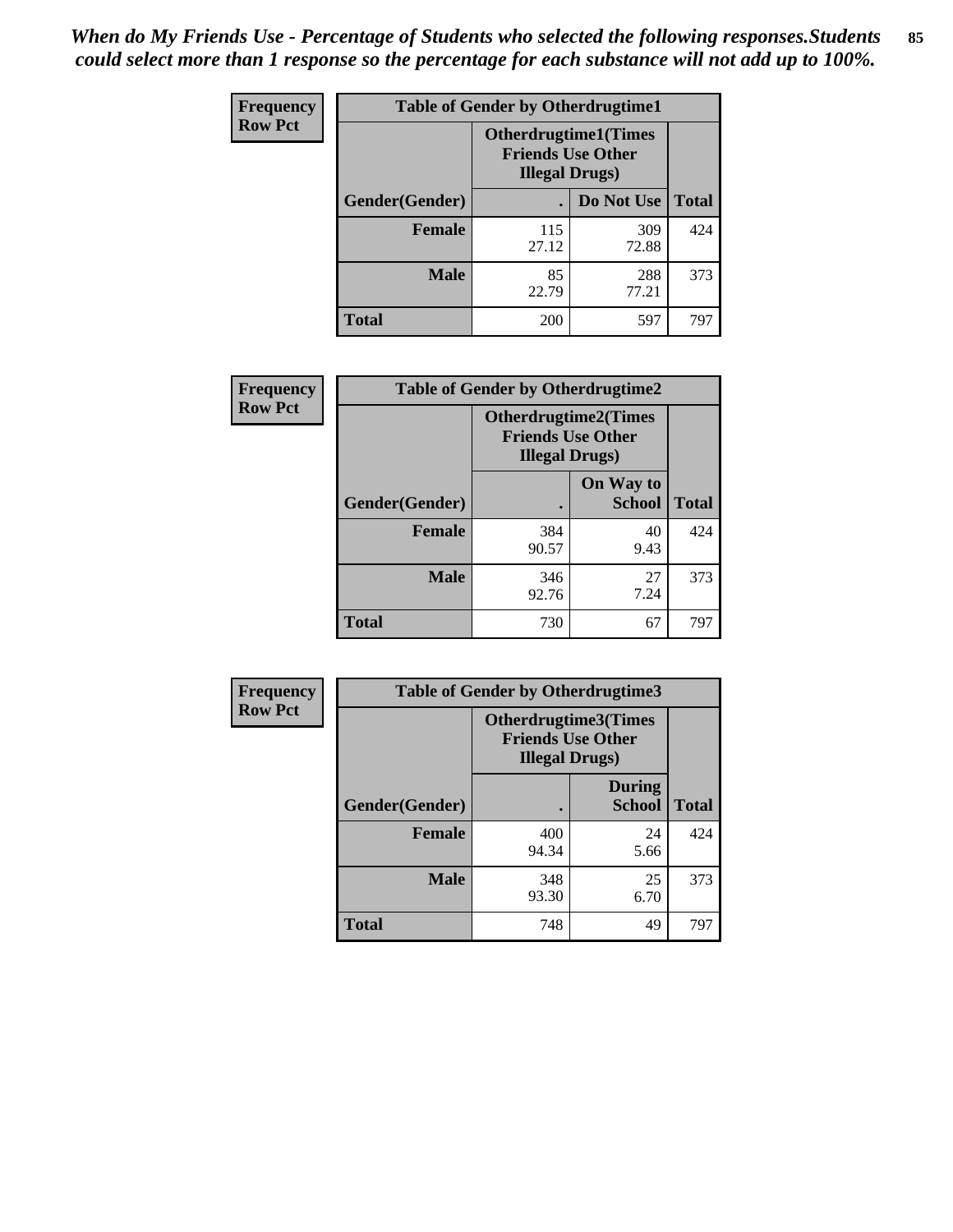*When do My Friends Use - Percentage of Students who selected the following responses.Students could select more than 1 response so the percentage for each substance will not add up to 100%.* **86**

| <b>Frequency</b> | <b>Table of Gender by Otherdrugtime4</b> |                                                    |                                                |              |
|------------------|------------------------------------------|----------------------------------------------------|------------------------------------------------|--------------|
| <b>Row Pct</b>   |                                          | <b>Friends Use Other</b><br><b>Illegal Drugs</b> ) | <b>Otherdrugtime4(Times</b>                    |              |
|                  | Gender(Gender)                           |                                                    | <b>On Way</b><br>Home<br><b>From</b><br>School | <b>Total</b> |
|                  | <b>Female</b>                            | 385<br>90.80                                       | 39<br>9.20                                     | 424          |
|                  | <b>Male</b>                              | 345<br>92.49                                       | 28<br>7.51                                     | 373          |
|                  | <b>Total</b>                             | 730                                                | 67                                             | 797          |

| Frequency      | <b>Table of Gender by Otherdrugtime5</b> |                                                                                    |             |              |
|----------------|------------------------------------------|------------------------------------------------------------------------------------|-------------|--------------|
| <b>Row Pct</b> |                                          | <b>Otherdrugtime5</b> (Times<br><b>Friends Use Other</b><br><b>Illegal Drugs</b> ) |             |              |
|                | Gender(Gender)                           |                                                                                    | Weeknights  | <b>Total</b> |
|                | <b>Female</b>                            | 352<br>83.02                                                                       | 72<br>16.98 | 424          |
|                | <b>Male</b>                              | 321<br>86.06                                                                       | 52<br>13.94 | 373          |
|                | <b>Total</b>                             | 673                                                                                | 124         | 797          |

| <b>Frequency</b> | <b>Table of Gender by Otherdrugtime6</b> |                                                                                   |              |              |
|------------------|------------------------------------------|-----------------------------------------------------------------------------------|--------------|--------------|
| <b>Row Pct</b>   |                                          | <b>Otherdrugtime6(Times</b><br><b>Friends Use Other</b><br><b>Illegal Drugs</b> ) |              |              |
|                  | Gender(Gender)                           |                                                                                   | Weekends     | <b>Total</b> |
|                  | <b>Female</b>                            | 296<br>69.81                                                                      | 128<br>30.19 | 424          |
|                  | Male                                     | 289<br>77.48                                                                      | 84<br>22.52  | 373          |
|                  | <b>Total</b>                             | 585                                                                               | 212          | 797          |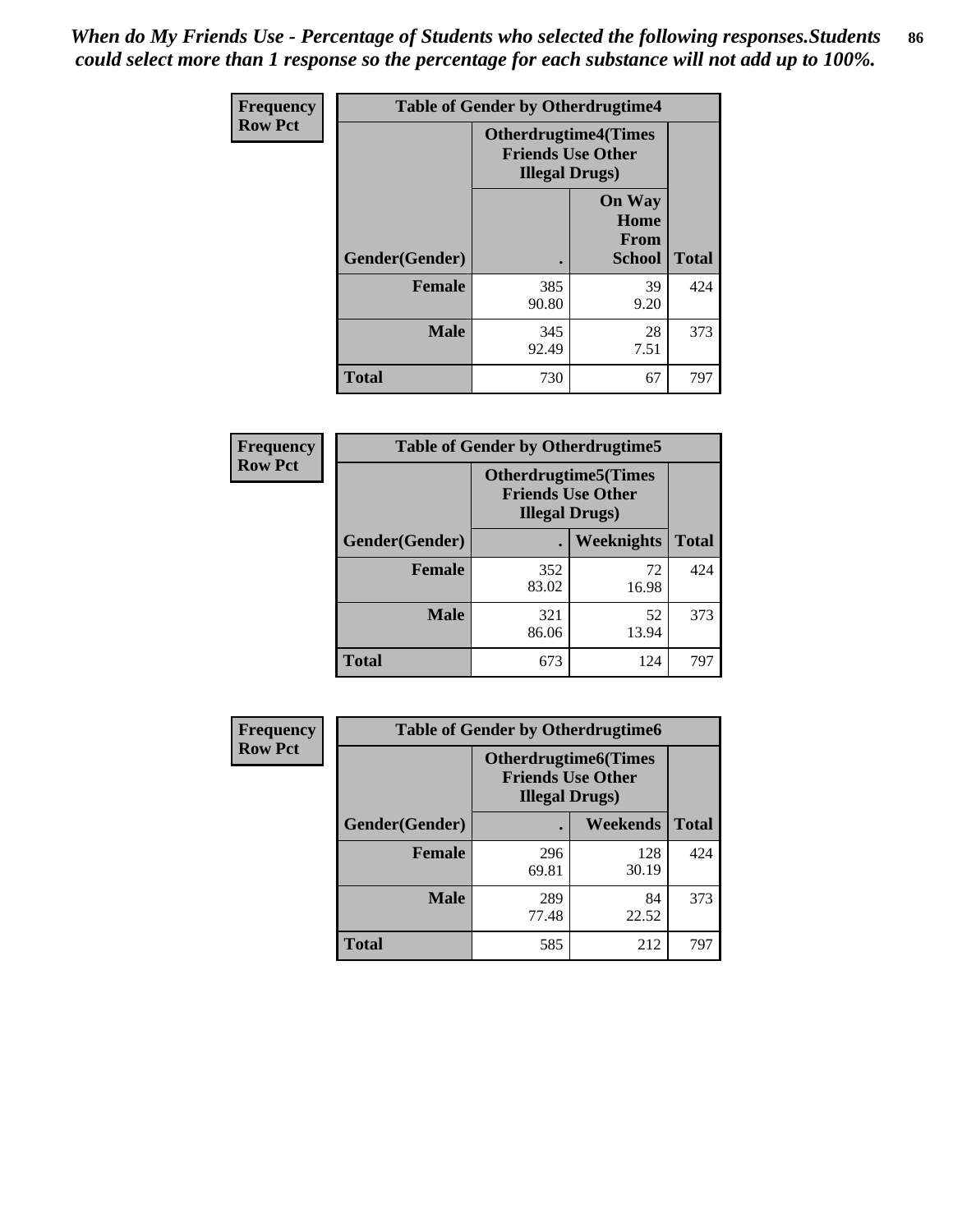# *Other Questions* **87**

| <b>Frequency</b> | <b>Table of Gender by Educationalcohol</b> |                                                                                                                                       |                |              |  |
|------------------|--------------------------------------------|---------------------------------------------------------------------------------------------------------------------------------------|----------------|--------------|--|
| <b>Row Pct</b>   |                                            | <b>Educationalcohol</b> (I<br>have been taught<br>about alcohol,<br>tobacco,<br>and other drugs<br>within the last year<br>at school) |                |              |  |
|                  | Gender(Gender)                             | <b>Yes</b>                                                                                                                            | N <sub>0</sub> | <b>Total</b> |  |
|                  | <b>Female</b>                              | 291<br>68.63                                                                                                                          | 133<br>31.37   | 424          |  |
|                  | <b>Male</b>                                | 257<br>68.90                                                                                                                          | 116<br>31.10   | 373          |  |
|                  | <b>Total</b>                               | 548                                                                                                                                   | 249            | 797          |  |

| Frequency      | <b>Table of Gender by Rodedrinking</b> |                                                                                                                     |                |              |  |
|----------------|----------------------------------------|---------------------------------------------------------------------------------------------------------------------|----------------|--------------|--|
| <b>Row Pct</b> |                                        | Rodedrinking(In<br>the past 30 days I<br>have ridden in a<br>car with a driver<br>who had been<br>drinking alcohol) |                |              |  |
|                | Gender(Gender)                         | Yes                                                                                                                 | N <sub>0</sub> | <b>Total</b> |  |
|                | <b>Female</b>                          | 82<br>19.34                                                                                                         | 342<br>80.66   | 424          |  |
|                | <b>Male</b>                            | 52<br>13.94                                                                                                         | 321<br>86.06   | 373          |  |
|                | <b>Total</b>                           | 134                                                                                                                 | 663            | 797          |  |

| Frequency      | <b>Table of Gender by Drugsschool</b> |                                                                                                                                     |                |              |  |
|----------------|---------------------------------------|-------------------------------------------------------------------------------------------------------------------------------------|----------------|--------------|--|
| <b>Row Pct</b> |                                       | <b>Drugsschool</b> (During<br>the past 12 months,<br>I have been offered,<br>sold,<br>or given illegal drugs<br>on school property) |                |              |  |
|                | Gender(Gender)                        | Yes                                                                                                                                 | N <sub>0</sub> | <b>Total</b> |  |
|                | <b>Female</b>                         | 87<br>20.52                                                                                                                         | 337<br>79.48   | 424          |  |
|                | <b>Male</b>                           | 113<br>30.29                                                                                                                        | 260<br>69.71   | 373          |  |
|                | <b>Total</b>                          | 200                                                                                                                                 | 597            | 797          |  |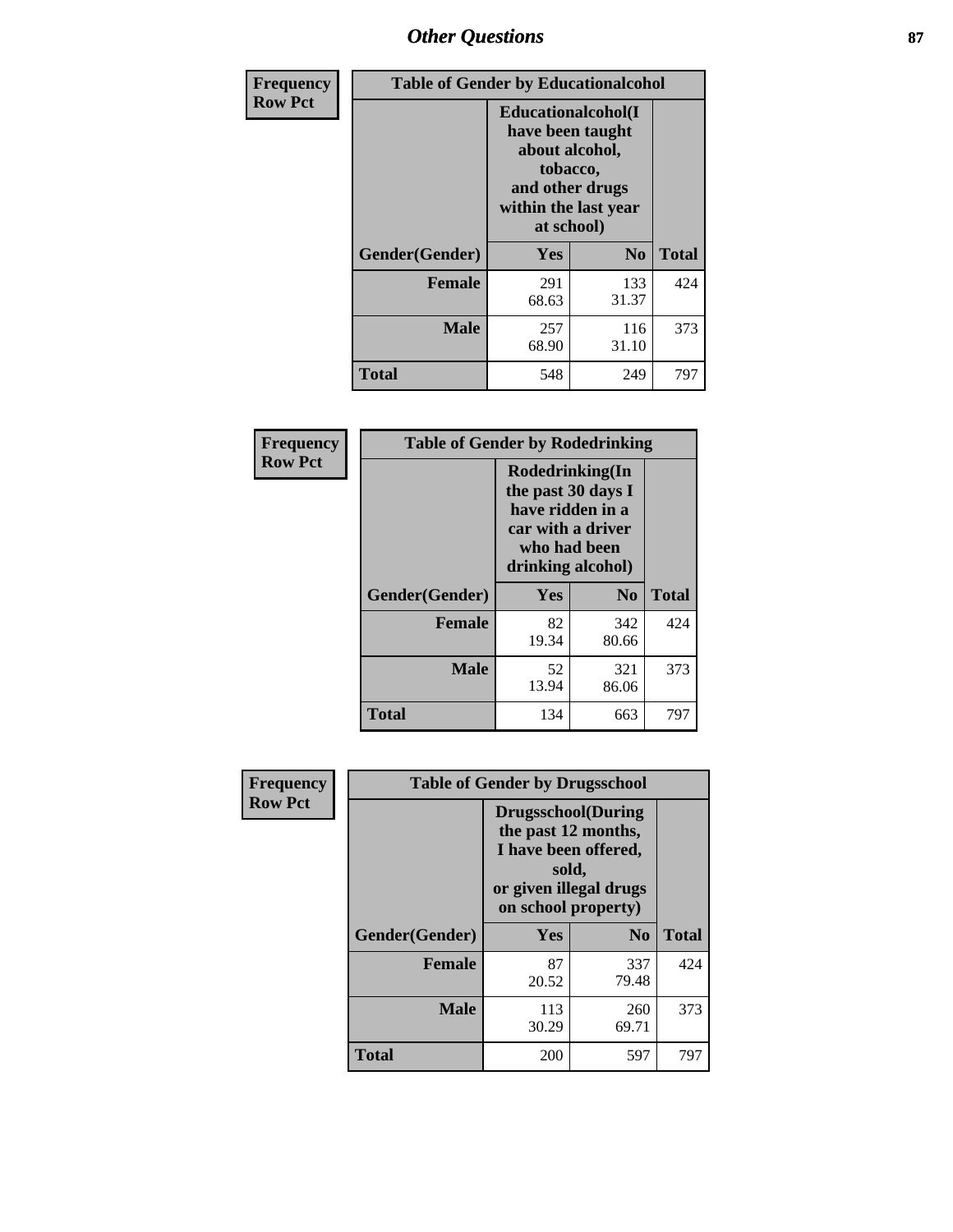## *Other Questions* **88**

**Frequency Row Pct**

| <b>Table of Gender by Bingedrinking</b> |                            |                                                                                                         |                   |                   |                        |                               |                   |              |
|-----------------------------------------|----------------------------|---------------------------------------------------------------------------------------------------------|-------------------|-------------------|------------------------|-------------------------------|-------------------|--------------|
|                                         |                            | Bingedrinking(I have drunk five or more<br>drinks of alcohol at one sitting during the<br>last 30 days) |                   |                   |                        |                               |                   |              |
| <b>Gender</b> (Gender)                  | $\mathbf 0$<br><b>Days</b> | 1 or<br>days                                                                                            | 3 to<br>5<br>days | 6 to<br>9<br>days | 10<br>to<br>19<br>days | <b>20</b><br>to<br>29<br>days | All<br>30<br>days | <b>Total</b> |
| <b>Female</b>                           | 353<br>83.25               | 20<br>4.72                                                                                              | 13<br>3.07        | 14<br>3.30        | 12<br>2.83             | 7<br>1.65                     | 5<br>1.18         | 424          |
| <b>Male</b>                             | 303<br>81.23               | 22<br>5.90                                                                                              | 19<br>5.09        | 6<br>1.61         | 12<br>3.22             | 5<br>1.34                     | 6<br>1.61         | 373          |
| <b>Total</b>                            | 656                        | 42                                                                                                      | 32                | 20                | 24                     | 12                            | 11                | 797          |

| Frequency      | <b>Table of Gender by Educationaids</b> |                                                                                                 |              |              |  |  |
|----------------|-----------------------------------------|-------------------------------------------------------------------------------------------------|--------------|--------------|--|--|
| <b>Row Pct</b> |                                         | <b>Educationaids</b> (I<br>have been taught<br>about HIV/AIDS<br>at school in the<br>past year) |              |              |  |  |
|                | Gender(Gender)                          | Yes                                                                                             | $\bf N_0$    | <b>Total</b> |  |  |
|                | <b>Female</b>                           | 308<br>72.64                                                                                    | 116<br>27.36 | 424          |  |  |
|                | <b>Male</b>                             | 256<br>68.63                                                                                    | 117<br>31.37 | 373          |  |  |
|                | <b>Total</b>                            | 564                                                                                             | 233          | 797          |  |  |

| <b>Frequency</b> | <b>Table of Gender by Suicideconsider</b> |                 |                |              |  |
|------------------|-------------------------------------------|-----------------|----------------|--------------|--|
| <b>Row Pct</b>   |                                           | Suicideconsider |                |              |  |
|                  | Gender(Gender)                            | Yes             | N <sub>0</sub> | <b>Total</b> |  |
|                  | <b>Female</b>                             | 61<br>14.39     | 363<br>85.61   | 424          |  |
|                  | <b>Male</b>                               | 43<br>11.53     | 330<br>88.47   | 373          |  |
|                  | <b>Total</b>                              | 104             | 693            | 797          |  |